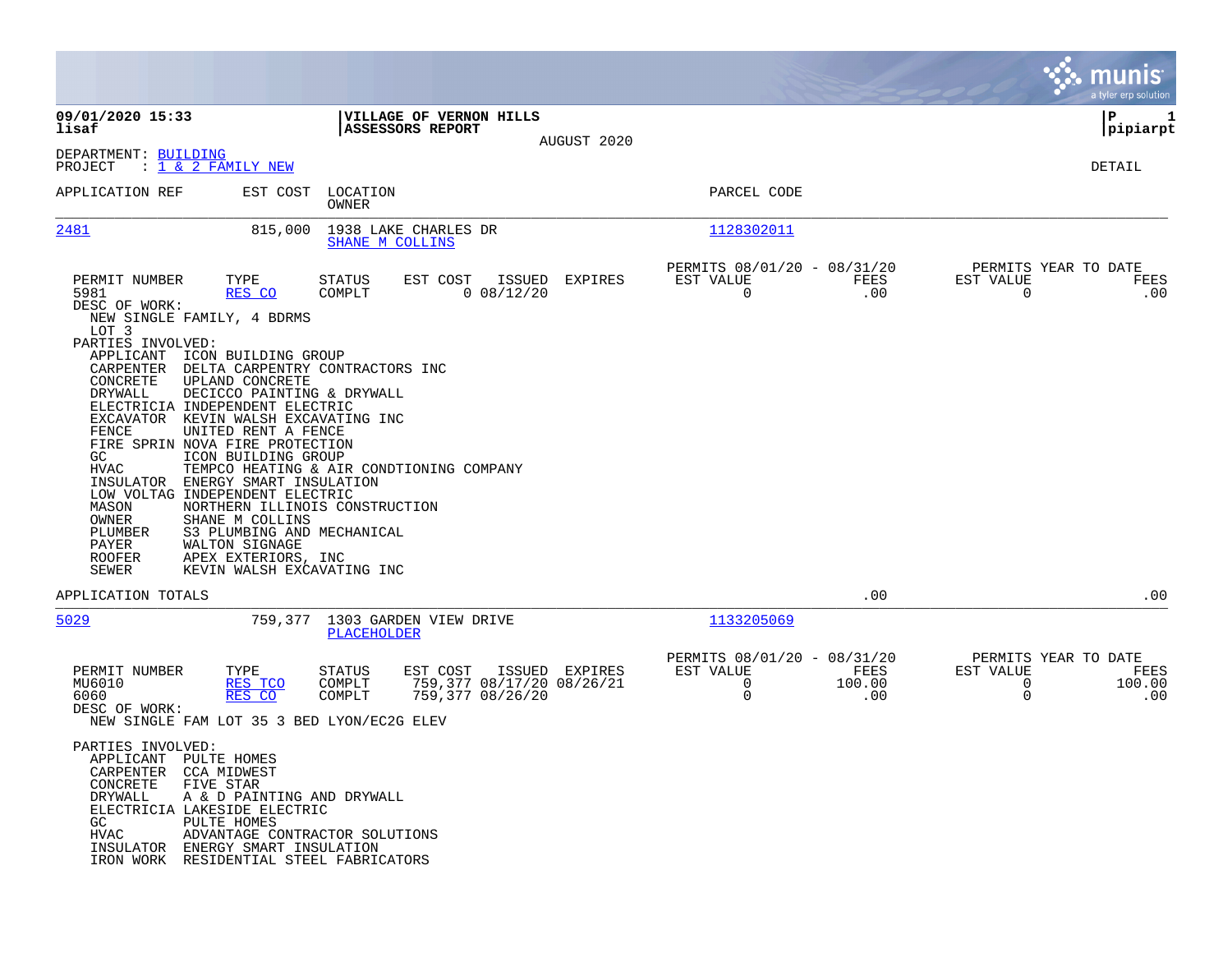|                                                                                                                                                                                                                                                                                                                                                                            |                                                                                                           |                                                                                    | munis<br>a tyler erp solution                                        |
|----------------------------------------------------------------------------------------------------------------------------------------------------------------------------------------------------------------------------------------------------------------------------------------------------------------------------------------------------------------------------|-----------------------------------------------------------------------------------------------------------|------------------------------------------------------------------------------------|----------------------------------------------------------------------|
| 09/01/2020 15:33<br>lisaf                                                                                                                                                                                                                                                                                                                                                  | VILLAGE OF VERNON HILLS<br><b>ASSESSORS REPORT</b><br>AUGUST 2020                                         |                                                                                    | 2<br>  P<br> pipiarpt                                                |
| DEPARTMENT: BUILDING<br>$: 1 \& 2$ FAMILY NEW<br>PROJECT                                                                                                                                                                                                                                                                                                                   |                                                                                                           |                                                                                    | DETAIL                                                               |
| APPLICATION REF<br>EST COST<br>LOW VOLTAG COMMATE COMMUNICATION<br>MASON<br>PRO BROTHERS MASONRY<br>OWNER<br>PLACEHOLDER<br>S3 PLUMBING AND MECHANICAL<br>PLUMBER<br><b>ROOFER</b><br>SCHALL DEVELOPEMENT CORP<br>SEWER<br>HOLIDAY SEWER & WATER                                                                                                                           | LOCATION<br>OWNER                                                                                         | PARCEL CODE                                                                        |                                                                      |
| APPLICATION TOTALS                                                                                                                                                                                                                                                                                                                                                         |                                                                                                           | 100.00                                                                             | 100.00                                                               |
| 5034<br>637,387                                                                                                                                                                                                                                                                                                                                                            | 542 COUNCIL CIRCLE<br>PLACEHOLDER                                                                         | 1133205037                                                                         |                                                                      |
| PERMIT NUMBER<br>TYPE<br>5990<br>RES CO<br>DESC OF WORK:<br>NEW SINGLE FAMILY LOT 15 4 BED WOODSIDE/CRAFTMAN<br>PARTIES INVOLVED:<br>APPLICANT<br>PULTE HOMES<br>CONCRETE<br>FIVE STAR<br><b>DRYWALL</b><br>A & D PAINTING AND DRYWALL<br>ELECTRICIA LAKESIDE ELECTRIC<br>EXCAVATOR<br>CUSTOM LAND SERVICES<br>GC<br>PULTE HOMES<br>HVAC<br>ADVANTAGE CONTRACTOR SOLUTIONS | STATUS<br>EST COST<br>ISSUED<br>EXPIRES<br>COMPLT<br>637,387 08/13/20                                     | PERMITS 08/01/20 - 08/31/20<br>EST VALUE<br>FEES<br>0<br>.00                       | PERMITS YEAR TO DATE<br>EST VALUE<br>FEES<br>0<br>.00                |
| ENERGY SMART INSULATION<br>INSULATOR<br>RESIDENTIAL STEEL FABRICATORS<br>IRON WORK<br>LOW VOLTAG COMMATE COMMUNICATION<br>MASON<br>PRO BROTHERS MASONRY<br>OWNER<br>PLACEHOLDER<br>PLUMBER<br>S3 PLUMBING AND MECHANICAL<br><b>ROOFER</b><br>SCHALL DEVELOPEMENT CORP<br>SEWER<br>HOLIDAY SEWER & WATER                                                                    |                                                                                                           |                                                                                    |                                                                      |
| APPLICATION TOTALS                                                                                                                                                                                                                                                                                                                                                         |                                                                                                           | .00                                                                                | .00                                                                  |
| 5091<br>725,643                                                                                                                                                                                                                                                                                                                                                            | 531 COUNCIL CIRCLE<br>PLACEHOLDER                                                                         | 1133213010                                                                         |                                                                      |
| PERMIT NUMBER<br>TYPE<br>MU5972<br>RES TCO<br>6061<br>RES CO<br>DESC OF WORK:<br>NEW SINGLE FAM 10T 100 4 BED MELROSE/CRAFTMAN                                                                                                                                                                                                                                             | STATUS<br>EST COST<br>ISSUED EXPIRES<br>COMPLT<br>725,643 08/11/20 08/26/21<br>COMPLT<br>725,643 08/26/20 | PERMITS 08/01/20 - 08/31/20<br>EST VALUE<br><b>FEES</b><br>100.00<br>0<br>0<br>.00 | PERMITS YEAR TO DATE<br>EST VALUE<br>FEES<br>100.00<br>0<br>0<br>.00 |
| PARTIES INVOLVED:<br>APPLICANT PULTE HOMES<br>CARPENTER CCA MIDWEST<br>CONCRETE<br>FIVE STAR<br>DRYWALL<br>A & D PAINTING AND DRYWALL                                                                                                                                                                                                                                      |                                                                                                           |                                                                                    |                                                                      |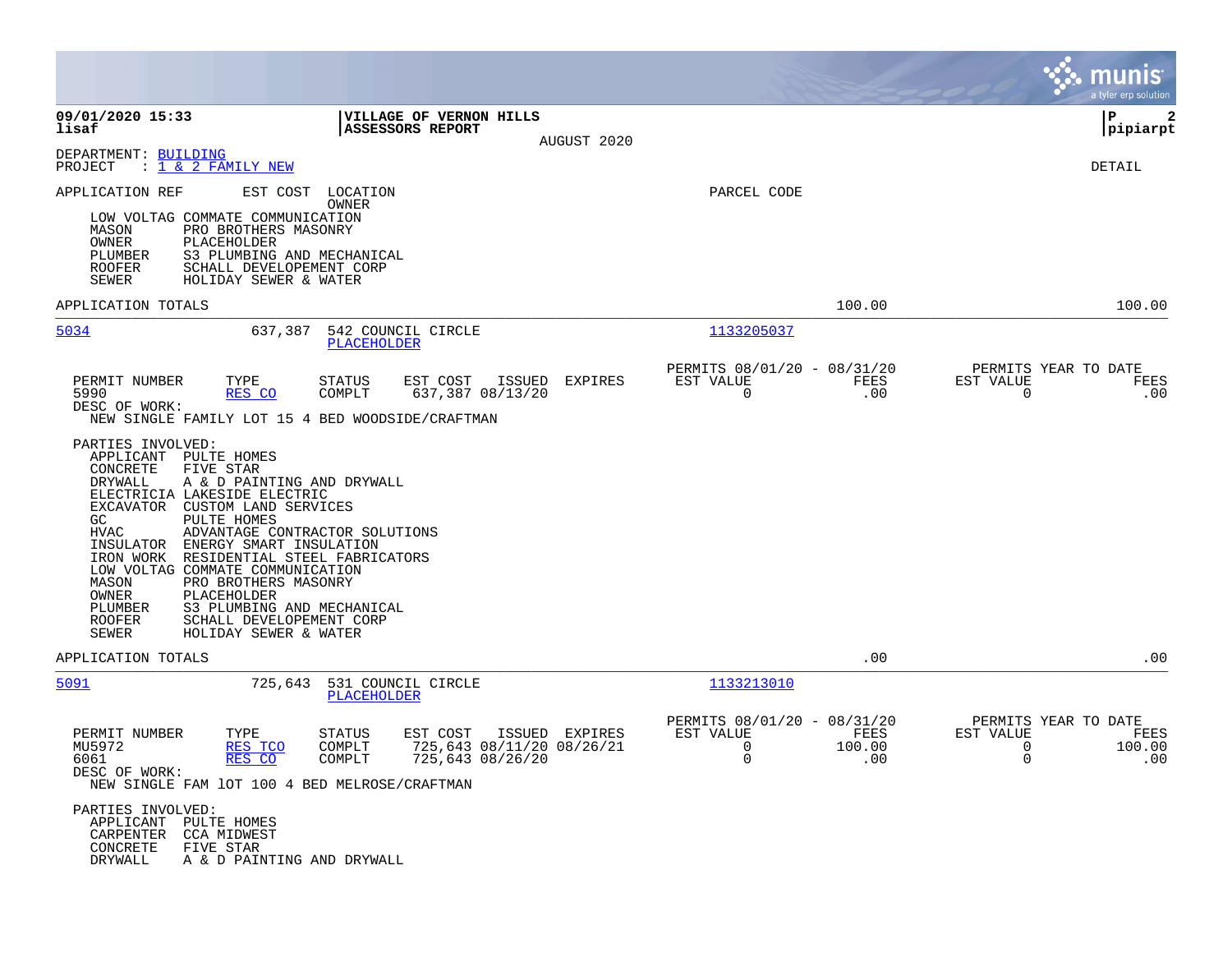|                                                                                                                                                                                                                                                                                                                                                                                                                                                                                                                                                                             |                                                                                 | munis<br>a tyler erp solution                                            |
|-----------------------------------------------------------------------------------------------------------------------------------------------------------------------------------------------------------------------------------------------------------------------------------------------------------------------------------------------------------------------------------------------------------------------------------------------------------------------------------------------------------------------------------------------------------------------------|---------------------------------------------------------------------------------|--------------------------------------------------------------------------|
| 09/01/2020 15:33<br><b>VILLAGE OF VERNON HILLS</b><br>lisaf<br><b>ASSESSORS REPORT</b><br>AUGUST 2020                                                                                                                                                                                                                                                                                                                                                                                                                                                                       |                                                                                 | l P<br>3<br> pipiarpt                                                    |
| DEPARTMENT: BUILDING<br>PROJECT<br>$: 1 \& 2$ FAMILY NEW                                                                                                                                                                                                                                                                                                                                                                                                                                                                                                                    |                                                                                 | DETAIL                                                                   |
| APPLICATION REF<br>EST COST LOCATION<br>OWNER<br>ELECTRICIA LAKESIDE ELECTRIC<br>EXCAVATOR CUSTOM LAND SERVICES<br>PULTE HOMES<br>GC<br><b>HVAC</b><br>ADVANTAGE CONTRACTOR SOLUTIONS<br>ENERGY SMART INSULATION<br>INSULATOR<br>IRON WORK RESIDENTIAL STEEL FABRICATORS<br>LOW VOLTAG COMMATE COMMUNICATION<br>PRO BROTHERS MASONRY<br>MASON<br>OWNER<br>PLACEHOLDER<br>S3 PLUMBING AND MECHANICAL<br>PLUMBER<br>PAYER<br>PULTE HOMES<br><b>ROOFER</b><br>SCHALL DEVELOPEMENT CORP<br>SEWER<br>HOLIDAY SEWER & WATER                                                       | PARCEL CODE                                                                     |                                                                          |
| APPLICATION TOTALS                                                                                                                                                                                                                                                                                                                                                                                                                                                                                                                                                          | 100.00                                                                          | 100.00                                                                   |
| 5182<br>716,643<br>620 INSULL DRIVE<br><b>PLACEHOLDER</b>                                                                                                                                                                                                                                                                                                                                                                                                                                                                                                                   | 1133216009                                                                      |                                                                          |
| PERMIT NUMBER<br>TYPE<br>EST COST<br>ISSUED<br><b>EXPIRES</b><br>STATUS<br>RES CO<br>6062<br>COMPLT<br>716,643 08/26/20<br>DESC OF WORK:<br>NEW SINGLE FAMILY 2 BED LOT 122 LOYNS/CRAFTMAN                                                                                                                                                                                                                                                                                                                                                                                  | PERMITS 08/01/20 - 08/31/20<br>EST VALUE<br>FEES<br>$\mathbf 0$<br>.00          | PERMITS YEAR TO DATE<br>EST VALUE<br><b>FEES</b><br>$\Omega$<br>.00      |
| PARTIES INVOLVED:<br>APPLICANT PULTE HOMES<br>CARPENTER CCA MIDWEST<br>CONCRETE<br>FIVE STAR<br>DRYWALL<br>A & D PAINTING AND DRYWALL<br>ELECTRICIA LAKESIDE ELECTRIC<br>EXCAVATOR CUSTOM LAND SERVICES<br>PULTE HOMES<br>GC<br><b>HVAC</b><br>ADVANTAGE CONTRACTOR SOLUTIONS<br>INSULATOR ENERGY SMART INSULATION<br>IRON WORK RESIDENTIAL STEEL FABRICATORS<br>LOW VOLTAG COMMATE COMMUNICATION<br>PRO BROTHERS MASONRY<br>MASON<br>OWNER<br>PLACEHOLDER<br>S3 PLUMBING AND MECHANICAL<br>PLUMBER<br>SCHALL DEVELOPEMENT CORP<br>ROOFER<br>SEWER<br>HOLIDAY SEWER & WATER |                                                                                 |                                                                          |
| APPLICATION TOTALS                                                                                                                                                                                                                                                                                                                                                                                                                                                                                                                                                          | .00                                                                             | .00                                                                      |
| 774,500<br>424 WOODLAND CHASE LANE<br>5892<br><b>PLACEHOLDER</b>                                                                                                                                                                                                                                                                                                                                                                                                                                                                                                            | 1516104033                                                                      |                                                                          |
| TYPE<br>EST COST<br>ISSUED EXPIRES<br>PERMIT NUMBER<br>STATUS<br>774,500 08/19/20 09/01/21<br>MU6024<br>$1&2$ FAM<br><b>ISSUED</b><br>DESC OF WORK:                                                                                                                                                                                                                                                                                                                                                                                                                         | PERMITS 08/01/20 - 08/31/20<br><b>FEES</b><br>EST VALUE<br>774,500<br>17,868.75 | PERMITS YEAR TO DATE<br>EST VALUE<br><b>FEES</b><br>774,500<br>17,868.75 |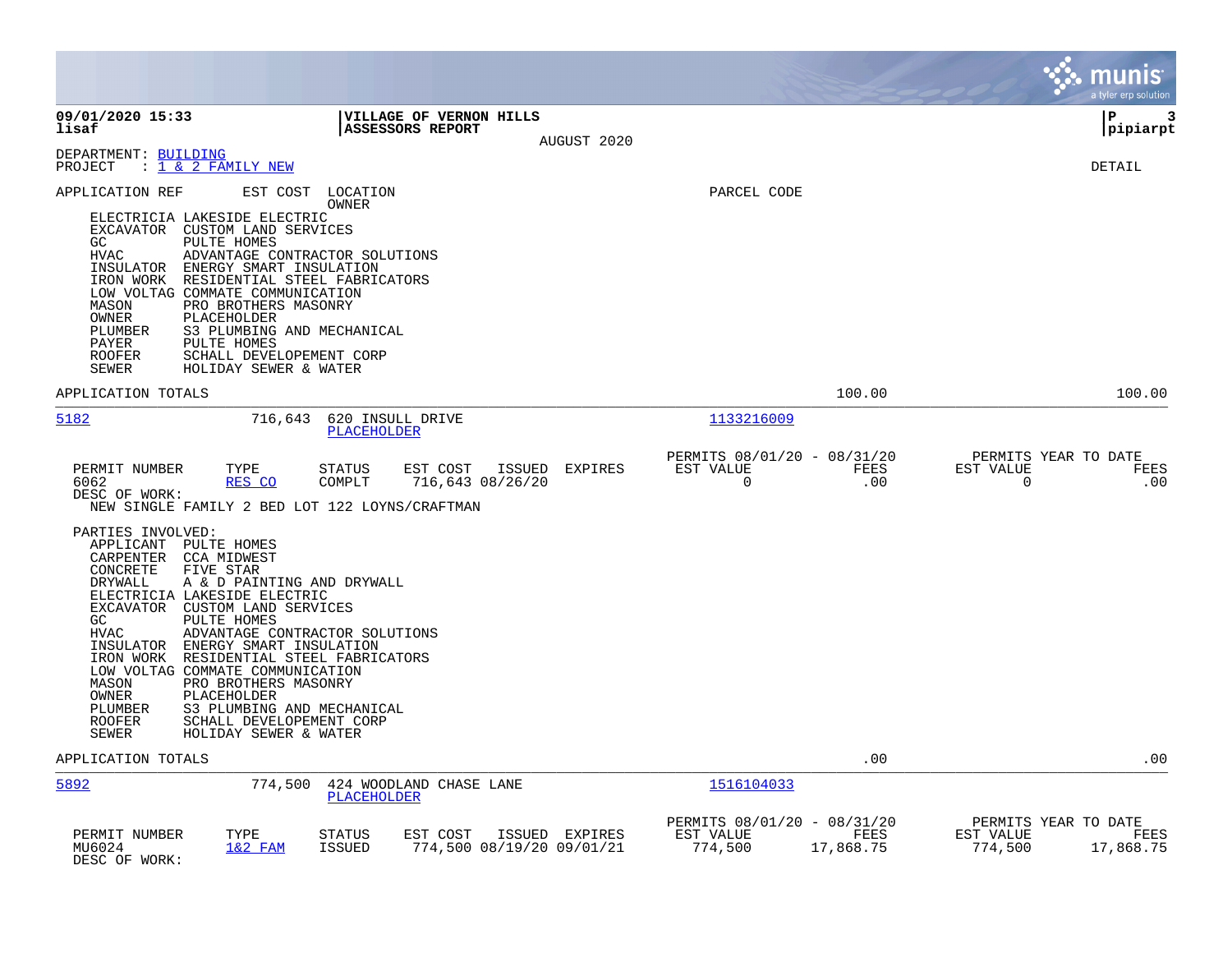|                                                                                                                                                                                                                                                                                                                                                                                                                                                                                                                                                                                                                                                                                                   |                                                                          | a tyler erp solution                                              |
|---------------------------------------------------------------------------------------------------------------------------------------------------------------------------------------------------------------------------------------------------------------------------------------------------------------------------------------------------------------------------------------------------------------------------------------------------------------------------------------------------------------------------------------------------------------------------------------------------------------------------------------------------------------------------------------------------|--------------------------------------------------------------------------|-------------------------------------------------------------------|
| 09/01/2020 15:33<br>VILLAGE OF VERNON HILLS<br>ASSESSORS REPORT<br>lisaf<br>NEW SINGLE FAMILY LOT 11 4 BEDROOMS                                                                                                                                                                                                                                                                                                                                                                                                                                                                                                                                                                                   |                                                                          | l P<br> pipiarpt                                                  |
| AUGUST 2020                                                                                                                                                                                                                                                                                                                                                                                                                                                                                                                                                                                                                                                                                       |                                                                          |                                                                   |
| DEPARTMENT: BUILDING<br>PROJECT<br>: 1 & 2 FAMILY NEW                                                                                                                                                                                                                                                                                                                                                                                                                                                                                                                                                                                                                                             |                                                                          | DETAIL                                                            |
| EST COST LOCATION<br>APPLICATION REF<br>OWNER<br>PARTIES INVOLVED:<br>APPLICANT WOODLAND CHASE PARTNERS, LLC<br>CARPENTER<br>DELTA CARPENTRY CONTRACTORS INC<br>CONCRETE<br>UPLAND CONCRETE<br>DECICCO PAINTING & DRYWALL<br>DRYWALL<br>ELECTRICIA INDEPENDENT ELECTRIC<br>EXCAVATOR KEVIN WALSH EXCAVATING INC<br>FENCE<br>UNITED RENT A FENCE<br>GC<br>ICON BUILDING GROUP<br><b>HVAC</b><br>TEMPCO HEATING & AIR CONDTIONING COMPANY<br>INSULATOR ENERGY SMART INSULATION<br>LOW VOLTAG INDEPENDENT ELECTRIC<br>MASON<br>NORTHERN ILLINOIS CONSTRUCTION<br>PLACEHOLDER<br>OWNER<br>PLUMBER<br>BASSWOOD MECHANICAL LLC<br><b>ROOFER</b><br>TIM COTE, INC<br>SEWER<br>KEVIN WALSH EXCAVATING INC | PARCEL CODE                                                              |                                                                   |
| APPLICATION TOTALS                                                                                                                                                                                                                                                                                                                                                                                                                                                                                                                                                                                                                                                                                | 17,868.75                                                                | 17,868.75                                                         |
| 5893<br>729,603<br>640 MARSHALL STREET<br><b>PLACEHOLDER</b>                                                                                                                                                                                                                                                                                                                                                                                                                                                                                                                                                                                                                                      | 1133205046                                                               |                                                                   |
| PERMIT NUMBER<br>TYPE<br><b>STATUS</b><br>EST COST<br>ISSUED EXPIRES<br>$1&2$ FAM<br>729,603 08/21/20 09/01/21<br><b>ISSUED</b><br>MU6037<br>DESC OF WORK:<br>NEW SINGLE FAMILY 4 BED WOODSIDE/CRAFTSMAN LOT 6                                                                                                                                                                                                                                                                                                                                                                                                                                                                                    | PERMITS 08/01/20 - 08/31/20<br>EST VALUE<br>FEES<br>729,603<br>14,974.08 | PERMITS YEAR TO DATE<br>EST VALUE<br>FEES<br>729,603<br>14,974.08 |
| PARTIES INVOLVED:<br>APPLICANT PULTE HOMES<br>CARPENTER CCA MIDWEST<br>CONCRETE<br>FIVE STAR<br>DRYWALL<br>A & D PAINTING AND DRYWALL<br>ELECTRICIA LAKESIDE ELECTRIC<br>EXCAVATOR CUSTOM LAND SERVICES<br>GC<br>PULTE HOMES<br><b>HVAC</b><br>ADVANTAGE CONTRACTOR SOLUTIONS<br>INSULATOR ENERGY SMART INSULATION<br>IRON WORK RESIDENTIAL STEEL FABRICATORS<br>LOW VOLTAG PROCOM<br>MASON<br>PRO BROTHERS MASONRY<br>OWNER<br>PLACEHOLDER<br>PLUMBER<br>S3 PLUMBING AND MECHANICAL<br>PAYER<br>PULTE HOMES<br><b>ROOFER</b><br>SCHALL DEVELOPEMENT CORP<br>SEWER<br>HOLIDAY SEWER & WATER                                                                                                       |                                                                          |                                                                   |
| APPLICATION TOTALS                                                                                                                                                                                                                                                                                                                                                                                                                                                                                                                                                                                                                                                                                | 14,974.08                                                                | 14,974.08                                                         |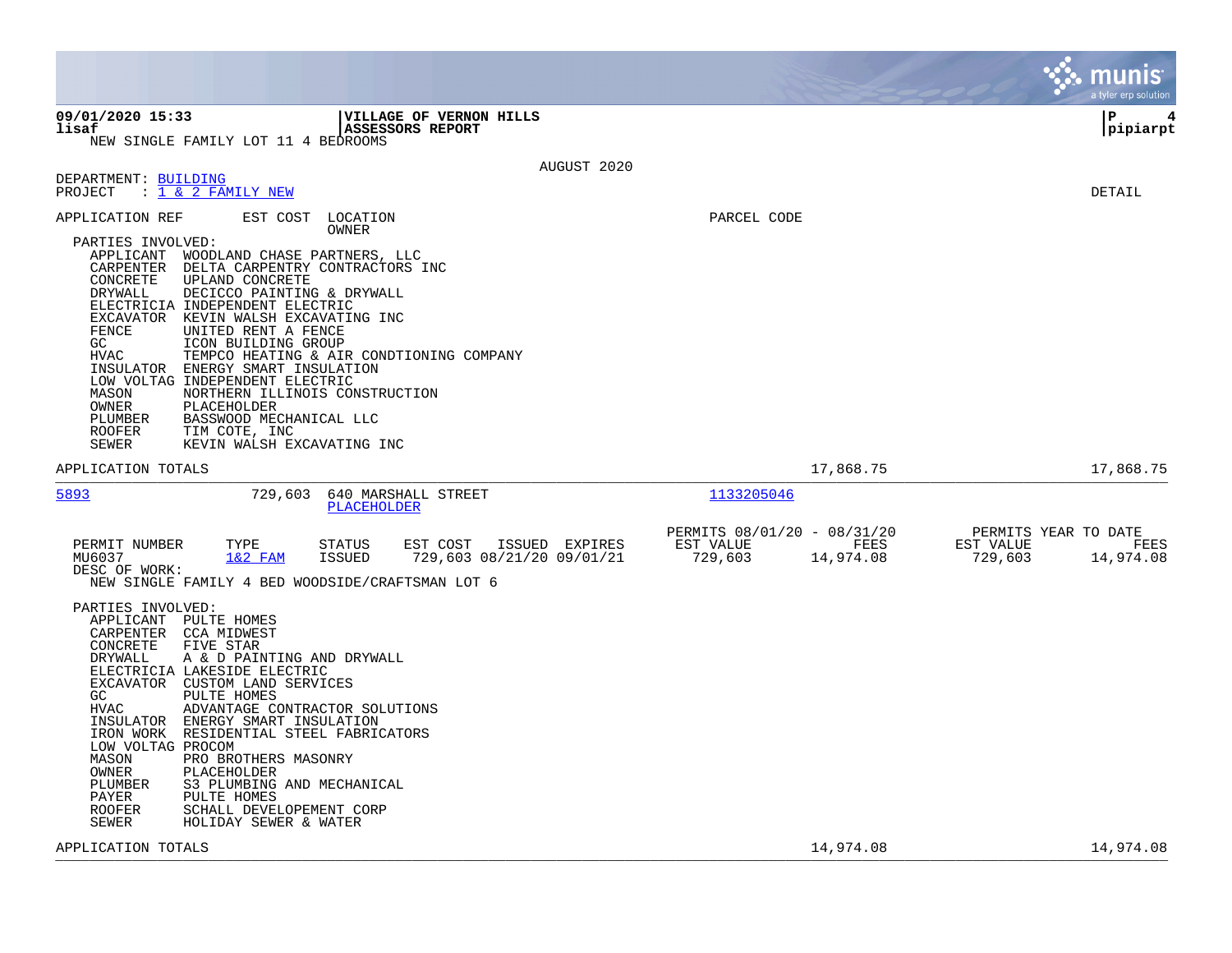|                                                                                                                                                                                                                                        |                                                                                                                                                                                                                                                                                                                                               |                 |                                                                    |                                  |                                          |                  |                                   | munis<br>a tyler erp solution |
|----------------------------------------------------------------------------------------------------------------------------------------------------------------------------------------------------------------------------------------|-----------------------------------------------------------------------------------------------------------------------------------------------------------------------------------------------------------------------------------------------------------------------------------------------------------------------------------------------|-----------------|--------------------------------------------------------------------|----------------------------------|------------------------------------------|------------------|-----------------------------------|-------------------------------|
| 09/01/2020 15:33<br>lisaf<br>660                                                                                                                                                                                                       | 450,000                                                                                                                                                                                                                                                                                                                                       | 881 WRITER CT   | VILLAGE OF VERNON HILLS<br>ASSESSORS REPORT<br>GRAZYNA PIWOWARCZYK |                                  | 1516209006                               |                  |                                   | P<br>pipiarpt                 |
| PERMIT NUMBER<br>DEPARTMENT: BUILDING                                                                                                                                                                                                  | TYPE                                                                                                                                                                                                                                                                                                                                          | <b>STATUS</b>   | EST COST                                                           | ISSUED<br>EXPIRES<br>AUGUST 2020 | PERMITS 08/01/20 - 08/31/20<br>EST VALUE | FEES             | PERMITS YEAR TO DATE<br>EST VALUE | <b>FEES</b>                   |
| PROJECT                                                                                                                                                                                                                                | : 1 & 2 FAMILY NEW                                                                                                                                                                                                                                                                                                                            |                 |                                                                    |                                  |                                          |                  |                                   | DETAIL                        |
| APPLICATION REF                                                                                                                                                                                                                        | EST COST                                                                                                                                                                                                                                                                                                                                      | LOCATION        |                                                                    |                                  | PARCEL CODE                              |                  |                                   |                               |
| 6021<br>DESC OF WORK:<br>4 BR, 4 BTH                                                                                                                                                                                                   | RES CO                                                                                                                                                                                                                                                                                                                                        | OWNER<br>COMPLT | 450,000 08/19/20                                                   |                                  | 0                                        | .00              | $\mathbf 0$                       | .00                           |
| PARTIES INVOLVED:<br>APPLICANT<br>CARPENTER<br>CONCRETE<br>DRYWALL<br>ELECTRICIA PS ELECTRIC<br><b>EXCAVATOR</b><br>GC<br><b>HVAC</b><br>INSULATOR<br>IRON WORK<br>MASON<br>OWNER<br>PLUMBER<br>PAYER<br><b>ROOFER</b><br><b>SEWER</b> | GRAZYNA PIWOWARCZYK<br>MKO PERFECT CARPENTRY<br>CRANA SERVICES<br>GIOVANI DRYWALL<br>XD EXCAVATING<br>GRAZYNA PIWOWARCZYK<br>ARTHUR CLIMATE CONTROL<br>MDL SERENO INSULATION<br>RESIDENTIAL STEEL FABRICATORS<br>PMW CONSTRUCTION<br>GRAZYNA PIWOWARCZYK<br>JK PLUMBING<br>GRAZYNA PIWOWARCZYK<br>BRYJA REMODELING INC<br>HUMMEL CONSTRUCTION |                 |                                                                    |                                  |                                          |                  |                                   |                               |
| APPLICATION TOTALS<br>PROJECT TOTALS                                                                                                                                                                                                   |                                                                                                                                                                                                                                                                                                                                               |                 |                                                                    |                                  | 1,504,103                                | .00<br>33,042.83 | 1,504,103                         | .00<br>33,042.83              |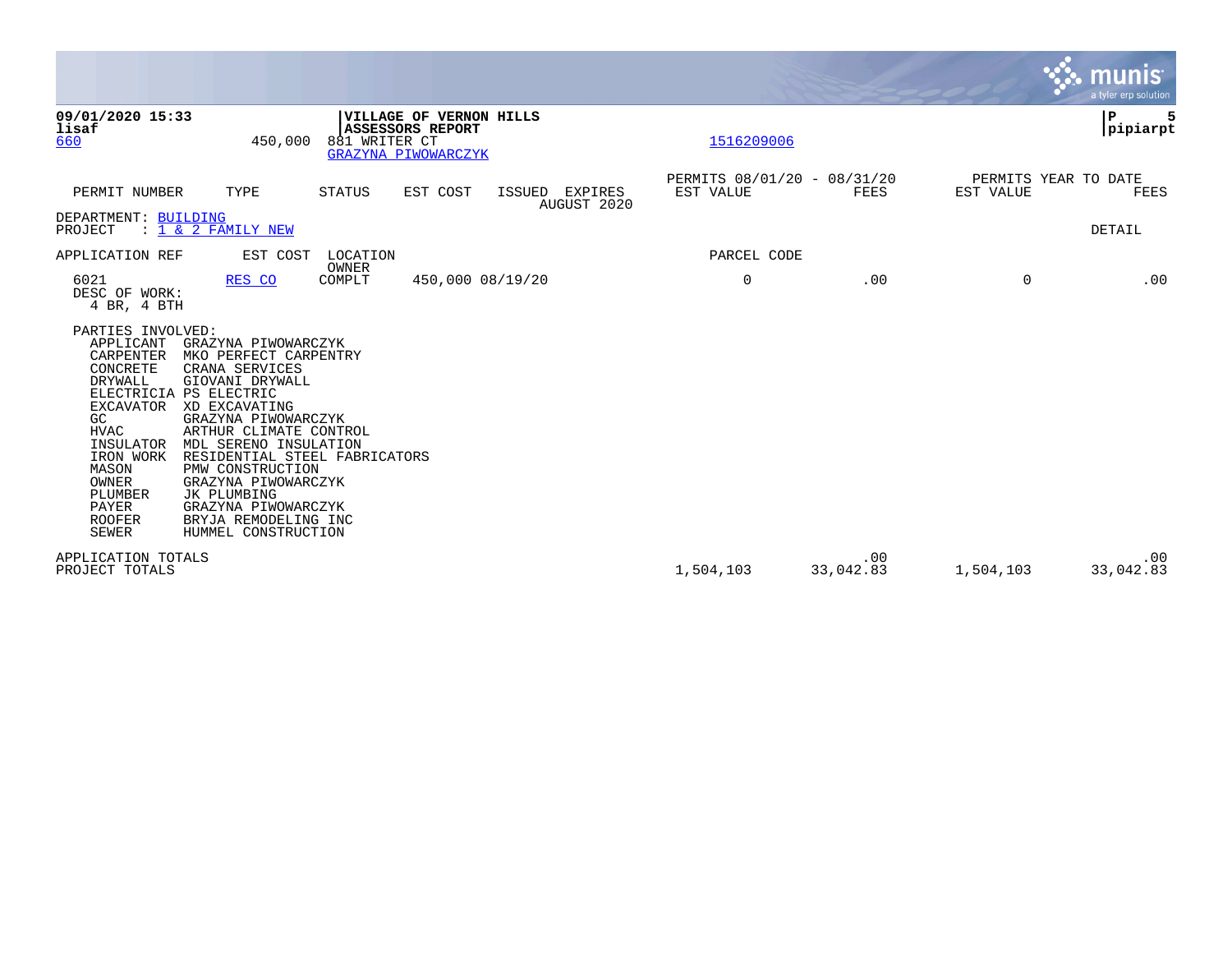|                                                                                                                                                                                                                                                                         |                                                                                                                                                                                                  |                                                         |                                 | munis<br>a tyler erp solution                      |
|-------------------------------------------------------------------------------------------------------------------------------------------------------------------------------------------------------------------------------------------------------------------------|--------------------------------------------------------------------------------------------------------------------------------------------------------------------------------------------------|---------------------------------------------------------|---------------------------------|----------------------------------------------------|
| 09/01/2020 15:33<br>lisaf                                                                                                                                                                                                                                               | VILLAGE OF VERNON HILLS<br>ASSESSORS REPORT                                                                                                                                                      |                                                         |                                 | IΡ<br>6<br> pipiarpt                               |
| DEPARTMENT: BUILDING<br>PROJECT<br>: COMMERCIAL ALTERATION                                                                                                                                                                                                              | AUGUST 2020                                                                                                                                                                                      |                                                         |                                 | DETAIL                                             |
| APPLICATION REF                                                                                                                                                                                                                                                         | EST COST<br>LOCATION<br>OWNER                                                                                                                                                                    | PARCEL CODE                                             |                                 |                                                    |
| <u>4195</u>                                                                                                                                                                                                                                                             | 385,000<br>931 NORTH MILWAUKEE AVENUE 200<br>PLACEHOLDER                                                                                                                                         | 1134302008                                              |                                 |                                                    |
| TYPE<br>PERMIT NUMBER<br>MU5969<br>CO NO FEE<br>DESC OF WORK:<br>COMMERCIAL ALTERATION - LENSCRAFTERS                                                                                                                                                                   | EST COST<br>ISSUED EXPIRES<br><b>STATUS</b><br>COMPLT<br>385,000 08/10/20 08/10/21                                                                                                               | PERMITS 08/01/20 - 08/31/20<br>EST VALUE<br>$\mathbf 0$ | <b>FEES</b><br>EST VALUE<br>.00 | PERMITS YEAR TO DATE<br>FEES<br>$\mathbf 0$<br>.00 |
| PARTIES INVOLVED:<br>APPLICANT ELDER-JONES<br>ELECTRICIA SMITH ELECTRICAL CONTRACTING<br>GC.<br><b>HVAC</b><br>QUICKSILVER<br><b>OCCUPANT</b><br>LENSCRAFTERS<br>OWNER<br>PLACEHOLDER<br>PLUMBER<br>PRAIRIE PIPING<br>PAYER<br>ELDER-JONES                              | TRI-NORTH BUILDERS, INC                                                                                                                                                                          |                                                         |                                 |                                                    |
| APPLICATION TOTALS                                                                                                                                                                                                                                                      |                                                                                                                                                                                                  |                                                         | .00                             | .00                                                |
| 4410                                                                                                                                                                                                                                                                    | 79,064<br>720 CORPORATE WOODS PKY<br>VAN VLISSINGEN & CO                                                                                                                                         | 1509401058                                              |                                 |                                                    |
| PERMIT NUMBER<br>TYPE<br>MU5978<br>CO NO FEE<br>DESC OF WORK:<br>INTERIOR REMODEL                                                                                                                                                                                       | EST COST<br>ISSUED EXPIRES<br>STATUS<br>79,064 08/12/20 08/17/21<br>ISSUED                                                                                                                       | PERMITS 08/01/20 - 08/31/20<br>EST VALUE<br>$\mathbf 0$ | FEES<br>EST VALUE<br>.00        | PERMITS YEAR TO DATE<br>FEES<br>0<br>.00           |
| PARTIES INVOLVED:<br>CARPENTER TH AND MAX CONSTRUCTION<br><b>DRYWALL</b><br>ELECTRICIA AAA ELECTRIC CONTRACTING CO<br>FIRE SPRIN RAM FIRE PROTECTION<br>GC<br>GC<br><b>HVAC</b><br>VP MECHANICAL<br><b>OCCUPANT</b><br>VAN VLISSINGEN & CO<br>OWNER<br>PLUMBER<br>PAYER | TH AND MAX CONSTRUCTION<br>CONSTRUCTION DESIGN SERVICES<br>SHANNON POHL BADMINTON ACADEMY<br>SHANNON POHL BADMINTON ACADEMY<br>WILLIAM PLUMBING & REMODELING INC<br>CONSTRUCTION DESIGN SERVICES |                                                         |                                 |                                                    |
| APPLICATION TOTALS                                                                                                                                                                                                                                                      |                                                                                                                                                                                                  |                                                         | .00                             | .00                                                |
| 4941                                                                                                                                                                                                                                                                    | 800,000<br>870 NORTH MILWAUKEE AVENUE<br>CAL SAG RETAIL PARTNERS LLC                                                                                                                             | 1133401016                                              |                                 |                                                    |
| PERMIT NUMBER<br>TYPE<br>MU5950<br>CO NO FEE                                                                                                                                                                                                                            | <b>STATUS</b><br>EST COST<br>ISSUED EXPIRES<br>800,000 08/04/20 08/04/21<br>COMPLT                                                                                                               | PERMITS 08/01/20 - 08/31/20<br>EST VALUE<br>$\mathbf 0$ | FEES<br>EST VALUE<br>.00        | PERMITS YEAR TO DATE<br>FEES<br>$\mathbf 0$<br>.00 |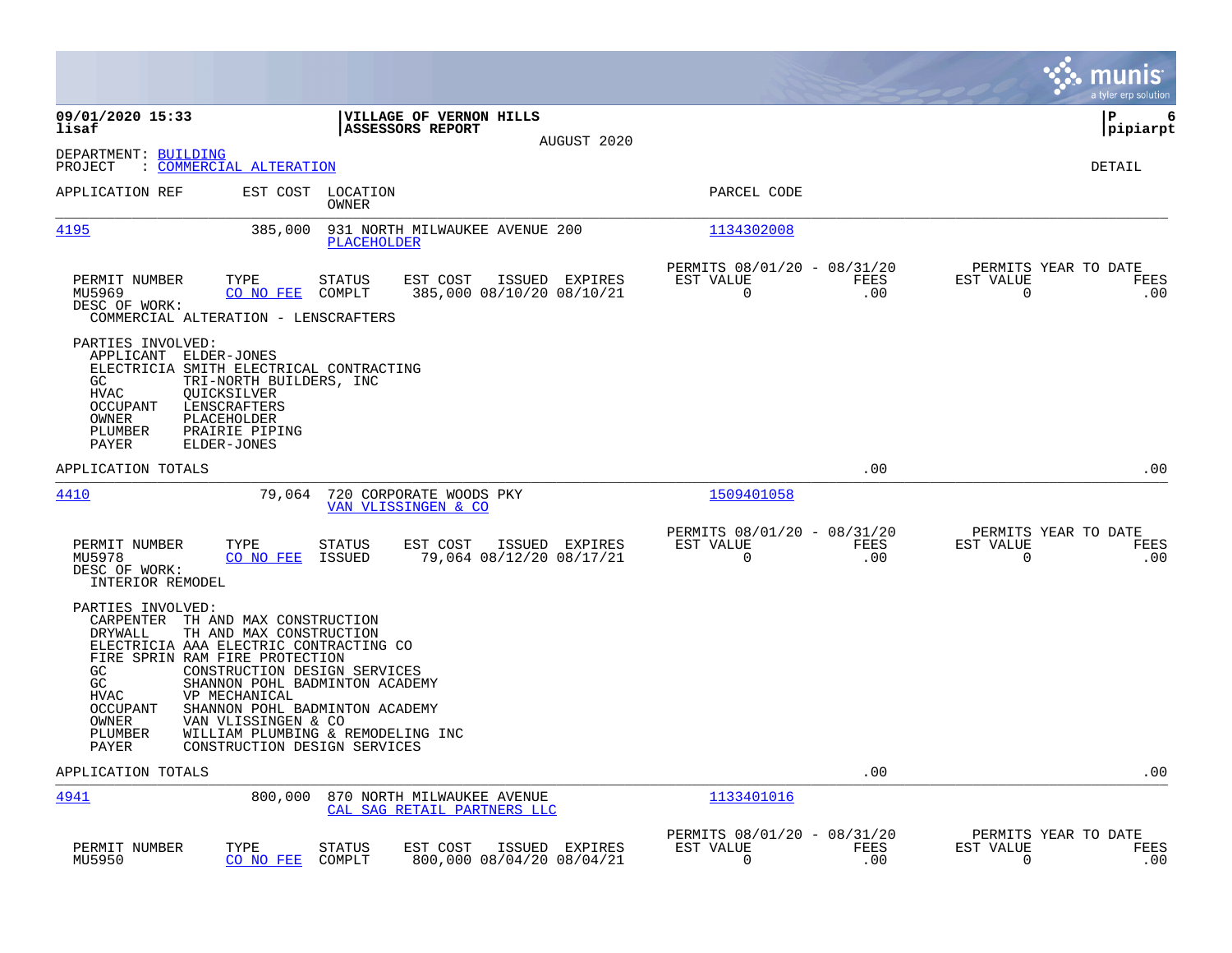|                                                                                                                                                                                                                                                                                                                                                                                    |                                                                                   |                                                         |                | munis<br>a tyler erp solution                                 |
|------------------------------------------------------------------------------------------------------------------------------------------------------------------------------------------------------------------------------------------------------------------------------------------------------------------------------------------------------------------------------------|-----------------------------------------------------------------------------------|---------------------------------------------------------|----------------|---------------------------------------------------------------|
| 09/01/2020 15:33<br>lisaf                                                                                                                                                                                                                                                                                                                                                          | VILLAGE OF VERNON HILLS<br>ASSESSORS REPORT                                       |                                                         |                | l P<br>7<br> pipiarpt                                         |
| DEPARTMENT: BUILDING<br>: COMMERCIAL ALTERATION<br>PROJECT                                                                                                                                                                                                                                                                                                                         |                                                                                   | AUGUST 2020                                             |                | DETAIL                                                        |
| EST COST LOCATION<br>APPLICATION REF<br>DESC OF WORK:<br>EXPANSION OF EXISTING 2ND FLOOR                                                                                                                                                                                                                                                                                           | OWNER                                                                             | PARCEL CODE                                             |                |                                                               |
| PARTIES INVOLVED:<br>APPLICANT BURNHAM NATIONWIDE<br>CARPENTER ALLIANCE<br>DRYWALL<br><b>ALLIANCE</b><br>ELECTRICIA GIBSON ELECTRIC<br>GC.<br>CLUNE CONSTRUCTION<br>ADMIRAL<br><b>HVAC</b><br>LOW VOLTAG GIBSON ELECTRIC<br><b>OCCUPANT</b><br>NORTHWESTERN MEDICINE<br>OWNER<br>CAL SAG RETAIL PARTNERS LLC<br>EWING-DOHERTY MECHANICAL<br>PLUMBER<br>PAYER<br>BURNHAM NATIONWIDE |                                                                                   |                                                         |                |                                                               |
| APPLICATION TOTALS                                                                                                                                                                                                                                                                                                                                                                 |                                                                                   |                                                         | .00            | .00                                                           |
| 5458<br>70,000                                                                                                                                                                                                                                                                                                                                                                     | 935 LAKEVIEW PKY 198<br>POD ENTERPRISES LLC                                       | 1133302049                                              |                |                                                               |
| PERMIT NUMBER<br>TYPE<br>MU5980<br>CO NO FEE<br>DESC OF WORK:<br>OFFICE SPACE ALTERATIONS                                                                                                                                                                                                                                                                                          | EST COST<br>ISSUED EXPIRES<br>STATUS<br>COMPLT<br>70,000 08/12/20 08/12/21        | PERMITS 08/01/20 - 08/31/20<br>EST VALUE<br>$\mathbf 0$ | FEES<br>.00    | PERMITS YEAR TO DATE<br>EST VALUE<br>FEES<br>0<br>.00         |
| PARTIES INVOLVED:<br>APPLICANT FINISH LINE CONTRACTING INC<br>KTM CONSTRUCTION<br>CARPENTER<br>DRYWALL<br>KTM CONSTRUCTION<br>ELECTRICIA M POWER ELECTRIC<br>FINISH LINE CONTRACTING INC<br>GC<br><b>HVAC</b><br>FINISH HVAC<br>OCCUPANT<br>RIVERSIDE FOUNDATION<br>POD ENTERPRISES LLC<br>OWNER<br>PAYER<br>FINISH LINE CONTRACTING INC                                           |                                                                                   |                                                         |                |                                                               |
| APPLICATION TOTALS                                                                                                                                                                                                                                                                                                                                                                 |                                                                                   |                                                         | .00            | .00                                                           |
| 5821<br>53,100                                                                                                                                                                                                                                                                                                                                                                     | 3 WEST HAWTHORN PKY 350<br>HAMILTON PARTNERS INC                                  | 1132415011                                              |                |                                                               |
| PERMIT NUMBER<br>TYPE<br>MU5983<br>COM ALT<br>DESC OF WORK:<br>TENANT BUILD OUT - YAHAV SMILE                                                                                                                                                                                                                                                                                      | STATUS<br>EST COST<br>ISSUED EXPIRES<br><b>ISSUED</b><br>53,100 08/13/20 09/01/21 | PERMITS 08/01/20 - 08/31/20<br>EST VALUE<br>53,100      | FEES<br>731.00 | PERMITS YEAR TO DATE<br>EST VALUE<br>FEES<br>53,100<br>731.00 |
| PARTIES INVOLVED:<br>APPLICANT OMNI COMMERCIAL<br>CARPENTER OMNI COMMERCIAL                                                                                                                                                                                                                                                                                                        |                                                                                   |                                                         |                |                                                               |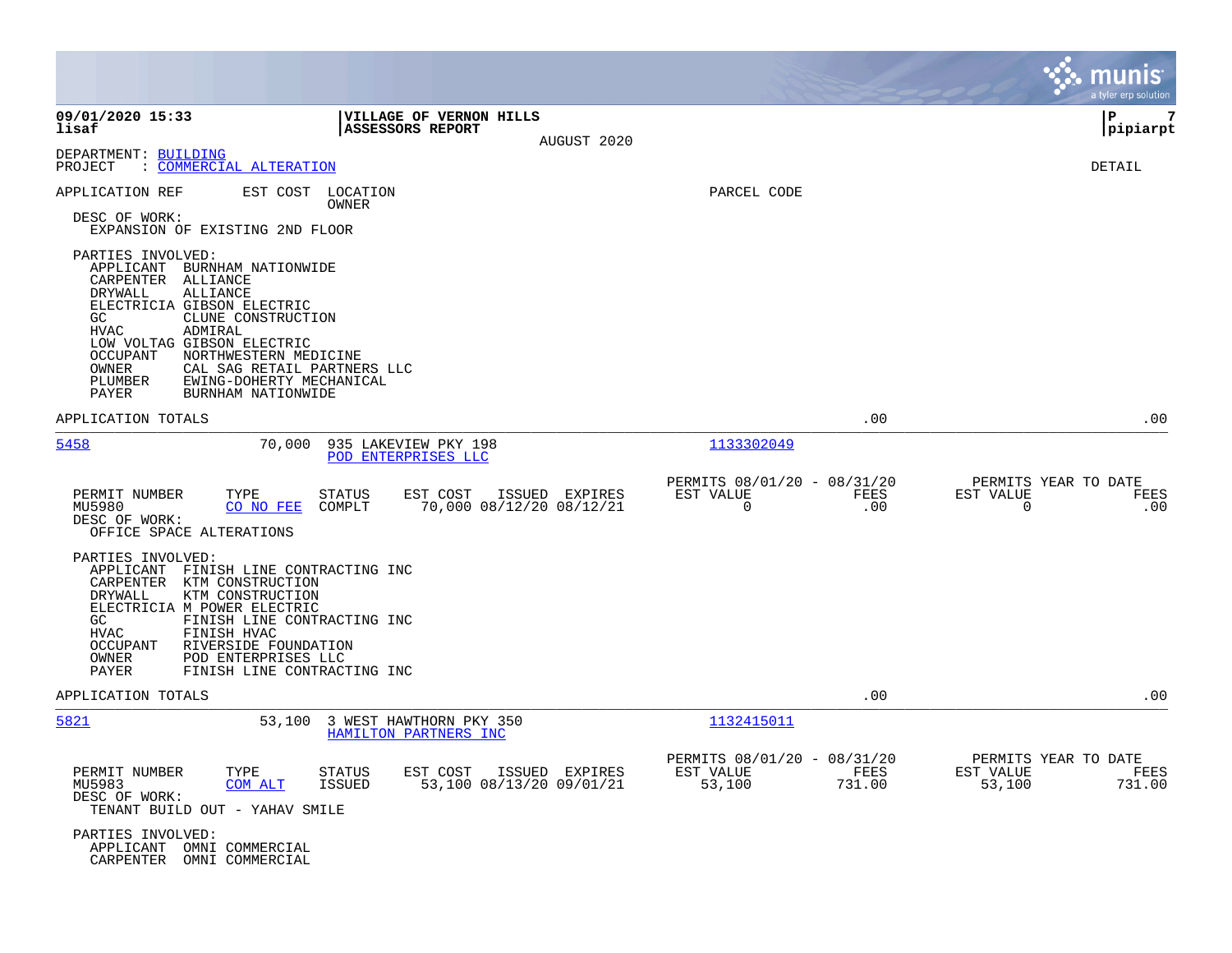|                                                                                                                                                                                                                                                                                                                     |                                                                                                              |                    | <b>munis</b><br>a tyler erp solution                                 |
|---------------------------------------------------------------------------------------------------------------------------------------------------------------------------------------------------------------------------------------------------------------------------------------------------------------------|--------------------------------------------------------------------------------------------------------------|--------------------|----------------------------------------------------------------------|
| 09/01/2020 15:33<br>lisaf<br><b>ASSESSORS REPORT</b>                                                                                                                                                                                                                                                                | VILLAGE OF VERNON HILLS<br>AUGUST 2020                                                                       |                    | P<br> pipiarpt                                                       |
| DEPARTMENT: BUILDING<br>: COMMERCIAL ALTERATION<br>PROJECT                                                                                                                                                                                                                                                          |                                                                                                              |                    | DETAIL                                                               |
| APPLICATION REF<br>EST COST<br>LOCATION<br>OWNER<br>OMNI COMMERCIAL<br>DRYWALL<br><b>ELECTRICIA</b><br>CONNOR ELECTRIC<br>GC<br>OMNI COMMERCIAL<br><b>HVAC</b><br>J 2<br><b>OCCUPANT</b><br>YAHAV SMILE<br><b>OWNER</b><br>HAMILTON PARTNERS INC<br>HT STRENGER<br>PLUMBER<br>PAYER<br>COMMERCIAL BUILDERS SERVICES | PARCEL CODE                                                                                                  |                    |                                                                      |
| APPLICATION TOTALS                                                                                                                                                                                                                                                                                                  |                                                                                                              | 731.00             | 731.00                                                               |
| 5861<br>53,000<br>US TRUST-BOA-SAM RES                                                                                                                                                                                                                                                                              | 246 HAWTHORN VILLAGE COMMONS<br>1133302053                                                                   |                    |                                                                      |
| TYPE<br>PERMIT NUMBER<br><b>STATUS</b><br>MU6012<br>ISSUED<br>COM ALT<br>DESC OF WORK:<br>COMMERCIAL ALTERATION                                                                                                                                                                                                     | PERMITS 08/01/20 - 08/31/20<br>EST COST<br>EST VALUE<br>ISSUED EXPIRES<br>53,000 08/18/20 08/18/21<br>53,000 | FEES<br>730.00     | PERMITS YEAR TO DATE<br>EST VALUE<br><b>FEES</b><br>53,000<br>730.00 |
| PARTIES INVOLVED:<br><b>DRYWALL</b><br>EMM2008 LLC<br>ELECTRICIA LEFTY'S<br>GC<br>EMM2008 LLC<br><b>OCCUPANT</b><br>PEARLE VISION<br>OWNER<br>US TRUST-BOA-SAM RES<br>PLUMBER<br>PLUMBING PROS<br>PAYER<br>PEARLE VISION                                                                                            |                                                                                                              |                    |                                                                      |
| APPLICATION TOTALS<br>PROJECT TOTALS                                                                                                                                                                                                                                                                                | 106,100                                                                                                      | 730.00<br>1,461.00 | 730.00<br>106,100<br>1,461.00                                        |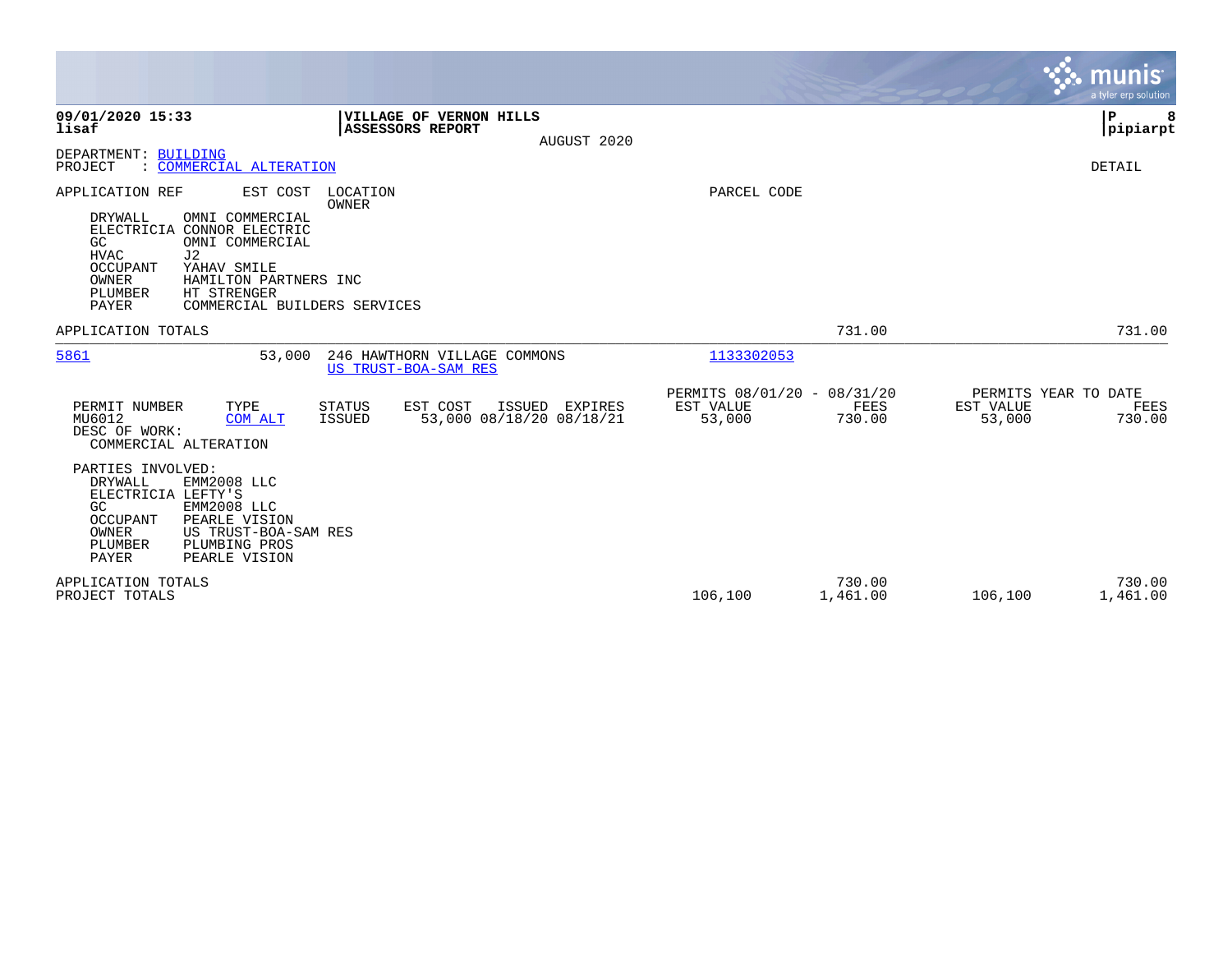|                                                                                              |                                                                                                                                                            |                   |                                             |        |             |                                                       |                        |                        | <b>munis</b><br>a tyler erp solution      |
|----------------------------------------------------------------------------------------------|------------------------------------------------------------------------------------------------------------------------------------------------------------|-------------------|---------------------------------------------|--------|-------------|-------------------------------------------------------|------------------------|------------------------|-------------------------------------------|
| 09/01/2020 15:33<br>lisaf                                                                    |                                                                                                                                                            |                   | VILLAGE OF VERNON HILLS<br>ASSESSORS REPORT |        | AUGUST 2020 |                                                       |                        |                        | ∣P<br>9<br> pipiarpt                      |
| DEPARTMENT: BUILDING<br>PROJECT                                                              | : COMMERCIAL NEW                                                                                                                                           |                   |                                             |        |             |                                                       |                        |                        | DETAIL                                    |
| APPLICATION REF                                                                              | EST COST                                                                                                                                                   | LOCATION<br>OWNER |                                             |        |             | PARCEL CODE                                           |                        |                        |                                           |
| 5705                                                                                         | 6,349,000                                                                                                                                                  | PDC CHICAGO       | 600 DARLING DRIVE                           |        |             | 1510300002                                            |                        |                        |                                           |
| PERMIT NUMBER<br>MU6074<br>DESC OF WORK:                                                     | TYPE<br><b>COM NEW</b><br>NEW COMMERCIAL BUILDING                                                                                                          | STATUS<br>ISSUED  | EST COST<br>6,349,000 08/28/20 08/28/21     | ISSUED | EXPIRES     | PERMITS 08/01/20 - 08/31/20<br>EST VALUE<br>6,349,000 | FEES<br>65,560.90      | EST VALUE<br>6,349,000 | PERMITS YEAR TO DATE<br>FEES<br>65,560.90 |
| PARTIES INVOLVED:<br>APPLICANT<br>GC<br><b>HVAC</b><br>OCCUPANT<br>OWNER<br>PLUMBER<br>PAYER | ALSTON<br>ELECTRICIA CONNELLY ELECTRIC<br><b>ALSTON</b><br>MK INDUSTRIES, INC<br>SOUTHLAKE INDUSTRIAL CENTER<br>PDC CHICAGO<br>MVP PLUMBING CORP<br>ALSTON |                   |                                             |        |             |                                                       |                        |                        |                                           |
| APPLICATION TOTALS<br>PROJECT TOTALS                                                         |                                                                                                                                                            |                   |                                             |        |             | 6,349,000                                             | 65,560.90<br>65,560.90 | 6,349,000              | 65,560.90<br>65,560.90                    |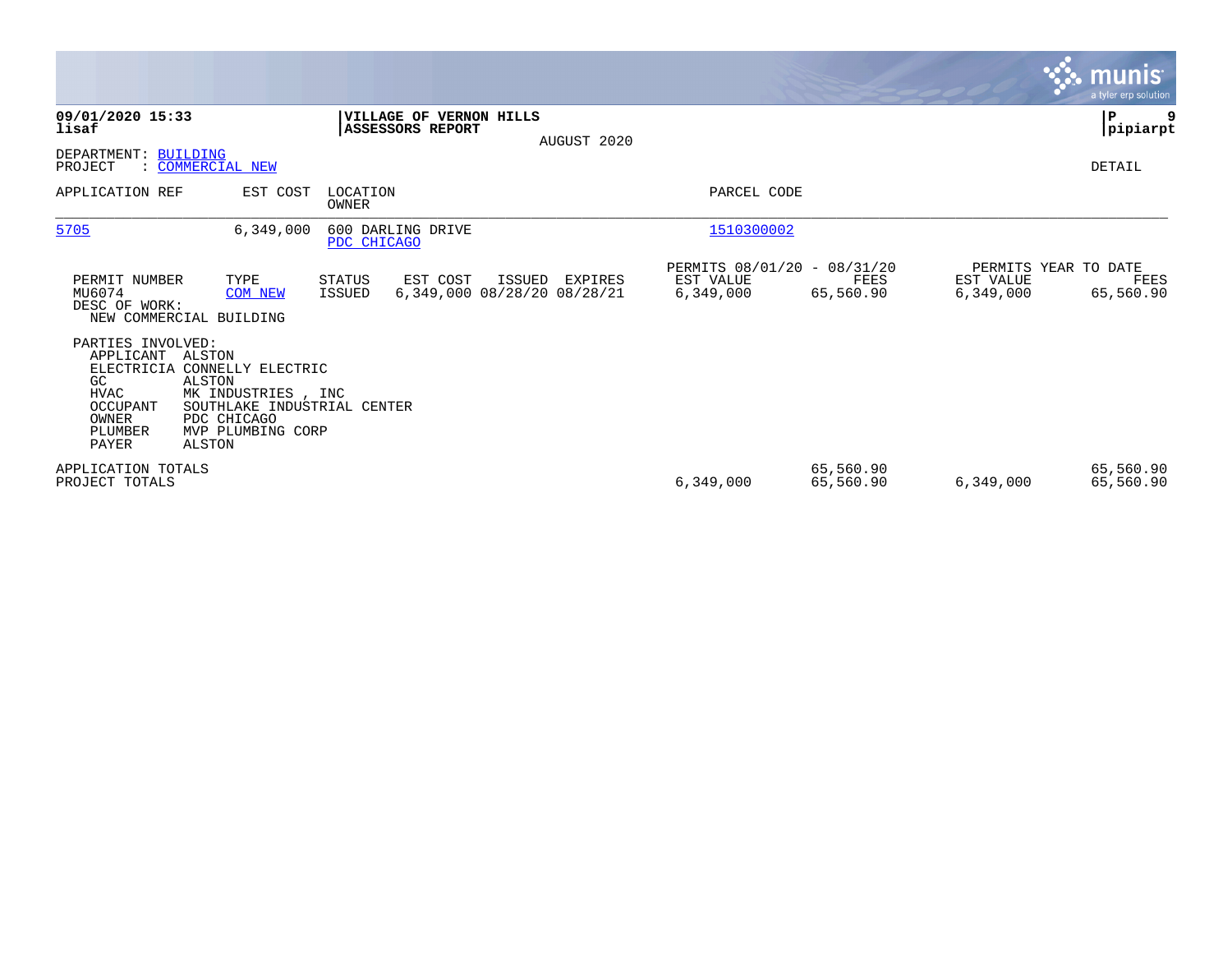|                                               |                                                                                 |                                   |                         |                                                |                                                      |                      |           | <b>munis</b><br>a tyler erp solution     |
|-----------------------------------------------|---------------------------------------------------------------------------------|-----------------------------------|-------------------------|------------------------------------------------|------------------------------------------------------|----------------------|-----------|------------------------------------------|
| 09/01/2020 15:33<br>lisaf                     |                                                                                 | ASSESSORS REPORT                  | VILLAGE OF VERNON HILLS | AUGUST 2020                                    |                                                      |                      |           | ∣₽<br>10<br> pipiarpt                    |
| DEPARTMENT: BUILDING<br>PROJECT               | : DEMOLITION                                                                    |                                   |                         |                                                |                                                      |                      |           | DETAIL                                   |
| APPLICATION REF                               | EST COST                                                                        | LOCATION<br>OWNER                 |                         |                                                | PARCEL CODE                                          |                      |           |                                          |
| 5772                                          | 585,220                                                                         | 888 FOREST EDGE DR<br>ITW PASLODE |                         |                                                | 1515101001                                           |                      |           |                                          |
| PERMIT NUMBER<br>MU5976<br>DESC OF WORK:      | TYPE<br><b>DEMO</b><br>DEMOLITION INCLUDING ALL UTILITIES                       | STATUS<br>ISSUED                  | EST COST                | ISSUED<br>EXPIRES<br>585,220 08/11/20 08/11/21 | PERMITS 08/01/20 - 08/31/20<br>EST VALUE<br>$\Omega$ | FEES<br>7,220.64     | EST VALUE | PERMITS YEAR TO DATE<br>FEES<br>7,220.64 |
| PARTIES INVOLVED:<br>APPLICANT<br>GC<br>OWNER | PREMIER DESIGN AND BUILD GROUP<br>PREMIER DESIGN AND BUILD GROUP<br>ITW PASLODE |                                   |                         |                                                |                                                      |                      |           |                                          |
| APPLICATION TOTALS<br>PROJECT TOTALS          |                                                                                 |                                   |                         |                                                | 0                                                    | 7,220.64<br>7,220.64 |           | 7,220.64<br>7,220.64                     |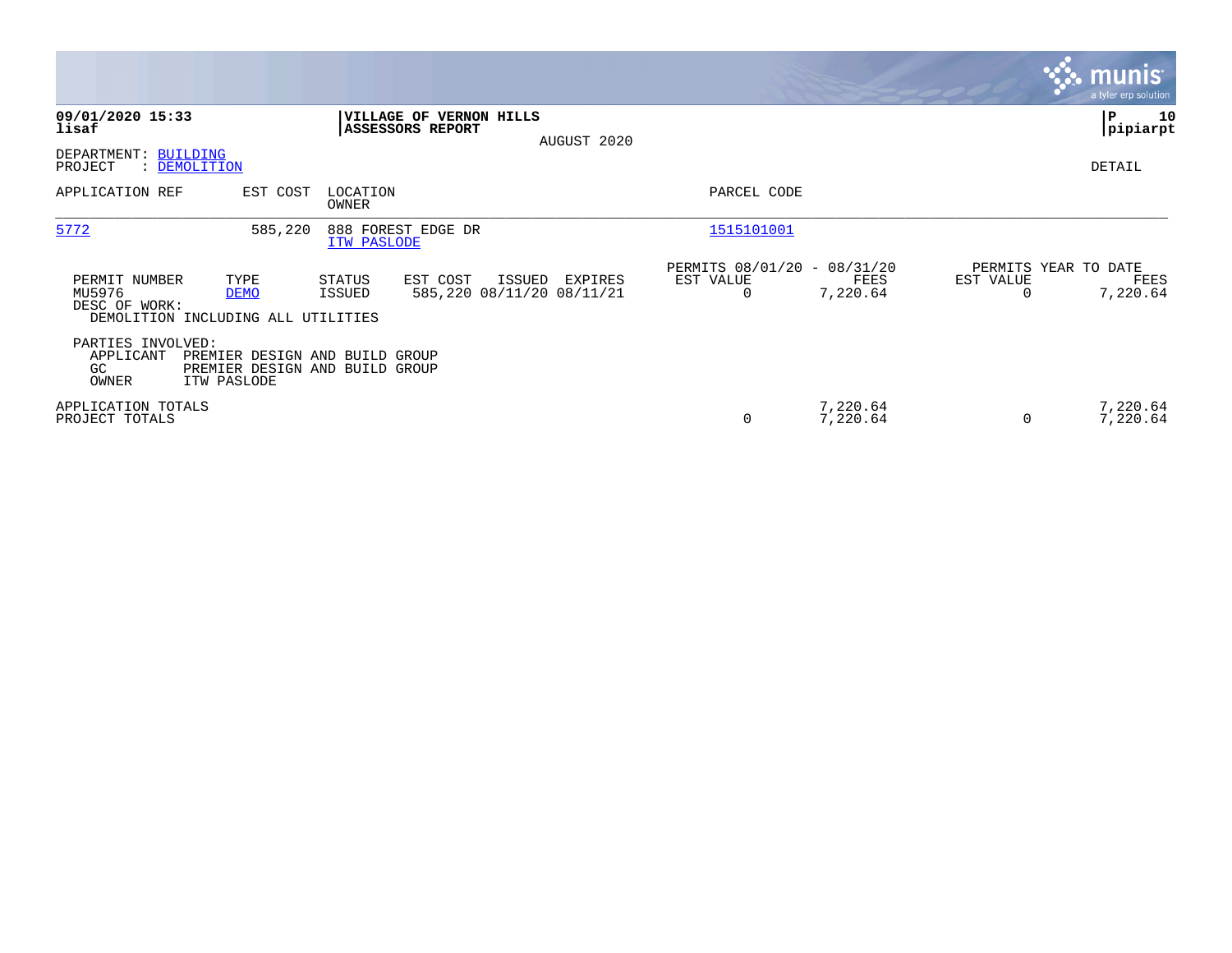|                                                                                                                                                                                                                   |                                                                          | munis<br>a tyler erp solution                                     |
|-------------------------------------------------------------------------------------------------------------------------------------------------------------------------------------------------------------------|--------------------------------------------------------------------------|-------------------------------------------------------------------|
| 09/01/2020 15:33<br>VILLAGE OF VERNON HILLS<br>lisaf<br>ASSESSORS REPORT                                                                                                                                          |                                                                          | l P<br>11<br> pipiarpt                                            |
| AUGUST 2020<br>DEPARTMENT: BUILDING<br>$\colon$ AC/FURNACE<br>PROJECT                                                                                                                                             |                                                                          | DETAIL                                                            |
| APPLICATION REF<br>EST COST<br>LOCATION<br>OWNER                                                                                                                                                                  | PARCEL CODE                                                              |                                                                   |
| 5916<br>8,153 1243 STREAMWOOD LN<br><b>PLACEHOLDER</b>                                                                                                                                                            | 1133101388                                                               |                                                                   |
| PERMIT NUMBER<br>TYPE<br><b>STATUS</b><br>EST COST<br>ISSUED EXPIRES<br>MU5967<br><b>AC/FURN</b><br><b>ISSUED</b><br>8,153 08/10/20 08/10/21<br>DESC OF WORK:<br>$A/C$ & FURNANCE                                 | PERMITS 08/01/20 - 08/31/20<br>EST VALUE<br>FEES<br>$\Omega$<br>81.53    | PERMITS YEAR TO DATE<br>EST VALUE<br>FEES<br>$\mathbf 0$<br>81.53 |
| PARTIES INVOLVED:<br>APPLICANT ABC PLUMBING, HEATING, COOLING, ELECTRIC<br>GC.<br>ABC PLUMBING, HEATING, COOLING, ELECTRIC<br>OWNER<br>PLACEHOLDER<br>PAYER<br>ABC PLUMBING, HEATING, COOLING, ELECTRIC           |                                                                          |                                                                   |
| APPLICATION TOTALS                                                                                                                                                                                                | 81.53                                                                    | 81.53                                                             |
| 5931<br>3,250 331 CHERRYWOOD COURT<br><b>PLACEHOLDER</b>                                                                                                                                                          | 1505428061                                                               |                                                                   |
| PERMIT NUMBER<br>TYPE<br>STATUS<br>EST COST<br>ISSUED EXPIRES<br>ISSUED<br>MU5989<br><b>AC/FURN</b><br>3,250 08/13/20 08/13/21<br>DESC OF WORK:<br>A/C                                                            | PERMITS 08/01/20 - 08/31/20<br>EST VALUE<br>FEES<br>$\mathbf 0$<br>50.00 | PERMITS YEAR TO DATE<br>EST VALUE<br>FEES<br>$\mathbf 0$<br>50.00 |
| PARTIES INVOLVED:<br>APPLICANT<br>TOPTEC HEATING, COOLING, PLUMBING & ELEC<br>TOPTEC HEATING, COOLING, PLUMBING & ELEC<br>GC.<br>OWNER<br>PLACEHOLDER<br>PAYER<br>TOPTEC HEATING, COOLING, PLUMBING & ELEC        |                                                                          |                                                                   |
| APPLICATION TOTALS                                                                                                                                                                                                | 50.00                                                                    | 50.00                                                             |
| 5947<br>7,599<br>752 WILLIAMS WAY<br>STEVEN & DEBORAH CARR                                                                                                                                                        | 1508114019                                                               |                                                                   |
| EST COST<br>PERMIT NUMBER<br>TYPE<br>STATUS<br>ISSUED EXPIRES<br>MU6013<br>AC/FURN<br>ISSUED<br>7,599 08/18/20 08/18/21<br>DESC OF WORK:<br>A/C                                                                   | PERMITS 08/01/20 - 08/31/20<br>EST VALUE<br>FEES<br>0<br>75.99           | PERMITS YEAR TO DATE<br>EST VALUE<br>FEES<br>75.99<br>0           |
| PARTIES INVOLVED:<br>APPLICANT ABC PLUMBING, HEATING, COOLING, ELECTRIC<br>ABC PLUMBING, HEATING, COOLING, ELECTRIC<br>GC.<br>STEVEN & DEBORAH CARR<br>OWNER<br>PAYER<br>ABC PLUMBING, HEATING, COOLING, ELECTRIC |                                                                          |                                                                   |
| APPLICATION TOTALS                                                                                                                                                                                                | 75.99                                                                    | 75.99                                                             |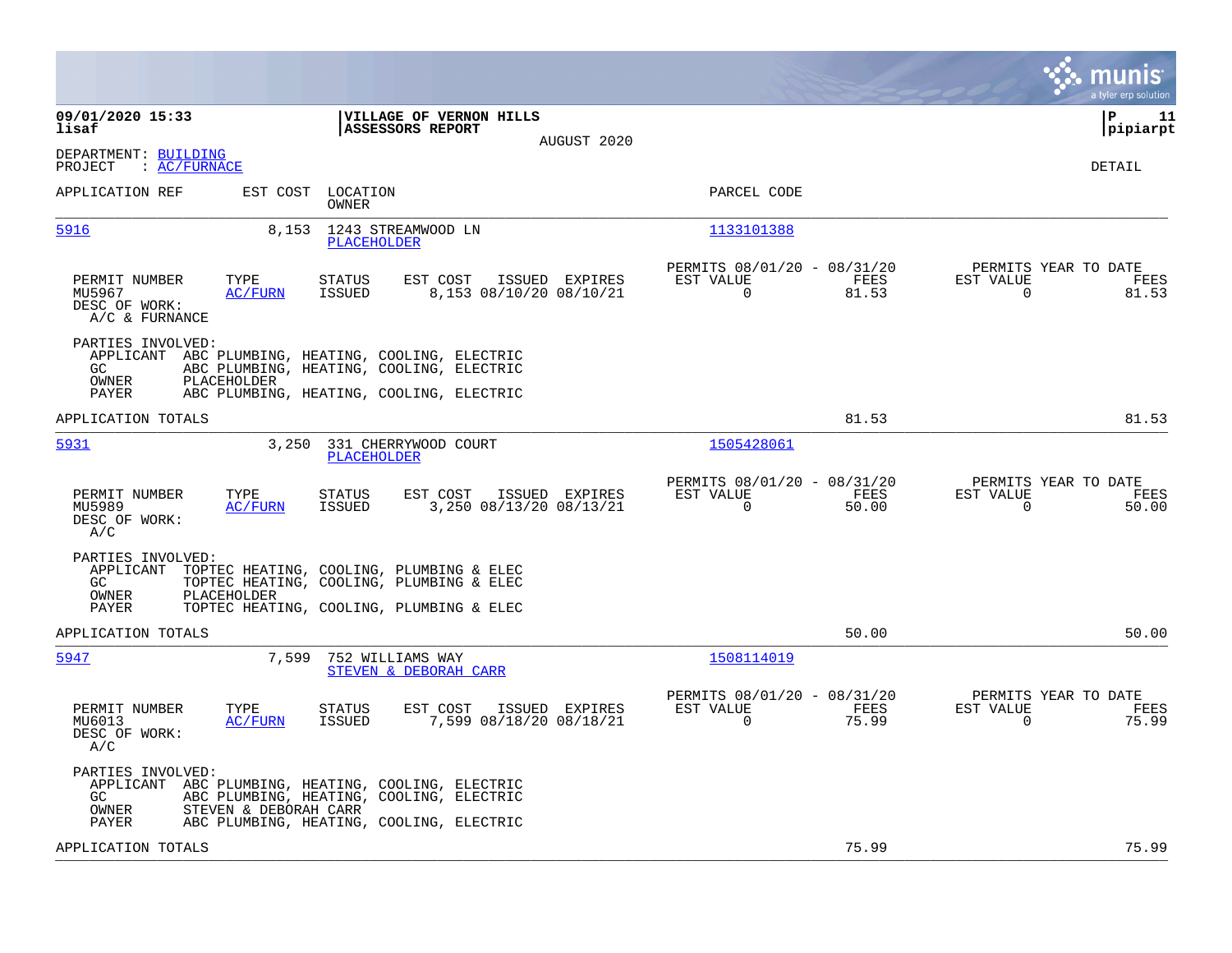|                                                                       |                                                                                                                                                                                        |                                |                                                                                              |                                            |                                                         |                       |                          | munis<br>a tyler erp solution          |
|-----------------------------------------------------------------------|----------------------------------------------------------------------------------------------------------------------------------------------------------------------------------------|--------------------------------|----------------------------------------------------------------------------------------------|--------------------------------------------|---------------------------------------------------------|-----------------------|--------------------------|----------------------------------------|
| 09/01/2020 15:33<br>lisaf<br>5955                                     | 3,300                                                                                                                                                                                  |                                | VILLAGE OF VERNON HILLS<br>ASSESSORS REPORT<br>476 PINE LAKE CIR<br><b>VARUN GOVINDASAMY</b> |                                            | 1133205012                                              |                       |                          | ΙP<br>12<br> pipiarpt                  |
| PERMIT NUMBER                                                         | TYPE                                                                                                                                                                                   | <b>STATUS</b>                  | EST COST                                                                                     | ISSUED EXPIRES<br>AUGUST 2020              | PERMITS 08/01/20 - 08/31/20<br>EST VALUE                | FEES                  | EST VALUE                | PERMITS YEAR TO DATE<br>FEES           |
| DEPARTMENT: BUILDING<br>: <u>AC/FURNACE</u><br>PROJECT                |                                                                                                                                                                                        |                                |                                                                                              |                                            |                                                         |                       |                          | DETAIL                                 |
| APPLICATION REF                                                       | EST COST                                                                                                                                                                               | LOCATION<br>OWNER              |                                                                                              |                                            | PARCEL CODE                                             |                       |                          |                                        |
| MU6019<br>DESC OF WORK:<br>AC ONLY                                    | <b>AC/FURN</b>                                                                                                                                                                         | <b>ISSUED</b>                  |                                                                                              | 3,300 08/19/20 08/19/21                    | $\mathbf 0$                                             | 50.00                 | $\Omega$                 | 50.00                                  |
| PARTIES INVOLVED:<br>APPLICANT<br>GC<br><b>HVAC</b><br>OWNER<br>PAYER | ARS OF ILLINOIS<br>ARS OF ILLINOIS<br>ARS OF ILLINOIS<br>VARUN GOVINDASAMY<br>ARS OF ILLINOIS                                                                                          |                                |                                                                                              |                                            |                                                         |                       |                          |                                        |
| APPLICATION TOTALS                                                    |                                                                                                                                                                                        |                                |                                                                                              |                                            |                                                         | 50.00                 |                          | 50.00                                  |
| 5956                                                                  | 6,000                                                                                                                                                                                  | <b>BETH R HOOVER</b>           | 361 PRAIRIE MEADOW LN                                                                        |                                            | 1507223025                                              |                       |                          |                                        |
| PERMIT NUMBER<br>MU6020<br>DESC OF WORK:<br><b>AC/FURNACE</b>         | TYPE<br>AC/FURN                                                                                                                                                                        | <b>STATUS</b><br><b>ISSUED</b> | EST COST                                                                                     | ISSUED EXPIRES<br>6,000 08/19/20 08/19/21  | PERMITS 08/01/20 - 08/31/20<br>EST VALUE<br>$\mathbf 0$ | FEES<br>60.00         | EST VALUE<br>$\mathbf 0$ | PERMITS YEAR TO DATE<br>FEES<br>60.00  |
| PARTIES INVOLVED:<br>APPLICANT<br>GC<br><b>HVAC</b><br>OWNER<br>PAYER | ARS OF ILLINOIS<br>ARS OF ILLINOIS<br>ARS OF ILLINOIS<br>BETH R HOOVER<br>ARS OF ILLINOIS                                                                                              |                                |                                                                                              |                                            |                                                         |                       |                          |                                        |
| APPLICATION TOTALS                                                    |                                                                                                                                                                                        |                                |                                                                                              |                                            |                                                         | 60.00                 |                          | 60.00                                  |
| 5957                                                                  | 15,995                                                                                                                                                                                 | SCOTT L BRYSON                 | 2192 BEAVER CREEK DR                                                                         |                                            | 1129201095                                              |                       |                          |                                        |
| PERMIT NUMBER<br>MU6023<br>DESC OF WORK:<br>AC/FURNACE                | TYPE<br><b>AC/FURN</b>                                                                                                                                                                 | <b>STATUS</b><br>COMPLT        | EST COST                                                                                     | ISSUED EXPIRES<br>15,995 08/19/20 08/24/21 | PERMITS 08/01/20 - 08/31/20<br>EST VALUE<br>$\mathbf 0$ | <b>FEES</b><br>159.95 | EST VALUE<br>$\mathbf 0$ | PERMITS YEAR TO DATE<br>FEES<br>159.95 |
| PARTIES INVOLVED:<br>APPLICANT<br>GC<br>HVAC<br>OWNER<br>PAYER        | SEASONS HEATING & AIR CONDITIONING INC<br>SEASONS HEATING & AIR CONDITIONING INC<br>SEASONS HEATING & AIR CONDITIONING INC<br>SCOTT L BRYSON<br>SEASONS HEATING & AIR CONDITIONING INC |                                |                                                                                              |                                            |                                                         |                       |                          |                                        |

**College**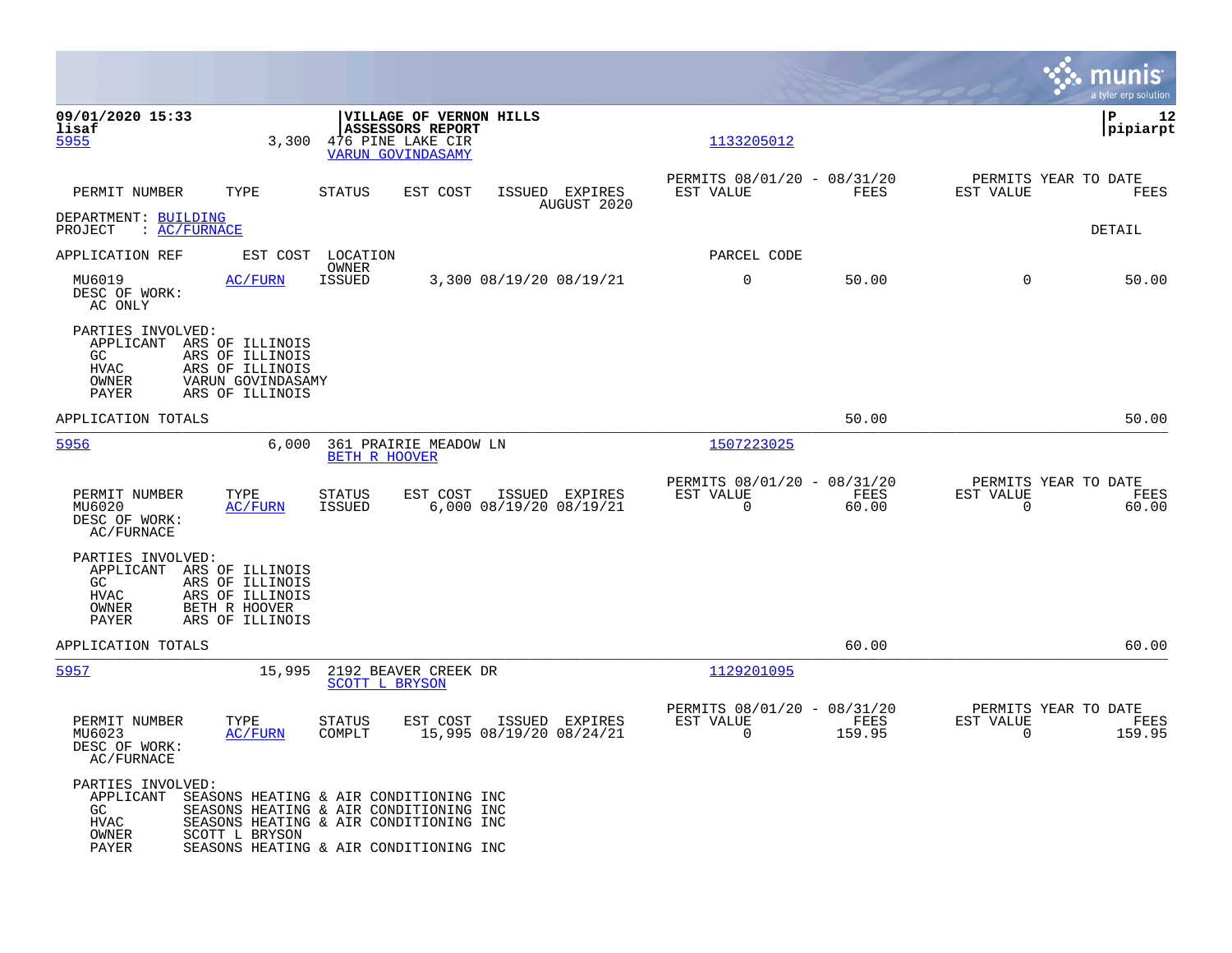|                                                                                                                                                                              |                                                                                                                                             |                                                                 | munis<br>a tyler erp solution                                      |
|------------------------------------------------------------------------------------------------------------------------------------------------------------------------------|---------------------------------------------------------------------------------------------------------------------------------------------|-----------------------------------------------------------------|--------------------------------------------------------------------|
| 09/01/2020 15:33<br>lisaf<br>APPLICATION TOTALS                                                                                                                              | VILLAGE OF VERNON HILLS<br><b>ASSESSORS REPORT</b>                                                                                          | 159.95                                                          | ΙP<br>13<br> pipiarpt<br>159.95                                    |
| DEPARTMENT: BUILDING<br>: AC/FURNACE<br>PROJECT                                                                                                                              | AUGUST 2020                                                                                                                                 |                                                                 | DETAIL                                                             |
| APPLICATION REF<br>EST COST                                                                                                                                                  | LOCATION<br>OWNER                                                                                                                           | PARCEL CODE                                                     |                                                                    |
| 5963<br>11,165                                                                                                                                                               | 241 NORTH FIORE PKY<br>CARLOS SANCHEZ                                                                                                       | 1506409010                                                      |                                                                    |
| PERMIT NUMBER<br>TYPE<br>MU6028<br>AC/FURN<br>DESC OF WORK:                                                                                                                  | <b>STATUS</b><br>EST COST<br>ISSUED EXPIRES<br>ISSUED<br>11,165 08/20/20 08/20/21                                                           | PERMITS 08/01/20 - 08/31/20<br>EST VALUE<br>FEES<br>0<br>111.65 | PERMITS YEAR TO DATE<br>EST VALUE<br>FEES<br>$\mathbf 0$<br>111.65 |
| AC/FURNACE<br>PARTIES INVOLVED:<br>APPLICANT ALLIED AIR CONDITIONING & HEATING<br>GC.<br><b>HVAC</b><br>OWNER<br>CARLOS SANCHEZ<br>PAYER                                     | ALLIED AIR CONDITIONING & HEATING<br>ALLIED AIR CONDITIONING & HEATING<br>ALLIED AIR CONDITIONING & HEATING                                 |                                                                 |                                                                    |
| APPLICATION TOTALS                                                                                                                                                           |                                                                                                                                             | 111.65                                                          | 111.65                                                             |
| 5965                                                                                                                                                                         | 3,500<br>1964 CRENSHAW CIR<br>SALVATORE MAIORCA                                                                                             | 1128209228                                                      |                                                                    |
| PERMIT NUMBER<br>TYPE<br>MU6029<br><b>AC/FURN</b><br>DESC OF WORK:<br>AC AND CONDENSOR                                                                                       | <b>STATUS</b><br>EST COST<br>ISSUED EXPIRES<br><b>ISSUED</b><br>3,500 08/20/20 08/20/21                                                     | PERMITS 08/01/20 - 08/31/20<br>EST VALUE<br>FEES<br>0<br>50.00  | PERMITS YEAR TO DATE<br>EST VALUE<br>FEES<br>$\mathbf 0$<br>50.00  |
| PARTIES INVOLVED:<br>SALVATORE MAIORCA<br>APPLICANT<br>GC<br>SALVATORE MAIORCA<br>HVAC<br>LAKE COUNTY MECHANICAL<br>OWNER<br>SALVATORE MAIORCA<br>PAYER<br>SALVATORE MAIORCA |                                                                                                                                             |                                                                 |                                                                    |
| APPLICATION TOTALS                                                                                                                                                           |                                                                                                                                             | 50.00                                                           | 50.00                                                              |
| 5976<br>9,425                                                                                                                                                                | 371 RANNEY AVE<br>RICHARD W & KATHLEEN G OLSON                                                                                              | 1509315015                                                      |                                                                    |
| PERMIT NUMBER<br>TYPE<br>MU6042<br><b>AC/FURN</b><br>DESC OF WORK:<br>AC/FURNACE                                                                                             | <b>STATUS</b><br>EST COST<br>ISSUED EXPIRES<br>ISSUED<br>9,425 08/24/20 08/28/21                                                            | PERMITS 08/01/20 - 08/31/20<br>EST VALUE<br>FEES<br>0<br>94.25  | PERMITS YEAR TO DATE<br>EST VALUE<br>FEES<br>$\mathbf 0$<br>94.25  |
| PARTIES INVOLVED:<br>APPLICANT<br>GC<br>HVAC<br>OWNER                                                                                                                        | ALLIED AIR CONDITIONING & HEATING<br>ALLIED AIR CONDITIONING & HEATING<br>ALLIED AIR CONDITIONING & HEATING<br>RICHARD W & KATHLEEN G OLSON |                                                                 |                                                                    |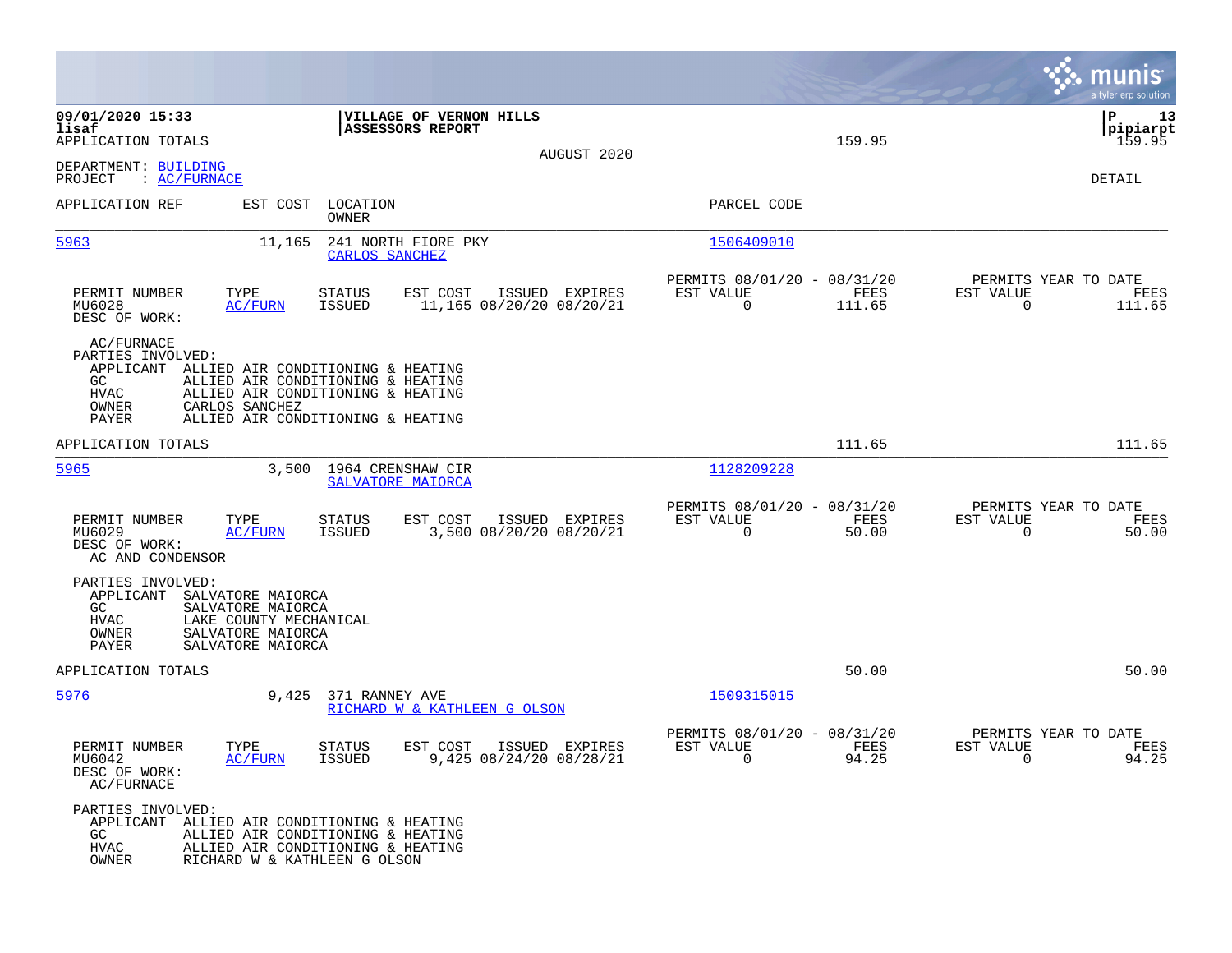|                                                                                                                                                                                                                                                                                |                                                               | munis<br>a tyler erp solution                                                 |
|--------------------------------------------------------------------------------------------------------------------------------------------------------------------------------------------------------------------------------------------------------------------------------|---------------------------------------------------------------|-------------------------------------------------------------------------------|
| 09/01/2020 15:33<br>VILLAGE OF VERNON HILLS<br>ASSESSORS REPORT<br>lisaf<br>AUGUST 2020                                                                                                                                                                                        |                                                               | ΙP<br>14<br> pipiarpt                                                         |
| DEPARTMENT: BUILDING<br>PROJECT<br>: AC/FURNACE                                                                                                                                                                                                                                |                                                               | <b>DETAIL</b>                                                                 |
| EST COST LOCATION<br>APPLICATION REF<br>OWNER<br>PAYER<br>ALLIED AIR CONDITIONING & HEATING                                                                                                                                                                                    | PARCEL CODE                                                   |                                                                               |
| APPLICATION TOTALS                                                                                                                                                                                                                                                             | 94.25                                                         | 94.25                                                                         |
| 5983<br>798 NARDIS DR<br>21,300<br>WILLIAM F & JOANNA POLISSON JR                                                                                                                                                                                                              | 1508401095                                                    |                                                                               |
| PERMIT NUMBER<br>TYPE<br><b>STATUS</b><br>EST COST<br>ISSUED EXPIRES<br>21,300 08/25/20 08/25/21<br>MU6052<br><b>AC/FURN</b><br>ISSUED<br>DESC OF WORK:<br>AC/FURNACE                                                                                                          | PERMITS 08/01/20 - 08/31/20<br>EST VALUE<br>0<br>213.00       | PERMITS YEAR TO DATE<br>FEES<br>EST VALUE<br>FEES<br>$\Omega$<br>213.00       |
| PARTIES INVOLVED:<br>APPLICANT ABC PLUMBING, HEATING, COOLING, ELECTRIC<br>ABC PLUMBING, HEATING, COOLING, ELECTRIC<br>GC.<br>HVAC<br>ABC PLUMBING, HEATING, COOLING, ELECTRIC<br>OWNER<br>WILLIAM F & JOANNA POLISSON JR<br>PAYER<br>ABC PLUMBING, HEATING, COOLING, ELECTRIC |                                                               |                                                                               |
| APPLICATION TOTALS                                                                                                                                                                                                                                                             | 213.00                                                        | 213.00                                                                        |
| 5990<br>6.000<br>107 SARATOGA CT<br><b>ASHUTOSH WAHANE</b>                                                                                                                                                                                                                     | 1132413093                                                    |                                                                               |
| PERMIT NUMBER<br>TYPE<br>EST COST<br>ISSUED EXPIRES<br>STATUS<br>MU6058<br><b>ISSUED</b><br>6,000 08/26/20 08/26/21<br>AC/FURN<br>DESC OF WORK:<br>AC/FURNACE                                                                                                                  | PERMITS 08/01/20 - 08/31/20<br>EST VALUE<br>$\Omega$<br>60.00 | PERMITS YEAR TO DATE<br><b>FEES</b><br>EST VALUE<br>FEES<br>$\Omega$<br>60.00 |
| PARTIES INVOLVED:<br>APPLICANT ARS OF ILLINOIS<br>ARS OF ILLINOIS<br>GC.<br>HVAC<br>ARS OF ILLINOIS<br>OWNER<br>ASHUTOSH WAHANE<br><b>PAYER</b><br>ARS OF ILLINOIS                                                                                                             |                                                               |                                                                               |
| APPLICATION TOTALS<br>PROJECT TOTALS                                                                                                                                                                                                                                           | 60.00<br>$\mathbf 0$<br>1,006.37                              | 60.00<br>$\Omega$<br>1,006.37                                                 |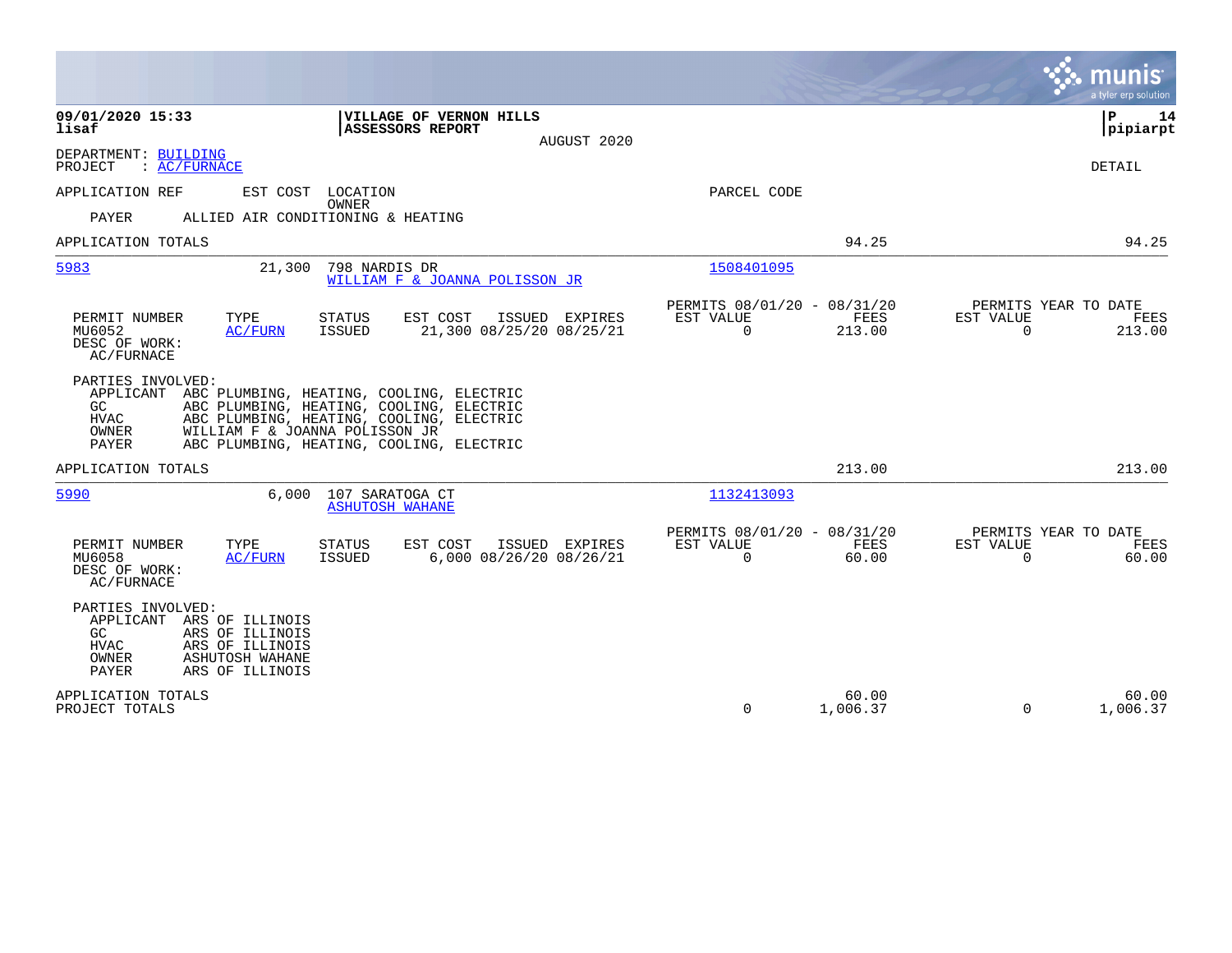|                                                                    |                                                                                                                          |                                |                                                    |             |                                               |                  |           | <b>munis</b><br>a tyler erp solution   |
|--------------------------------------------------------------------|--------------------------------------------------------------------------------------------------------------------------|--------------------------------|----------------------------------------------------|-------------|-----------------------------------------------|------------------|-----------|----------------------------------------|
| 09/01/2020 15:33<br>lisaf                                          |                                                                                                                          |                                | <b>VILLAGE OF VERNON HILLS</b><br>ASSESSORS REPORT | AUGUST 2020 |                                               |                  |           | ∣P<br>15<br> pipiarpt                  |
| DEPARTMENT: BUILDING<br>PROJECT                                    | : ANSUL SYSTEM                                                                                                           |                                |                                                    |             |                                               |                  |           | DETAIL                                 |
| APPLICATION REF                                                    | EST COST                                                                                                                 | LOCATION<br>OWNER              |                                                    |             | PARCEL CODE                                   |                  |           |                                        |
| 5824                                                               | 28,312                                                                                                                   | 700 WOODLANDS PKY              | VAN VLISSINGEN & CO                                |             | 1515101041                                    |                  |           |                                        |
| PERMIT NUMBER<br>MU5961<br>DESC OF WORK:<br>ANSUL SYSTEM           | TYPE<br><b>ANSUL</b>                                                                                                     | <b>STATUS</b><br><b>ISSUED</b> | EST COST<br>ISSUED<br>28,312 08/06/20 08/06/21     | EXPIRES     | PERMITS 08/01/20 - 08/31/20<br>EST VALUE<br>0 | FEES<br>283.12   | EST VALUE | PERMITS YEAR TO DATE<br>FEES<br>283.12 |
| PARTIES INVOLVED:<br>APPLICANT<br>GC<br>OCCUPANT<br>OWNER<br>PAYER | JOHNSON CONTROL<br>FIRE SPRIN JOHNSON CONTROL<br>JOHNSON CONTROL<br>HYDRAFORCE<br>VAN VLISSINGEN & CO<br>JOHNSON CONTROL |                                |                                                    |             |                                               |                  |           |                                        |
| APPLICATION TOTALS<br>PROJECT TOTALS                               |                                                                                                                          |                                |                                                    |             | 0                                             | 283.12<br>283.12 | $\Omega$  | 283.12<br>283.12                       |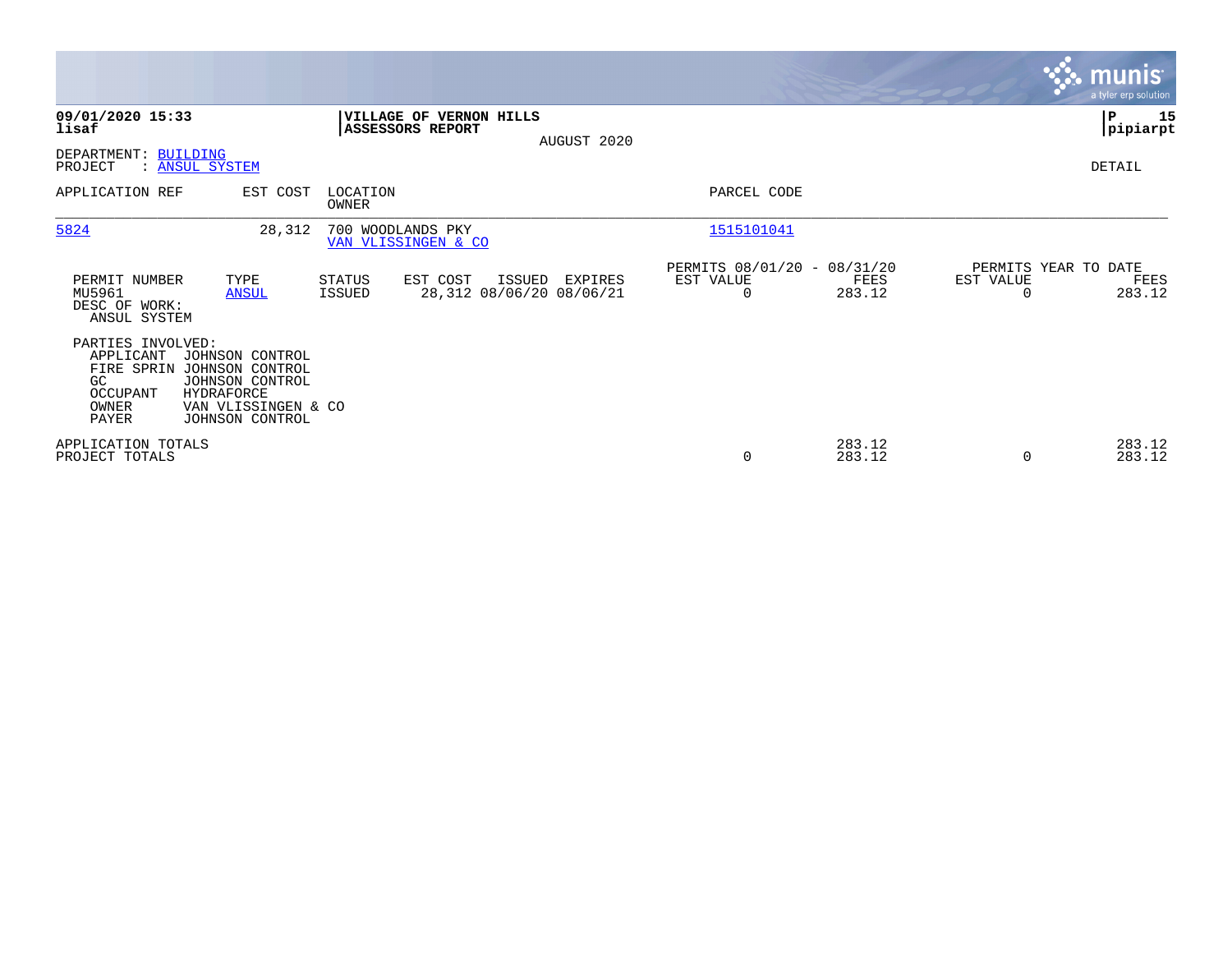|                                                         |                                                                                            |                   |                                                    |                                    |             |                                               |                  |           | <b>munis</b><br>a tyler erp solution   |
|---------------------------------------------------------|--------------------------------------------------------------------------------------------|-------------------|----------------------------------------------------|------------------------------------|-------------|-----------------------------------------------|------------------|-----------|----------------------------------------|
| 09/01/2020 15:33<br>lisaf                               |                                                                                            |                   | VILLAGE OF VERNON HILLS<br><b>ASSESSORS REPORT</b> |                                    | AUGUST 2020 |                                               |                  |           | ΙP.<br>16<br> pipiarpt                 |
| DEPARTMENT: BUILDING<br>PROJECT<br>: <u>ANTENNA</u>     |                                                                                            |                   |                                                    |                                    |             |                                               |                  |           | DETAIL                                 |
| APPLICATION REF                                         | EST COST                                                                                   | LOCATION<br>OWNER |                                                    |                                    |             | PARCEL CODE                                   |                  |           |                                        |
| 5896                                                    | 25,000                                                                                     |                   | 490 GREENLEAF DR<br>VILLAGE OF VERNON HILLS        |                                    |             | 1132306182                                    |                  |           |                                        |
| PERMIT NUMBER<br>MU6054<br>DESC OF WORK:                | TYPE<br><b>ANTENNA</b><br>MODIFICATION TO EQUIPMENT ON EXISTING COMM SITE                  | STATUS<br>ISSUED  | EST COST                                           | ISSUED<br>25,000 08/25/20 08/25/21 | EXPIRES     | PERMITS 08/01/20 - 08/31/20<br>EST VALUE<br>0 | FEES<br>250.00   | EST VALUE | PERMITS YEAR TO DATE<br>FEES<br>250.00 |
| PARTIES INVOLVED:<br>APPLICANT<br>GC.<br>OWNER<br>PAYER | LCC TELECOM SERVICES<br>PIEPER ELECTRIC<br>VILLAGE OF VERNON HILLS<br>LCC TELECOM SERVICES |                   |                                                    |                                    |             |                                               |                  |           |                                        |
| APPLICATION TOTALS<br>PROJECT TOTALS                    |                                                                                            |                   |                                                    |                                    |             | 0                                             | 250.00<br>250.00 | $\Omega$  | 250.00<br>250.00                       |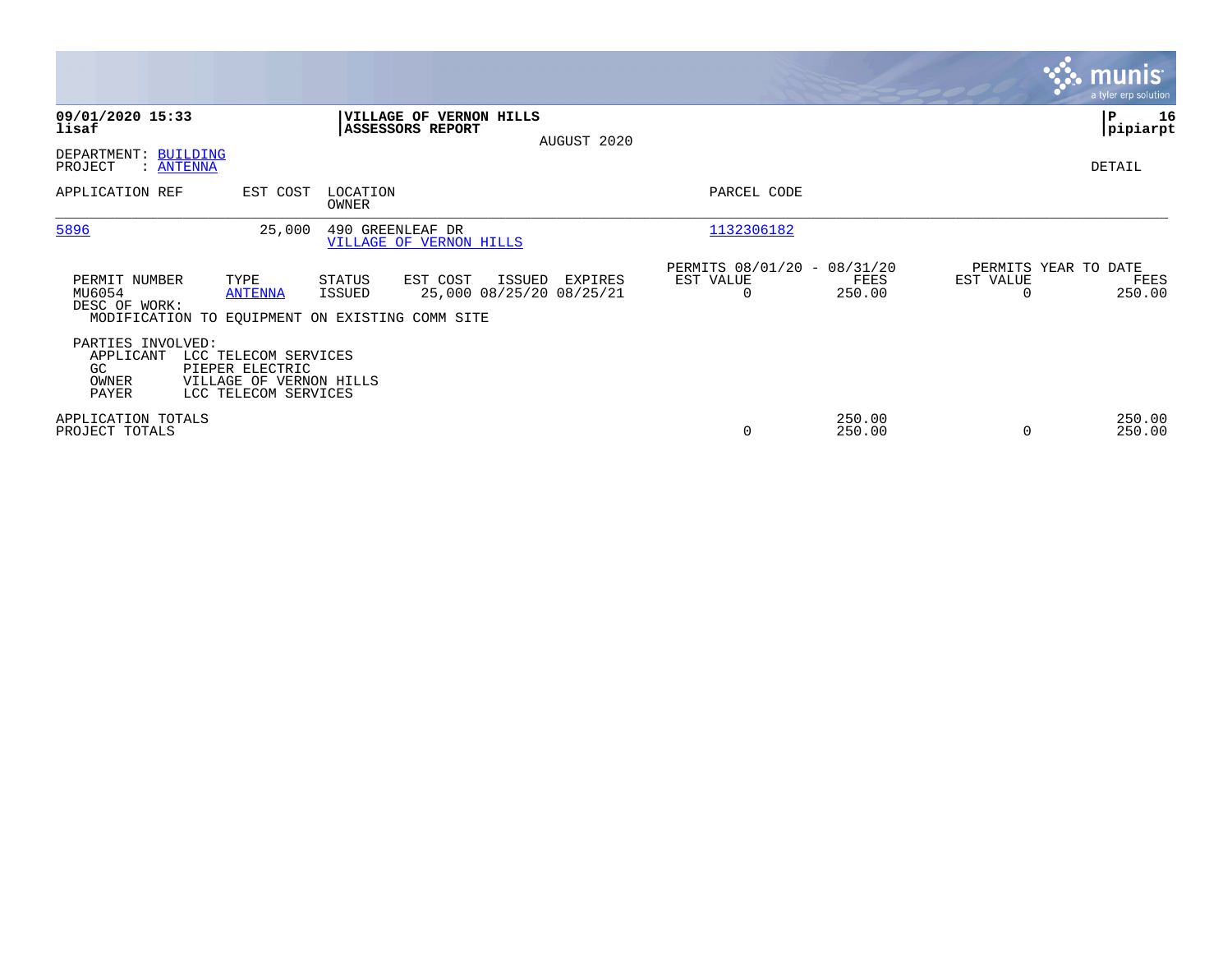|                                                                                                                                                   |                                                                                                             |                                                     |                                                            |             |                                                  | munis<br>a tyler erp solution |
|---------------------------------------------------------------------------------------------------------------------------------------------------|-------------------------------------------------------------------------------------------------------------|-----------------------------------------------------|------------------------------------------------------------|-------------|--------------------------------------------------|-------------------------------|
| 09/01/2020 15:33<br>lisaf                                                                                                                         | ASSESSORS REPORT                                                                                            | VILLAGE OF VERNON HILLS                             |                                                            |             |                                                  | 17<br>ΙP<br> pipiarpt         |
| DEPARTMENT: BUILDING<br>PROJECT<br>: NEW BUSINESS NO REMODEL                                                                                      |                                                                                                             | AUGUST 2020                                         |                                                            |             |                                                  | DETAIL                        |
| APPLICATION REF                                                                                                                                   | EST COST LOCATION<br>OWNER                                                                                  |                                                     | PARCEL CODE                                                |             |                                                  |                               |
| 5622                                                                                                                                              | $\Omega$<br>210 HAWTHORN CENTER<br>CENTENNIAL                                                               |                                                     | 1133401086                                                 |             |                                                  |                               |
| PERMIT NUMBER<br>TYPE<br>MU5946<br>DESC OF WORK:<br>NEW OWNER                                                                                     | <b>STATUS</b><br>CO NO FEE<br>COMPLT                                                                        | EST COST<br>ISSUED EXPIRES<br>$0$ 08/04/20 08/04/21 | PERMITS 08/01/20 - 08/31/20<br>EST VALUE<br>$\overline{0}$ | FEES<br>.00 | PERMITS YEAR TO DATE<br>EST VALUE<br>$\mathbf 0$ | FEES<br>.00                   |
| PARTIES INVOLVED:<br>APPLICANT MELT GELATO<br>GC.<br>MELT GELATO<br><b>OCCUPANT</b><br>MELT GELATO<br>OWNER<br>CENTENNIAL<br>PAYER<br>MELT GELATO |                                                                                                             |                                                     |                                                            |             |                                                  |                               |
| APPLICATION TOTALS                                                                                                                                |                                                                                                             |                                                     |                                                            | .00         |                                                  | .00                           |
| 5716                                                                                                                                              | 555 EAST TOWNLINE RD 1<br>$\Omega$                                                                          | JDK & OVERLOOK TOWNLINE LLC                         | 1504201018                                                 |             |                                                  |                               |
| PERMIT NUMBER<br>TYPE<br>MU5968<br>DESC OF WORK:<br>CO - SPIRIT HALLOWEEN                                                                         | STATUS<br>CO NO FEE<br>COMPLT                                                                               | EST COST<br>ISSUED EXPIRES<br>$0$ 08/10/20 08/10/21 | PERMITS 08/01/20 - 08/31/20<br>EST VALUE<br>$\mathbf 0$    | FEES<br>.00 | PERMITS YEAR TO DATE<br>EST VALUE<br>$\mathbf 0$ | FEES<br>.00                   |
| PARTIES INVOLVED:<br>APPLICANT<br>GC.<br>OCCUPANT<br>OWNER<br>PAYER                                                                               | SPIRIT HALLOWEEN<br>SPIRIT HALLOWEEN<br>SPIRIT HALLOWEEN<br>JDK & OVERLOOK TOWNLINE LLC<br>SPIRIT HALLOWEEN |                                                     |                                                            |             |                                                  |                               |
| APPLICATION TOTALS                                                                                                                                |                                                                                                             |                                                     |                                                            | .00         |                                                  | .00                           |
| 5771                                                                                                                                              | 0 325 NORTH MILWAUKEE AVE 300<br>ESS PRISA II LLC                                                           |                                                     | 1503301030                                                 |             |                                                  |                               |
| PERMIT NUMBER<br>TYPE<br>MU6033<br>DESC OF WORK:                                                                                                  | <b>STATUS</b><br>CO NO FEE<br>COMPLT                                                                        | EST COST<br>ISSUED EXPIRES<br>$0$ 08/21/20 08/21/21 | PERMITS 08/01/20 - 08/31/20<br>EST VALUE<br>0              | FEES<br>.00 | PERMITS YEAR TO DATE<br>EST VALUE<br>0           | FEES<br>.00                   |
| CO- T MOBIL<br>PARTIES INVOLVED:<br>APPLICANT JAMES BLANCHARD SERVICES<br>GC<br><b>OCCUPANT</b><br>T MOBIL<br>OWNER<br>PAYER                      | JAMES BLANCHARD SERVICES<br>ESS PRISA II LLC<br>JAMES BLANCHARD SERVICES                                    |                                                     |                                                            |             |                                                  |                               |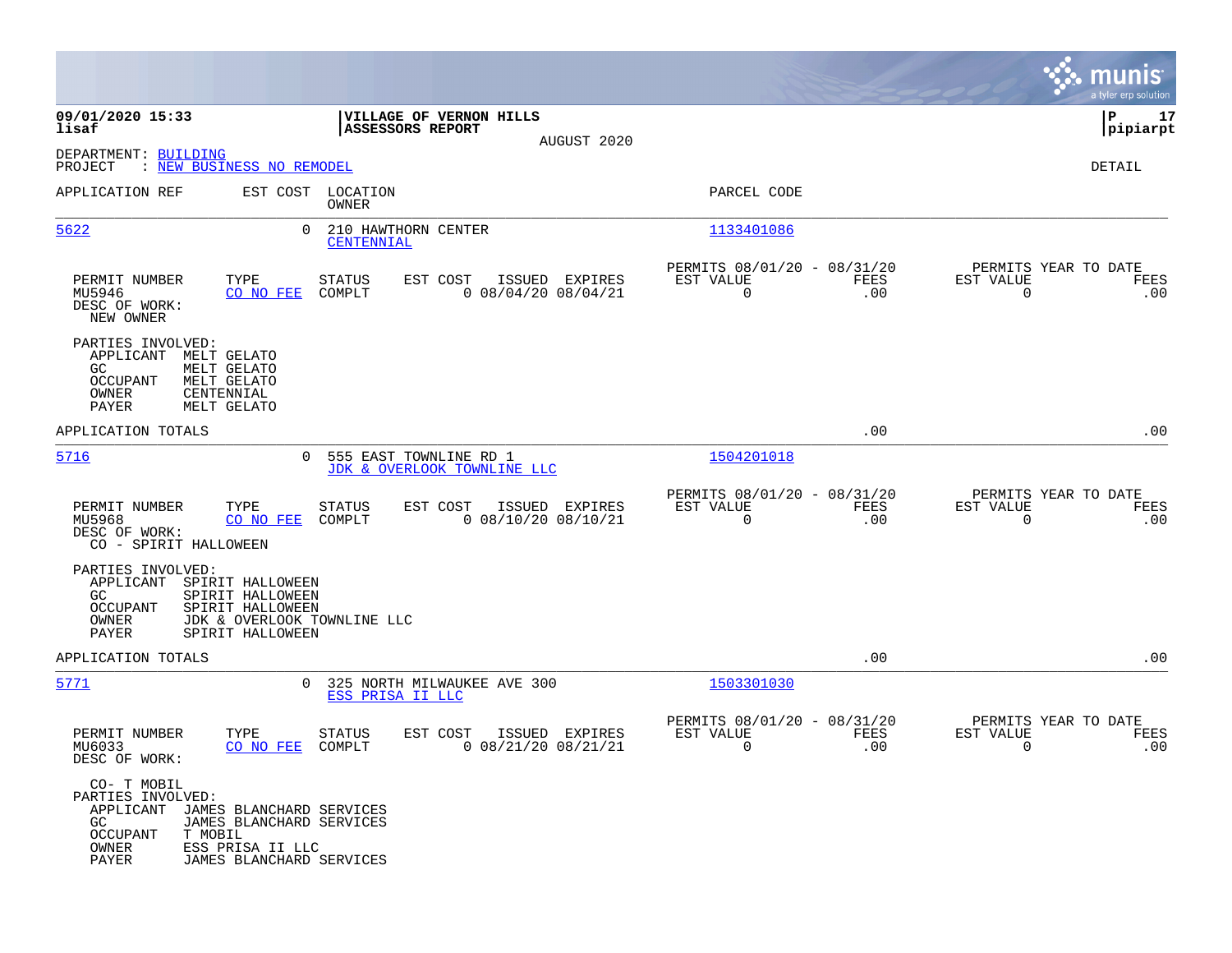|                                                                                                                  |                                                                                                       |                                                         |                       | munis<br>a tyler erp solution                                   |
|------------------------------------------------------------------------------------------------------------------|-------------------------------------------------------------------------------------------------------|---------------------------------------------------------|-----------------------|-----------------------------------------------------------------|
| 09/01/2020 15:33<br>lisaf                                                                                        | VILLAGE OF VERNON HILLS<br>ASSESSORS REPORT<br>AUGUST 2020                                            |                                                         |                       | 18<br>IΡ<br> pipiarpt                                           |
| DEPARTMENT: BUILDING<br>PROJECT<br>: NEW BUSINESS NO REMODEL                                                     |                                                                                                       |                                                         |                       | DETAIL                                                          |
| EST COST<br>APPLICATION REF                                                                                      | LOCATION<br>OWNER                                                                                     | PARCEL CODE                                             |                       |                                                                 |
| APPLICATION TOTALS                                                                                               |                                                                                                       |                                                         | .00                   | .00                                                             |
| 5839                                                                                                             | 701 NORTH MILWAUKEE AVE 104<br>$\Omega$<br>INLAND REAL ESTATE CORPORATION                             | 1503102018                                              |                       |                                                                 |
| TYPE<br>PERMIT NUMBER<br>MU6056<br>CO NO FEE<br>DESC OF WORK:<br>CO: MADRAS KAFE                                 | EST COST<br>ISSUED EXPIRES<br>STATUS<br>COMPLT<br>$0$ 08/26/20 08/26/21                               | PERMITS 08/01/20 - 08/31/20<br>EST VALUE<br>0           | FEES<br>.00           | PERMITS YEAR TO DATE<br>EST VALUE<br>FEES<br>0<br>.00           |
| PARTIES INVOLVED:<br>GC<br>MADRES KAFE<br><b>MADRES KAFE</b><br>OCCUPANT<br>OWNER<br><b>PAYER</b><br>MADRES KAFE | INLAND REAL ESTATE CORPORATION                                                                        |                                                         |                       |                                                                 |
| APPLICATION TOTALS                                                                                               |                                                                                                       |                                                         | .00                   | .00                                                             |
| <u>5863</u>                                                                                                      | 614 HAWTHORN CTR<br>CENTENNIAL                                                                        | 1133401086                                              |                       |                                                                 |
| PERMIT NUMBER<br>TYPE<br>MU5955<br>CO NO FEE<br>DESC OF WORK:<br>CO: BRIGHTSTAR WIRELESS DBA TMOBILE             | EST COST<br>ISSUED EXPIRES<br>STATUS<br>$0$ 08/05/20 08/05/21<br>COMPLT                               | PERMITS 08/01/20 - 08/31/20<br>EST VALUE<br>$\mathbf 0$ | FEES<br>.00           | PERMITS YEAR TO DATE<br>EST VALUE<br>FEES<br>$\mathbf 0$<br>.00 |
| PARTIES INVOLVED:<br>GC.<br>OCCUPANT<br>OWNER<br>CENTENNIAL<br>PAYER                                             | BRIGHTSTAR WIRELESS DBA TMOBILE<br>BRIGHTSTAR WIRELESS DBA TMOBILE<br>BRIGHTSTAR WIRELESS DBA TMOBILE |                                                         |                       |                                                                 |
| APPLICATION TOTALS                                                                                               |                                                                                                       |                                                         | .00                   | .00                                                             |
| 5930                                                                                                             | 9000 HAWTHORN CTR<br>$\Omega$<br>CENTENNIAL                                                           | 1133401086                                              |                       |                                                                 |
| PERMIT NUMBER<br>TYPE<br>MU5988<br>NO REMODEL ISSUED<br>DESC OF WORK:<br>CO: LEOSTAR DBA FACE MASKS KIOSK        | EST COST<br>ISSUED EXPIRES<br><b>STATUS</b><br>$0$ 08/13/20 08/19/21                                  | PERMITS 08/01/20 - 08/31/20<br>EST VALUE<br>$\mathbf 0$ | <b>FEES</b><br>100.00 | PERMITS YEAR TO DATE<br>EST VALUE<br>FEES<br>100.00<br>0        |
| PARTIES INVOLVED:<br>APPLICANT LEOSTAR<br>LEOSTAR<br>GC.<br>CENTENNIAL<br>OWNER<br>PAYER<br>LEOSTAR              |                                                                                                       |                                                         |                       |                                                                 |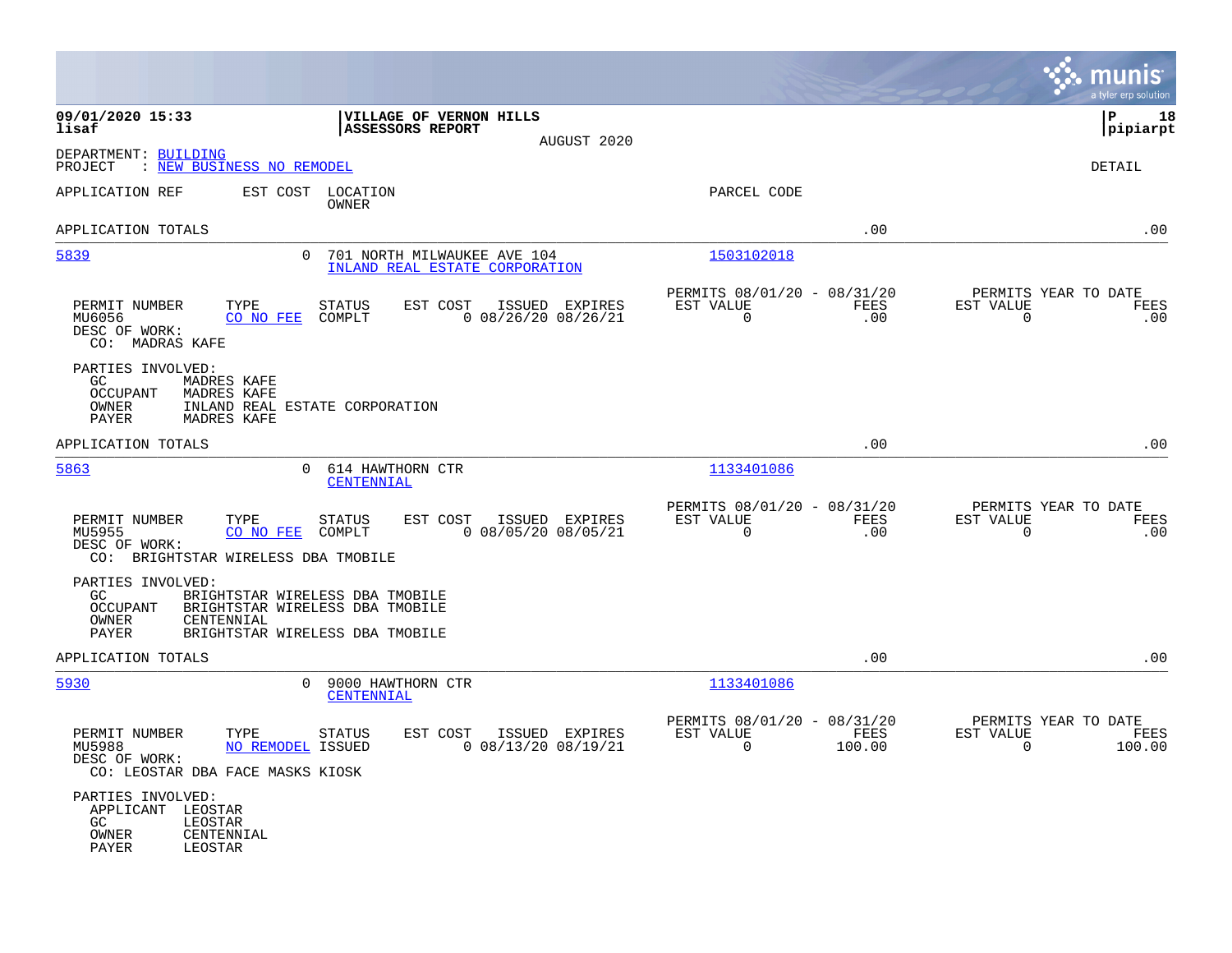|                                                                                                                                                                             |                                                                                                         |                                                                                           | munis<br>a tyler erp solution                                                         |
|-----------------------------------------------------------------------------------------------------------------------------------------------------------------------------|---------------------------------------------------------------------------------------------------------|-------------------------------------------------------------------------------------------|---------------------------------------------------------------------------------------|
| 09/01/2020 15:33<br>lisaf<br>APPLICATION TOTALS                                                                                                                             | VILLAGE OF VERNON HILLS<br>ASSESSORS REPORT                                                             | 100.00                                                                                    | ΙP<br>19<br> pipiarpt<br>100.00                                                       |
| DEPARTMENT: BUILDING<br>PROJECT<br>: NEW BUSINESS NO REMODEL                                                                                                                | AUGUST 2020                                                                                             |                                                                                           | DETAIL                                                                                |
| APPLICATION REF                                                                                                                                                             | EST COST LOCATION<br>OWNER                                                                              | PARCEL CODE                                                                               |                                                                                       |
| 5966<br>$\overline{0}$                                                                                                                                                      | 100 NORTH FAIRWAY DRIVE 104<br>ARTHUR J ROGERS & CO                                                     | 1504303179                                                                                |                                                                                       |
| PERMIT NUMBER<br>TYPE<br>NO REMODEL ISSUED<br>MU6030<br>DESC OF WORK:<br>WAREHOUSE                                                                                          | <b>STATUS</b><br>EST COST<br>ISSUED EXPIRES<br>$0$ 08/20/20 08/28/21                                    | PERMITS 08/01/20 - 08/31/20<br>EST VALUE<br>FEES<br>$\mathbf 0$<br>150.00                 | PERMITS YEAR TO DATE<br>EST VALUE<br>FEES<br>$\overline{0}$<br>150.00                 |
| PARTIES INVOLVED:<br>APPLICANT<br>THE GREAT ESTATE<br>GC.<br>THE GREAT ESTATE<br>OCCUPANT<br>THE GREAT ESTATE<br>OWNER<br>ARTHUR J ROGERS & CO<br>PAYER<br>THE GREAT ESTATE |                                                                                                         |                                                                                           |                                                                                       |
| APPLICATION TOTALS                                                                                                                                                          |                                                                                                         | 150.00                                                                                    | 150.00                                                                                |
| 5978<br>$\mathbf{0}$                                                                                                                                                        | 3 WEST HAWTHORN PKY 290<br>HAMILTON PARTNERS INC                                                        | 1132415011                                                                                |                                                                                       |
| PERMIT NUMBER<br>TYPE<br>MU6046<br><b>NO REMODEL ISSUED</b><br>MU6047<br>CO NO FEE<br>DESC OF WORK:<br>CO: VILLAGE HEALTH                                                   | EST COST<br>ISSUED EXPIRES<br><b>STATUS</b><br>$0$ 08/24/20 08/24/21<br>$0$ 08/24/20 08/24/21<br>ISSUED | PERMITS 08/01/20 - 08/31/20<br>EST VALUE<br>FEES<br>$\Omega$<br>.00<br>$\mathbf 0$<br>.00 | PERMITS YEAR TO DATE<br>EST VALUE<br>FEES<br>0<br>.00<br>$\mathbf 0$<br>.00           |
| PARTIES INVOLVED:<br>GC<br>VILLAGE HEALTH<br>OCCUPANT<br>VILLAGE HEALTH<br>OWNER<br>HAMILTON PARTNERS INC                                                                   |                                                                                                         |                                                                                           |                                                                                       |
| APPLICATION TOTALS                                                                                                                                                          |                                                                                                         | .00                                                                                       | .00                                                                                   |
| 5979<br>$\mathbf{0}$                                                                                                                                                        | 3 WEST HAWTHORN PKY 120<br>HAMILTON PARTNERS INC                                                        | 1132415011                                                                                |                                                                                       |
| PERMIT NUMBER<br>TYPE<br>NO REMODEL ISSUED<br>MU6048<br>MU6049<br>CO NO FEE<br>DESC OF WORK:<br>CO: COUNSELING CONNECTIONS                                                  | <b>STATUS</b><br>ISSUED EXPIRES<br>EST COST<br>$0$ 08/24/20 08/24/21<br>ISSUED<br>$0$ 08/24/20 08/24/21 | PERMITS 08/01/20 - 08/31/20<br>EST VALUE<br><b>FEES</b><br>0<br>.00<br>$\mathbf 0$<br>.00 | PERMITS YEAR TO DATE<br>EST VALUE<br>FEES<br>$\mathbf 0$<br>.00<br>.00<br>$\mathbf 0$ |
| PARTIES INVOLVED:<br>GC<br>COUNSELING CONNECTIONS<br>OCCUPANT<br>COUNSELING CONNECTIONS<br>OWNER<br>HAMILTON PARTNERS INC                                                   |                                                                                                         |                                                                                           |                                                                                       |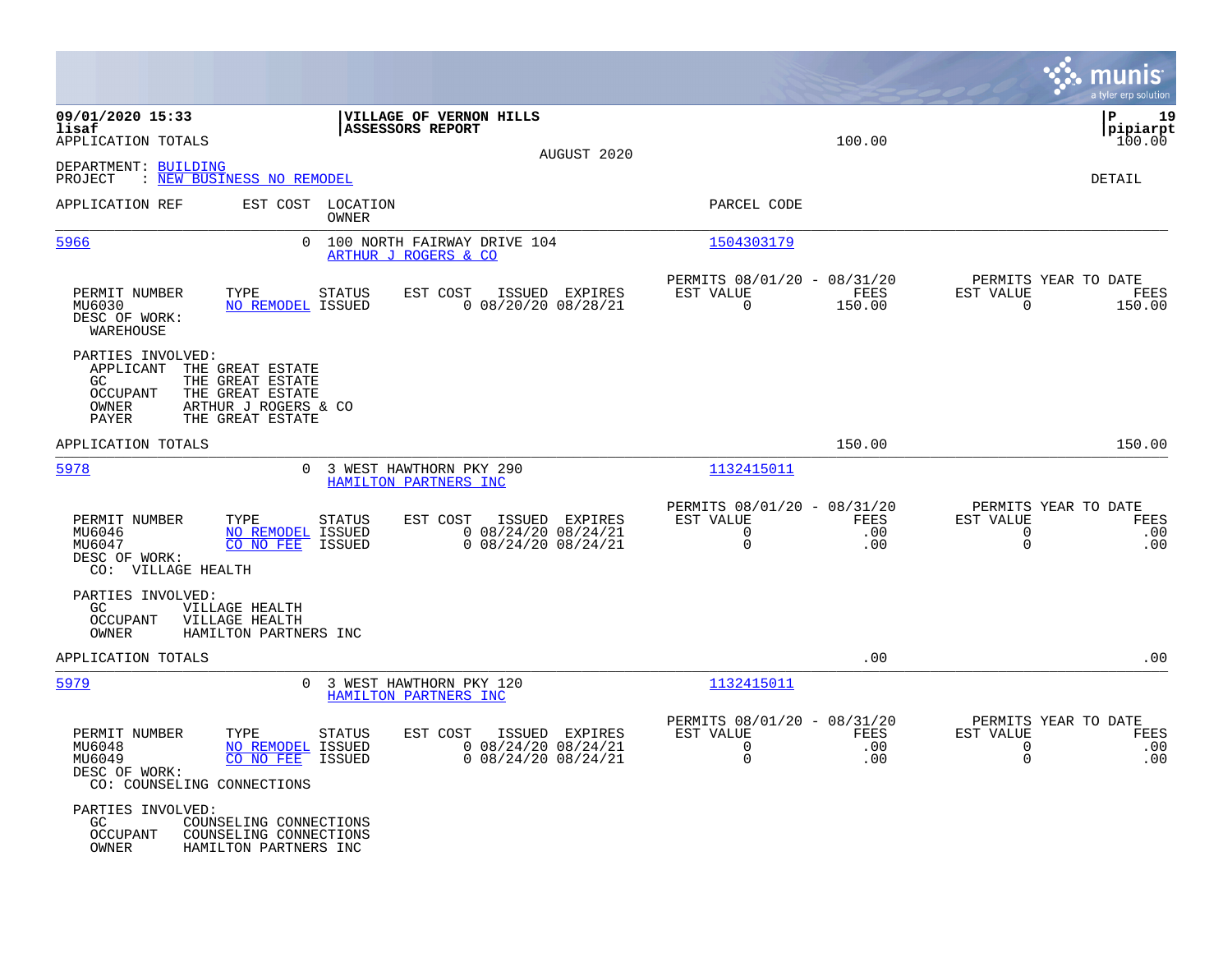|                                                                                    |                                                                      |                                                  |                                                        |                                               |               |           | $\overline{\mathsf{m}$ unis'<br>a tyler erp solution |
|------------------------------------------------------------------------------------|----------------------------------------------------------------------|--------------------------------------------------|--------------------------------------------------------|-----------------------------------------------|---------------|-----------|------------------------------------------------------|
| 09/01/2020 15:33<br>lisaf<br>APPLICATION TOTALS<br>DEPARTMENT: BUILDING<br>PROJECT | : NEW BUSINESS NO REMODEL                                            | ASSESSORS REPORT                                 | VILLAGE OF VERNON HILLS<br>AUGUST 2020                 |                                               | .00           |           | ∣P<br>20<br>$ $ pipiarpt<br>.00<br>DETAIL            |
| APPLICATION REF                                                                    | EST COST                                                             | LOCATION<br>OWNER                                |                                                        | PARCEL CODE                                   |               |           |                                                      |
| 5981                                                                               |                                                                      | 3 WEST HAWTHORN PKY 310<br>HAMILTON PARTNERS INC |                                                        | 1132415011                                    |               |           |                                                      |
| PERMIT NUMBER<br>MU6051<br>DESC OF WORK:                                           | TYPE<br>CO NO FEE<br>CO: NORTHWESTERN/SONS FINANCIAL/GORIS FINANCIAL | STATUS<br>ISSUED                                 | EST COST<br>ISSUED<br>EXPIRES<br>$0$ 08/24/20 08/24/21 | PERMITS 08/01/20 - 08/31/20<br>EST VALUE<br>0 | FEES<br>.00   | EST VALUE | PERMITS YEAR TO DATE<br>FEES<br>.00                  |
| PARTIES INVOLVED:<br>GC<br>OCCUPANT<br>OWNER                                       | NORTHWESTERN<br>NORTHWESTERN<br>HAMILTON PARTNERS INC                |                                                  |                                                        |                                               |               |           |                                                      |
| APPLICATION TOTALS<br>PROJECT TOTALS                                               |                                                                      |                                                  |                                                        | 0                                             | .00<br>250.00 |           | .00<br>250.00                                        |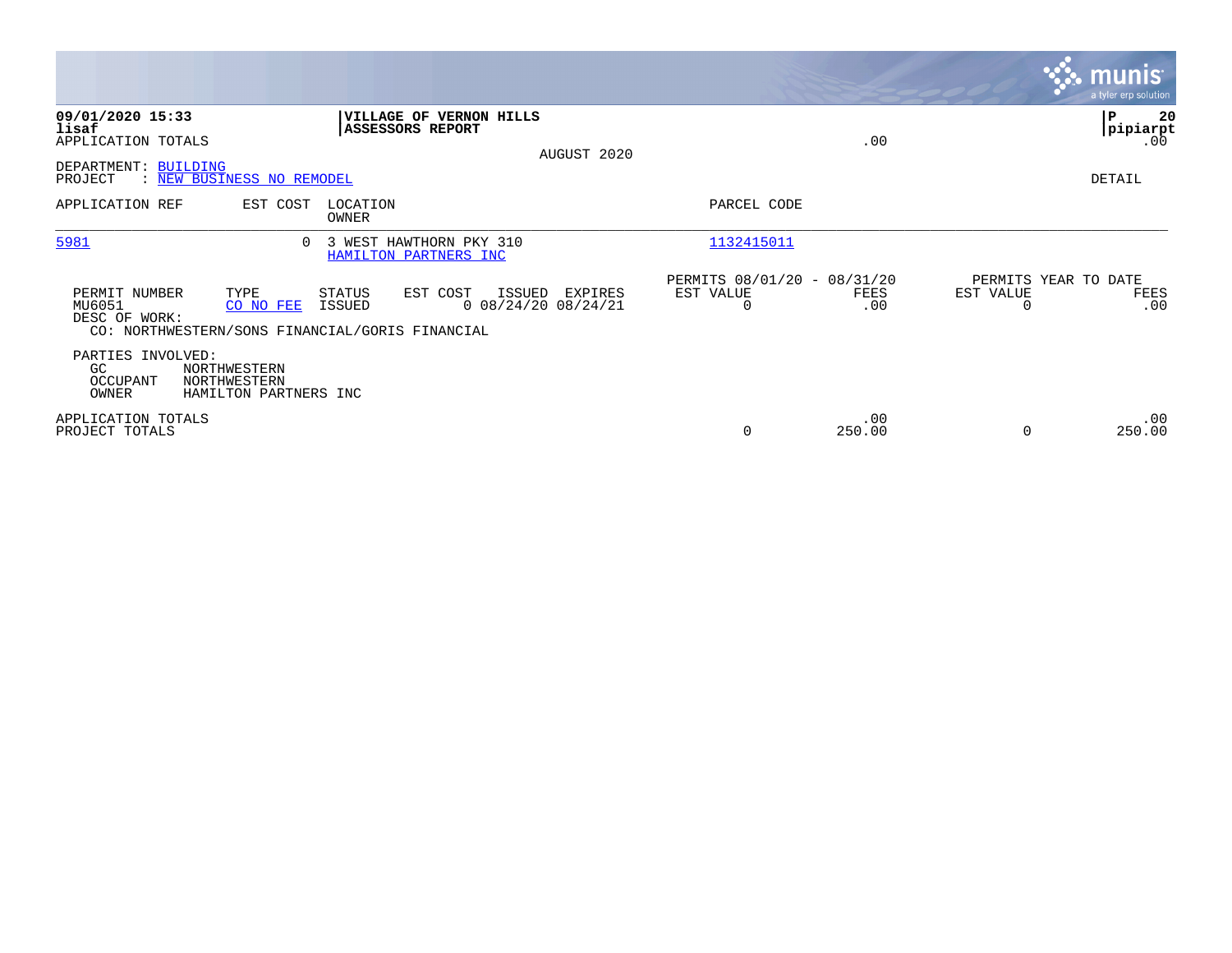|                                                                        |                                                                                                                                                                                             |                          |                                                       |             |                                                      |                |                                   | <b>munis</b><br>a tyler erp solution |
|------------------------------------------------------------------------|---------------------------------------------------------------------------------------------------------------------------------------------------------------------------------------------|--------------------------|-------------------------------------------------------|-------------|------------------------------------------------------|----------------|-----------------------------------|--------------------------------------|
| 09/01/2020 15:33<br>lisaf                                              |                                                                                                                                                                                             | <b>ASSESSORS REPORT</b>  | <b>VILLAGE OF VERNON HILLS</b>                        | AUGUST 2020 |                                                      |                |                                   | ∣P<br>21<br> pipiarpt                |
| DEPARTMENT: BUILDING<br>PROJECT                                        | : COMMERCIAL ROOFTOP HVAC                                                                                                                                                                   |                          |                                                       |             |                                                      |                |                                   | DETAIL                               |
| APPLICATION REF                                                        | EST COST                                                                                                                                                                                    | LOCATION<br><b>OWNER</b> |                                                       |             | PARCEL CODE                                          |                |                                   |                                      |
| 5891                                                                   | 5,175                                                                                                                                                                                       |                          | 555 EAST TOWNLINE RD 9<br>JDK & OVERLOOK TOWNLINE LLC |             | 1504201018                                           |                |                                   |                                      |
| PERMIT NUMBER<br>MU5949<br>DESC OF WORK:                               | TYPE<br>RFTP HVAC<br>ROOFTOP HVAC RTU REPLACEMENT                                                                                                                                           | STATUS<br>ISSUED         | EST COST<br>ISSUED<br>5,175 08/04/20 08/04/21         | EXPIRES     | PERMITS 08/01/20 - 08/31/20<br>EST VALUE<br>$\Omega$ | FEES<br>75.00  | PERMITS YEAR TO DATE<br>EST VALUE | FEES<br>75.00                        |
| PARTIES INVOLVED:<br>APPLICANT<br>GC.<br><b>HVAC</b><br>OWNER<br>PAYER | CAREY'S HEATING AND AIR CONDITIONING<br>CAREY'S HEATING AND AIR CONDITIONING<br>CAREY'S HEATING AND AIR CONDITIONING<br>JDK & OVERLOOK TOWNLINE LLC<br>CAREY'S HEATING AND AIR CONDITIONING |                          |                                                       |             |                                                      |                |                                   |                                      |
| APPLICATION TOTALS<br>PROJECT TOTALS                                   |                                                                                                                                                                                             |                          |                                                       |             | 0                                                    | 75.00<br>75.00 |                                   | 75.00<br>75.00                       |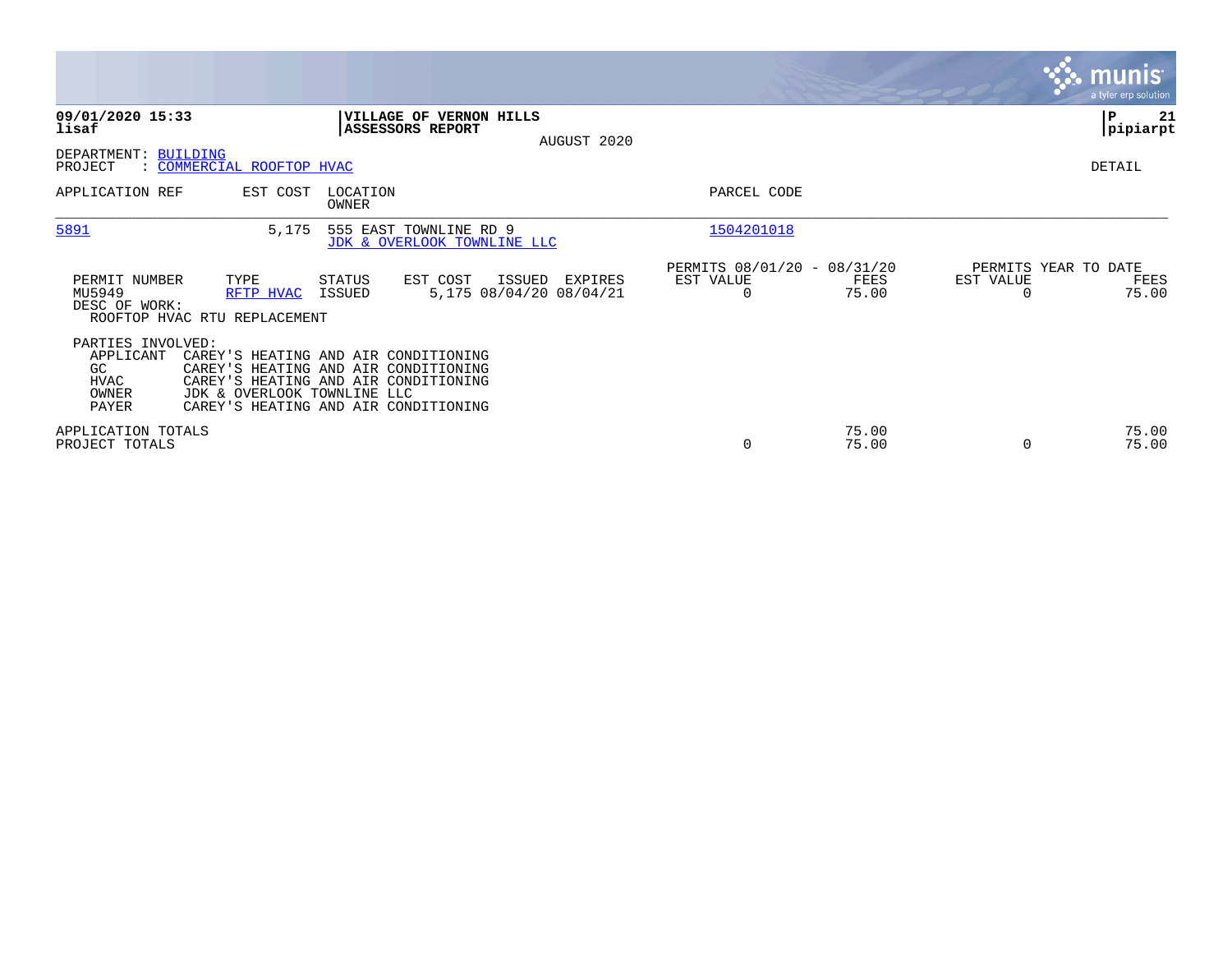|                                                                                                                                                                          |                                                            |                                                                               | munis<br>a tyler erp solution                                          |
|--------------------------------------------------------------------------------------------------------------------------------------------------------------------------|------------------------------------------------------------|-------------------------------------------------------------------------------|------------------------------------------------------------------------|
| 09/01/2020 15:33<br>lisaf                                                                                                                                                | VILLAGE OF VERNON HILLS<br>ASSESSORS REPORT<br>AUGUST 2020 |                                                                               | Þ<br>22<br> pipiarpt                                                   |
| DEPARTMENT: BUILDING<br>PROJECT<br>$\therefore$ DECK                                                                                                                     |                                                            |                                                                               | DETAIL                                                                 |
| LOCATION<br>APPLICATION REF<br>EST COST<br>OWNER                                                                                                                         |                                                            | PARCEL CODE                                                                   |                                                                        |
| 5938<br>18,720                                                                                                                                                           | 276 SADDLE BACK RD<br>PEDRO ROSARIO                        | 1504303095                                                                    |                                                                        |
| PERMIT NUMBER<br>TYPE<br><b>STATUS</b><br>MU6044<br><b>DECK</b><br>ISSUED<br>DESC OF WORK:<br>DECK                                                                       | EST COST<br>ISSUED EXPIRES<br>18,720 08/24/20 08/24/21     | PERMITS 08/01/20 - 08/31/20<br>EST VALUE<br><b>FEES</b><br>$\Omega$<br>187.20 | PERMITS YEAR TO DATE<br>EST VALUE<br><b>FEES</b><br>187.20<br>$\Omega$ |
| PARTIES INVOLVED:<br>WOODRIDGE BUILDERS<br>APPLICANT<br>GC<br>WOODRIDGE BUILDERS<br><b>OWNER</b><br>PEDRO ROSARIO                                                        |                                                            |                                                                               |                                                                        |
| APPLICATION TOTALS                                                                                                                                                       |                                                            | 187.20                                                                        | 187.20                                                                 |
| 5959<br>16,400                                                                                                                                                           | 62 SOUTHFIELD DR<br>JEFFERY R & MARCIA L PETERSON          | 1506416018                                                                    |                                                                        |
| PERMIT NUMBER<br>TYPE<br><b>STATUS</b><br>MU6068<br><b>DECK</b><br>ISSUED<br>DESC OF WORK:<br>DECK & PAVER PATIO                                                         | EST COST<br>ISSUED EXPIRES<br>16,400 08/27/20 08/27/21     | PERMITS 08/01/20 - 08/31/20<br><b>EST VALUE</b><br>FEES<br>$\Omega$<br>164.00 | PERMITS YEAR TO DATE<br>EST VALUE<br>FEES<br>$\Omega$<br>164.00        |
| PARTIES INVOLVED:<br>APPLICANT ARCHADECK OF CHICAGOLAND<br>GC<br>ARCHADECK OF CHICAGOLAND<br>OWNER<br>JEFFERY R & MARCIA L PETERSON<br>PAYER<br>ARCHADECK OF CHICAGOLAND |                                                            |                                                                               |                                                                        |
| APPLICATION TOTALS<br>PROJECT TOTALS                                                                                                                                     |                                                            | 164.00<br>0<br>351.20                                                         | 164.00<br>$\mathbf 0$<br>351.20                                        |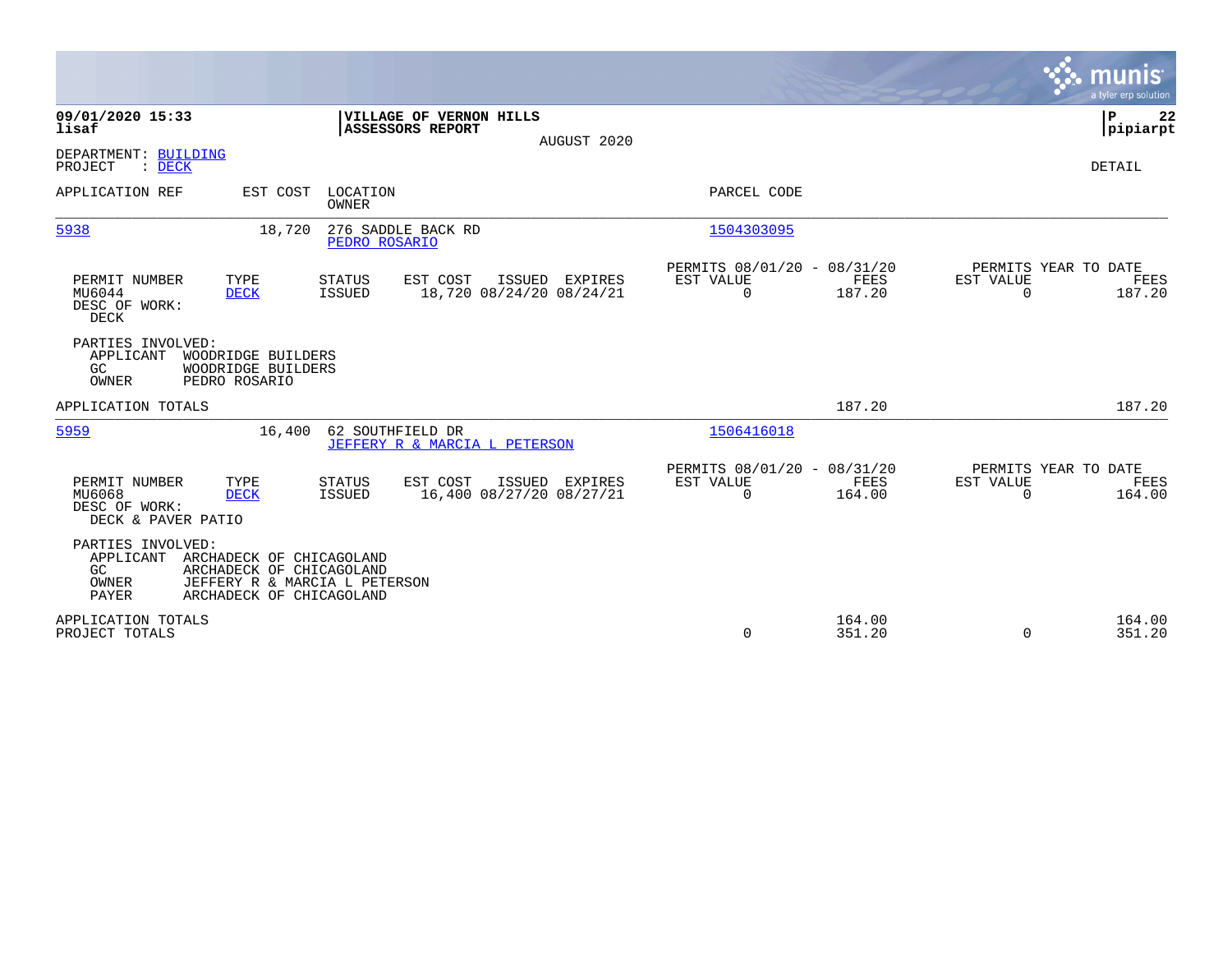|                                                                                                                                                                                                    |                                                                                         |                                                                          | munis<br>a tyler erp solution                                     |
|----------------------------------------------------------------------------------------------------------------------------------------------------------------------------------------------------|-----------------------------------------------------------------------------------------|--------------------------------------------------------------------------|-------------------------------------------------------------------|
| 09/01/2020 15:33<br>lisaf                                                                                                                                                                          | VILLAGE OF VERNON HILLS<br><b>ASSESSORS REPORT</b><br>AUGUST 2020                       |                                                                          | ΙP<br>23<br> pipiarpt                                             |
| DEPARTMENT: BUILDING<br>PROJECT<br>: DRIVEWAY                                                                                                                                                      |                                                                                         |                                                                          | DETAIL                                                            |
| APPLICATION REF<br>EST COST                                                                                                                                                                        | LOCATION<br>OWNER                                                                       | PARCEL CODE                                                              |                                                                   |
| 5755<br>5,650                                                                                                                                                                                      | 307 ALEXANDRIA DR<br><b>SHARON HARRIS</b>                                               | 1505403001                                                               |                                                                   |
| TYPE<br>PERMIT NUMBER<br>MU5952<br><b>DRVWY</b><br>DESC OF WORK:<br>DRIVEWAY AND WALKWAY                                                                                                           | EST COST<br>STATUS<br>ISSUED EXPIRES<br><b>ISSUED</b><br>5,650 08/05/20 08/07/21        | PERMITS 08/01/20 - 08/31/20<br>EST VALUE<br>FEES<br>$\mathbf 0$<br>56.50 | PERMITS YEAR TO DATE<br>EST VALUE<br>FEES<br>56.50<br>0           |
| PARTIES INVOLVED:<br>APPLICANT<br>TOTAL PAVING<br>GC<br>TOTAL PAVING<br>OWNER<br>SHARON HARRIS<br>PAYER<br>TOTAL PAVING                                                                            |                                                                                         |                                                                          |                                                                   |
| APPLICATION TOTALS                                                                                                                                                                                 |                                                                                         | 56.50                                                                    | 56.50                                                             |
| 5812<br>6,000                                                                                                                                                                                      | 649 SYCAMORE ST<br>JCP ENTERPRISES OF IL LLC                                            | 1132104040                                                               |                                                                   |
| PERMIT NUMBER<br>TYPE<br>MU5951<br><b>DRVWY</b><br>DESC OF WORK:<br>PAVER DRIVWAY                                                                                                                  | <b>STATUS</b><br>EST COST<br>ISSUED EXPIRES<br>6,000 08/05/20 08/05/21<br><b>ISSUED</b> | PERMITS 08/01/20 - 08/31/20<br>EST VALUE<br>FEES<br>$\Omega$<br>60.00    | PERMITS YEAR TO DATE<br>EST VALUE<br>FEES<br>$\mathbf 0$<br>60.00 |
| PARTIES INVOLVED:<br>APPLICANT<br>JCP ENTERPRISES OF IL LLC<br>GC.<br>JCP ENTERPRISES OF IL LLC<br>OWNER<br>JCP ENTERPRISES OF IL LLC<br>JCP ENTERPRISES OF IL LLC<br>PAYER<br>PAYER<br>MIKE PATEL |                                                                                         |                                                                          |                                                                   |
| APPLICATION TOTALS                                                                                                                                                                                 |                                                                                         | 60.00                                                                    | 60.00                                                             |
| 5826<br>3,280                                                                                                                                                                                      | 766 NARDIS DR<br>MICHAEL J & LAURA L RUSSELL RIPES                                      | 1508401093                                                               |                                                                   |
| PERMIT NUMBER<br>TYPE<br>MU5943<br><b>DRVWY</b><br>DESC OF WORK:<br>ASPHALT DRIVEWAY                                                                                                               | <b>STATUS</b><br>EST COST<br>ISSUED EXPIRES<br><b>ISSUED</b><br>3,280 08/03/20 08/03/21 | PERMITS 08/01/20 - 08/31/20<br>EST VALUE<br>FEES<br>0<br>50.00           | PERMITS YEAR TO DATE<br>EST VALUE<br>FEES<br>$\mathbf 0$<br>50.00 |
| PARTIES INVOLVED:<br>APPLICANT MICHAEL J & LAURA L RUSSELL RIPES<br>GC.<br>premier paving inc<br>OWNER<br>PAYER                                                                                    | MICHAEL J & LAURA L RUSSELL RIPES<br>MICHAEL J & LAURA L RUSSELL RIPES                  |                                                                          |                                                                   |
| APPLICATION TOTALS                                                                                                                                                                                 |                                                                                         | 50.00                                                                    | 50.00                                                             |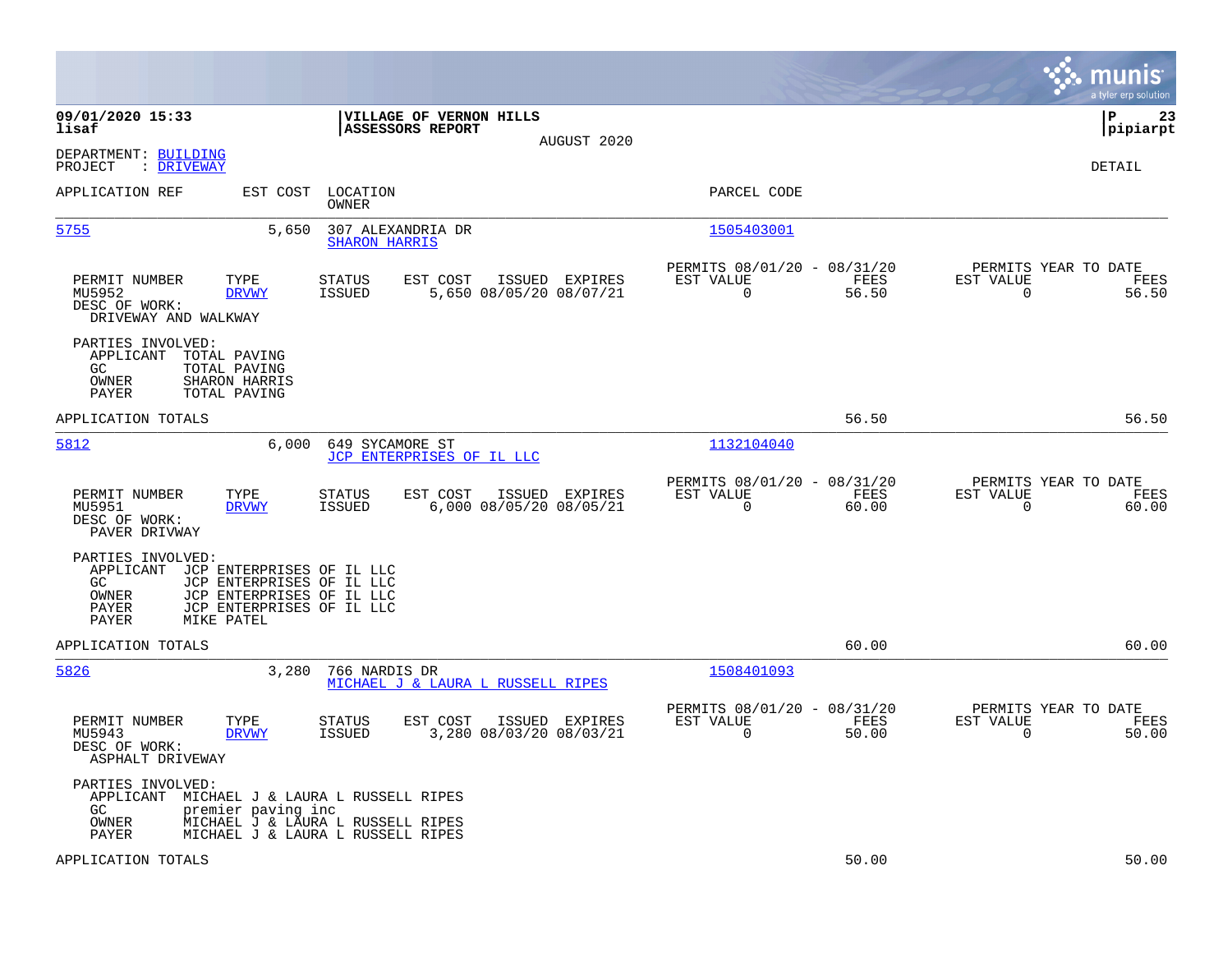|                                                                                                                                                                                |                |                                                         |                |                                                  | munis<br>a tyler erp solution |
|--------------------------------------------------------------------------------------------------------------------------------------------------------------------------------|----------------|---------------------------------------------------------|----------------|--------------------------------------------------|-------------------------------|
| 09/01/2020 15:33<br>VILLAGE OF VERNON HILLS<br>lisaf<br><b>ASSESSORS REPORT</b>                                                                                                | AUGUST 2020    |                                                         |                |                                                  | lР<br>24<br> pipiarpt         |
| DEPARTMENT: BUILDING<br>: <u>DRIVEWAY</u><br>PROJECT                                                                                                                           |                |                                                         |                |                                                  | DETAIL                        |
| EST COST<br>LOCATION<br>APPLICATION REF<br>OWNER                                                                                                                               |                | PARCEL CODE                                             |                |                                                  |                               |
| 5847<br>305 CAMDEN PL<br>12,000<br><b>CHRIS GIROUX</b>                                                                                                                         |                | 1508214010                                              |                |                                                  |                               |
| PERMIT NUMBER<br>TYPE<br>EST COST<br><b>STATUS</b><br>MU5958<br><b>DRVWY</b><br><b>ISSUED</b><br>12,000 08/06/20 08/06/21<br>DESC OF WORK:<br>DRIVEWAY, SIDEWALK, SHED & PAD   | ISSUED EXPIRES | PERMITS 08/01/20 - 08/31/20<br>EST VALUE<br>$\mathbf 0$ | FEES<br>120.00 | PERMITS YEAR TO DATE<br>EST VALUE<br>$\Omega$    | FEES<br>120.00                |
| PARTIES INVOLVED:<br>APPLICANT<br>CHRIS GIROUX<br>TRIPLE AAA CONSTRUCTION<br>GC.<br>OWNER<br>CHRIS GIROUX<br>PAYER<br>CHRIS GIROUX                                             |                |                                                         |                |                                                  |                               |
| APPLICATION TOTALS                                                                                                                                                             |                |                                                         | 120.00         |                                                  | 120.00                        |
| 5890<br>10,400<br>117 NORTH ROYAL OAK DR<br>T FOWLER J ZIMBER                                                                                                                  |                | 1506414006                                              |                |                                                  |                               |
| PERMIT NUMBER<br>TYPE<br>EST COST<br><b>STATUS</b><br>MU6015<br><b>ISSUED</b><br>10,400 08/18/20 08/18/21<br><b>DRVWY</b><br>DESC OF WORK:<br>DRIVEWAY, PATIO & 2 WALK         | ISSUED EXPIRES | PERMITS 08/01/20 - 08/31/20<br>EST VALUE<br>$\mathbf 0$ | FEES<br>104.00 | PERMITS YEAR TO DATE<br>EST VALUE<br>$\mathbf 0$ | FEES<br>104.00                |
| PARTIES INVOLVED:<br>APPLICANT<br>BRANCATO<br><b>BRANCATO</b><br>GC.<br>OWNER<br>T FOWLER J ZIMBER<br>PAYER<br>T FOWLER J ZIMBER                                               |                |                                                         |                |                                                  |                               |
| APPLICATION TOTALS                                                                                                                                                             |                |                                                         | 104.00         |                                                  | 104.00                        |
| 5902<br>5,325 1100 WHITMAN PL<br><b>BRUCE E OLSON</b>                                                                                                                          |                | 1132403007                                              |                |                                                  |                               |
| PERMIT NUMBER<br>TYPE<br><b>STATUS</b><br>EST COST<br>MU5999<br><b>DRVWY</b><br>ISSUED<br>5,325 08/14/20 08/14/21<br>DESC OF WORK:<br>DRIVEWAY & WALK & STOOP                  | ISSUED EXPIRES | PERMITS 08/01/20 - 08/31/20<br>EST VALUE<br>0           | FEES<br>53.25  | PERMITS YEAR TO DATE<br>EST VALUE<br>0           | FEES<br>53.25                 |
| PARTIES INVOLVED:<br>APPLICANT<br>PRECISION EXTERIOR CONTRACTORS<br>PRECISION EXTERIOR CONTRACTORS<br>GC.<br>BRUCE E OLSON<br>OWNER<br>PAYER<br>PRECISION EXTERIOR CONTRACTORS |                |                                                         |                |                                                  |                               |
| APPLICATION TOTALS                                                                                                                                                             |                |                                                         | 53.25          |                                                  | 53.25                         |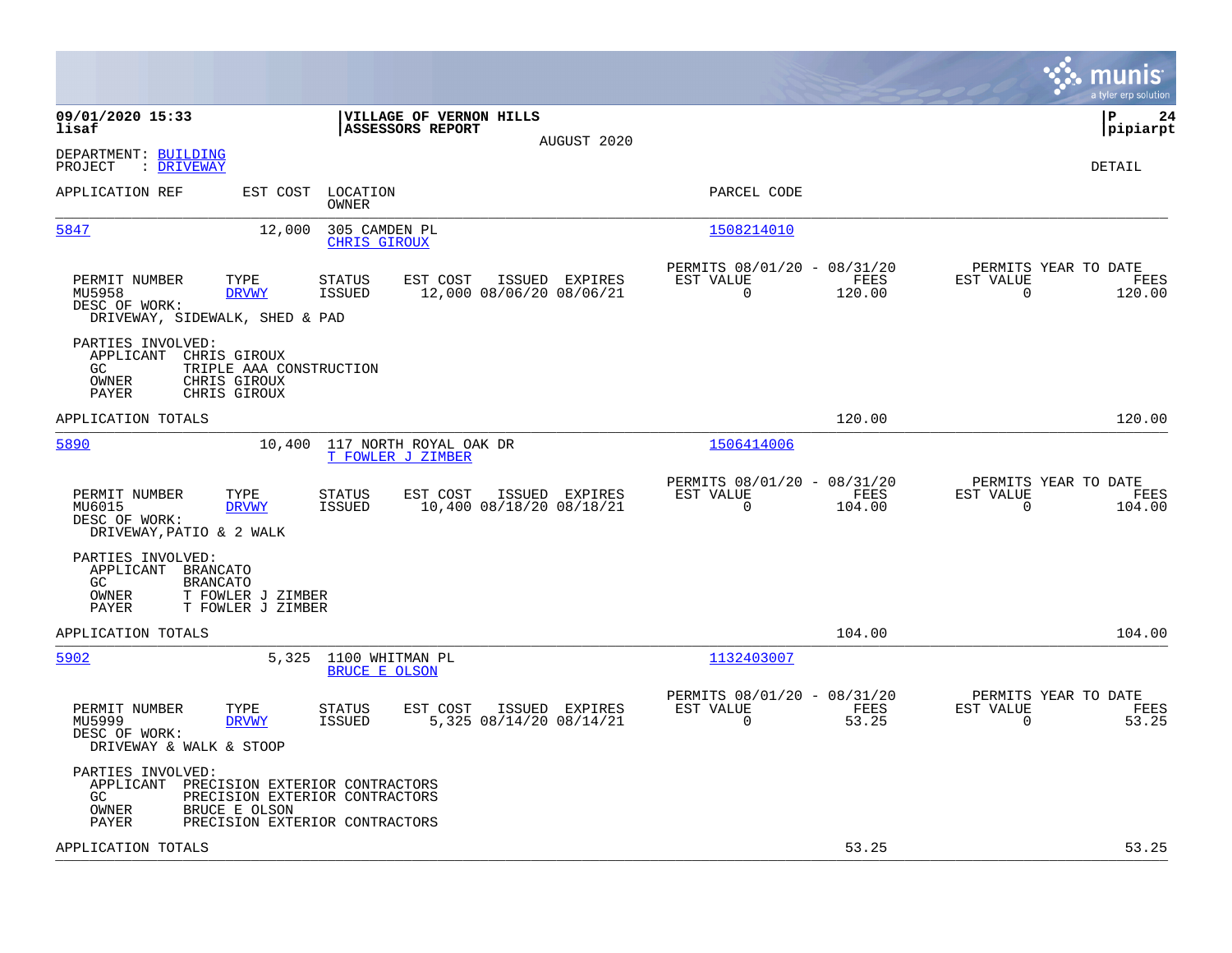|                                                                                                                                                                             |         |                                                                                                                  |                                                                                           |                                            |                                                         |                |                       | munis<br>a tyler erp solution          |
|-----------------------------------------------------------------------------------------------------------------------------------------------------------------------------|---------|------------------------------------------------------------------------------------------------------------------|-------------------------------------------------------------------------------------------|--------------------------------------------|---------------------------------------------------------|----------------|-----------------------|----------------------------------------|
| 09/01/2020 15:33<br>lisaf<br>5904                                                                                                                                           | 142,550 | NCT TOWNHOME 1                                                                                                   | <b>VILLAGE OF VERNON HILLS</b><br>ASSESSORS REPORT<br>NEW CENTURY TOWN TOWNHOUSE ASSOC #1 |                                            | 1132408071                                              |                |                       | lР<br>25<br> pipiarpt                  |
| PERMIT NUMBER<br>TYPE<br>DEPARTMENT: BUILDING                                                                                                                               |         | STATUS                                                                                                           | EST COST                                                                                  | ISSUED EXPIRES<br>AUGUST 2020              | PERMITS 08/01/20 - 08/31/20<br>EST VALUE                | FEES           | EST VALUE             | PERMITS YEAR TO DATE<br>FEES           |
| PROJECT : DRIVEWAY                                                                                                                                                          |         |                                                                                                                  |                                                                                           |                                            |                                                         |                |                       | DETAIL                                 |
| APPLICATION REF                                                                                                                                                             |         | EST COST LOCATION                                                                                                |                                                                                           |                                            | PARCEL CODE                                             |                |                       |                                        |
| MU5971<br><b>DRVWY</b><br>DESC OF WORK:<br>DRIVEWAYS - 44                                                                                                                   |         | OWNER<br>ISSUED                                                                                                  |                                                                                           | 142,550 08/10/20 08/10/21                  | $\mathbf 0$                                             | 1,425.55       | $\Omega$              | 1,425.55                               |
| PARTIES INVOLVED:<br>APPLICANT LMS CONSTRUCTION INC<br>GC.<br>OCCUPANT<br>OWNER<br>LMS CONSTRUCTION INC<br>PAYER                                                            |         | GUILLEN ASPHALT PAVING SEALCOATING<br>NEW CENTURY TOWN TOWNHOUSE ASSOC #1<br>NEW CENTURY TOWN TOWNHOUSE ASSOC #1 |                                                                                           |                                            |                                                         |                |                       |                                        |
| APPLICATION TOTALS                                                                                                                                                          |         |                                                                                                                  |                                                                                           |                                            |                                                         | 1,425.55       |                       | 1,425.55                               |
| 5908                                                                                                                                                                        | 2,900   | 456S SYCAMORE ST<br>EDWARD A CWIKLA                                                                              |                                                                                           |                                            | 1132104087                                              |                |                       |                                        |
| PERMIT NUMBER<br>TYPE<br>MU5998<br><b>DRVWY</b><br>DESC OF WORK:<br>DRIVEWAY                                                                                                |         | <b>STATUS</b><br>ISSUED                                                                                          | EST COST                                                                                  | ISSUED EXPIRES<br>2,900 08/14/20 08/14/21  | PERMITS 08/01/20 - 08/31/20<br>EST VALUE<br>$\Omega$    | FEES<br>50.00  | EST VALUE<br>$\Omega$ | PERMITS YEAR TO DATE<br>FEES<br>50.00  |
| PARTIES INVOLVED:<br>APPLICANT EDWARD A CWIKLA<br>GC.<br>OWNER<br>EDWARD A CWIKLA<br>PAYER<br>EDWARD A CWIKLA                                                               |         | AMERICAN ASPHALT MAINTENANCE INC                                                                                 |                                                                                           |                                            |                                                         |                |                       |                                        |
| APPLICATION TOTALS                                                                                                                                                          |         |                                                                                                                  |                                                                                           |                                            |                                                         | 50.00          |                       | 50.00                                  |
| 5925                                                                                                                                                                        | 48,800  | WESTWOOD COURT                                                                                                   | Westwood Unit 2 HOA                                                                       |                                            | 1505428070                                              |                |                       |                                        |
| PERMIT NUMBER<br>TYPE<br>MU6032<br><b>DRVWY</b><br>DESC OF WORK:<br>VARIOUS DRIVEWAYS                                                                                       |         | <b>STATUS</b><br>ISSUED                                                                                          | EST COST                                                                                  | ISSUED EXPIRES<br>48,800 08/20/20 08/25/21 | PERMITS 08/01/20 - 08/31/20<br>EST VALUE<br>$\mathbf 0$ | FEES<br>488.00 | EST VALUE<br>$\Omega$ | PERMITS YEAR TO DATE<br>FEES<br>488.00 |
| PARTIES INVOLVED:<br>APPLICANT J&J PAVEMENT REPAIRS INC<br>GC.<br>J&J PAVEMENT REPAIRS INC<br>OCCUPANT<br>OWNER<br>Westwood Unit 2 HOA<br>PAYER<br>J&J PAVEMENT REPAIRS INC |         | WESTWOOD UMBRELLA ASSOCIATION                                                                                    |                                                                                           |                                            |                                                         |                |                       |                                        |
| APPLICATION TOTALS                                                                                                                                                          |         |                                                                                                                  |                                                                                           |                                            |                                                         | 488.00         |                       | 488.00                                 |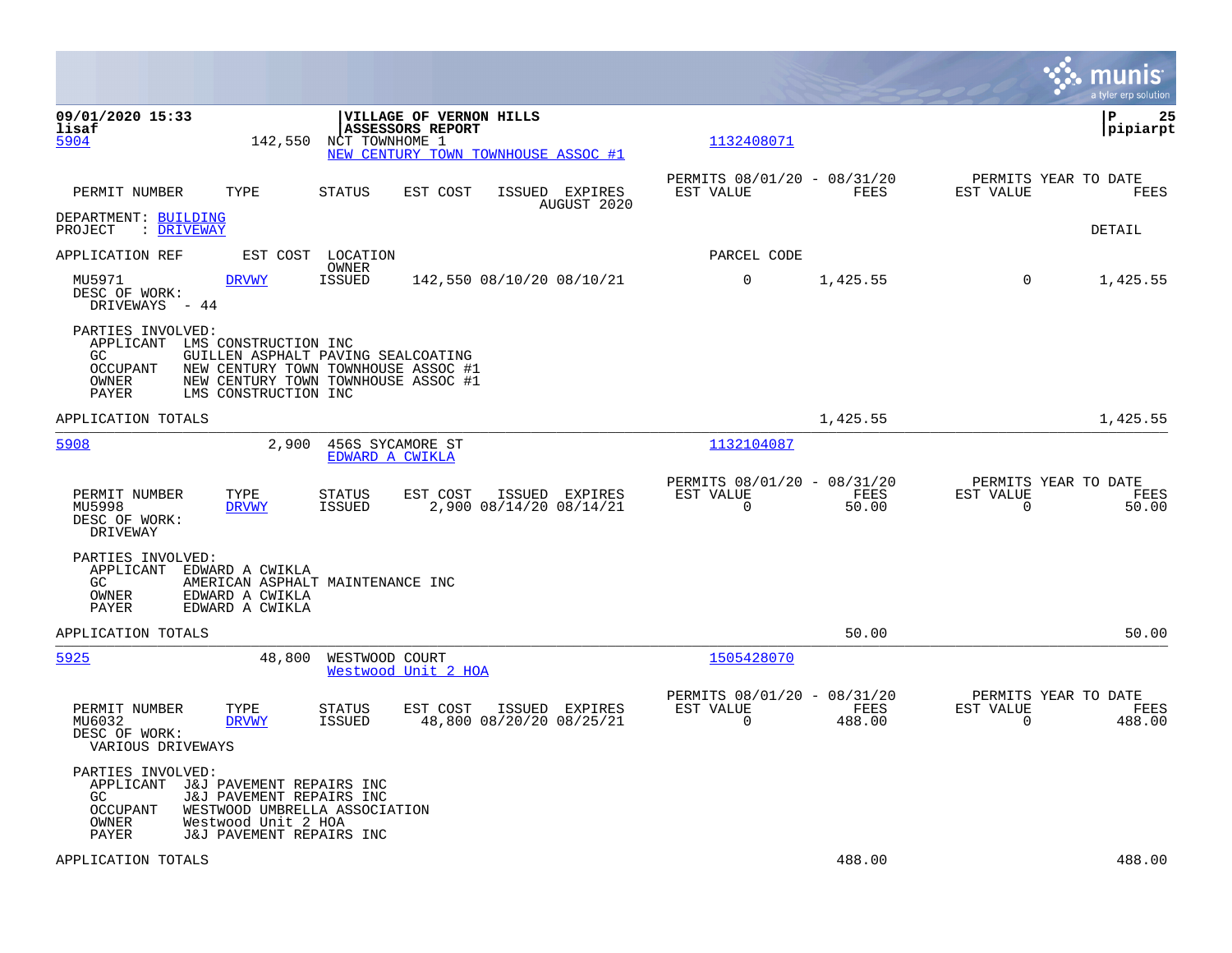|                                                               |                                                                                |                                        |                                               |                |                                                      |                   |                                                  | munis<br>a tyler erp solution |
|---------------------------------------------------------------|--------------------------------------------------------------------------------|----------------------------------------|-----------------------------------------------|----------------|------------------------------------------------------|-------------------|--------------------------------------------------|-------------------------------|
| 09/01/2020 15:33<br>lisaf                                     |                                                                                | <b>ASSESSORS REPORT</b>                | VILLAGE OF VERNON HILLS                       |                |                                                      |                   |                                                  | ΙP<br>26<br> pipiarpt         |
| DEPARTMENT: BUILDING<br>: DRIVEWAY<br>PROJECT                 |                                                                                |                                        |                                               | AUGUST 2020    |                                                      |                   |                                                  | DETAIL                        |
| APPLICATION REF                                               |                                                                                | EST COST LOCATION<br><b>OWNER</b>      |                                               |                | PARCEL CODE                                          |                   |                                                  |                               |
| 5945                                                          | 7,838                                                                          | 267 COLONIAL DR<br><b>GANG WANG</b>    |                                               |                | 1128303009                                           |                   |                                                  |                               |
| PERMIT NUMBER<br>MU6035<br>DESC OF WORK:<br>DRIVEWAY          | TYPE<br><b>DRVWY</b>                                                           | <b>STATUS</b><br><b>ISSUED</b>         | EST COST<br>7,838 08/21/20 08/21/21           | ISSUED EXPIRES | PERMITS 08/01/20 - 08/31/20<br>EST VALUE<br>$\Omega$ | FEES<br>78.38     | PERMITS YEAR TO DATE<br>EST VALUE<br>$\Omega$    | FEES<br>78.38                 |
| PARTIES INVOLVED:<br>APPLICANT<br>GC<br>OWNER<br>PAYER        | STONE HARD CONCRETE<br>STONE HARD CONCRETE<br>GANG WANG<br>STONE HARD CONCRETE |                                        |                                               |                |                                                      |                   |                                                  |                               |
| APPLICATION TOTALS                                            |                                                                                |                                        |                                               |                |                                                      | 78.38             |                                                  | 78.38                         |
| 6011                                                          | 5,000                                                                          | 292 NOBLE CIR<br>CHUNG H & MYUNG S KIM |                                               |                | 1508401053                                           |                   |                                                  |                               |
| PERMIT NUMBER<br>MU6077<br>DESC OF WORK:<br>REPLACE DRIVEWAY  | TYPE<br><b>DRVWY</b>                                                           | <b>STATUS</b><br><b>ISSUED</b>         | EST COST<br>ISSUED<br>5,000 08/31/20 08/31/21 | EXPIRES        | PERMITS 08/01/20 - 08/31/20<br>EST VALUE<br>0        | FEES<br>50.00     | PERMITS YEAR TO DATE<br>EST VALUE<br>$\mathbf 0$ | FEES<br>50.00                 |
| PARTIES INVOLVED:<br>APPLICANT<br>GC<br>OWNER<br><b>PAYER</b> | ERNIE VOLE<br>RUFFOLO, INC<br>CHUNG H & MYUNG S KIM<br>ERNIE VOLE              |                                        |                                               |                |                                                      |                   |                                                  |                               |
| APPLICATION TOTALS<br>PROJECT TOTALS                          |                                                                                |                                        |                                               |                | 0                                                    | 50.00<br>2,535.68 | $\Omega$                                         | 50.00<br>2,535.68             |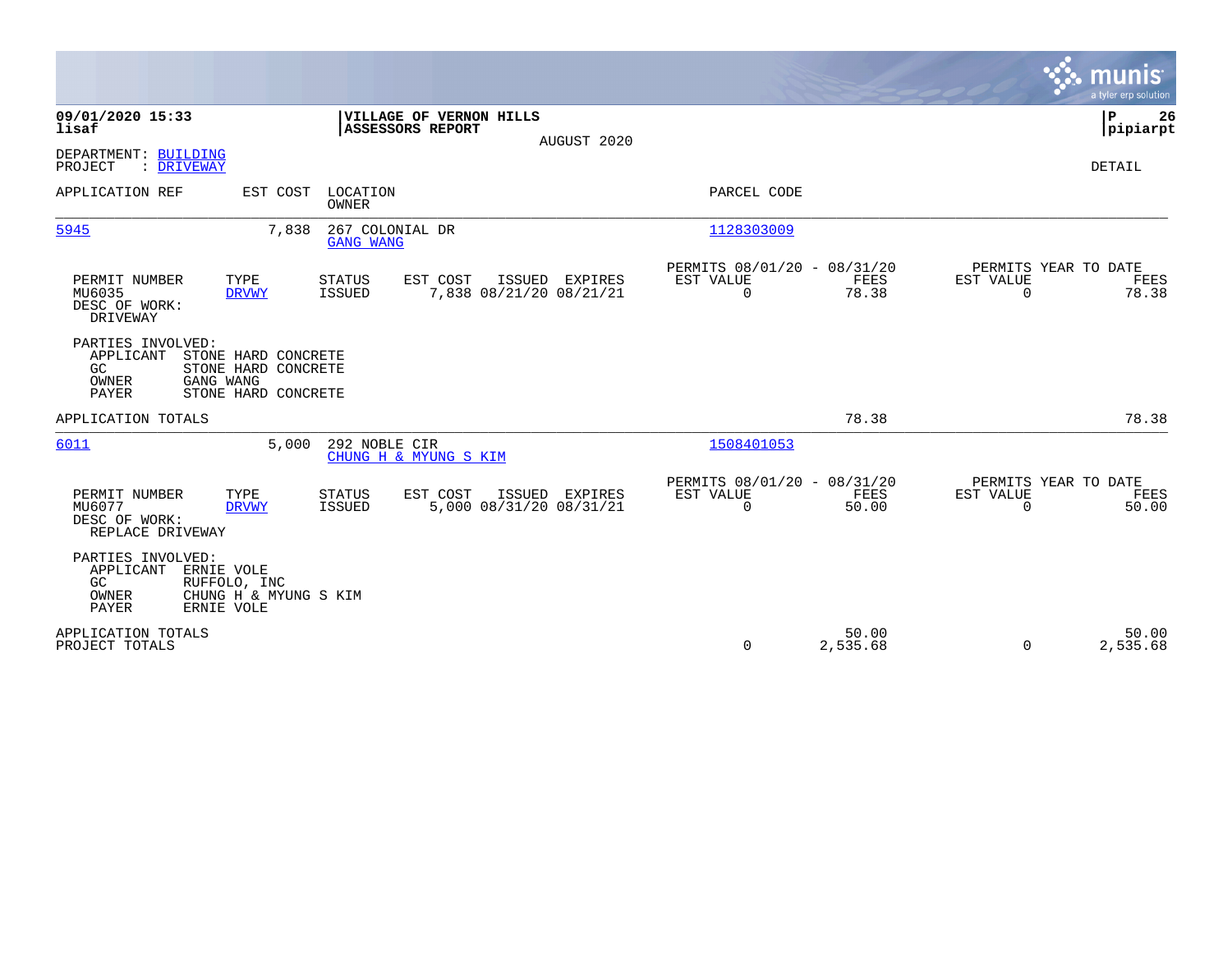|                                                        |                                                                                            |                                             |                                              |                                                      |                  |           | <b>munis</b><br>a tyler erp solution   |
|--------------------------------------------------------|--------------------------------------------------------------------------------------------|---------------------------------------------|----------------------------------------------|------------------------------------------------------|------------------|-----------|----------------------------------------|
| 09/01/2020 15:33<br>lisaf                              |                                                                                            | VILLAGE OF VERNON HILLS<br>ASSESSORS REPORT | AUGUST 2020                                  |                                                      |                  |           | IΡ<br>27<br> pipiarpt                  |
| DEPARTMENT:<br>PROJECT                                 | <b>BUILDING</b><br>: ELEVATOR                                                              |                                             |                                              |                                                      |                  |           | DETAIL                                 |
| APPLICATION REF                                        | EST COST                                                                                   | LOCATION<br>OWNER                           |                                              | PARCEL CODE                                          |                  |           |                                        |
| 5122                                                   | 4,140                                                                                      | 204 PONTIAC LN<br>DAVID DARDEN              |                                              | 1506407008                                           |                  |           |                                        |
| PERMIT NUMBER<br>MU5996<br>DESC OF WORK:               | TYPE<br><b>ELEVATOR</b><br>VERTICAL PLATFORM LIFT                                          | EST COST<br>STATUS<br>ISSUED                | ISSUED<br>EXPIRES<br>4,140 08/14/20 08/14/21 | PERMITS 08/01/20 - 08/31/20<br>EST VALUE<br>$\Omega$ | FEES<br>450.00   | EST VALUE | PERMITS YEAR TO DATE<br>FEES<br>450.00 |
| PARTIES INVOLVED:<br>APPLICANT<br>GC<br>OWNER<br>PAYER | EXTENDED HOME SERVICES<br>EXTENDED HOME SERVICES<br>DAVID DARDEN<br>EXTENDED HOME SERVICES |                                             |                                              |                                                      |                  |           |                                        |
| APPLICATION TOTALS<br>PROJECT TOTALS                   |                                                                                            |                                             |                                              | 0                                                    | 450.00<br>450.00 | $\Omega$  | 450.00<br>450.00                       |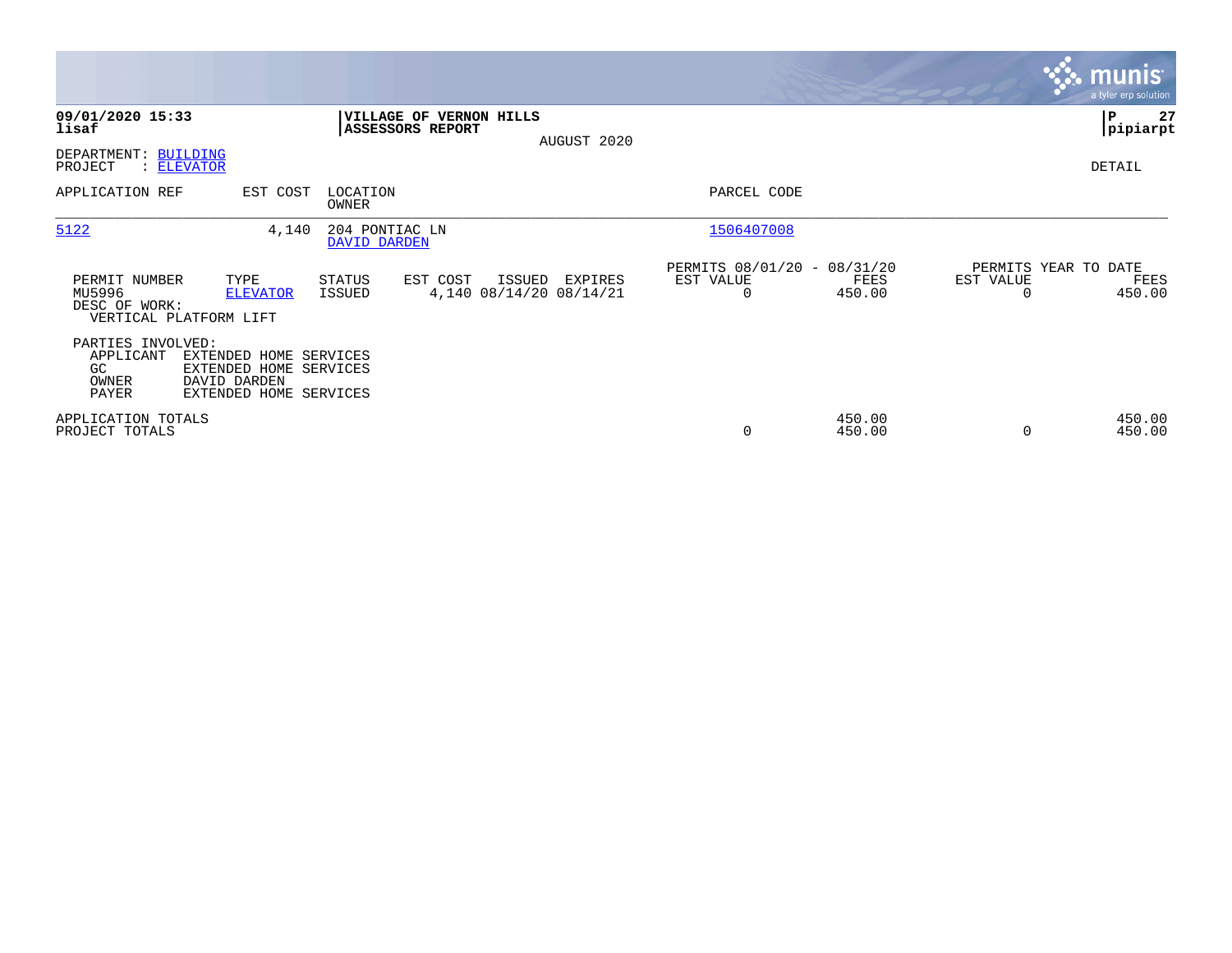|                                                                                                                                                                                              |                                                                                  |                                                                             | munis<br>a tyler erp solution                                        |
|----------------------------------------------------------------------------------------------------------------------------------------------------------------------------------------------|----------------------------------------------------------------------------------|-----------------------------------------------------------------------------|----------------------------------------------------------------------|
| 09/01/2020 15:33<br>lisaf                                                                                                                                                                    | VILLAGE OF VERNON HILLS<br>ASSESSORS REPORT                                      |                                                                             | l P<br>28<br> pipiarpt                                               |
| DEPARTMENT: BUILDING<br>PROJECT<br>$\colon$ FENCE                                                                                                                                            | AUGUST 2020                                                                      |                                                                             | DETAIL                                                               |
| APPLICATION REF                                                                                                                                                                              | EST COST LOCATION<br>OWNER                                                       | PARCEL CODE                                                                 |                                                                      |
| 5825                                                                                                                                                                                         | 3,343 16 AUBURN CT<br>JEFFREY D & MARLENE ZIDER                                  | 1505410005                                                                  |                                                                      |
| PERMIT NUMBER<br>TYPE<br>MU5942<br><b>FENCE</b><br>DESC OF WORK:<br>FENCE                                                                                                                    | EST COST<br>ISSUED EXPIRES<br>STATUS<br><b>ISSUED</b><br>3,343 08/03/20 08/18/21 | PERMITS 08/01/20 - 08/31/20<br>EST VALUE<br>FEES<br>$\overline{0}$<br>50.00 | PERMITS YEAR TO DATE<br>EST VALUE<br>FEES<br>$\Omega$<br>50.00       |
| PARTIES INVOLVED:<br>APPLICANT<br>STACEY ZBYLUT<br>FENCE<br>ARTEAGA FENCE<br>GC.<br>ARTEAGA FENCE<br>OWNER<br>PAYER<br>STACEY ZBYLUT                                                         | JEFFREY D & MARLENE ZIDER                                                        |                                                                             |                                                                      |
| APPLICATION TOTALS                                                                                                                                                                           |                                                                                  | 50.00                                                                       | 50.00                                                                |
| 5828                                                                                                                                                                                         | 20,500<br>0 LAKESIDE DR<br>PLACEHOLDER                                           | 1507200141                                                                  |                                                                      |
| PERMIT NUMBER<br>TYPE<br>MU5947<br><b>FENCE</b><br>DESC OF WORK:<br>FENCE 820'                                                                                                               | STATUS<br>EST COST<br>ISSUED EXPIRES<br>ISSUED<br>20,500 08/04/20 08/04/21       | PERMITS 08/01/20 - 08/31/20<br>EST VALUE<br>FEES<br>205.00<br>$\mathbf 0$   | PERMITS YEAR TO DATE<br>EST VALUE<br>FEES<br>$\mathbf 0$<br>205.00   |
| PARTIES INVOLVED:<br>APPLICANT<br>GOLDEN FENCE INC<br>FENCE<br>GOLDEN FENCE INC<br>GC<br>GOLDEN FENCE INC<br>OCCUPANT<br>LAKEWOOD VILLA<br>OWNER<br>PLACEHOLDER<br>PAYER<br>GOLDEN FENCE INC |                                                                                  |                                                                             |                                                                      |
| APPLICATION TOTALS                                                                                                                                                                           |                                                                                  | 205.00                                                                      | 205.00                                                               |
| 5874                                                                                                                                                                                         | 4,220<br>83 NORTH ROYAL OAK DR<br>JOHN P & JULIE E MARCHESE                      | 1506414011                                                                  |                                                                      |
| PERMIT NUMBER<br>TYPE<br>MU5953<br><b>FENCE</b><br>DESC OF WORK:<br>FENCE INSTALL                                                                                                            | EST COST<br>ISSUED EXPIRES<br><b>STATUS</b><br>ISSUED<br>4,220 08/05/20 08/05/21 | PERMITS 08/01/20 - 08/31/20<br>EST VALUE<br>FEES<br>$\overline{0}$<br>50.00 | PERMITS YEAR TO DATE<br>EST VALUE<br>FEES<br>50.00<br>$\overline{0}$ |
| PARTIES INVOLVED:<br>APPLICANT ACTION FENCE<br>FENCE<br><b>ACTION FENCE</b><br>GC<br><b>ACTION FENCE</b><br>OWNER                                                                            | JOHN P & JULIE E MARCHESE                                                        |                                                                             |                                                                      |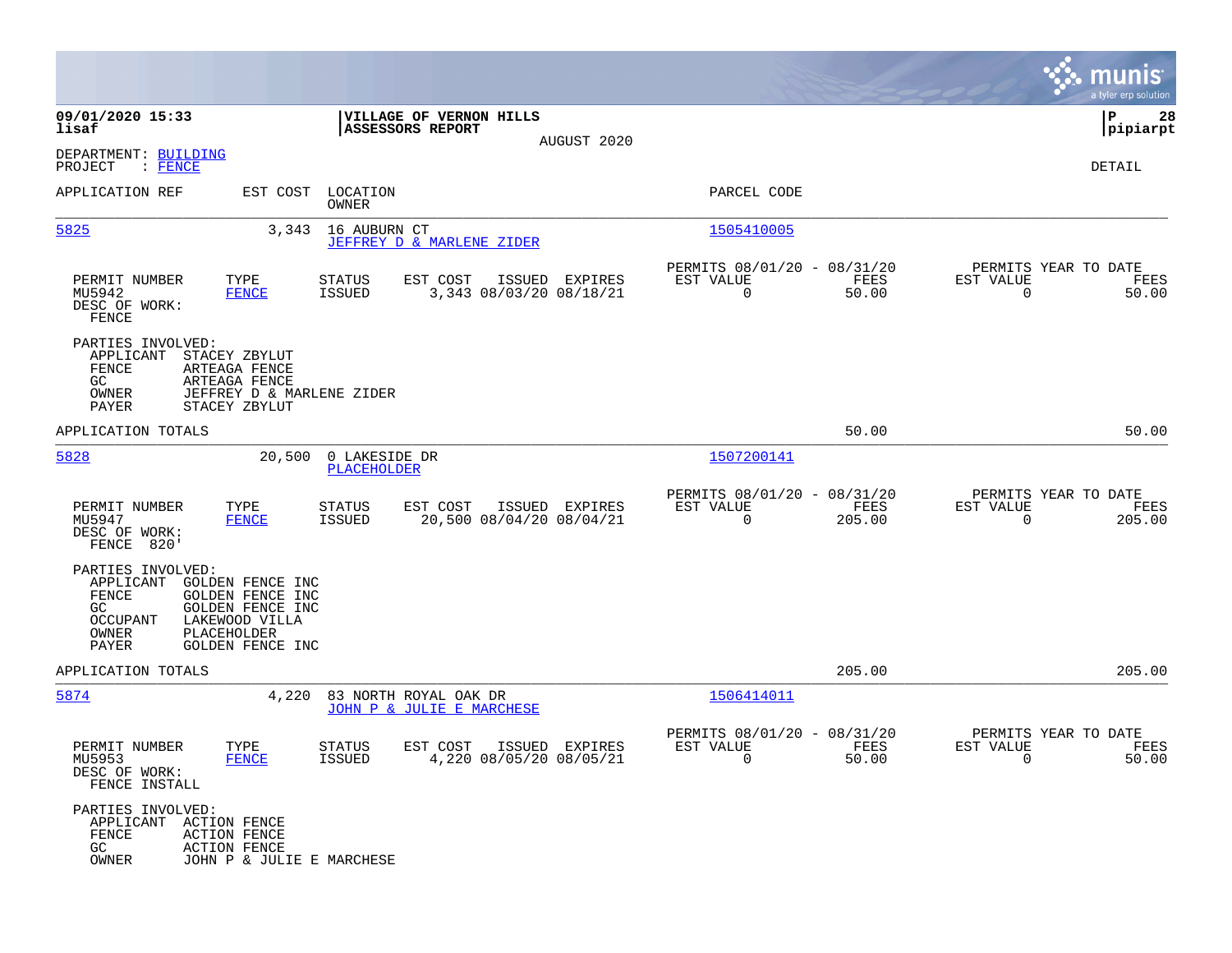|                                                                                                                                                                       |                                                                                                                                         |                                                                      |                                              | munis<br>a tyler erp solution         |
|-----------------------------------------------------------------------------------------------------------------------------------------------------------------------|-----------------------------------------------------------------------------------------------------------------------------------------|----------------------------------------------------------------------|----------------------------------------------|---------------------------------------|
| 09/01/2020 15:33<br>lisaf                                                                                                                                             | VILLAGE OF VERNON HILLS<br><b>ASSESSORS REPORT</b>                                                                                      |                                                                      |                                              | 29<br>ΙP<br> pipiarpt                 |
| DEPARTMENT: BUILDING<br>PROJECT<br>$\mathbb{F}$ $\mathbb{F}$ $\mathbb{E}$ $\mathbb{N}$ $\mathbb{C}$ $\mathbb{E}$                                                      | AUGUST 2020                                                                                                                             |                                                                      |                                              | DETAIL                                |
| APPLICATION REF<br>EST COST LOCATION                                                                                                                                  |                                                                                                                                         | PARCEL CODE                                                          |                                              |                                       |
| PAYER<br>JOHN P & JULIE E MARCHESE                                                                                                                                    | <b>OWNER</b>                                                                                                                            |                                                                      |                                              |                                       |
| APPLICATION TOTALS                                                                                                                                                    |                                                                                                                                         |                                                                      | 50.00                                        | 50.00                                 |
| 5880<br>4,850                                                                                                                                                         | 22 MONTEREY DR<br>SARAH J THOREN                                                                                                        | 1505413010                                                           |                                              |                                       |
| TYPE<br>PERMIT NUMBER<br>MU5960<br><b>FENCE</b><br>DESC OF WORK:<br>FENCE                                                                                             | ISSUED EXPIRES<br><b>STATUS</b><br>EST COST<br>4,850 08/06/20 08/06/21<br>ISSUED                                                        | PERMITS 08/01/20 - 08/31/20<br>EST VALUE<br>$\mathbf 0$              | FEES<br>EST VALUE<br>50.00<br>$\mathbf 0$    | PERMITS YEAR TO DATE<br>FEES<br>50.00 |
| PARTIES INVOLVED:<br>APPLICANT<br>SARAH THOREN<br>FENCE<br>AZTEC FENCE COMPANY<br>OWNER<br>SARAH J THOREN<br>PAYER<br>SARAH THOREN                                    |                                                                                                                                         |                                                                      |                                              |                                       |
| APPLICATION TOTALS                                                                                                                                                    |                                                                                                                                         |                                                                      | 50.00                                        | 50.00                                 |
| 5883<br>4,670                                                                                                                                                         | 346 SOUTHGATE DR<br>MICHAEL ELISE WILLIAMS                                                                                              | 1508219007                                                           |                                              |                                       |
| PERMIT NUMBER<br>TYPE<br>MU5992<br><b>FENCE</b><br>DESC OF WORK:                                                                                                      | EST COST<br>STATUS<br>ISSUED EXPIRES<br>4,670 08/13/20 08/13/21<br>ISSUED<br>FINISH INSTALL 132' X 6' BOARD ON BOARD, DOG WALK, 2 GATES | PERMITS 08/01/20 - 08/31/20<br>EST VALUE<br>0                        | FEES<br>EST VALUE<br>50.00<br>$\mathbf 0$    | PERMITS YEAR TO DATE<br>FEES<br>50.00 |
| PARTIES INVOLVED:<br><b>FENCE</b><br><b>ACTION FENCE</b><br>GC<br>MICHAEL ELISE WILLIAMS<br>OWNER<br>MICHAEL ELISE WILLIAMS<br><b>PAYER</b><br>MICHAEL ELISE WILLIAMS |                                                                                                                                         |                                                                      |                                              |                                       |
| APPLICATION TOTALS                                                                                                                                                    |                                                                                                                                         |                                                                      | 50.00                                        | 50.00                                 |
| 5917<br>1,000                                                                                                                                                         | 309 ABBEY LN<br><b>ANTHONY &amp; MARTA STARR</b>                                                                                        | 1505424048                                                           |                                              |                                       |
| PERMIT NUMBER<br>TYPE<br>MU6001<br><b>FENCE</b><br>DESC OF WORK:<br>FENCE                                                                                             | <b>STATUS</b><br>EST COST<br>ISSUED EXPIRES<br>1,000 08/14/20 08/14/21<br>ISSUED                                                        | PERMITS 08/01/20 - 08/31/20<br>EST VALUE<br>$\overline{\phantom{0}}$ | FEES<br>EST VALUE<br>30.00<br>$\overline{0}$ | PERMITS YEAR TO DATE<br>FEES<br>30.00 |
| PARTIES INVOLVED:<br>APPLICANT ANTHONY & MARTA STARR<br>GC<br>ANTHONY & MARTA STARR<br>OWNER<br>ANTHONY & MARTA STARR<br>PAYER<br>ANTHONY & MARTA STARR               |                                                                                                                                         |                                                                      |                                              |                                       |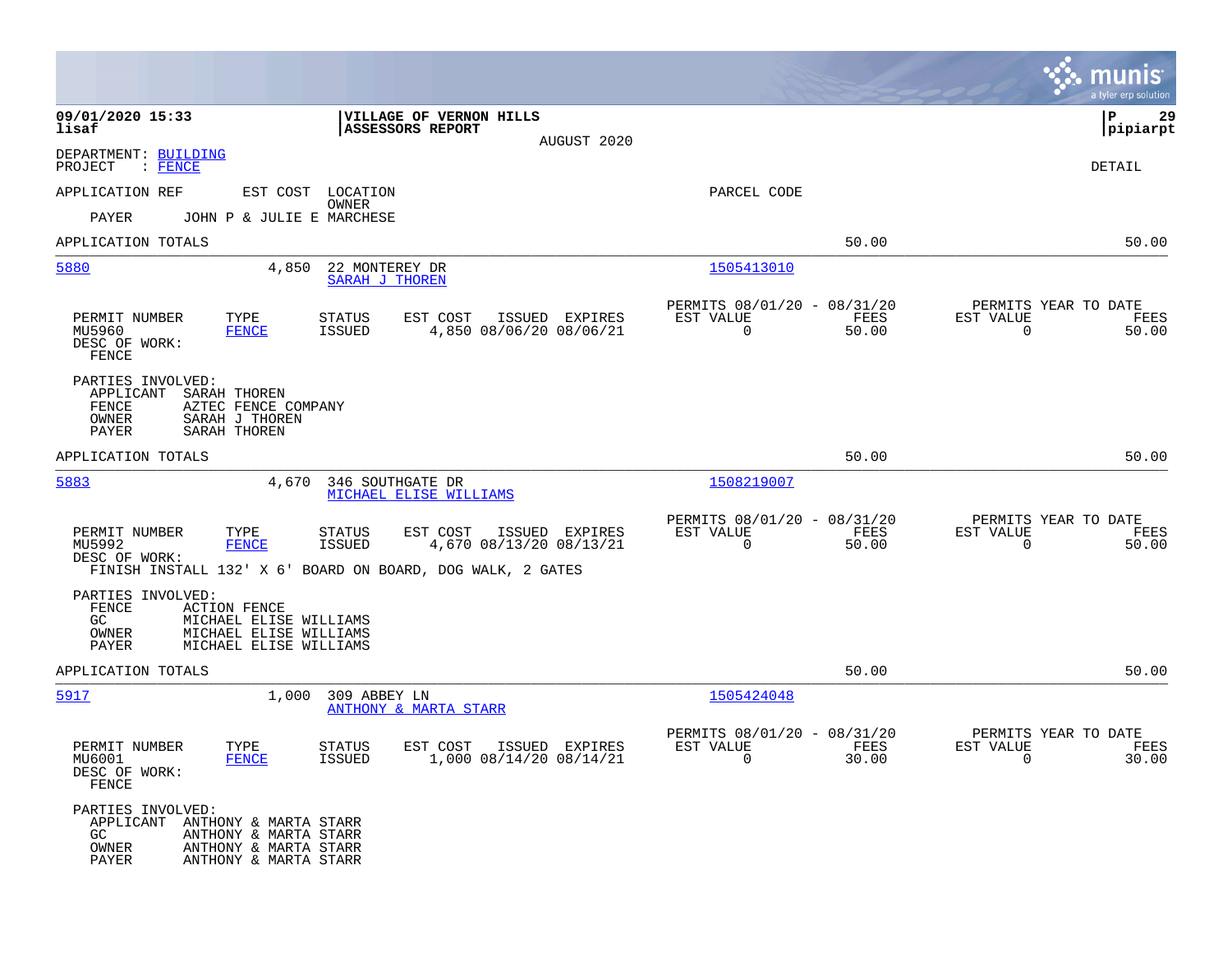|                                                                                                                                                      |                                                                                         |                                               |                |                                                         |               |                                                  | munis<br>a tyler erp solution |
|------------------------------------------------------------------------------------------------------------------------------------------------------|-----------------------------------------------------------------------------------------|-----------------------------------------------|----------------|---------------------------------------------------------|---------------|--------------------------------------------------|-------------------------------|
| 09/01/2020 15:33<br>lisaf                                                                                                                            |                                                                                         | VILLAGE OF VERNON HILLS<br>ASSESSORS REPORT   |                |                                                         |               |                                                  | P<br>30<br> pipiarpt          |
| DEPARTMENT: BUILDING                                                                                                                                 |                                                                                         |                                               | AUGUST 2020    |                                                         |               |                                                  |                               |
| PROJECT<br>$:$ FENCE                                                                                                                                 |                                                                                         |                                               |                |                                                         |               |                                                  | DETAIL                        |
| APPLICATION REF                                                                                                                                      | EST COST<br>LOCATION<br>OWNER                                                           |                                               |                | PARCEL CODE                                             |               |                                                  |                               |
| APPLICATION TOTALS                                                                                                                                   |                                                                                         |                                               |                |                                                         | 30.00         |                                                  | 30.00                         |
| 5923                                                                                                                                                 | 7,100<br>331 HURON ST<br>SAMUEL A ZAVATSKY                                              |                                               |                | 1509302055                                              |               |                                                  |                               |
| TYPE<br>PERMIT NUMBER<br>MU6026<br><b>FENCE</b><br>DESC OF WORK:<br>FENCE                                                                            | STATUS<br>ISSUED                                                                        | EST COST<br>7,100 08/19/20 08/19/21           | ISSUED EXPIRES | PERMITS 08/01/20 - 08/31/20<br>EST VALUE<br>0           | FEES<br>71.00 | PERMITS YEAR TO DATE<br>EST VALUE<br>0           | FEES<br>71.00                 |
| PARTIES INVOLVED:<br>APPLICANT<br>SAMUEL A ZAVATSKY<br>FENCE<br>GC.<br>SAMUEL A ZAVATSKY<br>OWNER<br>SAMUEL A ZAVATSKY<br>PAYER<br>SAMUEL A ZAVATSKY | AMERICA'S BACKYARD                                                                      |                                               |                |                                                         |               |                                                  |                               |
| APPLICATION TOTALS                                                                                                                                   |                                                                                         |                                               |                |                                                         | 71.00         |                                                  | 71.00                         |
| 5937                                                                                                                                                 | 4,818                                                                                   | 866 CREEK BEND DRIVE<br>GARY & KATHERINE ROSE |                | 1516101004                                              |               |                                                  |                               |
| PERMIT NUMBER<br>TYPE<br>MU6043<br><b>FENCE</b><br>DESC OF WORK:<br>FENCE                                                                            | <b>STATUS</b><br>ISSUED                                                                 | EST COST<br>ISSUED<br>4,818 08/24/20 08/25/21 | EXPIRES        | PERMITS 08/01/20 - 08/31/20<br>EST VALUE<br>$\mathbf 0$ | FEES<br>50.00 | PERMITS YEAR TO DATE<br>EST VALUE<br>$\mathbf 0$ | FEES<br>50.00                 |
| PARTIES INVOLVED:<br>APPLICANT<br>FENCE<br>GC<br>OWNER                                                                                               | FENCE SOLUTIONS CO<br>FENCE SOLUTIONS CO<br>FENCE SOLUTIONS CO<br>GARY & KATHERINE ROSE |                                               |                |                                                         |               |                                                  |                               |
| APPLICATION TOTALS                                                                                                                                   |                                                                                         |                                               |                |                                                         | 50.00         |                                                  | 50.00                         |
| 5961                                                                                                                                                 | 5,900<br>634 ONTARIO ST                                                                 | <b>WILLIAM HAROLD BILKEY</b>                  |                | 1509314012                                              |               |                                                  |                               |
| TYPE<br>PERMIT NUMBER<br><b>FENCE</b><br>MU6050<br>DESC OF WORK:<br>FENCE                                                                            | STATUS<br>ISSUED                                                                        | EST COST<br>5,900 08/24/20 08/24/21           | ISSUED EXPIRES | PERMITS 08/01/20 - 08/31/20<br>EST VALUE<br>0           | FEES<br>59.00 | PERMITS YEAR TO DATE<br>EST VALUE<br>0           | FEES<br>59.00                 |
| PARTIES INVOLVED:<br>APPLICANT<br><b>GOLDEN FENCE INC</b><br>FENCE<br>GOLDEN FENCE INC<br>GC<br><b>GOLDEN FENCE INC</b><br>OWNER                     | WILLIAM HAROLD BILKEY                                                                   |                                               |                |                                                         |               |                                                  |                               |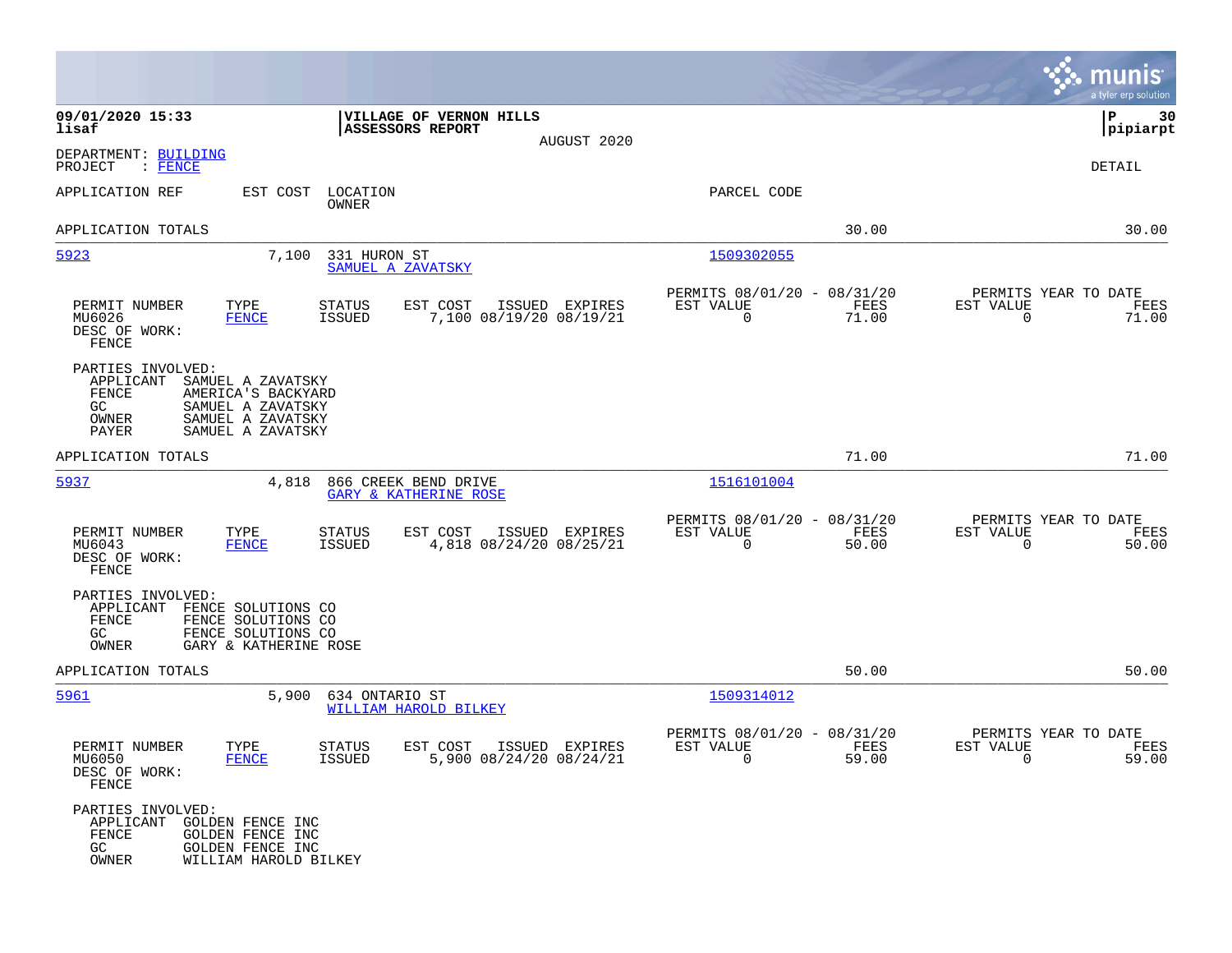|                                                   |                               |                                                                   |             |                 | <b>munis</b><br>a tyler erp solution |
|---------------------------------------------------|-------------------------------|-------------------------------------------------------------------|-------------|-----------------|--------------------------------------|
| 09/01/2020 15:33<br>lisaf                         |                               | VILLAGE OF VERNON HILLS<br><b>ASSESSORS REPORT</b><br>AUGUST 2020 |             |                 | 31<br>P<br> pipiarpt                 |
| DEPARTMENT: BUILDING<br>PROJECT<br>$\colon$ FENCE |                               |                                                                   |             |                 | DETAIL                               |
| APPLICATION REF                                   | EST COST<br>LOCATION<br>OWNER |                                                                   | PARCEL CODE |                 |                                      |
| PAYER                                             | GOLDEN FENCE INC              |                                                                   |             |                 |                                      |
| APPLICATION TOTALS<br>PROJECT TOTALS              |                               |                                                                   | 0           | 59.00<br>615.00 | 59.00<br>615.00                      |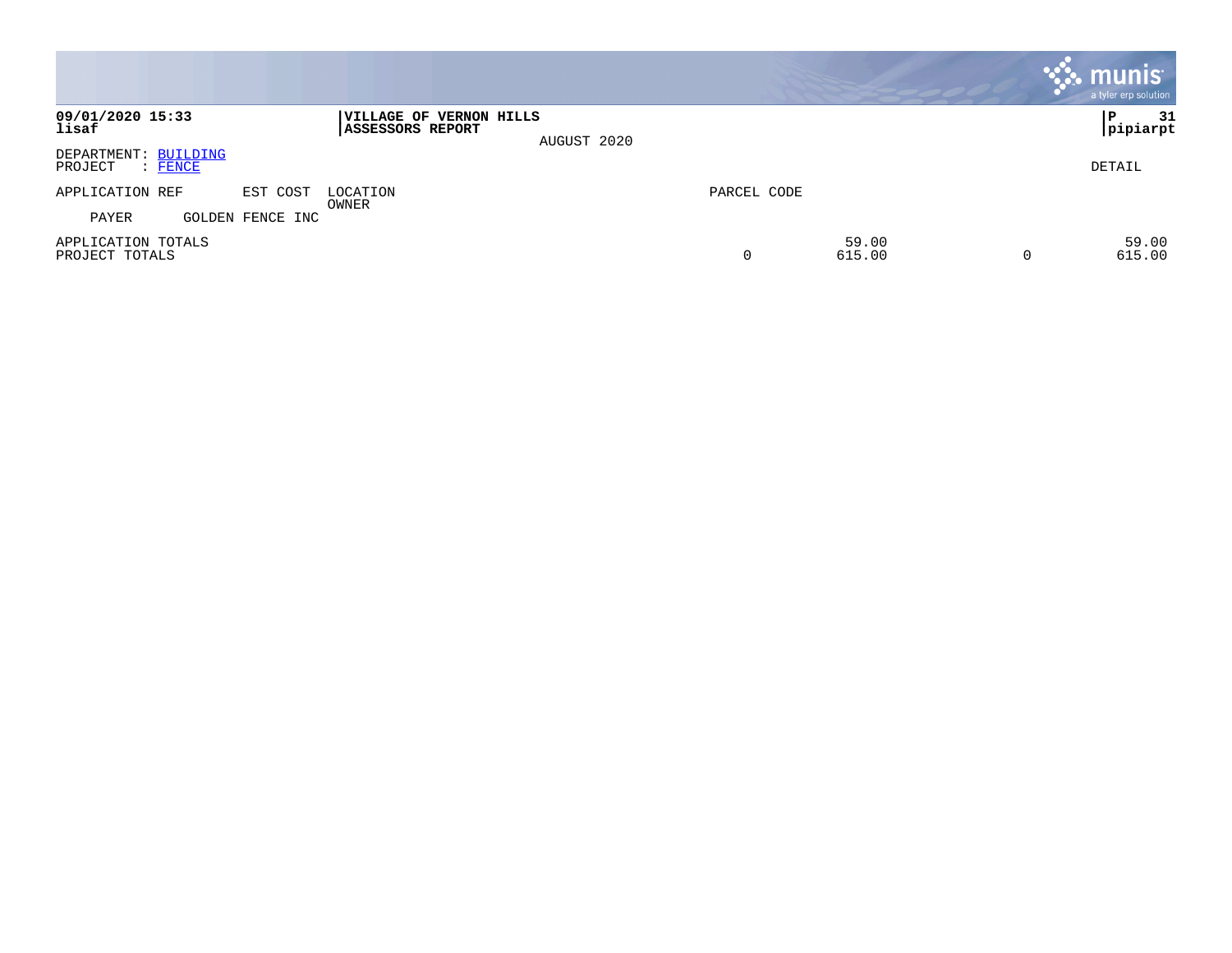|                                                                              |                                                                                                                  |                   |                                                  |             |                                               |                  |           | <b>munis</b><br>a tyler erp solution   |
|------------------------------------------------------------------------------|------------------------------------------------------------------------------------------------------------------|-------------------|--------------------------------------------------|-------------|-----------------------------------------------|------------------|-----------|----------------------------------------|
| 09/01/2020 15:33<br>lisaf                                                    |                                                                                                                  | ASSESSORS REPORT  | VILLAGE OF VERNON HILLS                          | AUGUST 2020 |                                               |                  |           | 32<br>∣₽<br> pipiarpt                  |
| DEPARTMENT: BUILDING<br>PROJECT                                              | : FIRE ALARM                                                                                                     |                   |                                                  |             |                                               |                  |           | DETAIL                                 |
| APPLICATION REF                                                              | EST COST                                                                                                         | LOCATION<br>OWNER |                                                  |             | PARCEL CODE                                   |                  |           |                                        |
| 5841                                                                         | 1,500                                                                                                            |                   | 3 WEST HAWTHORN PKY 350<br>HAMILTON PARTNERS INC |             | 1132415011                                    |                  |           |                                        |
| PERMIT NUMBER<br>MU6008<br>DESC OF WORK:<br>FIRE ALARM                       | TYPE<br>FIRE ALARM ISSUED                                                                                        | STATUS            | EST COST<br>ISSUED<br>1,500 08/17/20 08/17/21    | EXPIRES     | PERMITS 08/01/20 - 08/31/20<br>EST VALUE<br>0 | FEES<br>310.00   | EST VALUE | PERMITS YEAR TO DATE<br>FEES<br>310.00 |
| PARTIES INVOLVED:<br>ALARM<br>APPLICANT<br>GC.<br>OCCUPANT<br>OWNER<br>PAYER | CONNOR ELECTRIC<br>CONNOR ELECTRIC<br>CONNOR ELECTRIC<br>YAHAV SMILE<br>HAMILTON PARTNERS INC<br>CONNOR ELECTRIC |                   |                                                  |             |                                               |                  |           |                                        |
| APPLICATION TOTALS<br>PROJECT TOTALS                                         |                                                                                                                  |                   |                                                  |             | $\mathbf 0$                                   | 310.00<br>310.00 | $\Omega$  | 310.00<br>310.00                       |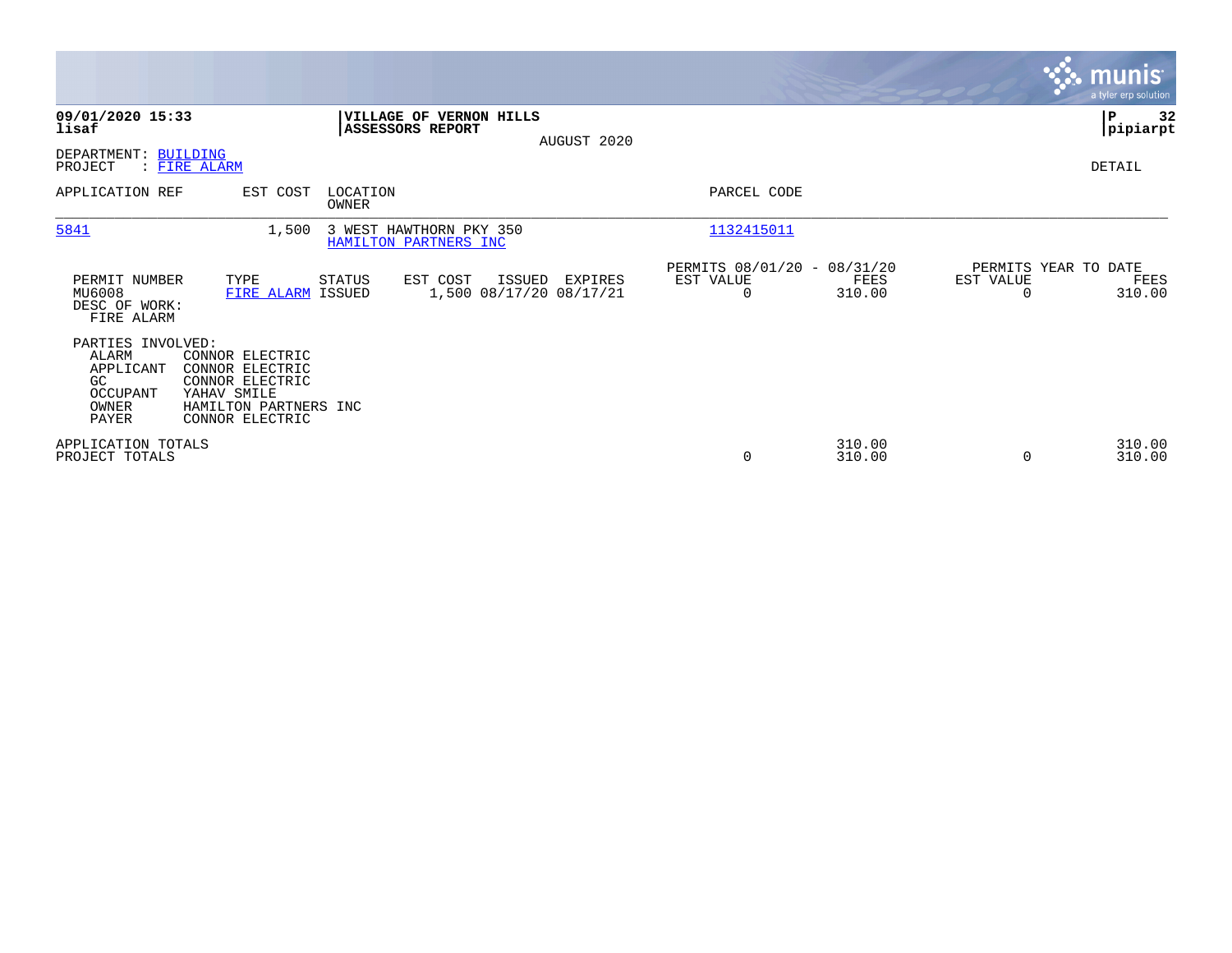|                                                                                                                                                                                                                               |                                                                                                                      |                                                                          | munis<br>a tyler erp solution                                      |
|-------------------------------------------------------------------------------------------------------------------------------------------------------------------------------------------------------------------------------|----------------------------------------------------------------------------------------------------------------------|--------------------------------------------------------------------------|--------------------------------------------------------------------|
| 09/01/2020 15:33<br>lisaf                                                                                                                                                                                                     | VILLAGE OF VERNON HILLS<br><b>ASSESSORS REPORT</b><br>AUGUST 2020                                                    |                                                                          | P<br>33<br> pipiarpt                                               |
| DEPARTMENT: BUILDING<br>: <u>FIRE SPRINKLER</u><br>PROJECT                                                                                                                                                                    |                                                                                                                      |                                                                          | <b>DETAIL</b>                                                      |
| APPLICATION REF<br>EST COST                                                                                                                                                                                                   | LOCATION<br>OWNER                                                                                                    | PARCEL CODE                                                              |                                                                    |
| 5059<br>2,000                                                                                                                                                                                                                 | 650 FOREST EDGE DR<br>VAN VLISSINGEN & CO                                                                            | 1515101025                                                               |                                                                    |
| PERMIT NUMBER<br>TYPE<br>MU6022<br>FIRE SPR<br>DESC OF WORK:<br>FIRE SPRINKLER                                                                                                                                                | <b>STATUS</b><br>EST COST<br>ISSUED EXPIRES<br>ISSUED<br>2,000 08/19/20 08/19/21                                     | PERMITS 08/01/20 - 08/31/20<br>EST VALUE<br>FEES<br>0<br>405.00          | PERMITS YEAR TO DATE<br>EST VALUE<br>FEES<br>$\mathbf 0$<br>405.00 |
| PARTIES INVOLVED:<br>APPLICANT<br>FIRE SPRIN INDEPENDENT FIRE SPRINKLERS INSP INC<br>GC.<br><b>OCCUPANT</b><br>VAN VLISSINGEN & CO<br>OWNER<br>VAN VLISSINGEN & CO<br>PAYER                                                   | INDEPENDENT FIRE SPRINKLERS INSP INC<br>INDEPENDENT FIRE SPRINKLERS INSP INC<br>INDEPENDENT FIRE SPRINKLERS INSP INC |                                                                          |                                                                    |
| APPLICATION TOTALS                                                                                                                                                                                                            |                                                                                                                      | 405.00                                                                   | 405.00                                                             |
| 5814<br>243,700                                                                                                                                                                                                               | 600 DARLING DRIVE<br>SOUTHLAKE INDUSTRIAL CENTER                                                                     | 1510300002                                                               |                                                                    |
| PERMIT NUMBER<br>TYPE<br><b>FIRE SPR</b><br>MU6064<br>DESC OF WORK:<br>FIRE SPRINKLERS                                                                                                                                        | <b>STATUS</b><br>EST COST<br>ISSUED EXPIRES<br><b>ISSUED</b><br>243,700 08/27/20 08/27/21                            | PERMITS 08/01/20 - 08/31/20<br>EST VALUE<br>FEES<br>$\Omega$<br>6,183.55 | PERMITS YEAR TO DATE<br>EST VALUE<br>FEES<br>$\Omega$<br>6,183.55  |
| PARTIES INVOLVED:<br>APPLICANT UNITED STATES ALLIANCE FIRE PROTECTION<br>FIRE SPRIN UNITED STATES ALLIANCE FIRE PROTECTION<br>GC.<br>SOUTHLAKE INDUSTRIAL CENTER<br>OCCUPANT<br>OWNER<br>SOUTHLAKE INDUSTRIAL CENTER<br>PAYER | UNITED STATES ALLIANCE FIRE PROTECTION<br>UNITED STATES ALLIANCE FIRE PROTECTION                                     |                                                                          |                                                                    |
| APPLICATION TOTALS                                                                                                                                                                                                            |                                                                                                                      | 6,183.55                                                                 | 6,183.55                                                           |
| 5843<br>4,400                                                                                                                                                                                                                 | 860S MILWAUKEE AVE<br>AMERICAN NAT'L BANK & TRUST CO/CHICAGO                                                         | 1515200079                                                               |                                                                    |
| PERMIT NUMBER<br>TYPE<br><b>FIRE SPR</b><br>MU6057<br>DESC OF WORK:<br>FIRE SPRINKLERS                                                                                                                                        | <b>STATUS</b><br>EST COST<br>ISSUED EXPIRES<br>ISSUED<br>4,400 08/26/20 08/26/21                                     | PERMITS 08/01/20 - 08/31/20<br>EST VALUE<br>FEES<br>$\Omega$<br>405.00   | PERMITS YEAR TO DATE<br>EST VALUE<br>FEES<br>$\mathbf 0$<br>405.00 |
| PARTIES INVOLVED:<br>APPLICANT AMS MECHANICAL SYSTEMS<br>FIRE SPRIN AMS MECHANICAL SYSTEMS<br>GC<br>AMS MECHANICAL SYSTEMS                                                                                                    |                                                                                                                      |                                                                          |                                                                    |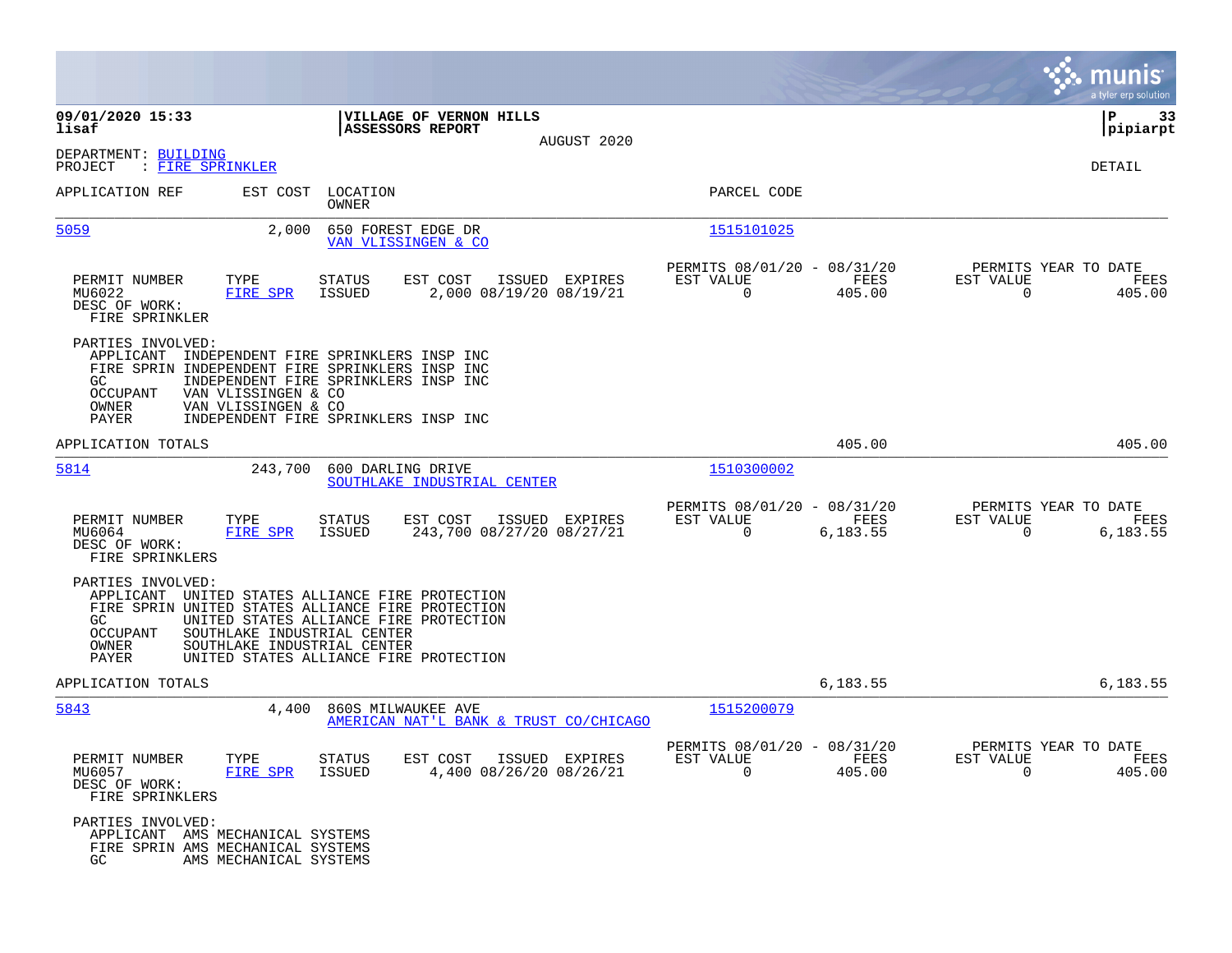|                                                                                                                                                                                                                                                                    |                                                                           | munis<br>a tyler erp solution                                         |
|--------------------------------------------------------------------------------------------------------------------------------------------------------------------------------------------------------------------------------------------------------------------|---------------------------------------------------------------------------|-----------------------------------------------------------------------|
| 09/01/2020 15:33<br>VILLAGE OF VERNON HILLS<br><b>ASSESSORS REPORT</b><br>lisaf<br>AUGUST 2020                                                                                                                                                                     |                                                                           | l P<br>34<br> pipiarpt                                                |
| DEPARTMENT: BUILDING<br>: FIRE SPRINKLER<br>PROJECT                                                                                                                                                                                                                |                                                                           | DETAIL                                                                |
| APPLICATION REF<br>EST COST LOCATION<br><b>OWNER</b>                                                                                                                                                                                                               | PARCEL CODE                                                               |                                                                       |
| OCCUPANT<br>WATERWAY GAS & WASH<br>OWNER<br>AMERICAN NAT'L BANK & TRUST CO/CHICAGO<br>PAYER<br>AMS MECHANICAL SYSTEMS                                                                                                                                              |                                                                           |                                                                       |
| APPLICATION TOTALS                                                                                                                                                                                                                                                 | 405.00                                                                    | 405.00                                                                |
| 5845<br>4,000 3 WEST HAWTHORN PKY 350<br>HAMILTON PARTNERS INC                                                                                                                                                                                                     | 1132415011                                                                |                                                                       |
| PERMIT NUMBER<br>TYPE<br><b>STATUS</b><br>EST COST<br>ISSUED EXPIRES<br><b>FIRE SPR</b><br><b>ISSUED</b><br>4,000 08/13/20 08/13/21<br>MU5984<br>DESC OF WORK:<br>FIRE SPRINKLERS                                                                                  | PERMITS 08/01/20 - 08/31/20<br>FEES<br>EST VALUE<br>$\mathbf 0$<br>335.00 | PERMITS YEAR TO DATE<br>EST VALUE<br>FEES<br>$\overline{0}$<br>335.00 |
| PARTIES INVOLVED:<br>APPLICANT NORTH SHORE FIRE PROTECTION<br>FIRE SPRIN NORTH SHORE FIRE PROTECTION<br>GC.<br>COMMERCIAL BUILDING SERVICES INC<br><b>OCCUPANT</b><br>YAHAV SMILE<br>OWNER<br>HAMILTON PARTNERS INC<br><b>PAYER</b><br>NORTH SHORE FIRE PROTECTION |                                                                           |                                                                       |
| APPLICATION TOTALS                                                                                                                                                                                                                                                 | 335.00                                                                    | 335.00                                                                |
| 5854<br>12,985<br>515 COUNCIL CIRCLE<br><b>PLACEHOLDER</b>                                                                                                                                                                                                         | 1133213016                                                                |                                                                       |
| <b>STATUS</b><br>EST COST<br>PERMIT NUMBER<br>TYPE<br>ISSUED EXPIRES<br>12,985 08/24/20 08/24/21<br>MU6039<br><b>FIRE SPR</b><br>ISSUED<br>DESC OF WORK:<br>FIRE SPRINKLERS                                                                                        | PERMITS 08/01/20 - 08/31/20<br>EST VALUE<br>FEES<br>$\Omega$<br>329.85    | PERMITS YEAR TO DATE<br>EST VALUE<br>FEES<br>329.85<br>$\Omega$       |
| PARTIES INVOLVED:<br>APPLICANT NOVA FIRE PROTECTION<br>FIRE SPRIN NOVA FIRE PROTECTION<br>GC<br>NOVA FIRE PROTECTION<br>PLACEHOLDER<br>OWNER<br>PAYER<br>NOVA FIRE PROTECTION                                                                                      |                                                                           |                                                                       |
| APPLICATION TOTALS                                                                                                                                                                                                                                                 | 329.85                                                                    | 329.85                                                                |
| 5855<br>9,243 655 MARSHALL STREET<br>PLACEHOLDER                                                                                                                                                                                                                   | 1133215004                                                                |                                                                       |
| PERMIT NUMBER<br>TYPE<br>EST COST<br>ISSUED EXPIRES<br>STATUS<br>9,243 08/24/20 08/28/21<br>MU6041<br>FIRE SPR<br>ISSUED<br>DESC OF WORK:<br>FIRE SPRINKLERS                                                                                                       | PERMITS 08/01/20 - 08/31/20<br>EST VALUE<br>FEES<br>$\Omega$<br>292.43    | PERMITS YEAR TO DATE<br>EST VALUE<br>FEES<br>292.43<br>$\Omega$       |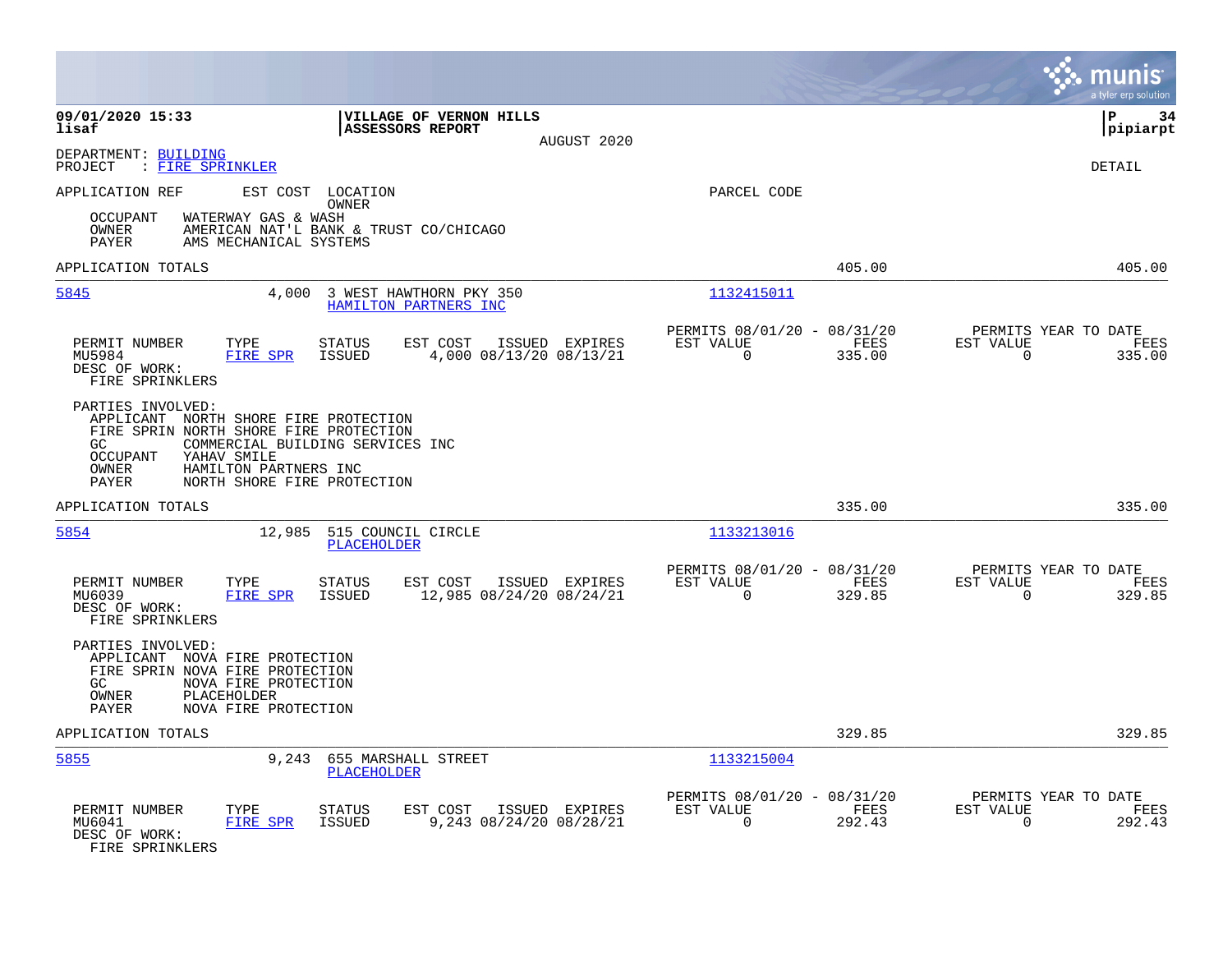|                                                                                                                                                                                                                                             |                                                        |                                               |                    | munis<br>a tyler erp solution                                   |
|---------------------------------------------------------------------------------------------------------------------------------------------------------------------------------------------------------------------------------------------|--------------------------------------------------------|-----------------------------------------------|--------------------|-----------------------------------------------------------------|
| 09/01/2020 15:33<br>ASSESSORS REPORT<br>lisaf                                                                                                                                                                                               | VILLAGE OF VERNON HILLS<br>AUGUST 2020                 |                                               |                    | l P<br>35<br> pipiarpt                                          |
| DEPARTMENT: BUILDING<br>PROJECT<br>: FIRE SPRINKLER                                                                                                                                                                                         |                                                        |                                               |                    | DETAIL                                                          |
| APPLICATION REF<br>EST COST<br>LOCATION<br>OWNER<br>PARTIES INVOLVED:<br>APPLICANT<br>NOVA FIRE PROTECTION<br>FIRE SPRIN NOVA FIRE PROTECTION<br>GC<br>NOVA FIRE PROTECTION<br>OWNER<br>PLACEHOLDER<br><b>PAYER</b><br>NOVA FIRE PROTECTION |                                                        | PARCEL CODE                                   |                    |                                                                 |
| APPLICATION TOTALS                                                                                                                                                                                                                          |                                                        |                                               | 292.43             | 292.43                                                          |
| 5942<br>544 COUNCIL CIRCLE<br>14,500<br><b>PLACEHOLDER</b>                                                                                                                                                                                  |                                                        | 1133205038                                    |                    |                                                                 |
| PERMIT NUMBER<br>TYPE<br>STATUS<br>MU6011<br><b>ISSUED</b><br><b>FIRE SPR</b><br>DESC OF WORK:<br>FIRE SPRINKLER                                                                                                                            | EST COST<br>ISSUED EXPIRES<br>14,500 08/18/20 08/20/21 | PERMITS 08/01/20 - 08/31/20<br>EST VALUE<br>0 | FEES<br>145.00     | PERMITS YEAR TO DATE<br>EST VALUE<br>FEES<br>$\Omega$<br>145.00 |
| PARTIES INVOLVED:<br>APPLICANT<br>NOVA FIRE PROTECTION<br>FIRE SPRIN NOVA FIRE PROTECTION<br>NOVA FIRE PROTECTION<br>GC<br>OWNER<br>PLACEHOLDER<br>PAYER<br>NOVA FIRE PROTECTION                                                            |                                                        |                                               |                    |                                                                 |
| APPLICATION TOTALS<br>PROJECT TOTALS                                                                                                                                                                                                        |                                                        | 0                                             | 145.00<br>8,095.83 | 145.00<br>8,095.83<br>$\Omega$                                  |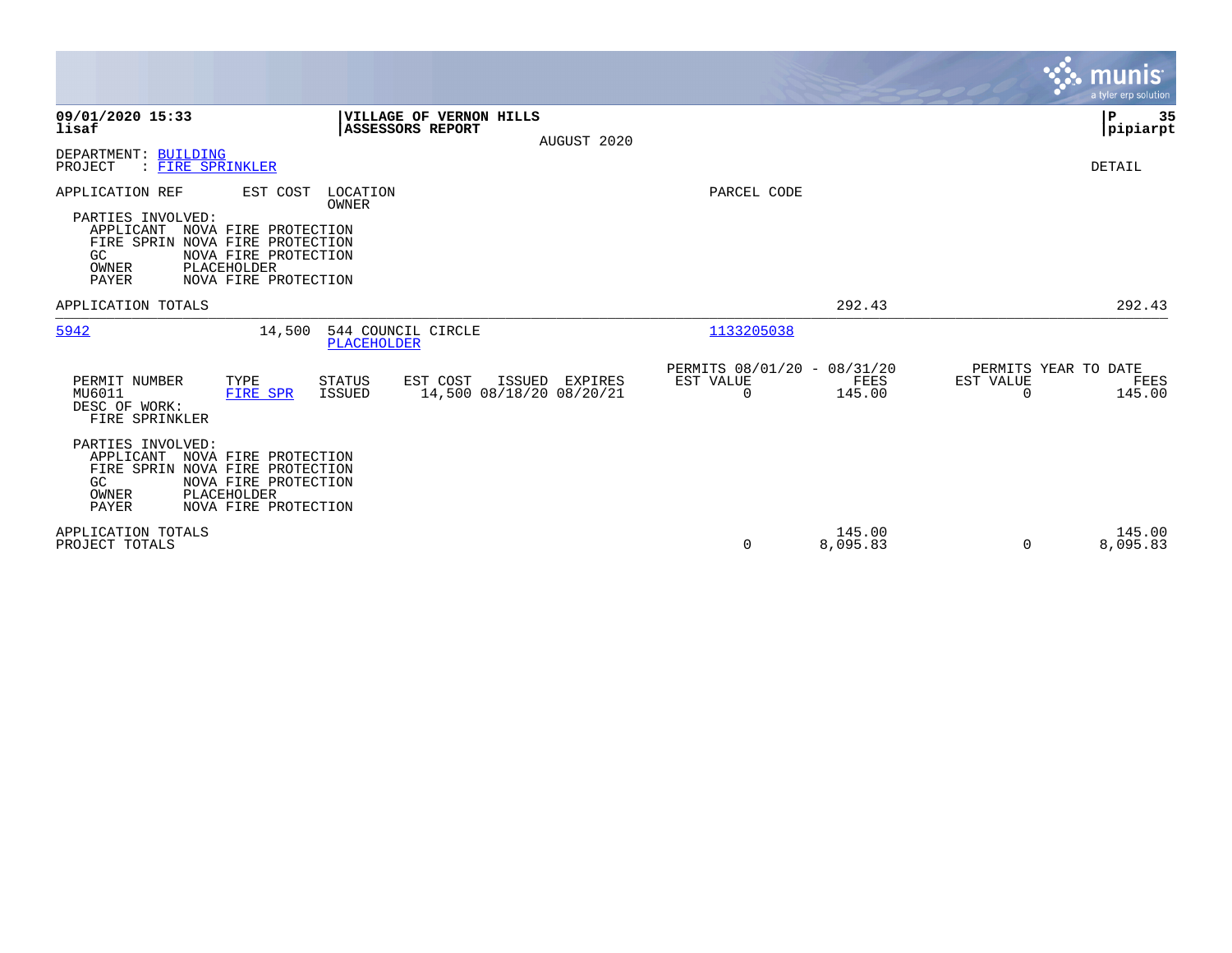|                                                            |                           |                                                                                                                               |                                   |             |                                                      |                |           | $\overline{\mathbf{r}}$ munis<br>a tyler erp solution |
|------------------------------------------------------------|---------------------------|-------------------------------------------------------------------------------------------------------------------------------|-----------------------------------|-------------|------------------------------------------------------|----------------|-----------|-------------------------------------------------------|
| 09/01/2020 15:33<br>lisaf                                  |                           | VILLAGE OF VERNON HILLS<br>ASSESSORS REPORT                                                                                   |                                   | AUGUST 2020 |                                                      |                |           | ∣P<br>36<br> pipiarpt                                 |
| DEPARTMENT: BUILDING<br>PROJECT                            | : LAWN SPRINKLER          |                                                                                                                               |                                   |             |                                                      |                |           | DETAIL                                                |
| APPLICATION REF                                            | EST COST                  | LOCATION<br>OWNER                                                                                                             |                                   |             | PARCEL CODE                                          |                |           |                                                       |
| 5929                                                       | 5,200                     | 530 COUNCIL CIRCLE<br>MILAN JARMILA BRUNCKO                                                                                   |                                   |             | 1133205055                                           |                |           |                                                       |
| PERMIT NUMBER<br>MU5986<br>DESC OF WORK:<br>LAWN SPRINKLER | TYPE<br>LAWN IRRIG ISSUED | EST COST<br>STATUS                                                                                                            | ISSUED<br>5,200 08/13/20 08/13/21 | EXPIRES     | PERMITS 08/01/20 - 08/31/20<br>EST VALUE<br>$\Omega$ | FEES<br>52.00  | EST VALUE | PERMITS YEAR TO DATE<br>FEES<br>52.00                 |
| PARTIES INVOLVED:<br>APPLICANT<br>GC<br>OWNER<br>PAYER     | MILAN JARMILA BRUNCKO     | D & D LANDSCAPE AND SPRINKJLER SERVICES<br>D & D LANDSCAPE AND SPRINKJLER SERVICES<br>D & D LANDSCAPE AND SPRINKJLER SERVICES |                                   |             |                                                      |                |           |                                                       |
| APPLICATION TOTALS<br>PROJECT TOTALS                       |                           |                                                                                                                               |                                   |             | 0                                                    | 52.00<br>52.00 |           | 52.00<br>52.00                                        |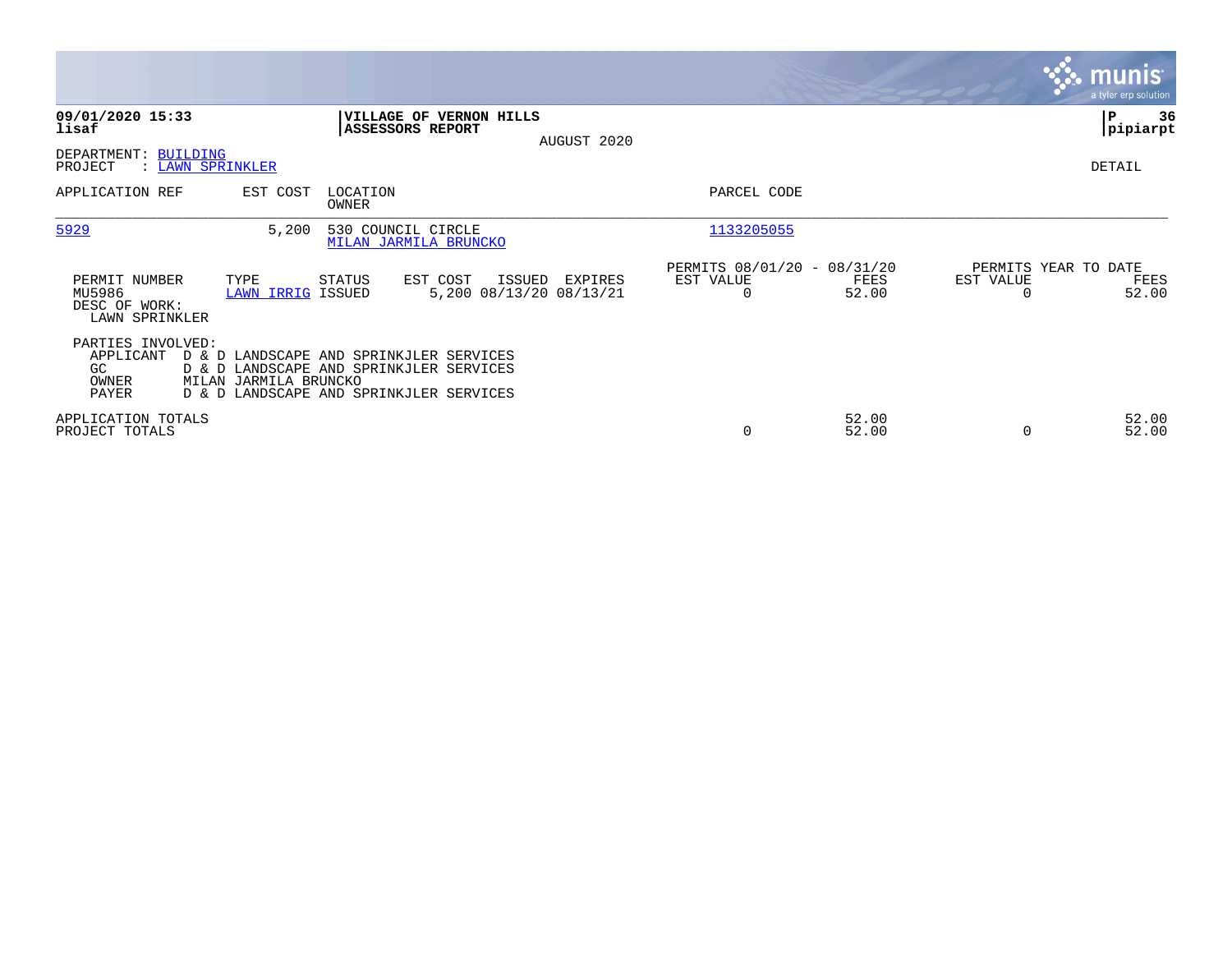|                                                                                                                                                                                                                                         |                                                                                   |                                                                          | munis<br>a tyler erp solution                                   |
|-----------------------------------------------------------------------------------------------------------------------------------------------------------------------------------------------------------------------------------------|-----------------------------------------------------------------------------------|--------------------------------------------------------------------------|-----------------------------------------------------------------|
| 09/01/2020 15:33<br>lisaf                                                                                                                                                                                                               | VILLAGE OF VERNON HILLS<br>ASSESSORS REPORT                                       |                                                                          | P<br>37<br> pipiarpt                                            |
| DEPARTMENT: BUILDING<br>: MISC COMMERCIAL<br>PROJECT                                                                                                                                                                                    | AUGUST 2020                                                                       |                                                                          | DETAIL                                                          |
| APPLICATION REF<br>EST COST                                                                                                                                                                                                             | LOCATION<br>OWNER                                                                 | PARCEL CODE                                                              |                                                                 |
| 5813<br>63,909                                                                                                                                                                                                                          | 255 CORPORATE WOODS PARKWAY<br>S & W LLC                                          | 1509403026                                                               |                                                                 |
| PERMIT NUMBER<br>TYPE<br>MU5970<br>MISC COMM<br>DESC OF WORK:<br>DUST COLLECTOR                                                                                                                                                         | <b>STATUS</b><br>EST COST<br>ISSUED EXPIRES<br>ISSUED<br>63,909 08/10/20 08/10/21 | PERMITS 08/01/20 - 08/31/20<br>EST VALUE<br>FEES<br>$\Omega$<br>958.09   | PERMITS YEAR TO DATE<br>EST VALUE<br>FEES<br>$\Omega$<br>958.09 |
| PARTIES INVOLVED:<br>APPLICANT<br>PNUETECH ENGINEERING INC<br>APPLICANT<br>SPRINT ELECTRIC<br>GC.<br>BISCO ENTERPRISES INC<br><b>OCCUPANT</b><br>EUROPA EYEWEAR CORP<br>OWNER<br>S & W LLC<br>PAYER<br>PNUETECH ENGINEERING INC         |                                                                                   |                                                                          |                                                                 |
| APPLICATION TOTALS                                                                                                                                                                                                                      |                                                                                   | 958.09                                                                   | 958.09                                                          |
| 5919<br>75,000                                                                                                                                                                                                                          | 851 NORTH MILWAUKEE AVENUE<br>PASSCO MELODY FARM DST                              | 1134302008                                                               |                                                                 |
| PERMIT NUMBER<br>TYPE<br>MU6066<br>MISC COMM<br>DESC OF WORK:<br>GUARD RAIL INSTALL                                                                                                                                                     | <b>STATUS</b><br>EST COST<br>ISSUED EXPIRES<br>ISSUED<br>75,000 08/27/20 08/27/21 | PERMITS 08/01/20 - 08/31/20<br>EST VALUE<br>FEES<br>$\Omega$<br>.00      | PERMITS YEAR TO DATE<br>EST VALUE<br>FEES<br>0<br>.00           |
| PARTIES INVOLVED:<br>APPLICANT REGENCY CENTERS<br>ELECTRICIA CONNELLY ELECTRIC<br>FENCE<br>BERGER EXCAVATION CONTRACTORS<br>GC<br>GRAYCOR<br>IRRIGATION SEBERT<br><b>OCCUPANT</b><br>REGENCY CENTERS<br>OWNER<br>PASSCO MELODY FARM DST |                                                                                   |                                                                          |                                                                 |
| APPLICATION TOTALS                                                                                                                                                                                                                      |                                                                                   | .00                                                                      | .00                                                             |
| 5948<br>11,000                                                                                                                                                                                                                          | 145 WEST TOWNLINE RD<br><b>JOSEPH Z WASCOW</b>                                    | 1505200032                                                               |                                                                 |
| PERMIT NUMBER<br>TYPE<br>MISC COMM<br>MU6031<br>DESC OF WORK:<br>RELOCATION POS, SODA REMOVING HEADER                                                                                                                                   | STATUS<br>EST COST<br>ISSUED EXPIRES<br>11,000 08/20/20 08/25/21<br>ISSUED        | PERMITS 08/01/20 - 08/31/20<br>EST VALUE<br>FEES<br>$\mathbf 0$<br>75.00 | PERMITS YEAR TO DATE<br>EST VALUE<br>FEES<br>75.00<br>0         |
| PARTIES INVOLVED:<br>APPLICANT SHREEJI CONSTRUCTION<br>ELECTRICIA G & Z ELECTRIC SERVICE, INC                                                                                                                                           |                                                                                   |                                                                          |                                                                 |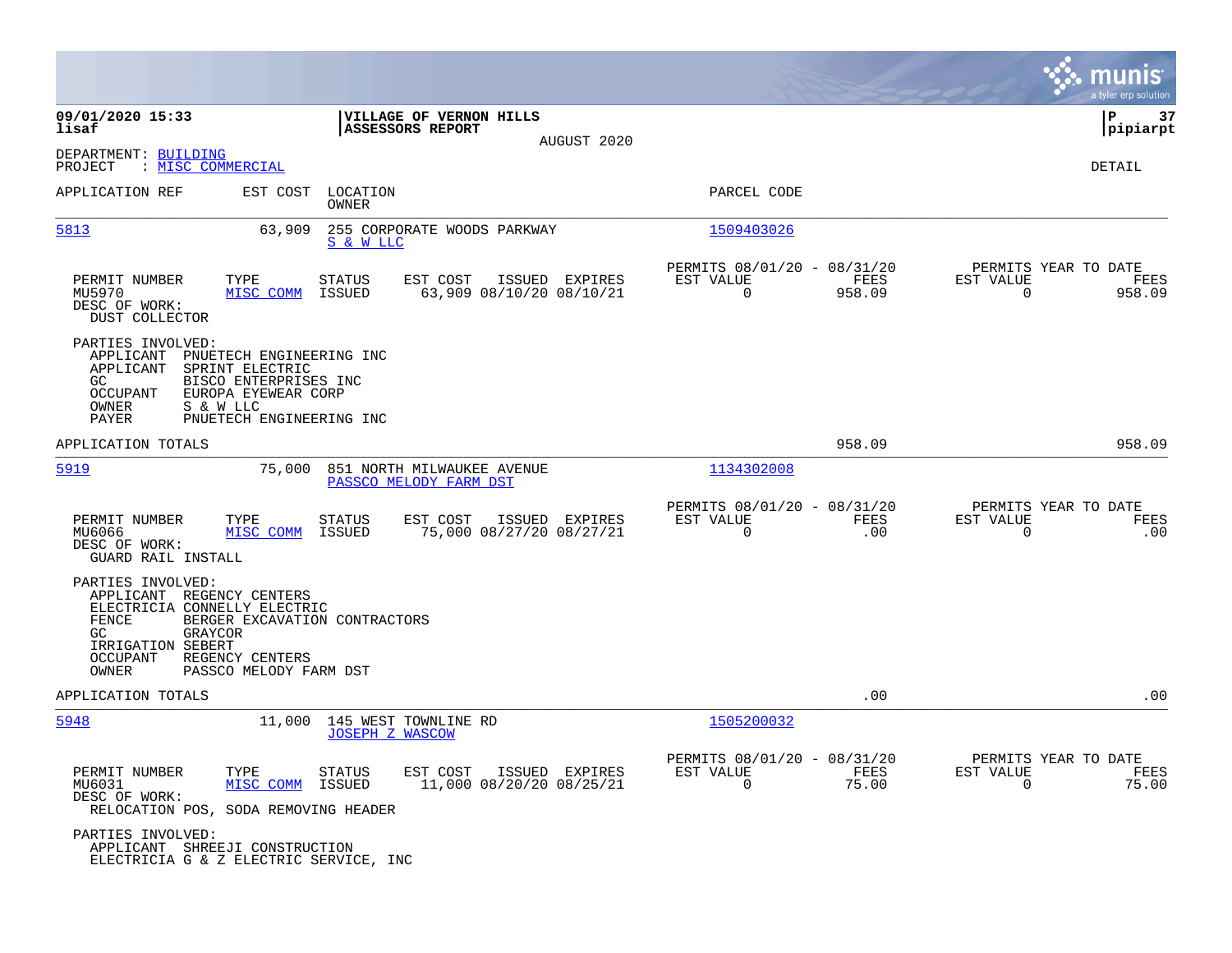|                                                                                                                                                              |                                                                           |             |                   |   | munis <sup>1</sup><br>a tyler erp solution |
|--------------------------------------------------------------------------------------------------------------------------------------------------------------|---------------------------------------------------------------------------|-------------|-------------------|---|--------------------------------------------|
| 09/01/2020 15:33<br>lisaf                                                                                                                                    | <b> VILLAGE OF VERNON HILLS</b><br><b>ASSESSORS REPORT</b><br>AUGUST 2020 |             |                   |   | 38<br>∣P<br>pipiarpt                       |
| DEPARTMENT: BUILDING<br>: MISC COMMERCIAL<br>PROJECT                                                                                                         |                                                                           |             |                   |   | DETAIL                                     |
| APPLICATION REF<br>EST COST<br>GC.<br>SHREEJI CONSTRUCTION<br>OCCUPANT<br>VERNON CONVENIENT<br>OWNER<br>JOSEPH Z WASCOW<br>BARRACUDA PLUMBING INC<br>PLUMBER | LOCATION<br>OWNER                                                         | PARCEL CODE |                   |   |                                            |
| APPLICATION TOTALS<br>PROJECT TOTALS                                                                                                                         |                                                                           | 0           | 75.00<br>1,033.09 | 0 | 75.00<br>1,033.09                          |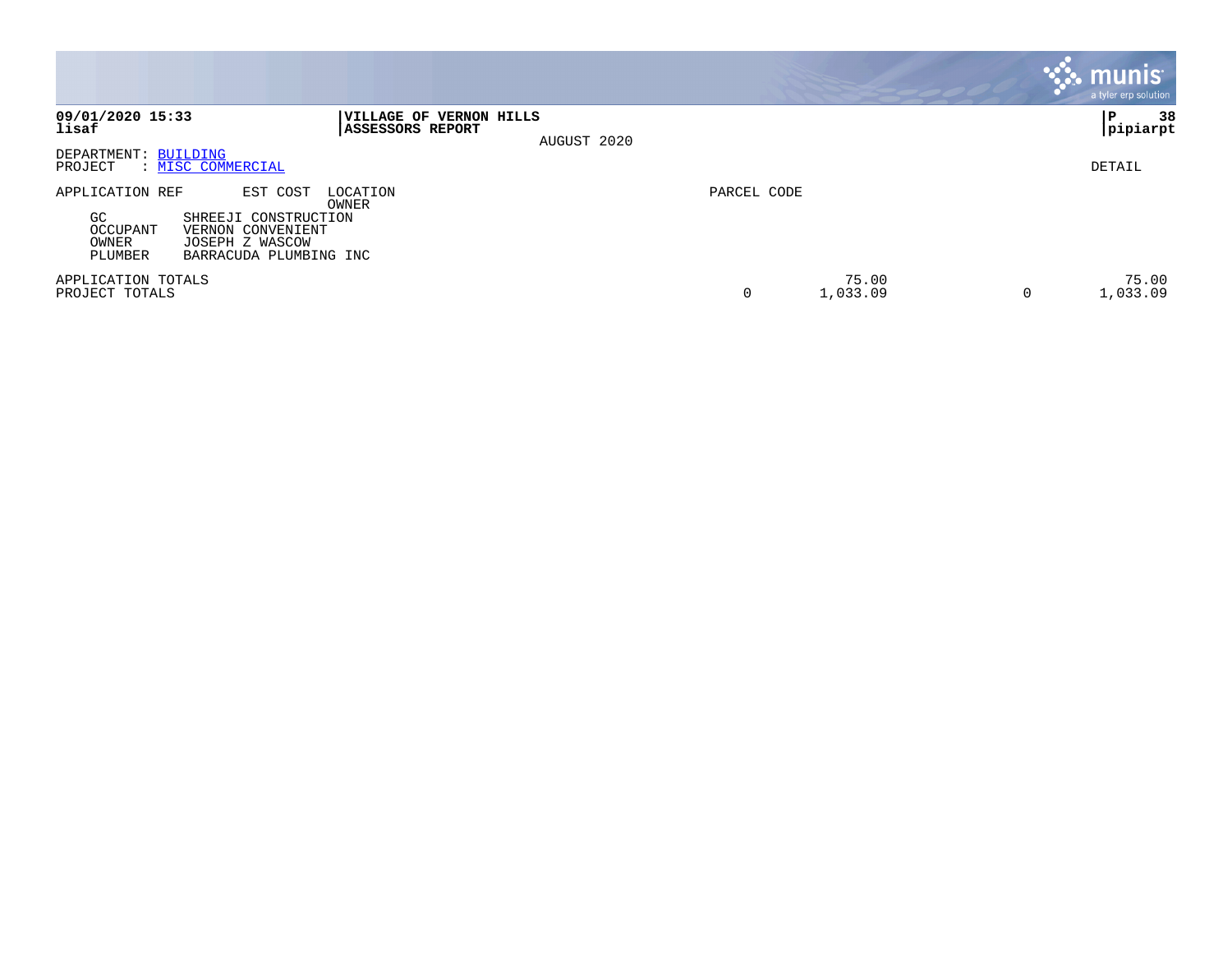|                                                                                                                          |                                                                                          |                                                                               | a tyler erp solution                                               |
|--------------------------------------------------------------------------------------------------------------------------|------------------------------------------------------------------------------------------|-------------------------------------------------------------------------------|--------------------------------------------------------------------|
| 09/01/2020 15:33<br>lisaf                                                                                                | VILLAGE OF VERNON HILLS<br>ASSESSORS REPORT<br>AUGUST 2020                               |                                                                               | -39<br>l P<br> pipiarpt                                            |
| DEPARTMENT: BUILDING<br>: MIS ELEC RESIDENTIAL<br>PROJECT                                                                |                                                                                          |                                                                               | <b>DETAIL</b>                                                      |
| APPLICATION REF                                                                                                          | EST COST LOCATION<br>OWNER                                                               | PARCEL CODE                                                                   |                                                                    |
| 5903<br>20,026                                                                                                           | 1016 SANCTUARY CT<br>MARTIN & CARLA SPELLMAN, TRUSTEES                                   | 1516208027                                                                    |                                                                    |
| PERMIT NUMBER<br>TYPE<br>MU5995<br>ELEC RES<br>DESC OF WORK:<br>SOLAR PANELS                                             | <b>STATUS</b><br>EST COST<br>ISSUED EXPIRES<br><b>ISSUED</b><br>20,026 08/13/20 08/13/21 | PERMITS 08/01/20 - 08/31/20<br>EST VALUE<br>FEES<br>$\mathbf 0$<br>200.26     | PERMITS YEAR TO DATE<br>EST VALUE<br>FEES<br>$\mathbf 0$<br>200.26 |
| PARTIES INVOLVED:<br>APPLICANT SUNRUN INSTALLATION SERVICES<br>ELECTRICIA SUNRUN INSTALLATION SERVICES<br>OWNER<br>PAYER | MARTIN & CARLA SPELLMAN, TRUSTEES<br>SUNRUN INSTALLATION SERVICES                        |                                                                               |                                                                    |
| APPLICATION TOTALS                                                                                                       |                                                                                          | 200.26                                                                        | 200.26                                                             |
| 5907                                                                                                                     | 14,000 4 MONTEBELLO DR<br><b>LUEKEN</b>                                                  | 1505416005                                                                    |                                                                    |
| PERMIT NUMBER<br>TYPE<br>MU6017<br><b>ELEC RES</b><br>DESC OF WORK:<br>SOLAR ROOF                                        | STATUS<br>EST COST<br>ISSUED EXPIRES<br>ISSUED<br>14,000 08/18/20 08/18/21               | PERMITS 08/01/20 - 08/31/20<br>EST VALUE<br>FEES<br>$\Omega$<br>140.00        | PERMITS YEAR TO DATE<br>EST VALUE<br>FEES<br>$\Omega$<br>140.00    |
| PARTIES INVOLVED:<br>APPLICANT TESLA, INC<br>ELECTRICIA TESLA, INC<br>OWNER<br>LUEKEN<br><b>PAYER</b><br>TESLA, INC      |                                                                                          |                                                                               |                                                                    |
| APPLICATION TOTALS                                                                                                       |                                                                                          | 140.00                                                                        | 140.00                                                             |
| 5909<br>12,000                                                                                                           | 575 CENTRAL PARK PL<br>MAYANK B THAKKAR & DEEPA JANI-THAKKAR                             | 1509314005                                                                    |                                                                    |
| PERMIT NUMBER<br>TYPE<br>MU6016<br>ELEC RES<br>DESC OF WORK:<br>SOLAR PANEL                                              | <b>STATUS</b><br>EST COST<br>ISSUED EXPIRES<br>12,000 08/18/20 08/18/21<br>ISSUED        | PERMITS 08/01/20 - 08/31/20<br>EST VALUE<br><b>FEES</b><br>$\Omega$<br>120.00 | PERMITS YEAR TO DATE<br>EST VALUE<br>FEES<br>$\mathbf 0$<br>120.00 |
| PARTIES INVOLVED:<br>APPLICANT TESLA, INC<br>ELECTRICIA TESLA, INC<br>OWNER<br>PAYER<br>TESLA, INC                       | MAYANK B THAKKAR & DEEPA JANI-THAKKAR                                                    |                                                                               |                                                                    |
| APPLICATION TOTALS                                                                                                       |                                                                                          | 120.00                                                                        | 120.00                                                             |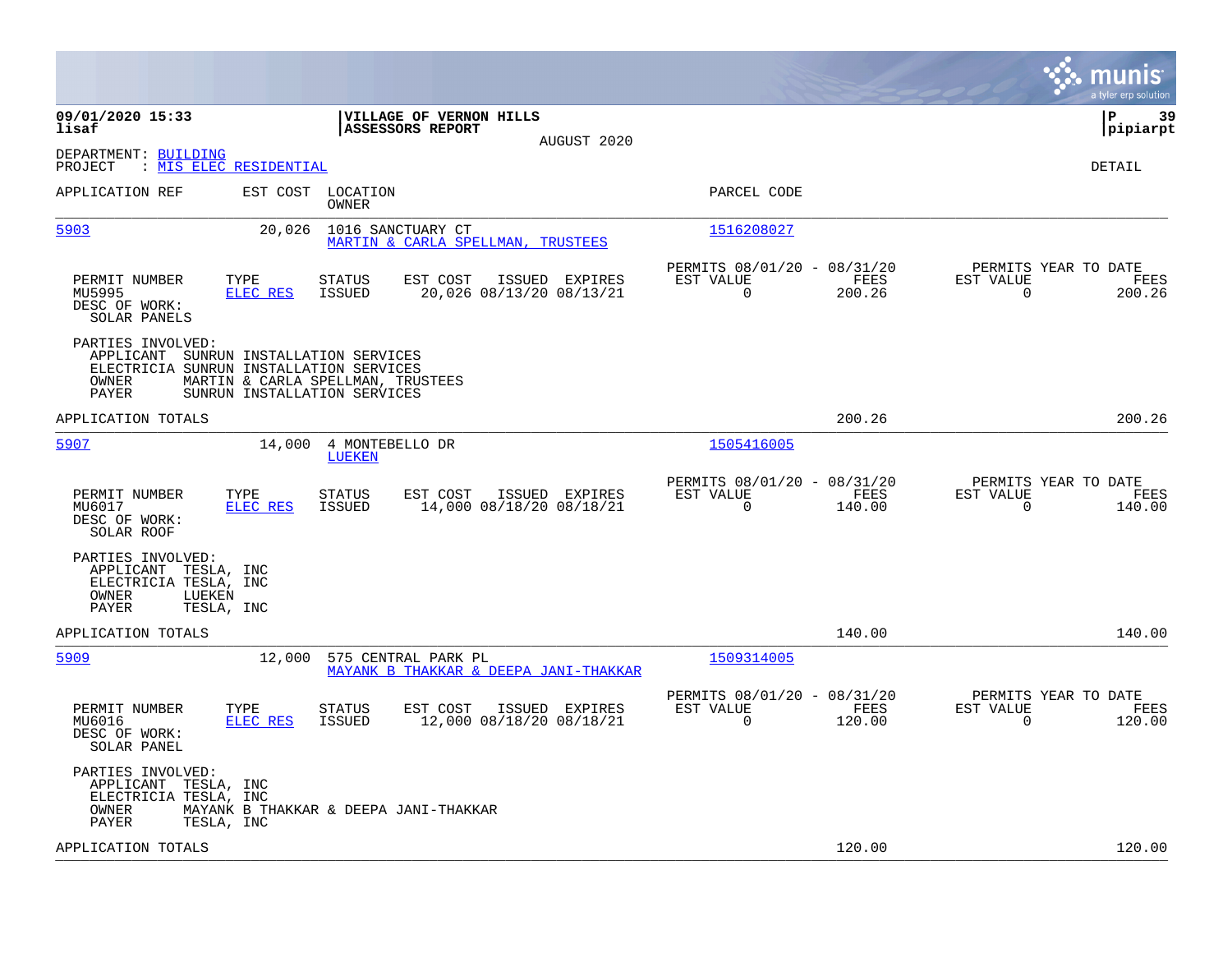|                                                                             |                                                                                              |                                                                         |                                                                                                    |        |                          |                                          |                  |           | munis<br>a tyler erp solution |
|-----------------------------------------------------------------------------|----------------------------------------------------------------------------------------------|-------------------------------------------------------------------------|----------------------------------------------------------------------------------------------------|--------|--------------------------|------------------------------------------|------------------|-----------|-------------------------------|
| 09/01/2020 15:33<br>lisaf<br>5940                                           | 19,437                                                                                       |                                                                         | VILLAGE OF VERNON HILLS<br><b>ASSESSORS REPORT</b><br>1035 SANCTUARY CT<br>JERRY J FAN & MEI Y XIE |        |                          | 1516208043                               |                  |           | P<br>40<br>pipiarpt           |
| PERMIT NUMBER                                                               | TYPE                                                                                         | STATUS                                                                  | EST COST                                                                                           | ISSUED | EXPIRES<br>AUGUST 2020   | PERMITS 08/01/20 - 08/31/20<br>EST VALUE | FEES             | EST VALUE | PERMITS YEAR TO DATE<br>FEES  |
| DEPARTMENT: BUILDING<br>PROJECT                                             | : MIS ELEC RESIDENTIAL                                                                       |                                                                         |                                                                                                    |        |                          |                                          |                  |           | DETAIL                        |
| APPLICATION REF                                                             | EST COST                                                                                     | LOCATION<br>OWNER                                                       |                                                                                                    |        |                          | PARCEL CODE                              |                  |           |                               |
| MU6067<br>DESC OF WORK:<br>SOLAR PANEL                                      | ELEC RES                                                                                     | ISSUED                                                                  |                                                                                                    |        | 19,437 08/27/20 08/27/21 | $\mathbf 0$                              | 194.37           | $\Omega$  | 194.37                        |
| PARTIES INVOLVED:<br>APPLICANT<br>ELECTRICIA<br>GC<br>OWNER<br><b>PAYER</b> | <b>SUNRUN</b><br>SUNRUN<br>SUNRUN<br>JERRY J FAN & MEI Y XIE<br>SUNRUN INSTALLATION SERVICES | INSTALLATION SERVICES<br>INSTALLATION SERVICES<br>INSTALLATION SERVICES |                                                                                                    |        |                          |                                          |                  |           |                               |
| APPLICATION TOTALS<br>PROJECT TOTALS                                        |                                                                                              |                                                                         |                                                                                                    |        |                          | $\mathbf 0$                              | 194.37<br>654.63 | $\Omega$  | 194.37<br>654.63              |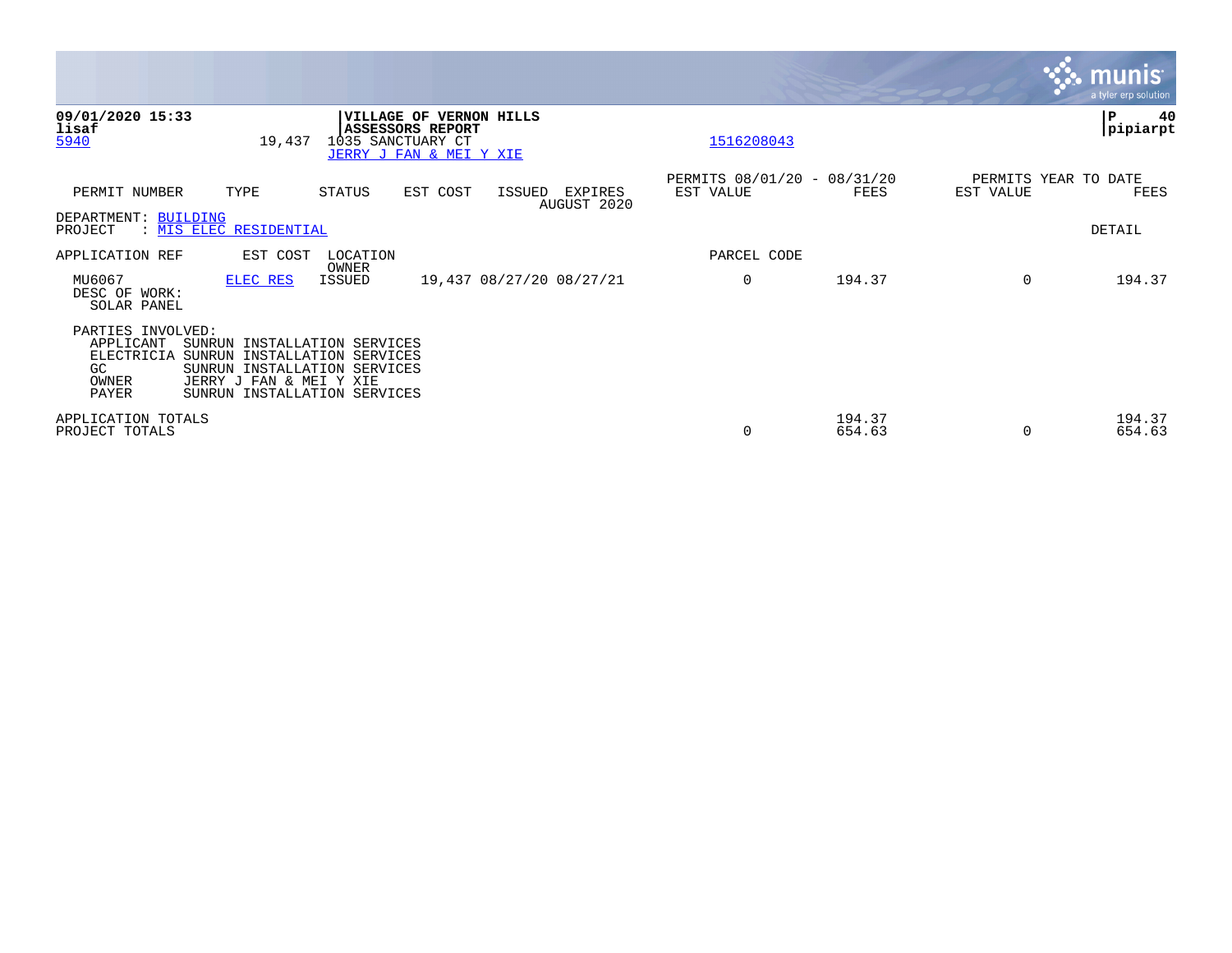|                                                                                                         |                                                                                                                               |                                                       |                                      |                |                                                         |                |                                                     | munis<br>a tyler erp solution |
|---------------------------------------------------------------------------------------------------------|-------------------------------------------------------------------------------------------------------------------------------|-------------------------------------------------------|--------------------------------------|----------------|---------------------------------------------------------|----------------|-----------------------------------------------------|-------------------------------|
| 09/01/2020 15:33<br>lisaf                                                                               |                                                                                                                               | ASSESSORS REPORT                                      | VILLAGE OF VERNON HILLS              |                |                                                         |                |                                                     | P<br>41<br> pipiarpt          |
| DEPARTMENT: BUILDING<br>PROJECT<br>: MISC RESIDENTIAL                                                   |                                                                                                                               |                                                       |                                      | AUGUST 2020    |                                                         |                |                                                     | DETAIL                        |
| APPLICATION REF                                                                                         | EST COST                                                                                                                      | LOCATION<br>OWNER                                     |                                      |                | PARCEL CODE                                             |                |                                                     |                               |
| 5849                                                                                                    | 6,000                                                                                                                         | 1227 MAIDSTONE DR<br><b>JOHN P BAUMANN</b>            |                                      |                | 1132104076                                              |                |                                                     |                               |
| PERMIT NUMBER<br>MU5957<br>DESC OF WORK:<br>BATHROOM REMODEL                                            | TYPE<br>MISC RES                                                                                                              | STATUS<br>ISSUED                                      | EST COST<br>6,000 08/06/20 08/06/21  | ISSUED EXPIRES | PERMITS 08/01/20 - 08/31/20<br>EST VALUE<br>$\mathbf 0$ | FEES<br>60.00  | PERMITS YEAR TO DATE<br>EST VALUE<br>$\overline{0}$ | FEES<br>60.00                 |
| PARTIES INVOLVED:<br>APPLICANT JOHN P BAUMANN<br>GC<br>OWNER<br>PAYER                                   | JOHN P BAUMANN<br>JOHN P BAUMANN<br>JOHN P BAUMANN                                                                            |                                                       |                                      |                |                                                         |                |                                                     |                               |
| APPLICATION TOTALS                                                                                      |                                                                                                                               |                                                       |                                      |                |                                                         | 60.00          |                                                     | 60.00                         |
| 5879                                                                                                    | 21,500                                                                                                                        | 291 OAKWOOD RD<br><b>MARY M ROBINSON</b>              |                                      |                | 1508107003                                              |                |                                                     |                               |
| PERMIT NUMBER<br>MU5954<br>DESC OF WORK:<br>BREAK OUT EXIST FLOOR, INSTALL NEW DRAIN TILE, POUR NEW FLR | TYPE<br>MISC RES                                                                                                              | <b>STATUS</b><br>ISSUED                               | EST COST<br>21,500 08/05/20 08/27/21 | ISSUED EXPIRES | PERMITS 08/01/20 - 08/31/20<br>EST VALUE<br>0           | FEES<br>215.00 | PERMITS YEAR TO DATE<br>EST VALUE<br>0              | FEES<br>215.00                |
| PARTIES INVOLVED:<br>CARPENTER<br>CONCRETE<br>GC<br>OWNER<br>PLUMBER<br>PAYER<br>PAYER                  | EAGLE BIOMASS<br>EAGLE BIOMASS<br>MARY M ROBINSON<br>MARY M ROBINSON<br>ACCURATE PLUMBING<br>EAGLE BIOMASS<br>MARY M ROBINSON |                                                       |                                      |                |                                                         |                |                                                     |                               |
| APPLICATION TOTALS                                                                                      |                                                                                                                               |                                                       |                                      |                |                                                         | 215.00         |                                                     | 215.00                        |
| 5881                                                                                                    |                                                                                                                               | 26,701 1175 MUSEUM BLVD 301<br>THE MIL TON APARTMENTS |                                      |                | 1133406003                                              |                |                                                     |                               |
| PERMIT NUMBER<br>MU5994<br>DESC OF WORK:<br>MISC RESIDENTIAL #301, 514,707                              | TYPE<br>MISC RES ISSUED                                                                                                       | <b>STATUS</b>                                         | EST COST<br>26,701 08/13/20 08/13/21 | ISSUED EXPIRES | PERMITS 08/01/20 - 08/31/20<br>EST VALUE<br>$\sim$ 0    | FEES<br>267.01 | PERMITS YEAR TO DATE<br>EST VALUE<br>$\sim$ 0       | FEES<br>267.01                |
| PARTIES INVOLVED:<br>APPLICANT MARQUETTE MANAGEMENT<br>DRYWALL<br>GC<br>OWNER                           | ALL ABOUT QUALITY ELECTRIC<br>DOCI, INC<br>THE MIL TON APARTMENTS                                                             |                                                       |                                      |                |                                                         |                |                                                     |                               |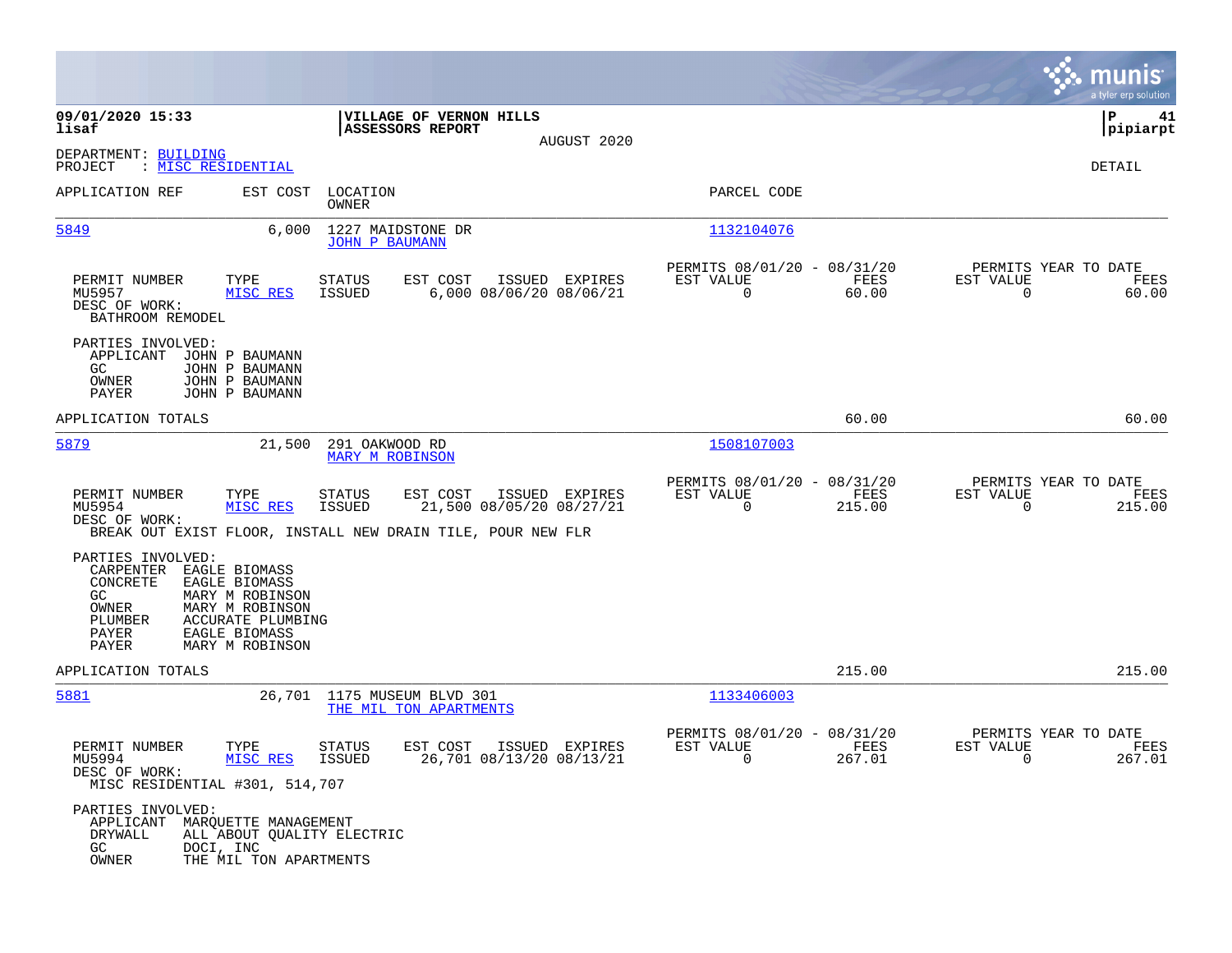|                                                                                                                                                                                                                    |                                                                       | munis<br>a tyler erp solution                                  |
|--------------------------------------------------------------------------------------------------------------------------------------------------------------------------------------------------------------------|-----------------------------------------------------------------------|----------------------------------------------------------------|
| 09/01/2020 15:33<br>VILLAGE OF VERNON HILLS<br>lisaf<br><b>ASSESSORS REPORT</b><br>AUGUST 2020                                                                                                                     |                                                                       | ΙP<br>42<br> pipiarpt                                          |
| DEPARTMENT: BUILDING<br>: MISC RESIDENTIAL<br>PROJECT                                                                                                                                                              |                                                                       | DETAIL                                                         |
| APPLICATION REF<br>EST COST<br>LOCATION<br>OWNER<br>LOUIS ARREOLA<br>PLUMBER<br>PAYER<br>MARQUETTE MANAGEMENT                                                                                                      | PARCEL CODE                                                           |                                                                |
| APPLICATION TOTALS                                                                                                                                                                                                 | 267.01                                                                | 267.01                                                         |
| 5882<br>8,432 1125 MUSEUM BLVD 307<br>THE MIL TON APARTMENTS                                                                                                                                                       | 1133406003                                                            |                                                                |
| PERMIT NUMBER<br>TYPE<br><b>STATUS</b><br>EST COST<br>ISSUED EXPIRES<br>MU5993<br>MISC RES<br>ISSUED<br>8,432 08/13/20 08/13/21<br>DESC OF WORK:<br>MISC RESIDENTIAL #307                                          | PERMITS 08/01/20 - 08/31/20<br>FEES<br>EST VALUE<br>$\Omega$<br>84.32 | PERMITS YEAR TO DATE<br>EST VALUE<br>FEES<br>$\Omega$<br>84.32 |
| PARTIES INVOLVED:<br>APPLICANT<br>MARQUETTE MANAGEMENT<br>DRYWALL<br>ALL ABOUT OUALITY ELECTRIC<br>GC<br>DOCI, INC<br>OWNER<br>THE MIL TON APARTMENTS<br>PLUMBER<br>LOUIS ARREOLA<br>PAYER<br>MARQUETTE MANAGEMENT |                                                                       |                                                                |
| APPLICATION TOTALS                                                                                                                                                                                                 | 84.32                                                                 | 84.32                                                          |
| 5887<br>4,080<br>203 MASTERS TRL<br>RICHARD & CATHY WOLFSON                                                                                                                                                        | 1128311004                                                            |                                                                |
| PERMIT NUMBER<br>TYPE<br>EST COST<br><b>STATUS</b><br>ISSUED EXPIRES<br>4,080 08/06/20 08/25/21<br>MU5959<br><b>MISC RES</b><br>ISSUED<br>DESC OF WORK:<br>GAZEBO                                                  | PERMITS 08/01/20 - 08/31/20<br>EST VALUE<br>FEES<br>$\Omega$<br>50.00 | PERMITS YEAR TO DATE<br>EST VALUE<br>FEES<br>50.00<br>$\Omega$ |
| PARTIES INVOLVED:<br>APPLICANT RICHARD & CATHY WOLFSON<br>ELECTRICIA MYKOLA DEMYANK<br>GC.<br>GREEN BUILDING TECH<br>OWNER<br>RICHARD & CATHY WOLFSON<br><b>PAYER</b><br>RICHARD & CATHY WOLFSON                   |                                                                       |                                                                |
| APPLICATION TOTALS<br>PROJECT TOTALS                                                                                                                                                                               | 50.00<br>$\mathbf 0$<br>676.33                                        | 50.00<br>$\Omega$<br>676.33                                    |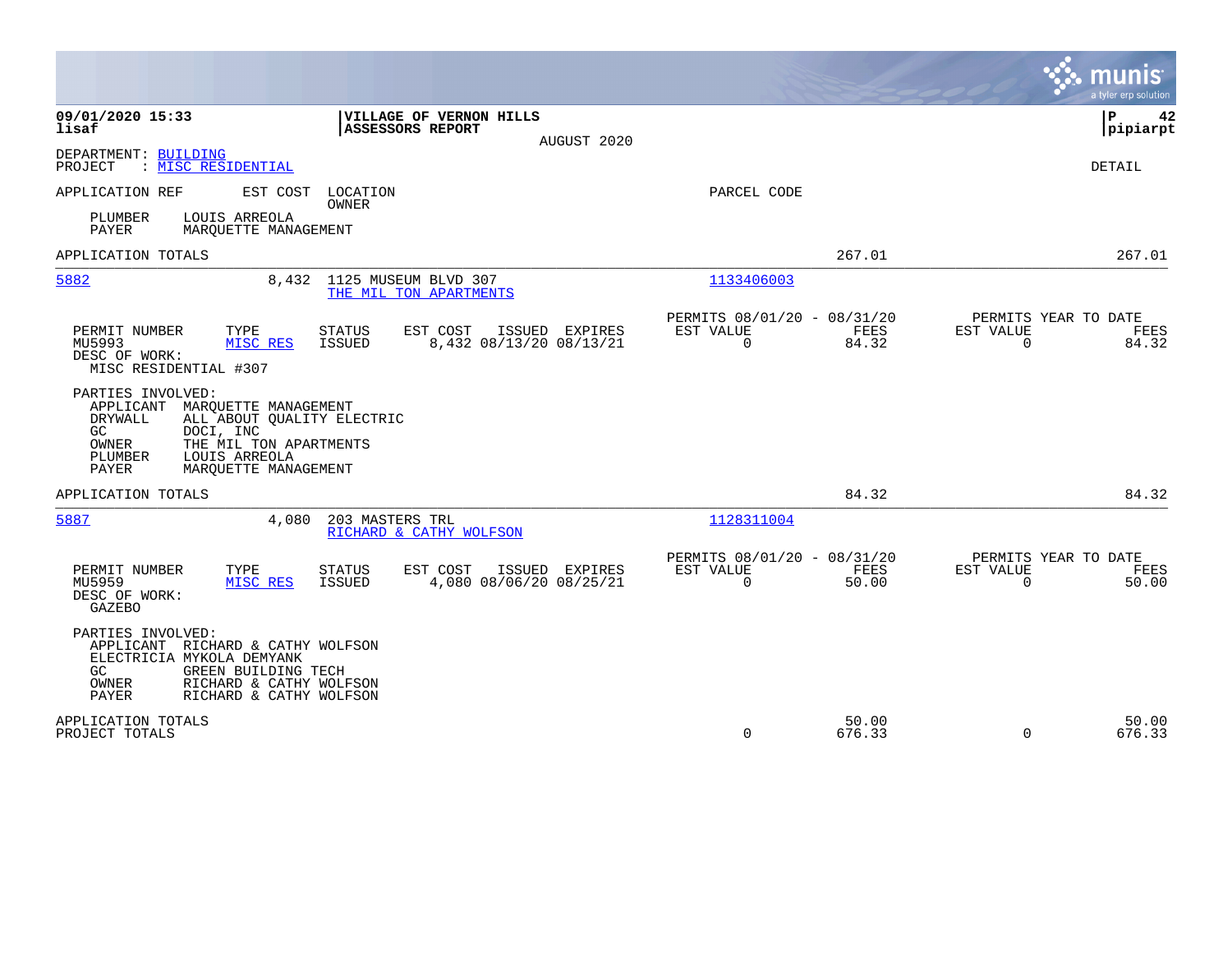|                                                                                                                                                                                                                      |                                                                                              |                                                                              | munis<br>a tyler erp solution                                      |
|----------------------------------------------------------------------------------------------------------------------------------------------------------------------------------------------------------------------|----------------------------------------------------------------------------------------------|------------------------------------------------------------------------------|--------------------------------------------------------------------|
| 09/01/2020 15:33<br>lisaf                                                                                                                                                                                            | VILLAGE OF VERNON HILLS<br>ASSESSORS REPORT                                                  |                                                                              | l P<br>43<br> pipiarpt                                             |
| DEPARTMENT: BUILDING<br>: PARKING LOT<br>PROJECT                                                                                                                                                                     | AUGUST 2020                                                                                  |                                                                              | DETAIL                                                             |
| APPLICATION REF                                                                                                                                                                                                      | EST COST<br>LOCATION<br>OWNER                                                                | PARCEL CODE                                                                  |                                                                    |
| 4509                                                                                                                                                                                                                 | 700 NORTH MILWAUKEE AVE 147<br>21,566<br>KIMCO REALTY                                        | 1504201051                                                                   |                                                                    |
| PERMIT NUMBER<br>TYPE<br>MU4637<br><u>PKG LOT</u><br>DESC OF WORK:<br>CONCRETE WORK                                                                                                                                  | <b>STATUS</b><br>EST COST<br>ISSUED EXPIRES<br>COMPLT<br>21,566 08/17/20 08/17/21            | PERMITS 08/01/20 - 08/31/20<br>EST VALUE<br>FEES<br>$\mathsf{O}$<br>863.00   | PERMITS YEAR TO DATE<br>EST VALUE<br>FEES<br>0<br>863.00           |
| PARTIES INVOLVED:<br>APPLICANT<br>MCNELLY SERVICES INC<br>CONCRETE<br>MCNELLY SERVICES INC<br>GC.<br>MCNELLY SERVICES INC<br><b>OCCUPANT</b><br><b>OWNER</b><br>KIMCO REALTY<br><b>PAYER</b><br>MCNELLY SERVICES INC | HAWTHORN HILLS SOUARE 1687 LLC                                                               |                                                                              |                                                                    |
| APPLICATION TOTALS                                                                                                                                                                                                   |                                                                                              | 863.00                                                                       | 863.00                                                             |
| 5862                                                                                                                                                                                                                 | 10,300<br>1155 MUSEUM BLVD<br>THE MIL TON APARTMENTS                                         | 1133406003                                                                   |                                                                    |
| TYPE<br>PERMIT NUMBER<br>MU5964<br>PKG LOT<br>DESC OF WORK:<br>PARKING LOT WORK                                                                                                                                      | EST COST<br>ISSUED EXPIRES<br>STATUS<br><b>ISSUED</b><br>10,300 08/10/20 08/29/21            | PERMITS 08/01/20 - 08/31/20<br>EST VALUE<br>FEES<br>0<br>412.00              | PERMITS YEAR TO DATE<br>EST VALUE<br>FEES<br>0<br>412.00           |
| PARTIES INVOLVED:<br>APPLICANT MURPHY CONSTRUCTION SERVICES<br>GC.<br>OWNER                                                                                                                                          | MURPHY CONSTRUCTION SERVICES<br>THE MIL TON APARTMENTS                                       |                                                                              |                                                                    |
| APPLICATION TOTALS                                                                                                                                                                                                   |                                                                                              | 412.00                                                                       | 412.00                                                             |
| 5865                                                                                                                                                                                                                 | 24,230<br>100 LAKEVIEW PARKWAY<br>INDCOR PRPOERTIES INC                                      | 1504401078                                                                   |                                                                    |
| PERMIT NUMBER<br>TYPE<br>PKG LOT<br>MU5987<br>DESC OF WORK:<br>PARKING LOT                                                                                                                                           | <b>STATUS</b><br>EST COST<br>ISSUED EXPIRES<br><b>ISSUED</b><br>24,230 08/13/20 08/13/21     | PERMITS 08/01/20 - 08/31/20<br>EST VALUE<br>FEES<br>$\overline{0}$<br>570.00 | PERMITS YEAR TO DATE<br>EST VALUE<br>FEES<br>$\mathbf 0$<br>570.00 |
| PARTIES INVOLVED:<br>APPLICANT<br>GC<br>OWNER<br>INDCOR PRPOERTIES INC<br>PAYER                                                                                                                                      | CONSTRUCTION MANAGEMENT CORP<br>CONSTRUCTION MANAGEMENT CORP<br>CONSTRUCTION MANAGEMENT CORP |                                                                              |                                                                    |
| APPLICATION TOTALS                                                                                                                                                                                                   |                                                                                              | 570.00                                                                       | 570.00                                                             |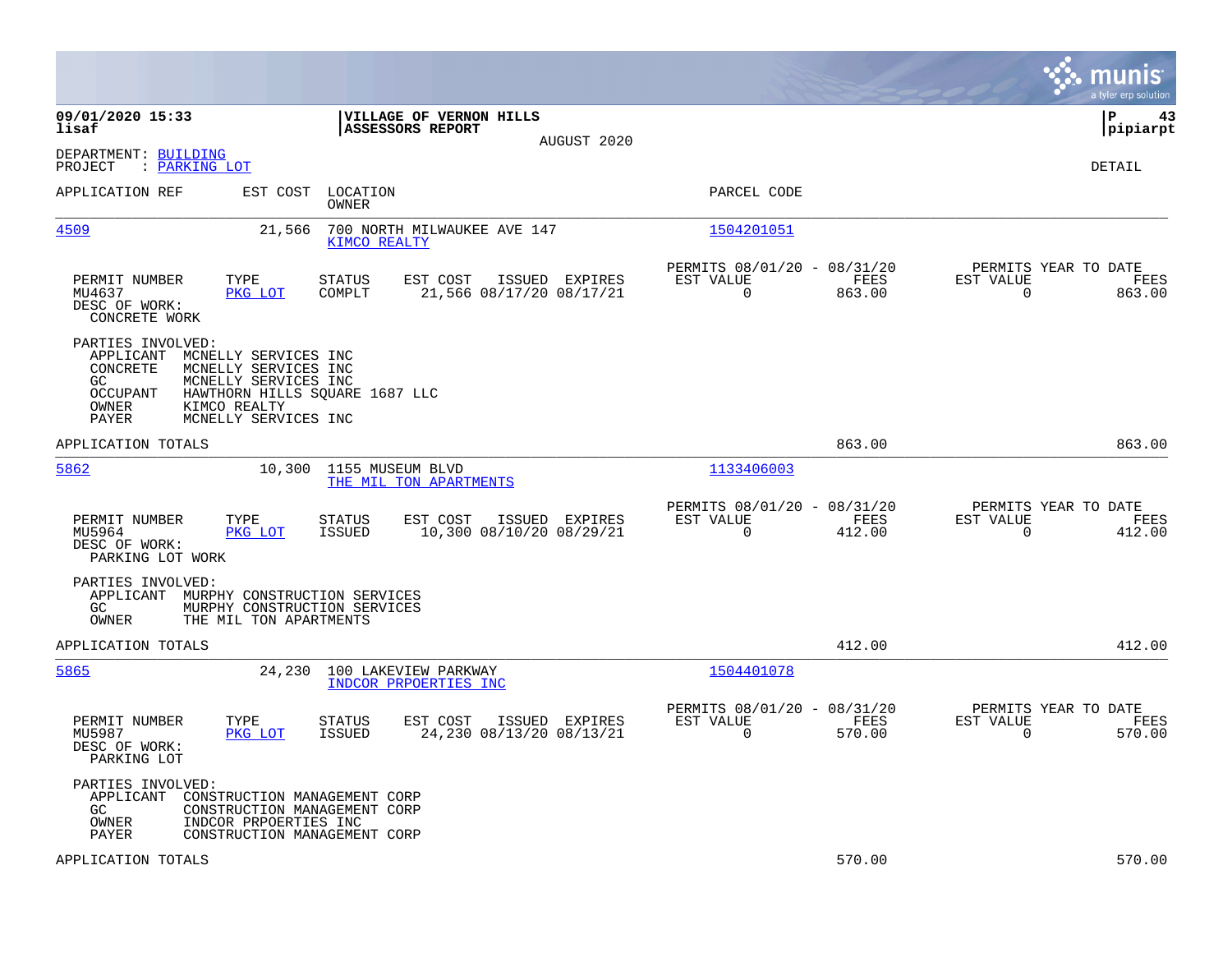|                                                                         |                                                                              |                                                                     |             |                                                         |                    |                                                  | a tyler erp solution  |
|-------------------------------------------------------------------------|------------------------------------------------------------------------------|---------------------------------------------------------------------|-------------|---------------------------------------------------------|--------------------|--------------------------------------------------|-----------------------|
| 09/01/2020 15:33<br>lisaf                                               |                                                                              | VILLAGE OF VERNON HILLS<br><b>ASSESSORS REPORT</b>                  | AUGUST 2020 |                                                         |                    |                                                  | lР<br>44<br> pipiarpt |
| DEPARTMENT: BUILDING<br>: PARKING LOT<br>PROJECT                        |                                                                              |                                                                     |             |                                                         |                    |                                                  | DETAIL                |
| APPLICATION REF                                                         | EST COST LOCATION<br>OWNER                                                   |                                                                     |             | PARCEL CODE                                             |                    |                                                  |                       |
| 5867                                                                    | 198,000                                                                      | NCT Condo 1<br>NEW CENTURY TOWN CONDO ASSOC #1                      |             | 888888NCT1                                              |                    |                                                  |                       |
| PERMIT NUMBER<br>MU6002<br>DESC OF WORK:<br>ASPHALT REPAIR AND MILLWORK | TYPE<br><b>STATUS</b><br>PKG LOT<br><b>ISSUED</b>                            | EST COST<br>ISSUED EXPIRES<br>198,000 08/14/20 08/29/21             |             | PERMITS 08/01/20 - 08/31/20<br>EST VALUE<br>$\Omega$    | FEES<br>2,376.00   | PERMITS YEAR TO DATE<br>EST VALUE<br>$\Omega$    | FEES<br>2,376.00      |
| PARTIES INVOLVED:<br>APPLICANT A&A PAVING<br>GC<br>OWNER                | A&A PAVING<br>NEW CENTURY TOWN CONDO ASSOC #1                                |                                                                     |             |                                                         |                    |                                                  |                       |
| APPLICATION TOTALS                                                      |                                                                              |                                                                     |             |                                                         | 2,376.00           |                                                  | 2,376.00              |
| 5876                                                                    | 29,233 1155 MUSEUM BLVD                                                      | THE MIL TON APARTMENTS                                              |             | 1133406003                                              |                    |                                                  |                       |
| PERMIT NUMBER<br>MU5962<br>DESC OF WORK:                                | TYPE<br><b>STATUS</b><br>PKG LOT<br>ISSUED<br>CRACK SEALING AND SEAL COATING | EST COST<br>ISSUED EXPIRES<br>29,233 08/07/20 08/07/21              |             | PERMITS 08/01/20 - 08/31/20<br>EST VALUE<br>$\Omega$    | <b>FEES</b><br>.00 | PERMITS YEAR TO DATE<br>EST VALUE<br>$\Omega$    | FEES<br>.00           |
| PARTIES INVOLVED:<br>APPLICANT ROSE PAVING<br>GC.<br><b>OWNER</b>       | ROSE PAVING<br>THE MIL TON APARTMENTS                                        |                                                                     |             |                                                         |                    |                                                  |                       |
| APPLICATION TOTALS                                                      |                                                                              |                                                                     |             |                                                         | .00                |                                                  | .00                   |
| 5918                                                                    |                                                                              | 2,912 1199 EAST PORT CLINTON ROAD<br><b>VILLAGE OF VERNON HILLS</b> |             | 1515107007                                              |                    |                                                  |                       |
| PERMIT NUMBER<br>MU5974<br>DESC OF WORK:<br>SEALCOATING                 | TYPE<br><b>STATUS</b><br>PKG LOT<br>ISSUED                                   | EST COST<br>ISSUED EXPIRES<br>2,912 08/11/20 08/11/21               |             | PERMITS 08/01/20 - 08/31/20<br>EST VALUE<br>$\mathbf 0$ | FEES<br>.00        | PERMITS YEAR TO DATE<br>EST VALUE<br>$\mathbf 0$ | FEES<br>.00           |
| PARTIES INVOLVED:<br>APPLICANT KAPLAN PAVING LLC<br>GC<br>OWNER         | KAPLAN PAVING LLC<br>VILLAGE OF VERNON HILLS                                 |                                                                     |             |                                                         |                    |                                                  |                       |
| APPLICATION TOTALS                                                      |                                                                              |                                                                     |             |                                                         | .00                |                                                  | .00                   |
| 5927                                                                    | 2,991                                                                        | NCT Condo 4<br>NEW CENTURY TOWN CONDO ASSOC #4                      |             | 888888NCT4                                              |                    |                                                  |                       |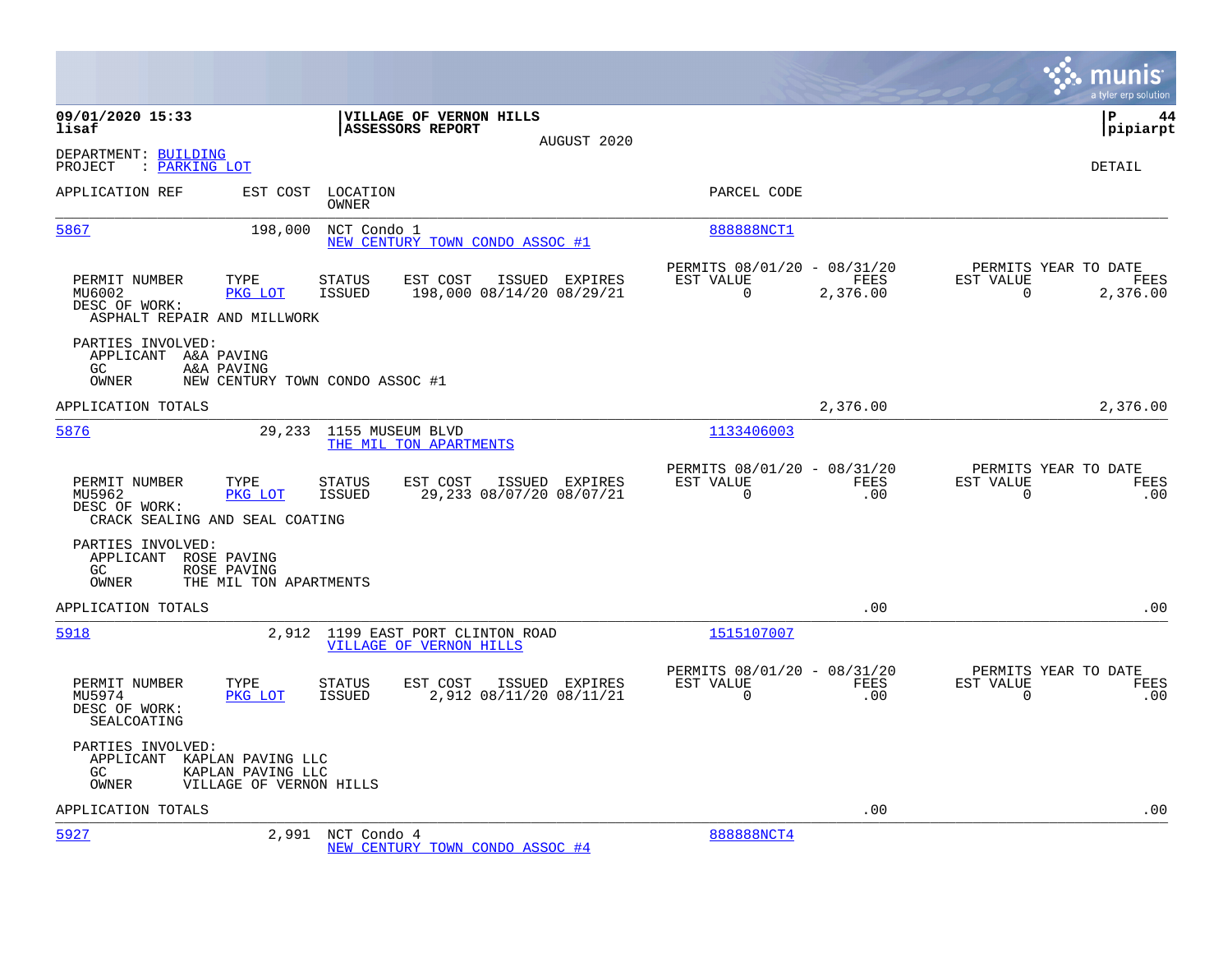|                                                                                   |                                                                                   |                                           |                                               |                 |                                               | <u>ः munis</u><br>a tyler erp solution |
|-----------------------------------------------------------------------------------|-----------------------------------------------------------------------------------|-------------------------------------------|-----------------------------------------------|-----------------|-----------------------------------------------|----------------------------------------|
| 09/01/2020 15:33<br>lisaf                                                         | <b>VILLAGE OF VERNON HILLS</b><br><b>ASSESSORS REPORT</b>                         |                                           | PERMITS 08/01/20 - 08/31/20                   |                 | PERMITS YEAR TO DATE                          | ΙP<br>45<br> pipiarpt                  |
| PERMIT NUMBER<br>TYPE                                                             | STATUS<br>EST COST                                                                | ISSUED EXPIRES<br>AUGUST 2020             | EST VALUE                                     | FEES            | EST VALUE                                     | FEES                                   |
| DEPARTMENT: BUILDING<br>: PARKING LOT<br>PROJECT                                  |                                                                                   |                                           |                                               |                 |                                               | DETAIL                                 |
| APPLICATION REF                                                                   | EST COST<br>LOCATION<br>OWNER                                                     |                                           | PARCEL CODE                                   |                 |                                               |                                        |
| MU5982<br>PKG LOT<br>DESC OF WORK:<br>PARKING LOT - SEAL COATING/STRIPE           | <b>ISSUED</b>                                                                     | 2,991 08/12/20 08/12/21                   | 0                                             | .00             | $\Omega$                                      | .00                                    |
| PARTIES INVOLVED:<br>APPLICANT<br>GC<br>OWNER                                     | DUBOIS PAVING COMPANY<br>DUBOIS PAVING COMPANY<br>NEW CENTURY TOWN CONDO ASSOC #4 |                                           |                                               |                 |                                               |                                        |
| APPLICATION TOTALS                                                                |                                                                                   |                                           |                                               | .00             |                                               | .00                                    |
| 5928                                                                              | 0 WEST COURT OF SHOREWOOD<br>6,315<br><b>PLACEHOLDER</b>                          |                                           | 1507205123                                    |                 |                                               |                                        |
| PERMIT NUMBER<br>TYPE<br>MU5985<br>PKG LOT<br>DESC OF WORK:<br>SEAL COAT & STRIPE | STATUS<br>EST COST<br>ISSUED                                                      | ISSUED EXPIRES<br>6,315 08/13/20 08/13/21 | PERMITS 08/01/20 - 08/31/20<br>EST VALUE<br>0 | FEES<br>.00     | PERMITS YEAR TO DATE<br>EST VALUE<br>$\Omega$ | FEES<br>.00                            |
| PARTIES INVOLVED:<br>APPLICANT<br>GC<br>PLACEHOLDER<br>OWNER<br>OWNER             | DUBOIS PAVING COMPANY<br>DUBOIS PAVING COMPANY<br>AMERICAN COMMUNITY MANAGEMENT   |                                           |                                               |                 |                                               |                                        |
| APPLICATION TOTALS<br>PROJECT TOTALS                                              |                                                                                   |                                           | 0                                             | .00<br>4,221.00 | $\Omega$                                      | .00<br>4,221.00                        |

and the contract of the contract of the contract of the contract of the contract of the contract of the contract of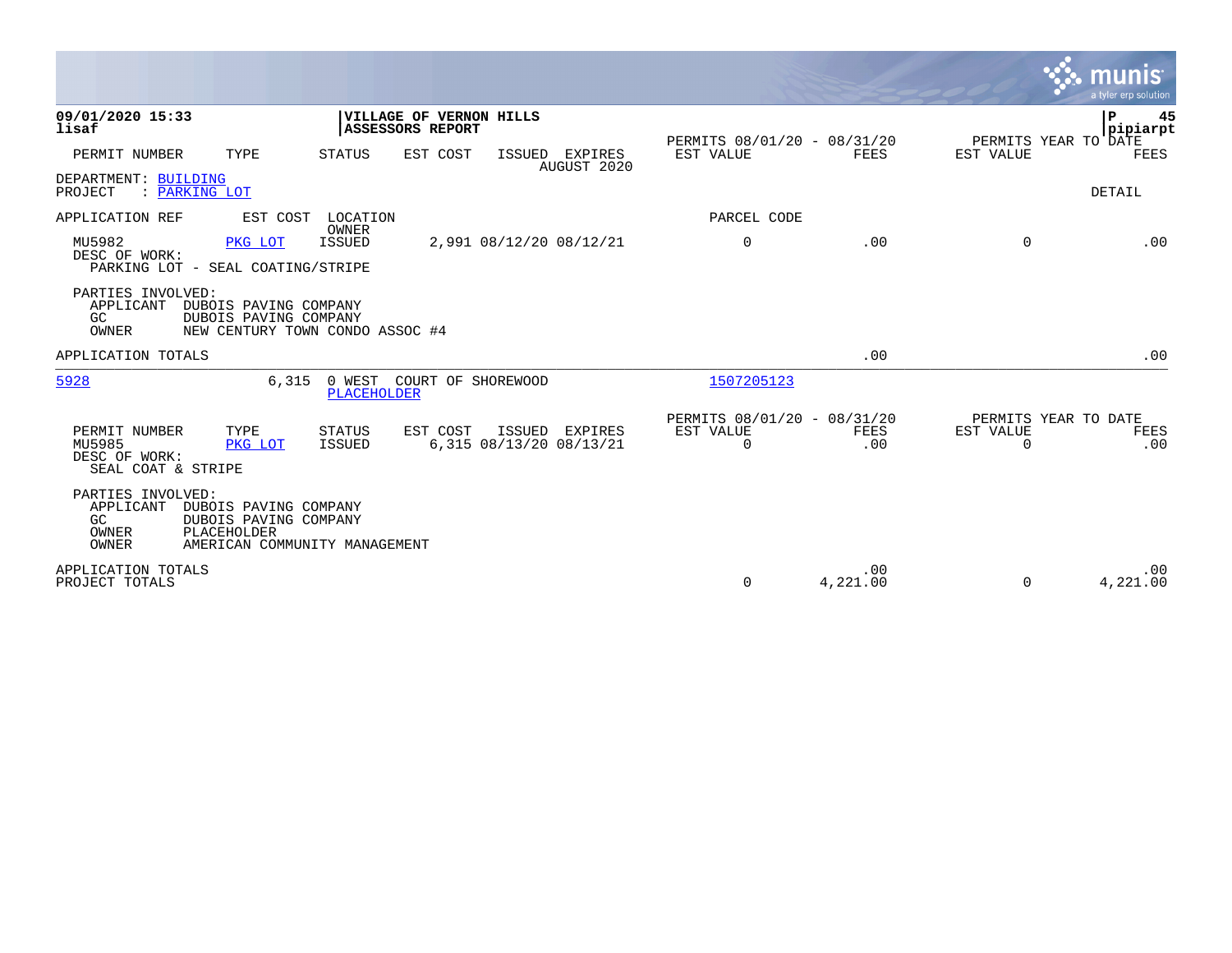|                                                                                                                                                                                                                   |                                                                                   |                                                                           | munis<br>a tyler erp solution                                         |
|-------------------------------------------------------------------------------------------------------------------------------------------------------------------------------------------------------------------|-----------------------------------------------------------------------------------|---------------------------------------------------------------------------|-----------------------------------------------------------------------|
| 09/01/2020 15:33<br>lisaf                                                                                                                                                                                         | VILLAGE OF VERNON HILLS<br><b>ASSESSORS REPORT</b><br>AUGUST 2020                 |                                                                           | ΙP<br>46<br> pipiarpt                                                 |
| DEPARTMENT: BUILDING<br>PROJECT<br>: PATIO                                                                                                                                                                        |                                                                                   |                                                                           | DETAIL                                                                |
| APPLICATION REF                                                                                                                                                                                                   | EST COST LOCATION<br>OWNER                                                        | PARCEL CODE                                                               |                                                                       |
| 5723<br>13,296                                                                                                                                                                                                    | 669 INSULL DRIVE<br><b>PLACEHOLDER</b>                                            | 1133205090                                                                |                                                                       |
| PERMIT NUMBER<br>TYPE<br>MU5973<br><b>PATIO</b><br>DESC OF WORK:<br>PAVER PATIO                                                                                                                                   | <b>STATUS</b><br>EST COST<br>ISSUED EXPIRES<br>COMPLT<br>13,296 08/11/20 08/24/21 | PERMITS 08/01/20 - 08/31/20<br>EST VALUE<br>FEES<br>132.96<br>$\mathbf 0$ | PERMITS YEAR TO DATE<br>EST VALUE<br>FEES<br>$\overline{0}$<br>132.96 |
| PARTIES INVOLVED:<br>APPLICANT<br>POUL'S LANDSCAPING<br>GC<br>POUL'S LANDSCAPING<br>OWNER<br>PLACEHOLDER<br>PAYER<br>POUL'S LANDSCAPING                                                                           |                                                                                   |                                                                           |                                                                       |
| APPLICATION TOTALS                                                                                                                                                                                                |                                                                                   | 132.96                                                                    | 132.96                                                                |
| 5763<br>16,210                                                                                                                                                                                                    | 586 ONTARIO ST<br><b>JONATHAN &amp; CAREY BERKE</b>                               | 1509314016                                                                |                                                                       |
| PERMIT NUMBER<br>TYPE<br>MU6075<br>PATIO<br>DESC OF WORK:<br>PATIO, SEATWALLS, PILLARS AND FIRE PIT                                                                                                               | ISSUED EXPIRES<br><b>STATUS</b><br>EST COST<br>ISSUED<br>16,210 08/31/20 09/01/21 | PERMITS 08/01/20 - 08/31/20<br>EST VALUE<br>FEES<br>162.10<br>$\Omega$    | PERMITS YEAR TO DATE<br>EST VALUE<br>FEES<br>$\Omega$<br>162.10       |
| PARTIES INVOLVED:<br>APPLICANT STONEMARK HARDSCAPES<br>GC<br>STONEMARK HARDSCAPES<br>JONATHAN & CAREY BERKE<br>OWNER<br>STONEMARK HARDSCAPES<br>PAYER                                                             |                                                                                   |                                                                           |                                                                       |
| APPLICATION TOTALS                                                                                                                                                                                                |                                                                                   | 162.10                                                                    | 162.10                                                                |
| 5851<br>9,000                                                                                                                                                                                                     | 671 SYCAMORE ST<br>SANDEEP K & DEEPIKA BHARDWAJ                                   | 1132104036                                                                |                                                                       |
| PERMIT NUMBER<br>TYPE<br>MU6005<br>PATIO<br>DESC OF WORK:<br>PAVER PATIO                                                                                                                                          | <b>STATUS</b><br>EST COST<br>ISSUED EXPIRES<br>9,000 08/14/20 08/31/21<br>ISSUED  | PERMITS 08/01/20 - 08/31/20<br>EST VALUE<br>FEES<br>$\Omega$<br>90.00     | PERMITS YEAR TO DATE<br>EST VALUE<br>FEES<br>$\Omega$<br>90.00        |
| PARTIES INVOLVED:<br>APPLICANT<br>SANDEEP K & DEEPIKA BHARDWAJ<br>GC<br>BROWN ENTERPRISED<br>GC<br>SANDEEP K & DEEPIKA BHARDWAJ<br>OWNER<br>SANDEEP K & DEEPIKA BHARDWAJ<br>SANDEEP K & DEEPIKA BHARDWAJ<br>PAYER |                                                                                   |                                                                           |                                                                       |
| APPLICATION TOTALS                                                                                                                                                                                                |                                                                                   | 90.00                                                                     | 90.00                                                                 |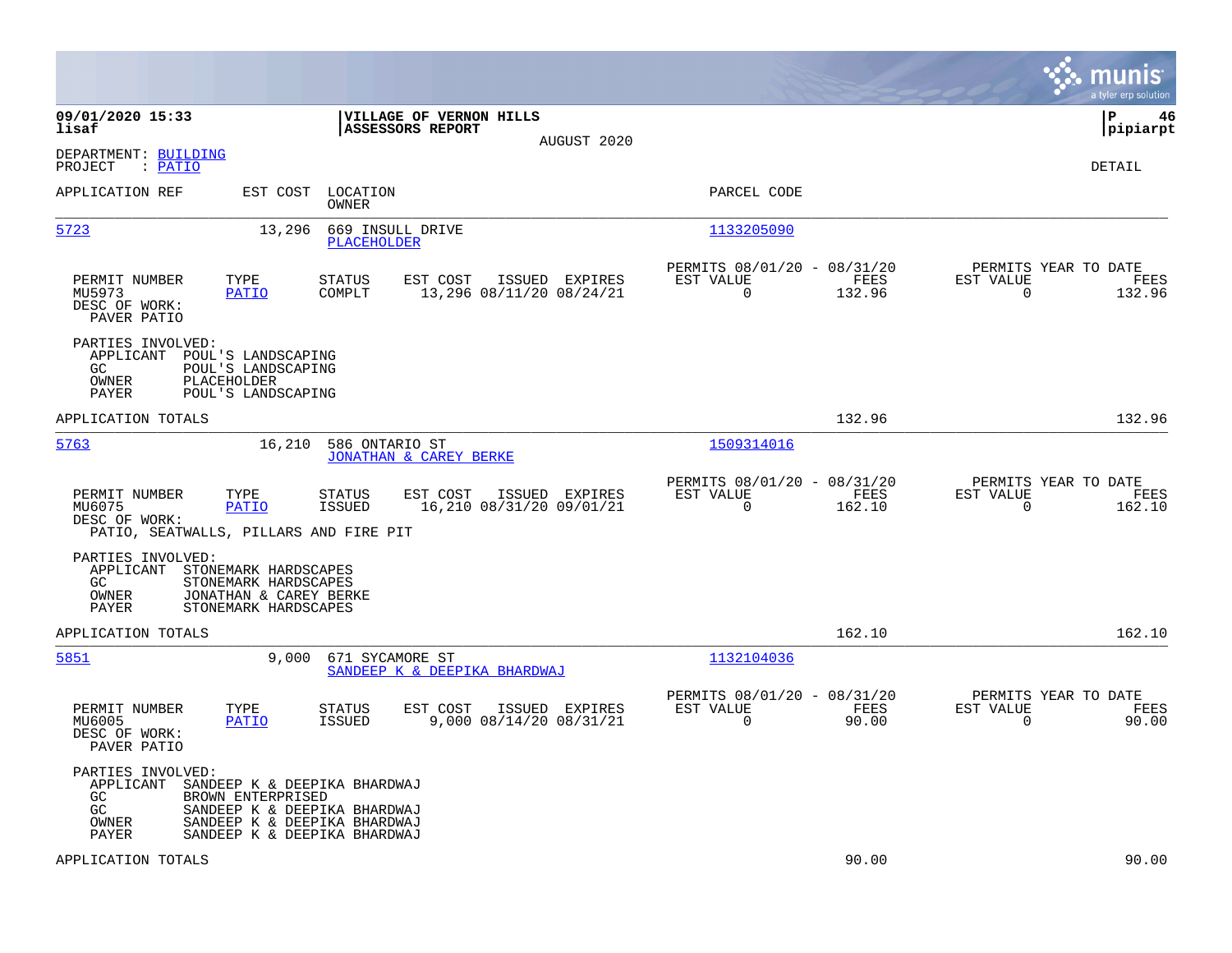|                                                                                                                                                                                         |                                                                          | munis<br>a tyler erp solution                                     |
|-----------------------------------------------------------------------------------------------------------------------------------------------------------------------------------------|--------------------------------------------------------------------------|-------------------------------------------------------------------|
| 09/01/2020 15:33<br>VILLAGE OF VERNON HILLS<br>lisaf<br>ASSESSORS REPORT<br>AUGUST 2020                                                                                                 |                                                                          | P<br>47<br> pipiarpt                                              |
| DEPARTMENT: BUILDING<br>: PATIO<br>PROJECT                                                                                                                                              |                                                                          | <b>DETAIL</b>                                                     |
| APPLICATION REF<br>EST COST<br>LOCATION<br>OWNER                                                                                                                                        | PARCEL CODE                                                              |                                                                   |
| 5905<br>2,300<br>305 ALBANY LN<br>CHRISTINE M REINERT, TRUSTEE                                                                                                                          | 1504302005                                                               |                                                                   |
| PERMIT NUMBER<br>TYPE<br>STATUS<br>EST COST<br>ISSUED EXPIRES<br>MU5997<br>PATIO<br><b>ISSUED</b><br>2,300 08/14/20 08/14/21<br>DESC OF WORK:<br>PATIO & PERGOLA                        | PERMITS 08/01/20 - 08/31/20<br>EST VALUE<br>FEES<br>$\mathbf 0$<br>50.00 | PERMITS YEAR TO DATE<br>EST VALUE<br>FEES<br>$\mathbf 0$<br>50.00 |
| PARTIES INVOLVED:<br>APPLICANT<br>CHRISTINE M REINERT, TRUSTEE<br>GC.<br>CHRISTINE M REINERT, TRUSTEE<br>OWNER<br>CHRISTINE M REINERT, TRUSTEE<br>PAYER<br>CHRISTINE M REINERT, TRUSTEE |                                                                          |                                                                   |
| APPLICATION TOTALS                                                                                                                                                                      | 50.00                                                                    | 50.00                                                             |
| 5946<br>3,800<br>300 ALBERT DR<br>BRANDON & JESSICA YEZEK                                                                                                                               | 1505425016                                                               |                                                                   |
| PERMIT NUMBER<br>TYPE<br>STATUS<br>EST COST<br>ISSUED EXPIRES<br><b>ISSUED</b><br>3,800 08/27/20 09/01/21<br>MU6071<br><b>PATIO</b><br>DESC OF WORK:<br>PATIO                           | PERMITS 08/01/20 - 08/31/20<br>EST VALUE<br>FEES<br>$\mathbf 0$<br>50.00 | PERMITS YEAR TO DATE<br>EST VALUE<br>FEES<br>$\mathbf 0$<br>50.00 |
| PARTIES INVOLVED:<br>APPLICANT<br>BRANDON & JESSICA YEZEK<br>GC<br>ADRIAN'S LANDSCAPE<br>OWNER<br>BRANDON & JESSICA YEZEK<br>PAYER<br>BRANDON & JESSICA YEZEK                           |                                                                          |                                                                   |
| APPLICATION TOTALS                                                                                                                                                                      | 50.00                                                                    | 50.00                                                             |
| 5964<br>5,000<br>256 LASALLE ST<br>TERRY I & ROBIN T LEVIN                                                                                                                              | 1509310002                                                               |                                                                   |
| PERMIT NUMBER<br>TYPE<br>STATUS<br>EST COST<br>ISSUED EXPIRES<br>MU6076<br><b>PATIO</b><br><b>ISSUED</b><br>5,000 08/31/20 08/31/21<br>DESC OF WORK:<br>CONCRETE PATIO                  | PERMITS 08/01/20 - 08/31/20<br>EST VALUE<br>FEES<br>0<br>50.00           | PERMITS YEAR TO DATE<br>EST VALUE<br>FEES<br>0<br>50.00           |
| PARTIES INVOLVED:<br>APPLICANT<br>TERRY I & ROBIN T LEVIN<br>GC.<br>ROCK STAR CONCRETE, INC<br>TERRY I & ROBIN T LEVIN<br>OWNER<br>TERRY I & ROBIN T LEVIN<br>PAYER                     |                                                                          |                                                                   |
| APPLICATION TOTALS                                                                                                                                                                      | 50.00                                                                    | 50.00                                                             |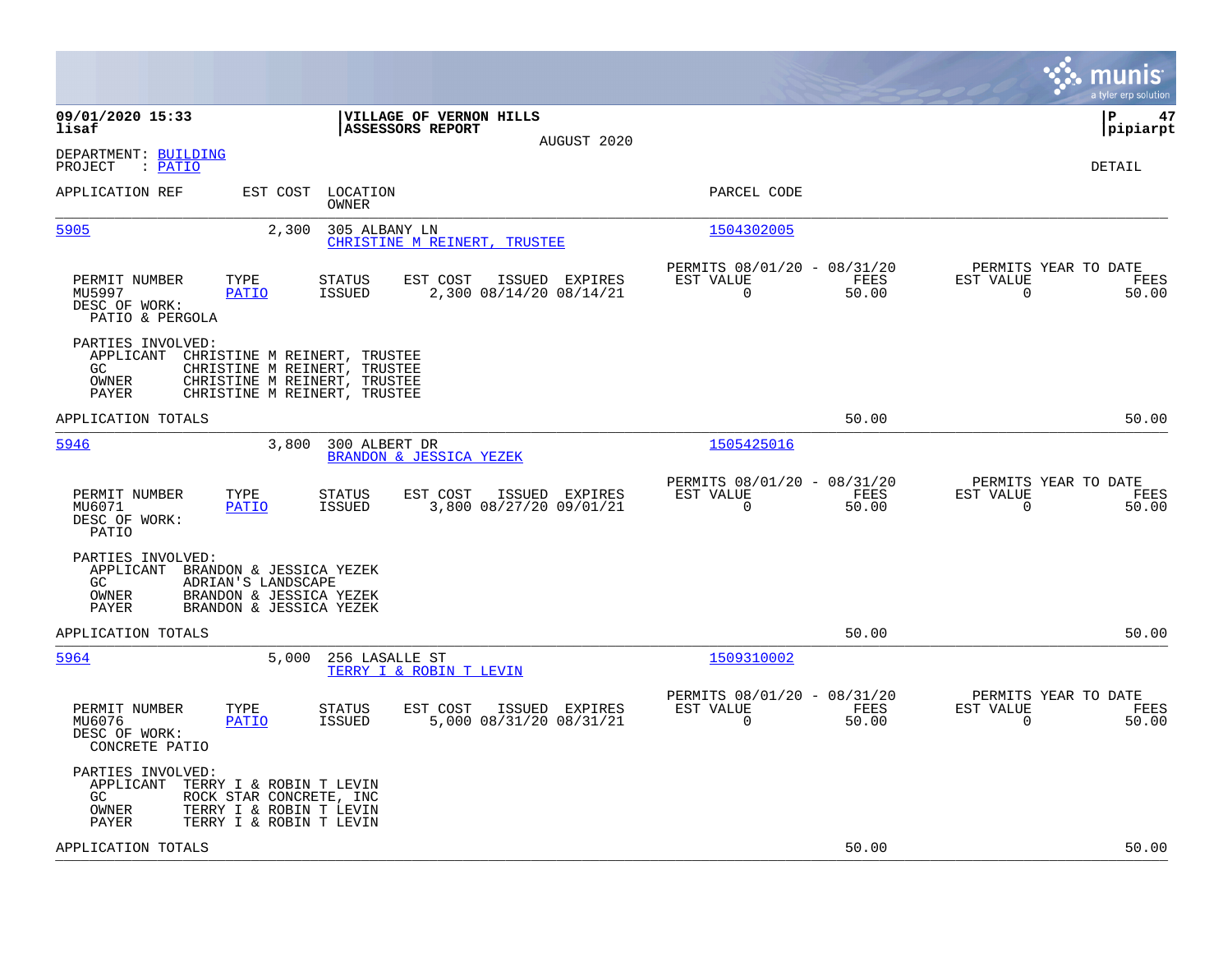|                                                                                                                                                                                                                |                                               |                                                  | munis <sup>®</sup><br>a tyler erp solution |
|----------------------------------------------------------------------------------------------------------------------------------------------------------------------------------------------------------------|-----------------------------------------------|--------------------------------------------------|--------------------------------------------|
| 09/01/2020 15:33<br>VILLAGE OF VERNON HILLS<br>lisaf<br>ASSESSORS REPORT<br>5969<br>504 COUNCIL CIRCLE<br>10,000<br>ROBERT & JUDY LEVIN                                                                        | 1133205080                                    |                                                  | IΡ<br>48<br> pipiarpt                      |
| PERMIT NUMBER<br>TYPE<br>STATUS<br>EST COST                                                                                                                                                                    | EST VALUE<br>ISSUED<br>EXPIRES<br>AUGUST 2020 | PERMITS 08/01/20 - 08/31/20<br>EST VALUE<br>FEES | PERMITS YEAR TO DATE<br>FEES               |
| DEPARTMENT: BUILDING<br>: PATIO<br>PROJECT                                                                                                                                                                     |                                               |                                                  | DETAIL                                     |
| EST COST<br>APPLICATION REF<br>LOCATION<br>OWNER                                                                                                                                                               | PARCEL CODE                                   |                                                  |                                            |
| MU6069<br>PATIO<br>ISSUED<br>DESC OF WORK:<br>PAVER PATIO                                                                                                                                                      | $\mathbf 0$<br>10,000 08/27/20 08/27/21       | 100.00                                           | 100.00<br>$\Omega$                         |
| PARTIES INVOLVED:<br>APPLICANT<br>D & D LANDSCAPE AND SPRINKJLER SERVICES<br>GC.<br>D & D LANDSCAPE AND SPRINKJLER SERVICES<br>OWNER<br>ROBERT & JUDY LEVIN<br>D & D LANDSCAPE AND SPRINKLER SERVICES<br>PAYER |                                               |                                                  |                                            |
| APPLICATION TOTALS<br>PROJECT TOTALS                                                                                                                                                                           | 0                                             | 100.00<br>635.06                                 | 100.00<br>635.06                           |

**The State**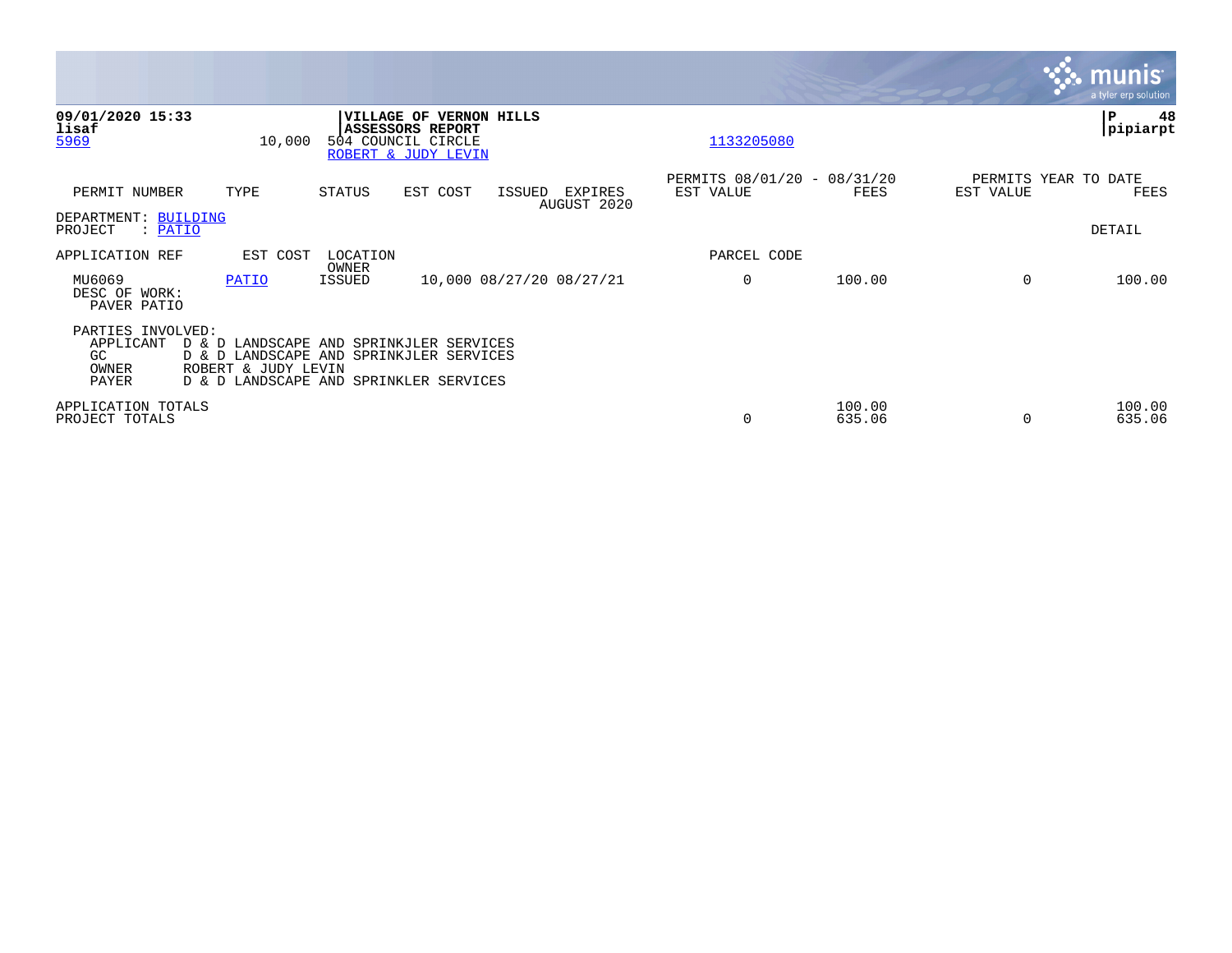|                                                                                                                                                           |                                                                                         |                                                                             | munis<br>a tyler erp solution                                     |
|-----------------------------------------------------------------------------------------------------------------------------------------------------------|-----------------------------------------------------------------------------------------|-----------------------------------------------------------------------------|-------------------------------------------------------------------|
| 09/01/2020 15:33<br>lisaf                                                                                                                                 | VILLAGE OF VERNON HILLS<br>ASSESSORS REPORT<br>AUGUST 2020                              |                                                                             | P<br>49<br> pipiarpt                                              |
| DEPARTMENT: BUILDING<br>PROJECT<br>: SIDEWALK                                                                                                             |                                                                                         |                                                                             | <b>DETAIL</b>                                                     |
| APPLICATION REF<br>EST COST                                                                                                                               | LOCATION<br>OWNER                                                                       | PARCEL CODE                                                                 |                                                                   |
| 5463<br>6,821                                                                                                                                             | 15 EDGEWOOD RD<br>TODD & LAURA MANSFIELD                                                | 1504304005                                                                  |                                                                   |
| PERMIT NUMBER<br>TYPE<br>MU5939<br><b>SIDEWALK</b><br>DESC OF WORK:<br>SIDEWALK/STEP PAVERS                                                               | EST COST<br><b>STATUS</b><br>ISSUED EXPIRES<br>6,821 08/03/20 08/04/21<br>ISSUED        | PERMITS 08/01/20 - 08/31/20<br>EST VALUE<br>FEES<br>$\overline{0}$<br>68.21 | PERMITS YEAR TO DATE<br>EST VALUE<br>FEES<br>$\mathbf 0$<br>68.21 |
| PARTIES INVOLVED:<br>APPLICANT<br>STONEMARK HARDSCAPES<br>GC.<br>STONEMARK HARDSCAPES<br>OWNER<br>TODD & LAURA MANSFIELD<br>PAYER<br>STONEMARK HARDSCAPES |                                                                                         |                                                                             |                                                                   |
| APPLICATION TOTALS                                                                                                                                        |                                                                                         | 68.21                                                                       | 68.21                                                             |
| 5936<br>900                                                                                                                                               | 104 TELEVISTA CT<br><b>GEORGE MARINO</b>                                                | 1508202026                                                                  |                                                                   |
| TYPE<br>PERMIT NUMBER<br>MU6003<br><b>SIDEWALK</b><br>DESC OF WORK:<br>REPLACE WALK                                                                       | <b>STATUS</b><br>EST COST<br>ISSUED EXPIRES<br>900 08/14/20 08/21/21<br>COMPLT          | PERMITS 08/01/20 - 08/31/20<br>EST VALUE<br>FEES<br>$\overline{0}$<br>30.00 | PERMITS YEAR TO DATE<br>EST VALUE<br>FEES<br>$\mathbf 0$<br>30.00 |
| PARTIES INVOLVED:<br>GEORGE MARINO<br>APPLICANT<br>CONCRETE<br>GEORGE MARINO<br>GC<br>GEORGE MARINO<br>GEORGE MARINO<br>OWNER<br>GEORGE MARINO<br>PAYER   |                                                                                         |                                                                             |                                                                   |
| APPLICATION TOTALS                                                                                                                                        |                                                                                         | 30.00                                                                       | 30.00                                                             |
| <u>5941</u><br>6,000                                                                                                                                      | 502 COUNCIL CIRCLE<br><b>SCOTT GOLAN</b>                                                | 1133205081                                                                  |                                                                   |
| PERMIT NUMBER<br>TYPE<br>MU6034<br><b>SIDEWALK</b><br>DESC OF WORK:<br>FRONT STEPS/WALK CONFIGUATION                                                      | <b>STATUS</b><br>EST COST<br>ISSUED EXPIRES<br>6,000 08/21/20 08/21/21<br><b>ISSUED</b> | PERMITS 08/01/20 - 08/31/20<br>EST VALUE<br>FEES<br>0<br>60.00              | PERMITS YEAR TO DATE<br>EST VALUE<br>FEES<br>$\mathbf 0$<br>60.00 |
| PARTIES INVOLVED:<br>APPLICANT SCOTT GOLAN<br>GC.<br><b>SCENIC GREENS</b><br>OWNER<br>SCOTT GOLAN<br>PAYER<br>SCOTT GOLAN                                 |                                                                                         |                                                                             |                                                                   |
| APPLICATION TOTALS                                                                                                                                        |                                                                                         | 60.00                                                                       | 60.00                                                             |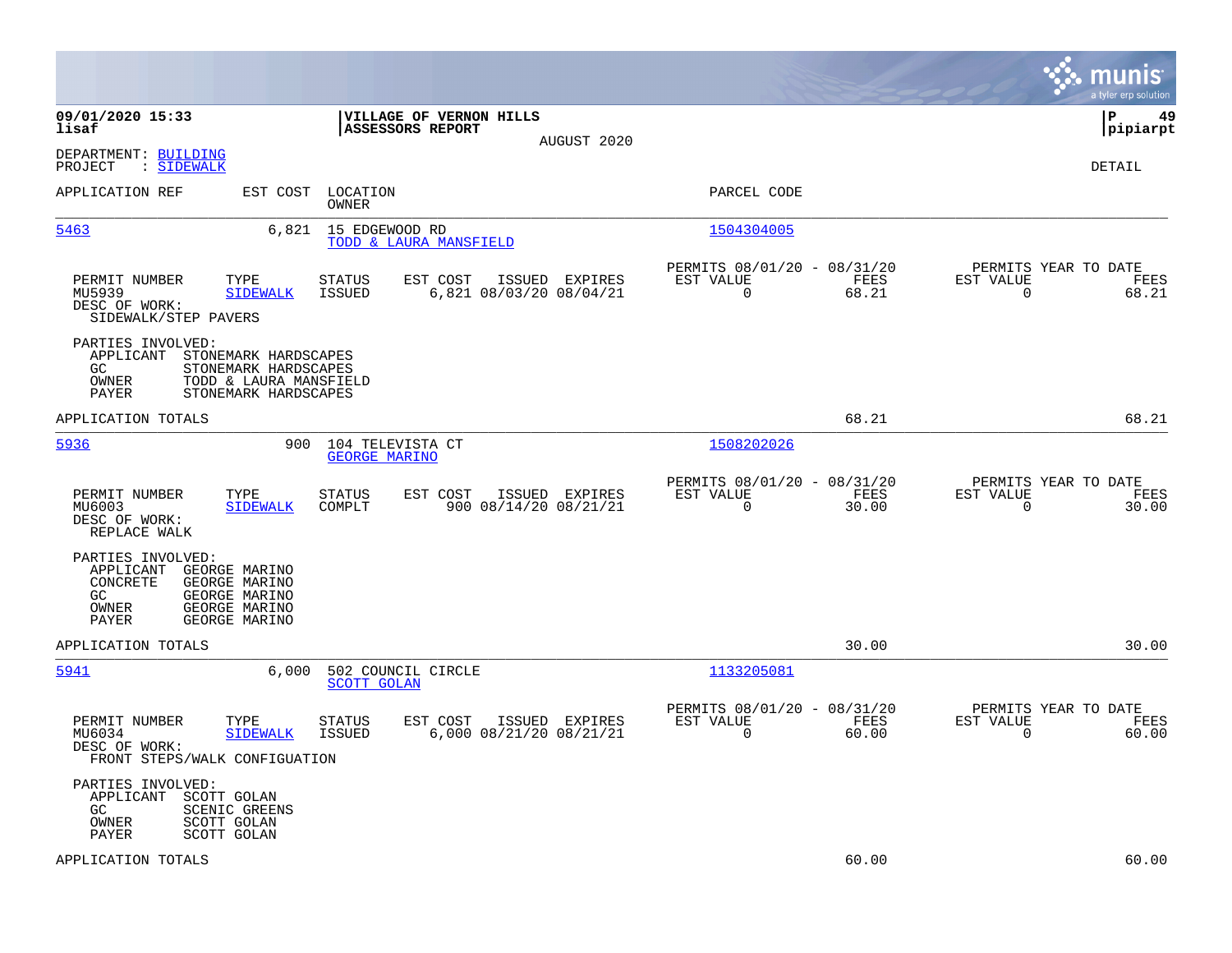|                                                               |                                                                                                            |                                                           |                                              |                                                      |                 |                                   | <b>munis</b><br>a tyler erp solution |
|---------------------------------------------------------------|------------------------------------------------------------------------------------------------------------|-----------------------------------------------------------|----------------------------------------------|------------------------------------------------------|-----------------|-----------------------------------|--------------------------------------|
| 09/01/2020 15:33<br>lisaf                                     |                                                                                                            | <b>VILLAGE OF VERNON HILLS</b><br><b>ASSESSORS REPORT</b> | AUGUST 2020                                  |                                                      |                 |                                   | l P<br>50<br> pipiarpt               |
| DEPARTMENT: BUILDING<br>PROJECT                               | : SIDEWALK                                                                                                 |                                                           |                                              |                                                      |                 |                                   | DETAIL                               |
| APPLICATION REF                                               | EST COST                                                                                                   | LOCATION<br>OWNER                                         |                                              | PARCEL CODE                                          |                 |                                   |                                      |
| 5967                                                          | 1,800                                                                                                      | 230S SOUTHGATE DR<br>NARASIMHAN SASISEKARAN               |                                              | 1508218003                                           |                 |                                   |                                      |
| PERMIT NUMBER<br>MU6070<br>DESC OF WORK:<br>SIDEWALK & STOOP  | TYPE<br><b>SIDEWALK</b>                                                                                    | STATUS<br>EST COST<br>ISSUED                              | ISSUED<br>EXPIRES<br>1,800 08/27/20 08/27/21 | PERMITS 08/01/20 - 08/31/20<br>EST VALUE<br>$\Omega$ | FEES<br>50.00   | PERMITS YEAR TO DATE<br>EST VALUE | FEES<br>50.00                        |
| PARTIES INVOLVED:<br>APPLICANT<br>GC<br>OWNER<br><b>PAYER</b> | NARASIMHAN SASISEKARAN<br>ROBERT GONZALEZ BRICK PATIOS<br>NARASIMHAN SASISEKARAN<br>NARASIMHAN SASISEKARAN |                                                           |                                              |                                                      |                 |                                   |                                      |
| APPLICATION TOTALS<br>PROJECT TOTALS                          |                                                                                                            |                                                           |                                              | 0                                                    | 50.00<br>208.21 | $\Omega$                          | 50.00<br>208.21                      |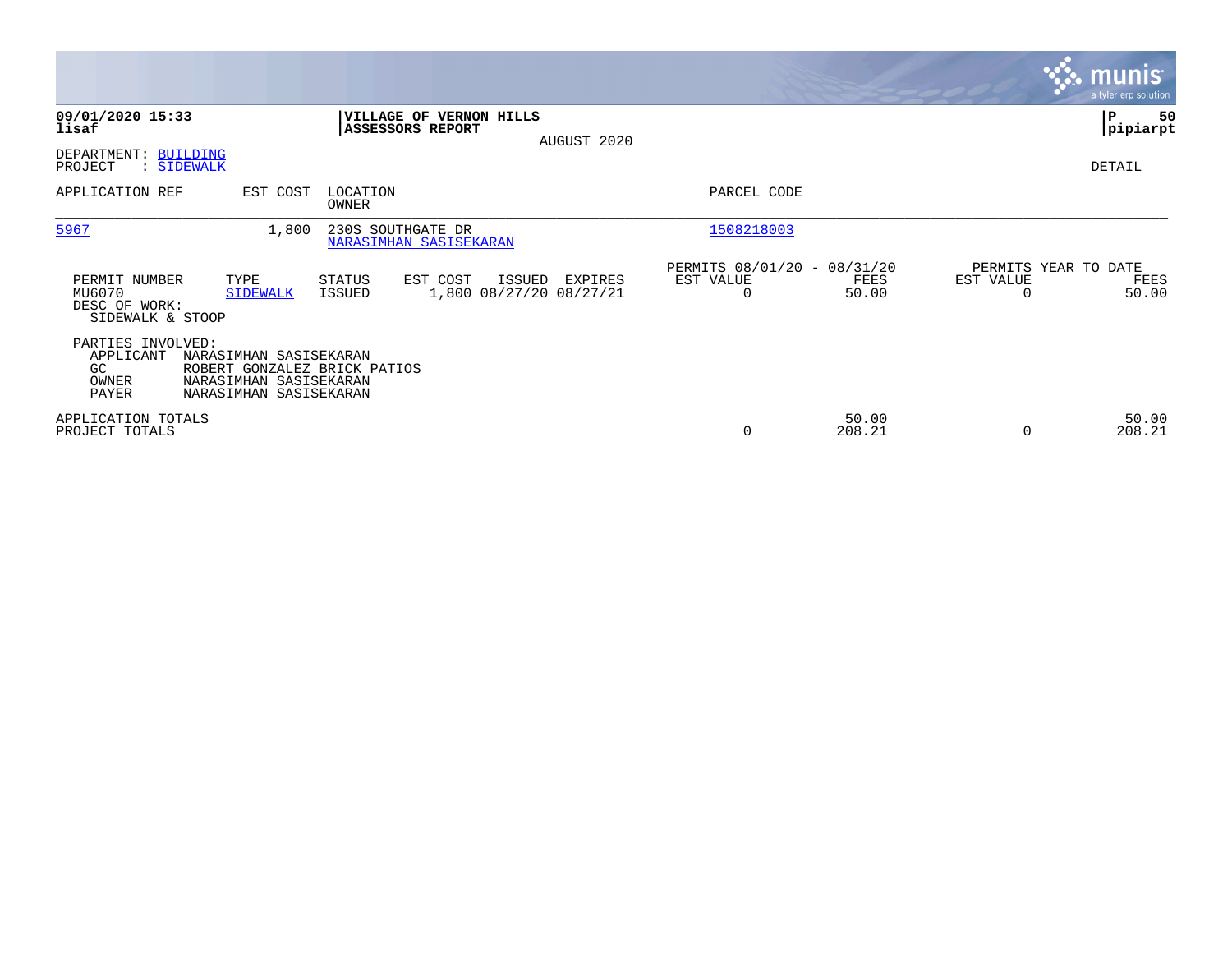|                                                                                                                                                                                                 |                                                                                                       |                                 |                                             |                                             |                                                         |                  |                                                  | munis<br>a tyler erp solution |
|-------------------------------------------------------------------------------------------------------------------------------------------------------------------------------------------------|-------------------------------------------------------------------------------------------------------|---------------------------------|---------------------------------------------|---------------------------------------------|---------------------------------------------------------|------------------|--------------------------------------------------|-------------------------------|
| 09/01/2020 15:33<br>lisaf                                                                                                                                                                       |                                                                                                       |                                 | VILLAGE OF VERNON HILLS<br>ASSESSORS REPORT |                                             |                                                         |                  |                                                  | l P<br>51<br> pipiarpt        |
| DEPARTMENT: BUILDING<br>PROJECT<br>: <u>REROOF</u>                                                                                                                                              |                                                                                                       |                                 |                                             | AUGUST 2020                                 |                                                         |                  |                                                  | DETAIL                        |
| APPLICATION REF                                                                                                                                                                                 |                                                                                                       | EST COST LOCATION<br>OWNER      |                                             |                                             | PARCEL CODE                                             |                  |                                                  |                               |
| 5864                                                                                                                                                                                            | 12,000                                                                                                | 1079 CONACHIE CT<br>J XI H WANG |                                             |                                             | 1506416008                                              |                  |                                                  |                               |
| PERMIT NUMBER<br>MU5941<br>DESC OF WORK:<br>REROOF                                                                                                                                              | TYPE<br><u>REROOF</u>                                                                                 | <b>STATUS</b><br>ISSUED         | EST COST                                    | ISSUED EXPIRES<br>12,000 08/03/20 08/03/21  | PERMITS 08/01/20 - 08/31/20<br>EST VALUE<br>$\Omega$    | FEES<br>120.00   | PERMITS YEAR TO DATE<br>EST VALUE<br>$\Omega$    | FEES<br>120.00                |
| PARTIES INVOLVED:<br>APPLICANT AMERIPRO ROOFING<br>GC.<br>OWNER<br>PAYER<br>ROOFER                                                                                                              | AMERICAN DREAM HOME IMPROVEMENT<br>J XI H WANG<br>AMERICAN DREAM HOME IMPROVEMENT<br>AMERIPRO ROOFING |                                 |                                             |                                             |                                                         |                  |                                                  |                               |
| APPLICATION TOTALS                                                                                                                                                                              |                                                                                                       |                                 |                                             |                                             |                                                         | 120.00           |                                                  | 120.00                        |
| 5885                                                                                                                                                                                            | 152,412                                                                                               | 701 SUMMIT LN                   | JAMES F & SIN W CHIN                        |                                             | 1505208154                                              |                  |                                                  |                               |
| PERMIT NUMBER<br>MU5944<br>DESC OF WORK:<br>ASPEN POINTE ROOFS - SUMMIT LANE<br>742-762, 741-761, 702-726, 701-725<br>PARTIES INVOLVED:<br>APPLICANT BARRY ROOFING INC<br>GC.<br>OWNER<br>PAYER | TYPE<br><b>REROOF</b><br>BARRY ROOFING INC<br>JAMES F & SIN W CHIN<br>BARRY ROOFING INC               | <b>STATUS</b><br>ISSUED         | EST COST                                    | ISSUED EXPIRES<br>152,412 08/03/20 08/03/21 | PERMITS 08/01/20 - 08/31/20<br>EST VALUE<br>$\mathbf 0$ | FEES<br>1,524.12 | PERMITS YEAR TO DATE<br>EST VALUE<br>$\mathbf 0$ | FEES<br>1,524.12              |
| <b>ROOFER</b>                                                                                                                                                                                   | BARRY ROOFING INC                                                                                     |                                 |                                             |                                             |                                                         |                  |                                                  |                               |
| APPLICATION TOTALS<br>5886                                                                                                                                                                      | 8,500                                                                                                 | 209E ARCADIA CT                 | RICHARD T & TAMMI E BURKE                   |                                             | 1505204019                                              | 1,524.12         |                                                  | 1,524.12                      |
| PERMIT NUMBER<br>MU5945<br>DESC OF WORK:<br>REOOF                                                                                                                                               | TYPE<br><b>REROOF</b>                                                                                 | STATUS<br>ISSUED                | EST COST                                    | ISSUED EXPIRES<br>8,500 08/04/20 08/04/21   | PERMITS 08/01/20 - 08/31/20<br>EST VALUE<br>0           | FEES<br>85.00    | PERMITS YEAR TO DATE<br>EST VALUE<br>0           | FEES<br>85.00                 |
| PARTIES INVOLVED:<br>APPLICANT ADVANCED ROOFING TEK<br>GC<br>OWNER<br>PAYER<br>ROOFER                                                                                                           | ADVANCED ROOFING TEK<br>RICHARD T & TAMMI E BURKE<br>ADVANCED ROOFING TEK<br>ADVANCED ROOFING TEK     |                                 |                                             |                                             |                                                         |                  |                                                  |                               |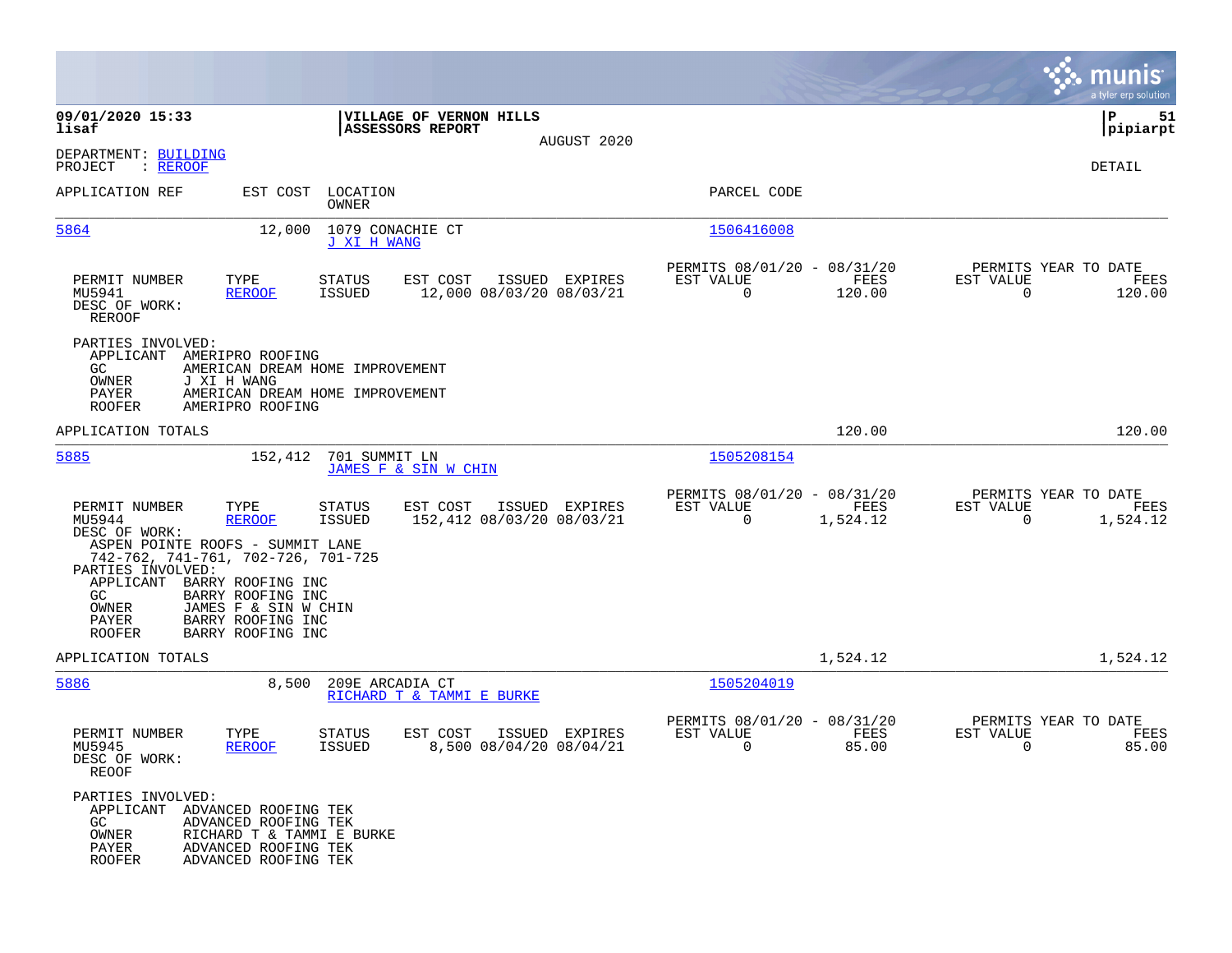|                                                                                                                                                     |                                                                                                             |                                                            |                                                            |                |                                                     | munis<br>a tyler erp solution |
|-----------------------------------------------------------------------------------------------------------------------------------------------------|-------------------------------------------------------------------------------------------------------------|------------------------------------------------------------|------------------------------------------------------------|----------------|-----------------------------------------------------|-------------------------------|
| 09/01/2020 15:33<br>lisaf                                                                                                                           |                                                                                                             | VILLAGE OF VERNON HILLS<br>ASSESSORS REPORT<br>AUGUST 2020 |                                                            |                |                                                     | P<br>52<br> pipiarpt          |
| DEPARTMENT: BUILDING<br>PROJECT<br>: REROOF                                                                                                         |                                                                                                             |                                                            |                                                            |                |                                                     | DETAIL                        |
| APPLICATION REF                                                                                                                                     | LOCATION<br>EST COST<br>OWNER                                                                               |                                                            | PARCEL CODE                                                |                |                                                     |                               |
| APPLICATION TOTALS                                                                                                                                  |                                                                                                             |                                                            |                                                            | 85.00          |                                                     | 85.00                         |
| 5895                                                                                                                                                | 8,000<br>44 SUSSEX CIR<br><b>DEBORAH LEHMAN</b>                                                             |                                                            | 1508412018                                                 |                |                                                     |                               |
| PERMIT NUMBER<br>TYPE<br>MU5956<br>DESC OF WORK:<br><b>REROOF</b>                                                                                   | <b>STATUS</b><br>COMPLT<br><b>REROOF</b>                                                                    | EST COST<br>ISSUED EXPIRES<br>8,000 08/06/20 08/18/21      | PERMITS 08/01/20 - 08/31/20<br>EST VALUE<br>$\mathbf 0$    | FEES<br>80.00  | PERMITS YEAR TO DATE<br>EST VALUE<br>$\mathbf 0$    | FEES<br>80.00                 |
| PARTIES INVOLVED:<br>GC<br>OWNER<br>DEBORAH LEHMAN<br>PAYER<br><b>ROOFER</b>                                                                        | ALOHA CONSTRUCTION<br>ALOHA CONSTRUCTION<br>ALOHA CONSTRUCTION                                              |                                                            |                                                            |                |                                                     |                               |
| APPLICATION TOTALS                                                                                                                                  |                                                                                                             |                                                            |                                                            | 80.00          |                                                     | 80.00                         |
| 5913                                                                                                                                                | 10,000<br>285 HURON ST                                                                                      | THAKOR K & NITA T SHAH                                     | 1509302050                                                 |                |                                                     |                               |
| PERMIT NUMBER<br>TYPE<br>MU5963<br>DESC OF WORK:<br><b>REROOF</b>                                                                                   | <b>STATUS</b><br><b>ISSUED</b><br><b>REROOF</b>                                                             | EST COST<br>ISSUED EXPIRES<br>10,000 08/07/20 08/07/21     | PERMITS 08/01/20 - 08/31/20<br>EST VALUE<br>$\mathbf 0$    | FEES<br>100.00 | PERMITS YEAR TO DATE<br>EST VALUE<br>0              | FEES<br>100.00                |
| PARTIES INVOLVED:<br>APPLICANT<br>JM CONSTRUCTION<br>GC<br>JM CONSTRUCTION<br>OWNER<br>PAYER<br>JM CONSTRUCTION<br><b>ROOFER</b><br>JM CONSTRUCTION | THAKOR K & NITA T SHAH                                                                                      |                                                            |                                                            |                |                                                     |                               |
| APPLICATION TOTALS                                                                                                                                  |                                                                                                             |                                                            |                                                            | 100.00         |                                                     | 100.00                        |
| 5921                                                                                                                                                | 101 MIDWAY LN<br>6,886                                                                                      | JOHN O & KRISTINE L BRAHMER                                | 1509102017                                                 |                |                                                     |                               |
| PERMIT NUMBER<br>TYPE<br>MU5977<br>DESC OF WORK:<br>REROOF - ASPHALT                                                                                | <b>STATUS</b><br><b>REROOF</b><br>ISSUED                                                                    | EST COST<br>ISSUED<br>EXPIRES<br>6,886 08/11/20 08/11/21   | PERMITS 08/01/20 - 08/31/20<br>EST VALUE<br>$\overline{0}$ | FEES<br>68.86  | PERMITS YEAR TO DATE<br>EST VALUE<br>$\overline{0}$ | FEES<br>68.86                 |
| PARTIES INVOLVED:<br>APPLICANT COUNTRYSIDE ROOFING SIDING & WINDOWS<br>GC<br>OWNER<br>PAYER                                                         | COUNTRYSIDE ROOFING SIDING & WINDOWS<br>JOHN O & KRISTINE L BRAHMER<br>COUNTRYSIDE ROOFING SIDING & WINDOWS |                                                            |                                                            |                |                                                     |                               |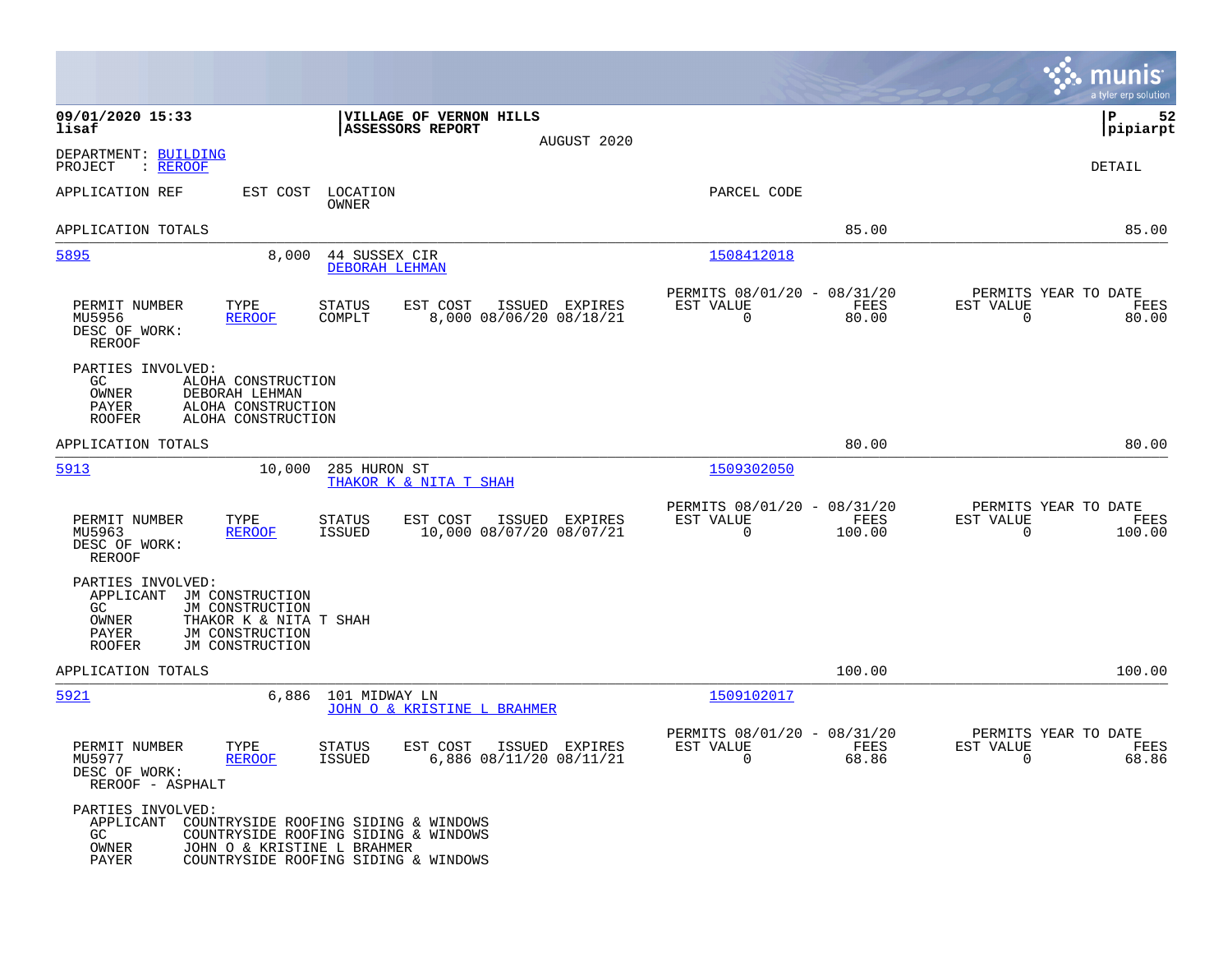|                                                                                                                                                                                                               |                                                                                    |                                                                             | munis<br>a tyler erp solution                                     |
|---------------------------------------------------------------------------------------------------------------------------------------------------------------------------------------------------------------|------------------------------------------------------------------------------------|-----------------------------------------------------------------------------|-------------------------------------------------------------------|
| 09/01/2020 15:33<br>lisaf                                                                                                                                                                                     | VILLAGE OF VERNON HILLS<br>ASSESSORS REPORT<br>AUGUST 2020                         |                                                                             | 53<br>l P<br> pipiarpt                                            |
| DEPARTMENT: BUILDING<br>: <u>REROOF</u><br>PROJECT                                                                                                                                                            |                                                                                    |                                                                             | <b>DETAIL</b>                                                     |
| APPLICATION REF                                                                                                                                                                                               | EST COST LOCATION                                                                  | PARCEL CODE                                                                 |                                                                   |
| <b>ROOFER</b>                                                                                                                                                                                                 | OWNER<br>COUNTRYSIDE ROOFING SIDING & WINDOWS                                      |                                                                             |                                                                   |
| APPLICATION TOTALS                                                                                                                                                                                            |                                                                                    | 68.86                                                                       | 68.86                                                             |
| 5939<br>475,000                                                                                                                                                                                               | 122 HAWTHORN CENTER<br>CENTENNIAL                                                  | 1133401086                                                                  |                                                                   |
| PERMIT NUMBER<br>TYPE<br>MU6006<br><b>REROOF</b><br>DESC OF WORK:<br>roof                                                                                                                                     | EST COST<br>ISSUED EXPIRES<br><b>STATUS</b><br>475,000 08/17/20 08/17/21<br>ISSUED | PERMITS 08/01/20 - 08/31/20<br>EST VALUE<br>FEES<br>$\mathbf 0$<br>4,750.00 | PERMITS YEAR TO DATE<br>EST VALUE<br>FEES<br>0<br>4,750.00        |
| PARTIES INVOLVED:<br>APPLICANT<br>GE RIDDIFORD CO<br>GC<br>GE RIDDIFORD CO<br>OCCUPANT<br>HAWTHORN MALL<br>OWNER<br>CENTENNIAL<br>GE RIDDIFORD CO<br>PAYER<br>GE RIDDIFORD CO<br><b>ROOFER</b>                |                                                                                    |                                                                             |                                                                   |
| APPLICATION TOTALS                                                                                                                                                                                            |                                                                                    | 4,750.00                                                                    | 4,750.00                                                          |
| 5943<br>8,900                                                                                                                                                                                                 | 249 SOUTHFIELD DR<br>ZAKARY P KURZAWSKI                                            | 1506402005                                                                  |                                                                   |
| PERMIT NUMBER<br>TYPE<br>MU6009<br><b>REROOF</b><br>DESC OF WORK:<br>REROOF                                                                                                                                   | <b>STATUS</b><br>EST COST<br>ISSUED EXPIRES<br>COMPLT<br>8,900 08/17/20 08/25/21   | PERMITS 08/01/20 - 08/31/20<br>EST VALUE<br>FEES<br>$\mathbf 0$<br>89.00    | PERMITS YEAR TO DATE<br>EST VALUE<br>FEES<br>$\mathbf 0$<br>89.00 |
| PARTIES INVOLVED:<br>APPLICANT<br>C LOMBARDO INSTALLATIONS<br>GC<br>C LOMBARDO INSTALLATIONS<br>OWNER<br>ZAKARY P KURZAWSKI<br>C LOMBARDO INSTALLATIONS<br>PAYER<br>C LOMBARDO INSTALLATIONS<br><b>ROOFER</b> |                                                                                    |                                                                             |                                                                   |
| APPLICATION TOTALS                                                                                                                                                                                            |                                                                                    | 89.00                                                                       | 89.00                                                             |
| 5949<br>8,278                                                                                                                                                                                                 | 240 ALEXANDRIA DR<br>MELISSA JANE                                                  | 1505405001                                                                  |                                                                   |
| PERMIT NUMBER<br>TYPE<br>MU6014<br><b>REROOF</b><br>DESC OF WORK:<br>REROOF                                                                                                                                   | <b>STATUS</b><br>EST COST<br>ISSUED EXPIRES<br>8,278 08/18/20 08/18/21<br>ISSUED   | PERMITS 08/01/20 - 08/31/20<br>EST VALUE<br>FEES<br>82.78<br>$\mathbf 0$    | PERMITS YEAR TO DATE<br>EST VALUE<br>FEES<br>82.78<br>$\mathbf 0$ |
| PARTIES INVOLVED:<br>APPLICANT CITTRIX BUILDING SERVICES                                                                                                                                                      |                                                                                    |                                                                             |                                                                   |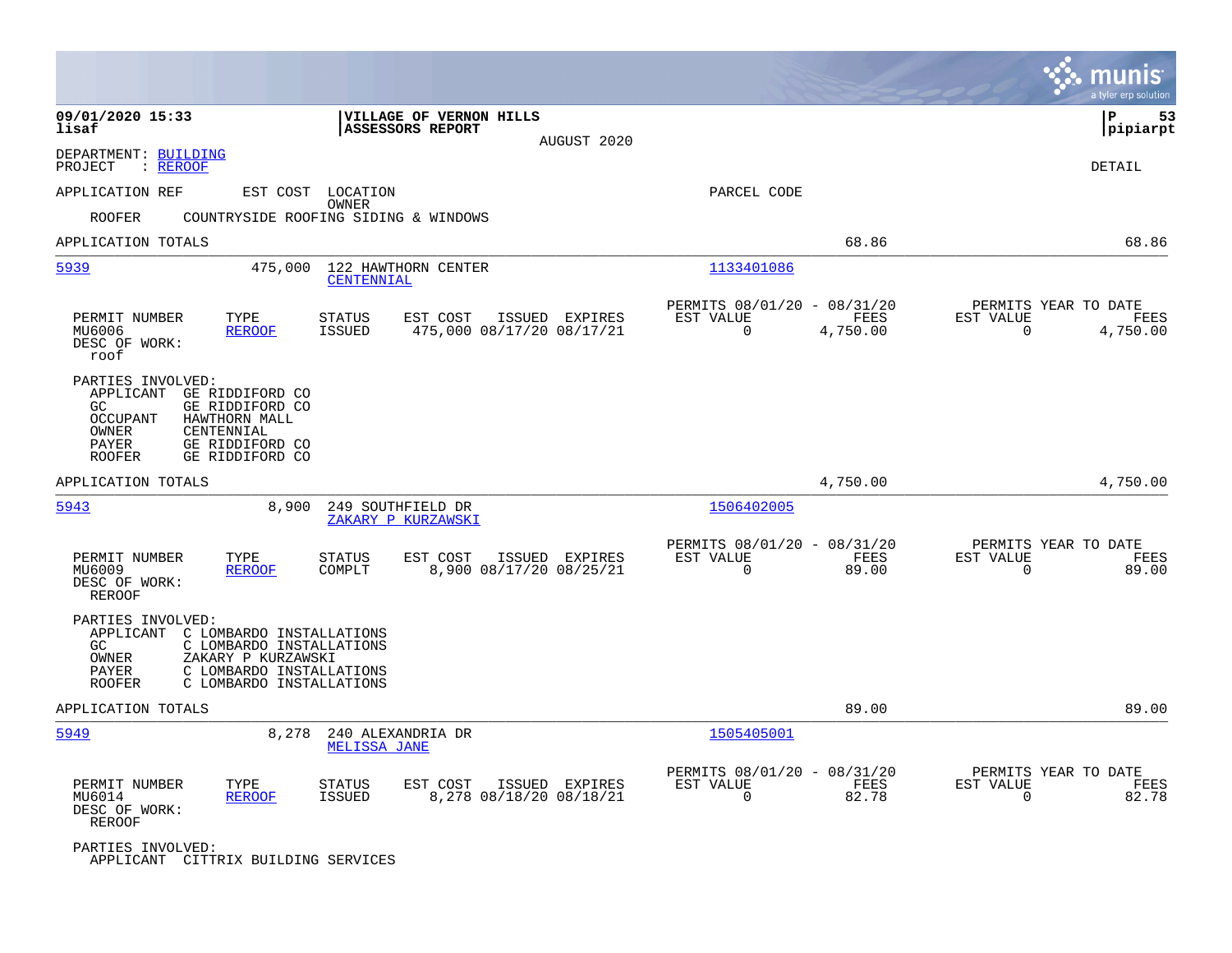|                                                                                                                                                                                                          |                                                                                          |                                                                        | munis<br>a tyler erp solution                                      |
|----------------------------------------------------------------------------------------------------------------------------------------------------------------------------------------------------------|------------------------------------------------------------------------------------------|------------------------------------------------------------------------|--------------------------------------------------------------------|
| 09/01/2020 15:33<br>lisaf                                                                                                                                                                                | VILLAGE OF VERNON HILLS<br>ASSESSORS REPORT<br>AUGUST 2020                               |                                                                        | lР<br>54<br> pipiarpt                                              |
| DEPARTMENT: BUILDING<br>PROJECT<br>: REROOF                                                                                                                                                              |                                                                                          |                                                                        | DETAIL                                                             |
| APPLICATION REF<br>CITTRIX BUILDING SERVICES<br>GC<br>OWNER<br>MELISSA JANE<br>CITTRIX BUILDING SERVICES<br>PAYER<br><b>ROOFER</b><br>CITTRIX BUILDING SERVICES                                          | EST COST LOCATION<br><b>OWNER</b>                                                        | PARCEL CODE                                                            |                                                                    |
| APPLICATION TOTALS                                                                                                                                                                                       |                                                                                          | 82.78                                                                  | 82.78                                                              |
| 5954<br>10,600                                                                                                                                                                                           | 6 EDGEWOOD RD<br>MARK J & ELIZABETH SEBASTIAN                                            | 1504303006                                                             |                                                                    |
| PERMIT NUMBER<br>TYPE<br><b>REROOF</b><br>MU6018<br>DESC OF WORK:<br><b>REROOF</b>                                                                                                                       | <b>STATUS</b><br>EST COST<br>ISSUED EXPIRES<br>10,600 08/19/20 08/19/21<br><b>ISSUED</b> | PERMITS 08/01/20 - 08/31/20<br>EST VALUE<br>FEES<br>$\Omega$<br>106.00 | PERMITS YEAR TO DATE<br>EST VALUE<br>FEES<br>$\mathbf 0$<br>106.00 |
| PARTIES INVOLVED:<br>APPLICANT<br>PETERSON ROOFING INC<br>PETERSON ROOFING INC<br>GC.<br>OWNER<br>MARK J & ELIZABETH SEBASTIAN<br>PAYER<br>PETERSON ROOFING INC<br>PETERSON ROOFING INC<br><b>ROOFER</b> |                                                                                          |                                                                        |                                                                    |
| APPLICATION TOTALS                                                                                                                                                                                       |                                                                                          | 106.00                                                                 | 106.00                                                             |
| 5970<br>8,295                                                                                                                                                                                            | 2340 HAZELTIME DR<br><b>DARON SHELDON</b>                                                | 1129207005                                                             |                                                                    |
| PERMIT NUMBER<br>TYPE<br>MU6036<br><b>REROOF</b><br>DESC OF WORK:<br>REROOF                                                                                                                              | <b>STATUS</b><br>EST COST<br>ISSUED EXPIRES<br><b>ISSUED</b><br>8,295 08/21/20 08/21/21  | PERMITS 08/01/20 - 08/31/20<br>EST VALUE<br>FEES<br>$\Omega$<br>82.95  | PERMITS YEAR TO DATE<br>EST VALUE<br>FEES<br>$\Omega$<br>82.95     |
| PARTIES INVOLVED:<br>APPLICANT LINDHOLM ROOFING<br>GC.<br>LINDHOLM ROOFING<br>OWNER<br>DARON SHELDON<br>PAYER<br>LINDHOLM ROOFING<br><b>ROOFER</b><br>LINDHOLM ROOFING                                   |                                                                                          |                                                                        |                                                                    |
| APPLICATION TOTALS                                                                                                                                                                                       |                                                                                          | 82.95                                                                  | 82.95                                                              |
| 5972<br>19,464                                                                                                                                                                                           | 1655 WOODS WAY<br>DENNIS E & NANCY E KEOGH                                               | 1133121003                                                             |                                                                    |
| PERMIT NUMBER<br>TYPE<br>MU6038<br><b>REROOF</b><br>DESC OF WORK:<br>REROOF                                                                                                                              | <b>STATUS</b><br>EST COST<br>ISSUED EXPIRES<br>19,464 08/21/20 08/21/21<br><b>ISSUED</b> | PERMITS 08/01/20 - 08/31/20<br>EST VALUE<br>FEES<br>$\Omega$<br>194.64 | PERMITS YEAR TO DATE<br>EST VALUE<br>FEES<br>194.64<br>$\Omega$    |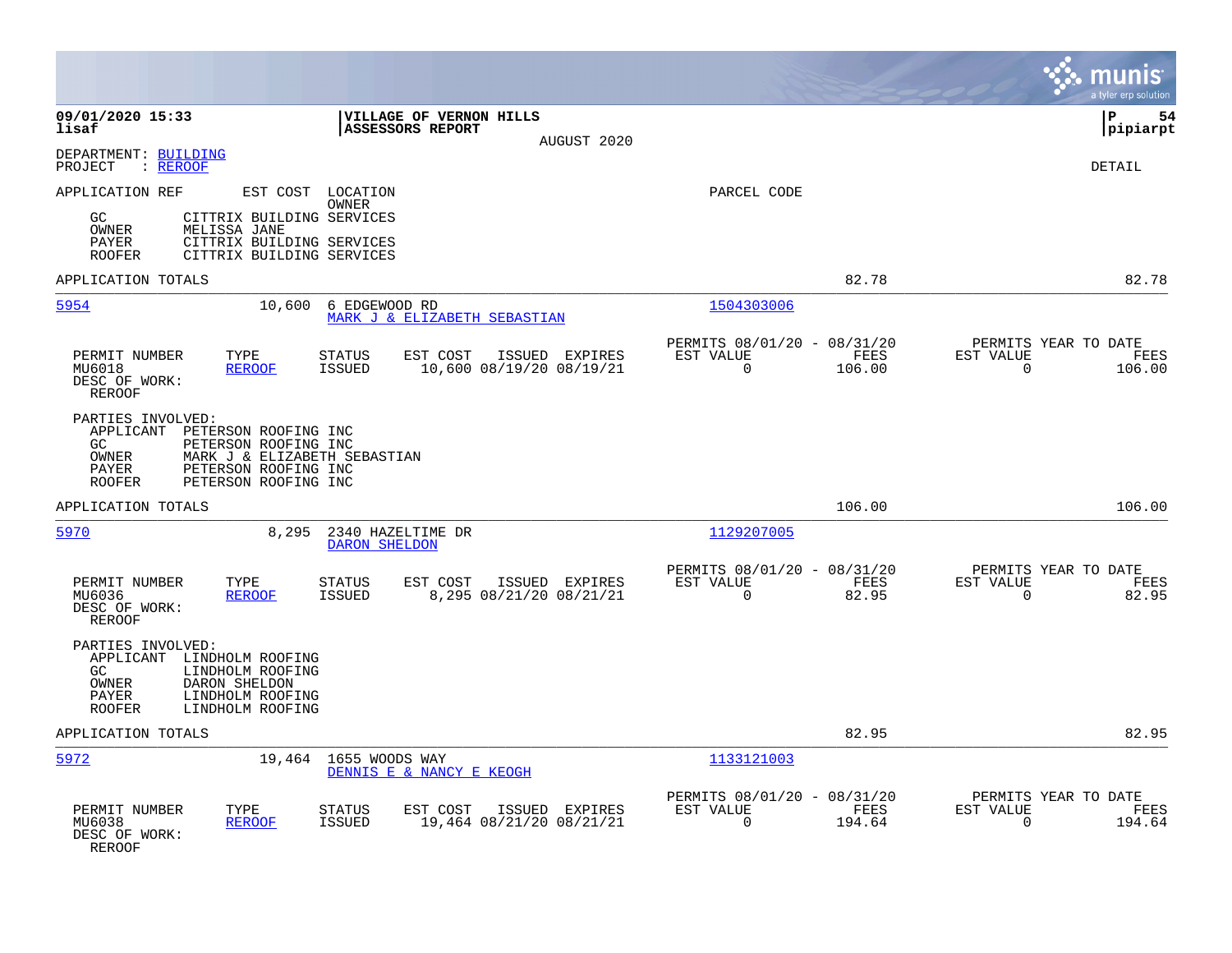|                                                                                                                                                                                                           |                                                                                   |                                                                           | munis<br>a tyler erp solution                                      |
|-----------------------------------------------------------------------------------------------------------------------------------------------------------------------------------------------------------|-----------------------------------------------------------------------------------|---------------------------------------------------------------------------|--------------------------------------------------------------------|
| 09/01/2020 15:33<br>lisaf                                                                                                                                                                                 | VILLAGE OF VERNON HILLS<br><b>ASSESSORS REPORT</b><br>AUGUST 2020                 |                                                                           | l P<br>55<br> pipiarpt                                             |
| DEPARTMENT: BUILDING<br>: REROOF<br>PROJECT                                                                                                                                                               |                                                                                   |                                                                           | <b>DETAIL</b>                                                      |
| APPLICATION REF<br>EST COST                                                                                                                                                                               | LOCATION<br>OWNER                                                                 | PARCEL CODE                                                               |                                                                    |
| PARTIES INVOLVED:<br>APPLICANT<br>JARVIS EXTERIORS<br>GC.<br><b>JARVIS EXTERIORS</b><br>OWNER<br>DENNIS E & NANCY E KEOGH<br><b>JARVIS EXTERIORS</b><br>PAYER<br><b>ROOFER</b><br><b>JARVIS EXTERIORS</b> |                                                                                   |                                                                           |                                                                    |
| APPLICATION TOTALS                                                                                                                                                                                        |                                                                                   | 194.64                                                                    | 194.64                                                             |
| 5977<br>11,089                                                                                                                                                                                            | 212 MELODY LN<br>SANDRA J HALL                                                    | 1504303031                                                                |                                                                    |
| PERMIT NUMBER<br>TYPE<br>MU6045<br><b>REROOF</b><br>DESC OF WORK:<br><b>REROOF</b>                                                                                                                        | STATUS<br>EST COST<br>ISSUED EXPIRES<br>11,089 08/24/20 08/24/21<br><b>ISSUED</b> | PERMITS 08/01/20 - 08/31/20<br>EST VALUE<br>FEES<br>$\mathbf 0$<br>110.89 | PERMITS YEAR TO DATE<br>EST VALUE<br>FEES<br>$\mathbf 0$<br>110.89 |
| PARTIES INVOLVED:<br>APPLICANT U.S. EXTERIOR BY SEIDEL<br>GC.<br>U.S. EXTERIOR BY SEIDEL<br>OWNER<br>SANDRA J HALL<br>U.S. EXTERIOR BY SEIDEL<br>PAYER<br>U.S. EXTERIOR BY SEIDEL<br><b>ROOFER</b>        |                                                                                   |                                                                           |                                                                    |
| APPLICATION TOTALS                                                                                                                                                                                        |                                                                                   | 110.89                                                                    | 110.89                                                             |
| 5995<br>12,500                                                                                                                                                                                            | 1030 SANCTUARY CT<br>DAVID & JONI SAFFRIN                                         | 1516208028                                                                |                                                                    |
| PERMIT NUMBER<br>TYPE<br>MU6059<br><b>REROOF</b><br>DESC OF WORK:<br>ROOF AND SIDING                                                                                                                      | STATUS<br>EST COST<br>ISSUED EXPIRES<br>12,500 08/26/20 08/26/21<br><b>ISSUED</b> | PERMITS 08/01/20 - 08/31/20<br>FEES<br>EST VALUE<br>$\mathbf 0$<br>145.00 | PERMITS YEAR TO DATE<br>EST VALUE<br>FEES<br>$\mathbf 0$<br>145.00 |
| PARTIES INVOLVED:<br>GC.<br>JM CONSTRUCTION<br>OWNER<br>DAVID & JONI SAFFRIN<br>JM CONSTRUCTION<br>PAYER<br>JM CONSTRUCTION<br><b>ROOFER</b>                                                              |                                                                                   |                                                                           |                                                                    |
| APPLICATION TOTALS                                                                                                                                                                                        |                                                                                   | 145.00                                                                    | 145.00                                                             |
| 5997<br>13,500                                                                                                                                                                                            | 940 SAUGATUCK TRL<br>KAMLESH A & GEETA K BANKER                                   | 1507211001                                                                |                                                                    |
| PERMIT NUMBER<br>TYPE<br>MU6063<br><b>REROOF</b><br>DESC OF WORK:<br>REROOF                                                                                                                               | STATUS<br>EST COST<br>ISSUED EXPIRES<br>13,500 08/26/20 08/26/21<br><b>ISSUED</b> | PERMITS 08/01/20 - 08/31/20<br>EST VALUE<br>FEES<br>$\mathbf 0$<br>135.00 | PERMITS YEAR TO DATE<br>EST VALUE<br>FEES<br>$\mathbf 0$<br>135.00 |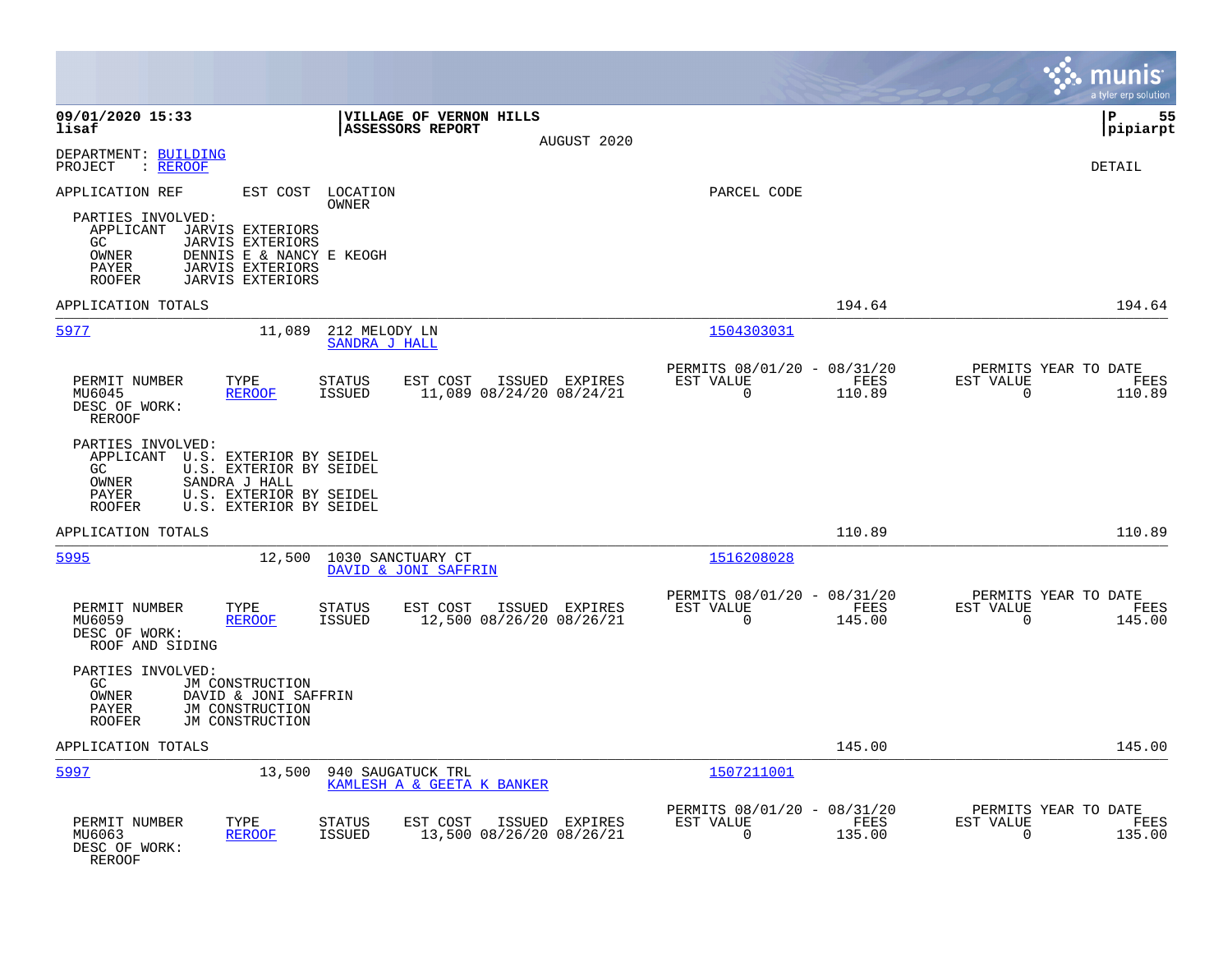|                                                                                                                                                                                                  |                                                                           | munis<br>a tyler erp solution                            |
|--------------------------------------------------------------------------------------------------------------------------------------------------------------------------------------------------|---------------------------------------------------------------------------|----------------------------------------------------------|
| 09/01/2020 15:33<br>VILLAGE OF VERNON HILLS<br>lisaf<br>ASSESSORS REPORT                                                                                                                         |                                                                           | ΙP<br>56<br> pipiarpt                                    |
| AUGUST 2020                                                                                                                                                                                      |                                                                           |                                                          |
| DEPARTMENT: BUILDING<br>PROJECT<br>: REROOF                                                                                                                                                      |                                                                           | <b>DETAIL</b>                                            |
| APPLICATION REF<br>EST COST LOCATION                                                                                                                                                             | PARCEL CODE                                                               |                                                          |
| OWNER<br>PARTIES INVOLVED:<br>APPLICANT LTJ CONSTRUCTION<br>GC.<br>LTJ CONSTRUCTION<br>OWNER<br>KAMLESH A & GEETA K BANKER<br>PAYER<br>LTJ CONSTRUCTION<br>LTJ CONSTRUCTION<br>ROOFER            |                                                                           |                                                          |
| APPLICATION TOTALS                                                                                                                                                                               | 135.00                                                                    | 135.00                                                   |
| 6003<br>13,150<br>1533 OAKMONT DR<br><b>MARK HARRINGTON</b>                                                                                                                                      | 1133211006                                                                |                                                          |
| PERMIT NUMBER<br>TYPE<br><b>STATUS</b><br>EST COST<br>ISSUED EXPIRES<br><b>REROOF</b><br>13,150 08/28/20 08/28/21<br>MU6072<br><b>ISSUED</b><br>DESC OF WORK:<br><b>REROOF</b>                   | PERMITS 08/01/20 - 08/31/20<br>EST VALUE<br>FEES<br>$\mathbf 0$<br>131.50 | PERMITS YEAR TO DATE<br>EST VALUE<br>FEES<br>0<br>131.50 |
| PARTIES INVOLVED:<br>APPLICANT<br>JARVIS EXTERIORS<br>GC.<br><b>JARVIS EXTERIORS</b><br>OWNER<br>MARK HARRINGTON<br>PAYER<br><b>JARVIS EXTERIORS</b><br><b>JARVIS EXTERIORS</b><br><b>ROOFER</b> |                                                                           |                                                          |
| APPLICATION TOTALS                                                                                                                                                                               | 131.50                                                                    | 131.50                                                   |
| 6004<br>5,900<br>276 NORTH FIORE PKY<br>MICHAEL & SUSAN SHAMBERG                                                                                                                                 | 1506408012                                                                |                                                          |
| PERMIT NUMBER<br>TYPE<br><b>STATUS</b><br>EST COST<br>ISSUED EXPIRES<br>5,900 08/28/20 08/28/21<br>MU6073<br><b>REROOF</b><br><b>ISSUED</b><br>DESC OF WORK:<br>REROOF                           | PERMITS 08/01/20 - 08/31/20<br>EST VALUE<br>FEES<br>0<br>59.00            | PERMITS YEAR TO DATE<br>EST VALUE<br>FEES<br>0<br>59.00  |
| PARTIES INVOLVED:<br>APPLICANT<br>PRESTIGE ROOFING<br>GC<br>PRESTIGE ROOFING<br>OWNER<br>MICHAEL & SUSAN SHAMBERG<br>PAYER<br>PRESTIGE ROOFING<br><b>ROOFER</b><br>PRESTIGE ROOFING              |                                                                           |                                                          |
| APPLICATION TOTALS                                                                                                                                                                               | 59.00                                                                     | 59.00                                                    |
| 6012<br>6,500<br>536 WILLIAMS WAY<br>JENNIFER M TONTILLO & JAMES J GUARINO                                                                                                                       | 1508114004                                                                |                                                          |
| PERMIT NUMBER<br>TYPE<br><b>STATUS</b><br>EST COST<br>ISSUED EXPIRES<br>MU6078<br><b>REROOF</b><br><b>ISSUED</b><br>6,500 08/31/20 08/31/21                                                      | PERMITS 08/01/20 - 08/31/20<br>EST VALUE<br>FEES<br>$\Omega$<br>65.00     | PERMITS YEAR TO DATE<br>EST VALUE<br>FEES<br>65.00<br>0  |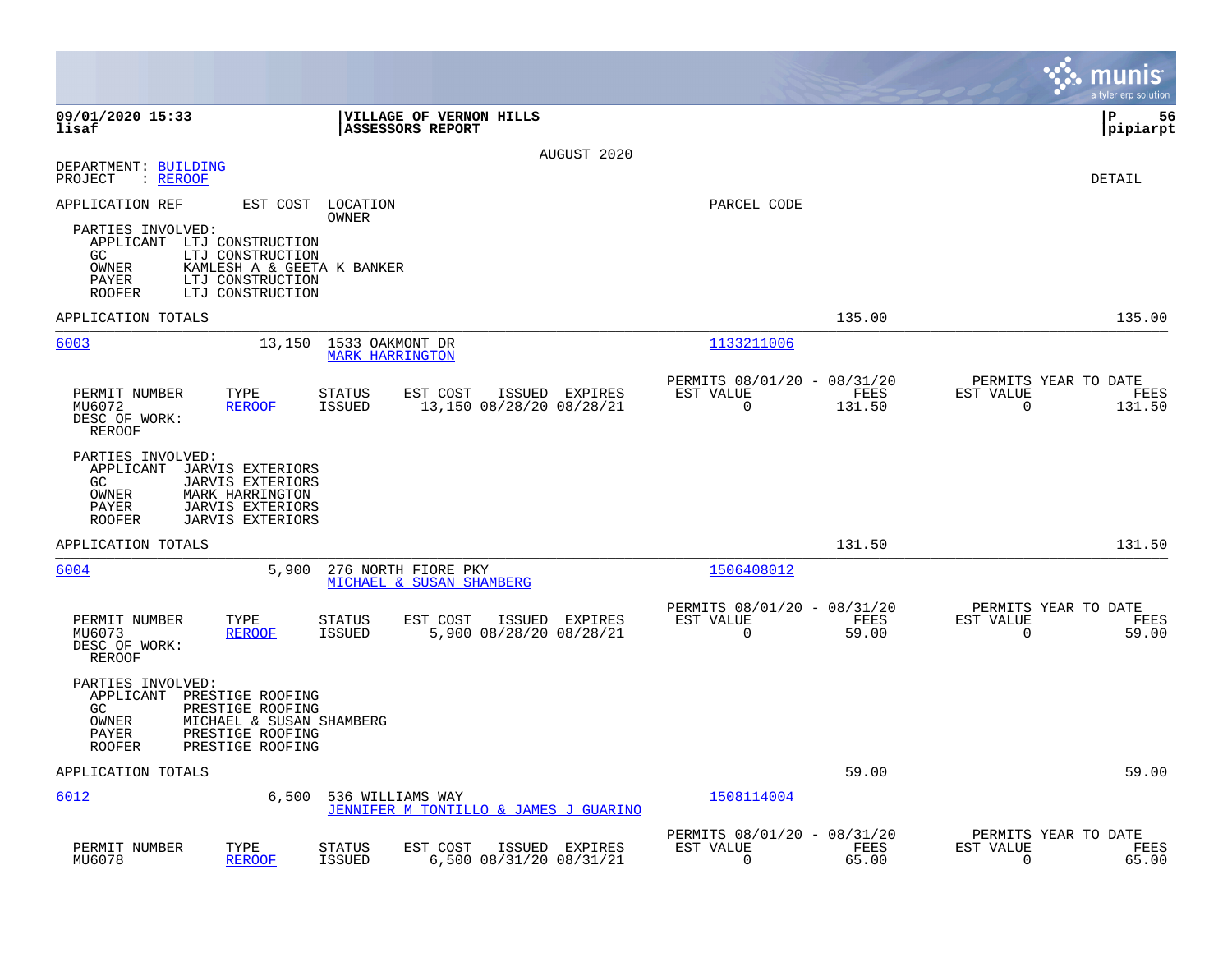|                                                                                                                               |                                                    |             |             |                   | <b>munis</b> '<br>a tyler erp solution |
|-------------------------------------------------------------------------------------------------------------------------------|----------------------------------------------------|-------------|-------------|-------------------|----------------------------------------|
| 09/01/2020 15:33<br>lisaf                                                                                                     | <b>VILLAGE OF VERNON HILLS</b><br>ASSESSORS REPORT | AUGUST 2020 |             |                   | 57<br>P<br> pipiarpt                   |
| DEPARTMENT: BUILDING<br>PROJECT<br>: REROOF                                                                                   |                                                    |             |             |                   | DETAIL                                 |
| APPLICATION REF<br>EST COST<br>DESC OF WORK:<br>SHINGLES - REROOF                                                             | LOCATION<br>OWNER                                  |             | PARCEL CODE |                   |                                        |
| PARTIES INVOLVED:<br>APPLICANT<br>P&M ROOFING<br>GC.<br>P&M ROOFING<br>OWNER<br>PAYER<br>P&M ROOFING<br>ROOFER<br>P&M ROOFING | JENNIFER M TONTILLO & JAMES J GUARINO              |             |             |                   |                                        |
| APPLICATION TOTALS<br>PROJECT TOTALS                                                                                          |                                                    |             | 0           | 65.00<br>7,929.74 | 65.00<br>7,929.74<br>0                 |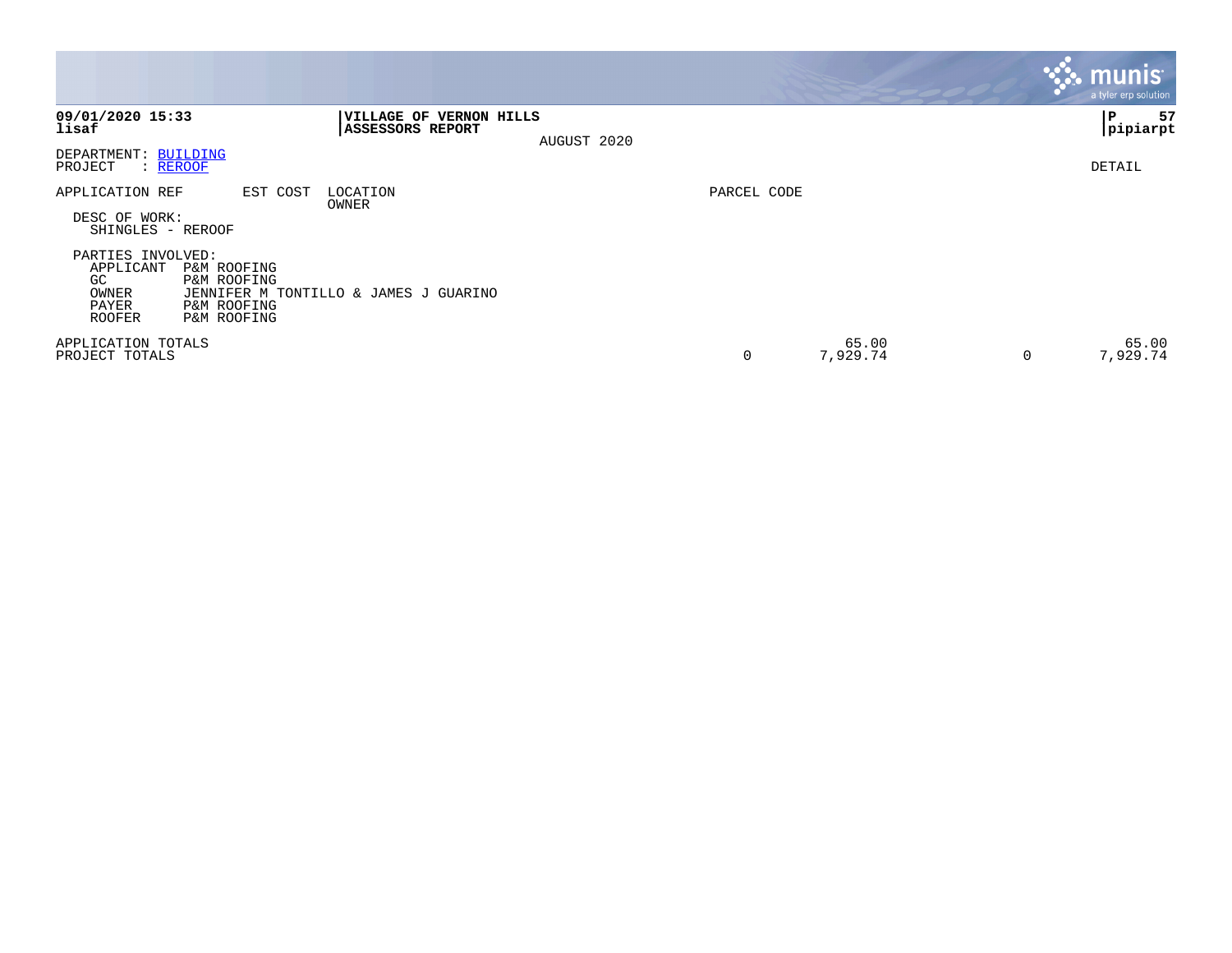|                                                                                |                                                                                |                                   |                                                    |                                           |                                                         |                 |                                                  | munis<br>a tyler erp solution |
|--------------------------------------------------------------------------------|--------------------------------------------------------------------------------|-----------------------------------|----------------------------------------------------|-------------------------------------------|---------------------------------------------------------|-----------------|--------------------------------------------------|-------------------------------|
| 09/01/2020 15:33<br>lisaf                                                      |                                                                                |                                   | VILLAGE OF VERNON HILLS<br><b>ASSESSORS REPORT</b> | AUGUST 2020                               |                                                         |                 |                                                  | P<br>58<br> pipiarpt          |
| DEPARTMENT: BUILDING<br>: SEWER REPAIR<br>PROJECT                              |                                                                                |                                   |                                                    |                                           |                                                         |                 |                                                  | DETAIL                        |
| APPLICATION REF                                                                | EST COST                                                                       | LOCATION<br>OWNER                 |                                                    |                                           | PARCEL CODE                                             |                 |                                                  |                               |
| 5877                                                                           | 4,665                                                                          | 3 SAINT IVES LN<br>WILL CONTRERAS |                                                    |                                           | 1504313002                                              |                 |                                                  |                               |
| PERMIT NUMBER<br>MU5940<br>DESC OF WORK:<br>SEWER REPAIR                       | TYPE<br><b>SEWER REP</b>                                                       | <b>STATUS</b><br>COMPLT           | EST COST                                           | ISSUED EXPIRES<br>4,665 08/03/20 08/04/21 | PERMITS 08/01/20 - 08/31/20<br>EST VALUE<br>$\mathbf 0$ | FEES<br>50.00   | PERMITS YEAR TO DATE<br>EST VALUE<br>$\mathbf 0$ | FEES<br>50.00                 |
| PARTIES INVOLVED:<br>APPLICANT<br>GC<br>OWNER<br>PAYER<br><b>SEWER</b>         | AHS PLUMBING<br>AHS PLUMBING<br>WILL CONTRERAS<br>AHS PLUMBING<br>AHS PLUMBING |                                   |                                                    |                                           |                                                         |                 |                                                  |                               |
| APPLICATION TOTALS                                                             |                                                                                |                                   |                                                    |                                           |                                                         | 50.00           |                                                  | 50.00                         |
| 5932                                                                           | 6,500                                                                          |                                   | 222 STONE FENCE RD<br>PATRICIA MCCARTHY            |                                           | 1509104005                                              |                 |                                                  |                               |
| PERMIT NUMBER<br>MU6004<br>DESC OF WORK:<br>EMERGENCY SEWER REPAIR             | TYPE<br><b>SEWER REP</b>                                                       | <b>STATUS</b><br>ISSUED           | EST COST                                           | ISSUED EXPIRES<br>6,500 08/14/20 08/18/21 | PERMITS 08/01/20 - 08/31/20<br>EST VALUE<br>$\mathbf 0$ | FEES<br>65.00   | PERMITS YEAR TO DATE<br>EST VALUE<br>$\Omega$    | FEES<br>65.00                 |
| PARTIES INVOLVED:<br>APPLICANT ROTO ROOTER<br>GC.<br>OWNER<br>PLUMBER<br>PAYER | ROTO ROOTER<br>PATRICIA MCCARTHY<br>ROTO ROOTER<br>ROTO ROOTER                 |                                   |                                                    |                                           |                                                         |                 |                                                  |                               |
| APPLICATION TOTALS<br>PROJECT TOTALS                                           |                                                                                |                                   |                                                    |                                           | $\Omega$                                                | 65.00<br>115.00 | $\Omega$                                         | 65.00<br>115.00               |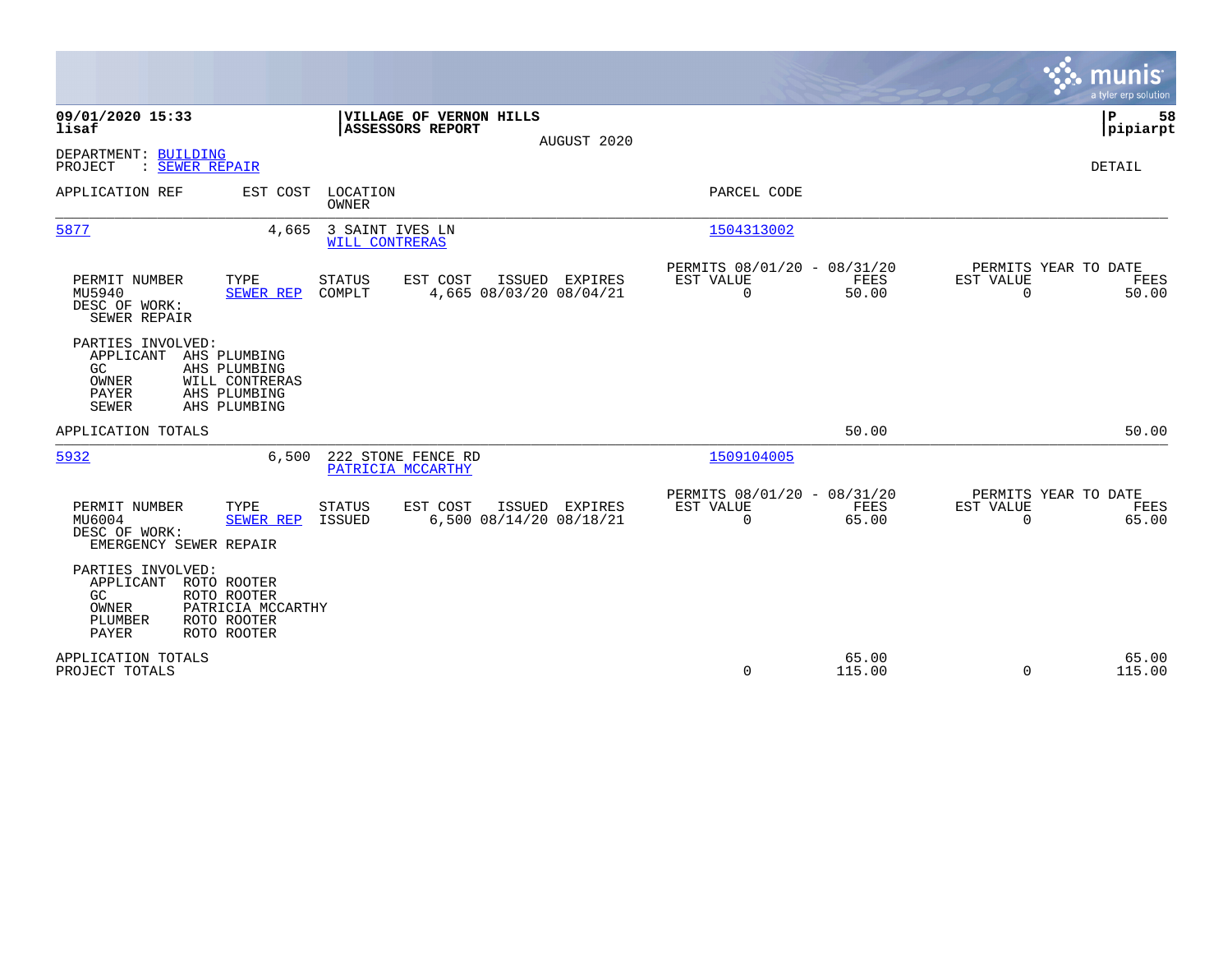|                                                  |                              |                         |                                             |                                   |             |                                                      |                |                                               | <b>munis</b><br>a tyler erp solution |
|--------------------------------------------------|------------------------------|-------------------------|---------------------------------------------|-----------------------------------|-------------|------------------------------------------------------|----------------|-----------------------------------------------|--------------------------------------|
| 09/01/2020 15:33<br>lisaf                        |                              |                         | VILLAGE OF VERNON HILLS<br>ASSESSORS REPORT |                                   | AUGUST 2020 |                                                      |                |                                               | ∣₽<br>59<br> pipiarpt                |
| DEPARTMENT:<br>BUILDING<br>PROJECT<br>: SHED     |                              |                         |                                             |                                   |             |                                                      |                |                                               | DETAIL                               |
| APPLICATION REF                                  | EST COST                     | LOCATION<br>OWNER       |                                             |                                   |             | PARCEL CODE                                          |                |                                               |                                      |
| 5944                                             | 3,993                        | <b>JEFFERY BIEL</b>     | 210 SOUTHGATE DRIVE                         |                                   |             | 1508218001                                           |                |                                               |                                      |
| PERMIT NUMBER<br>MU6055<br>DESC OF WORK:<br>SHED | TYPE<br><b>SHED</b>          | STATUS<br><b>ISSUED</b> | EST COST                                    | ISSUED<br>3,993 08/26/20 08/26/21 | EXPIRES     | PERMITS 08/01/20 - 08/31/20<br>EST VALUE<br>$\Omega$ | FEES<br>50.00  | PERMITS YEAR TO DATE<br>EST VALUE<br>$\Omega$ | FEES<br>50.00                        |
| PARTIES INVOLVED:<br>GC.<br>OWNER                | JEFFREY BIEL<br>JEFFERY BIEL |                         |                                             |                                   |             |                                                      |                |                                               |                                      |
| APPLICATION TOTALS<br>PROJECT TOTALS             |                              |                         |                                             |                                   |             | $\mathbf 0$                                          | 50.00<br>50.00 | 0                                             | 50.00<br>50.00                       |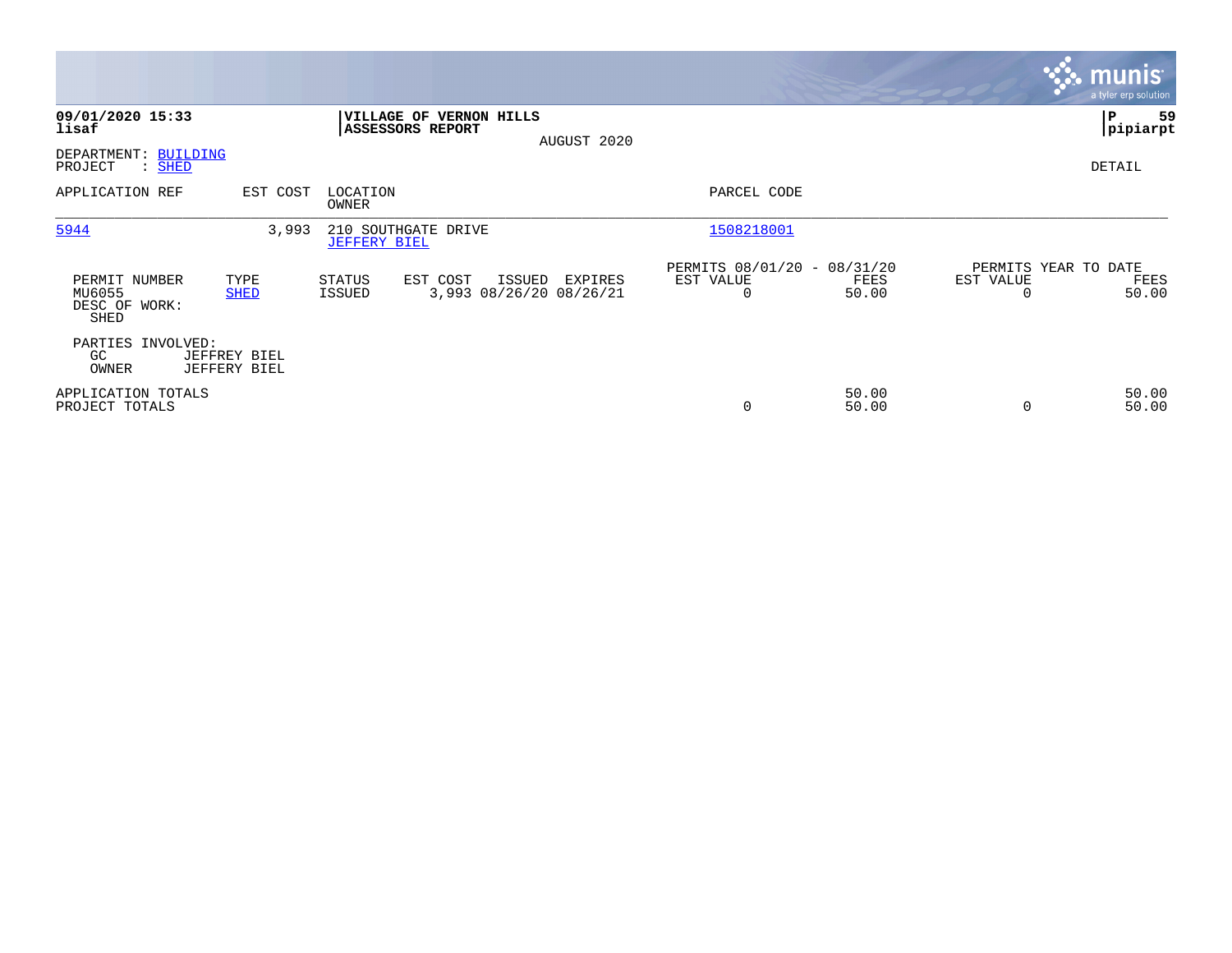|                                                        |                                                                                                 |                                    |                                             |        |                                     |                                                      |                  |           | <b>munis</b><br>a tyler erp solution   |
|--------------------------------------------------------|-------------------------------------------------------------------------------------------------|------------------------------------|---------------------------------------------|--------|-------------------------------------|------------------------------------------------------|------------------|-----------|----------------------------------------|
| 09/01/2020 15:33<br>lisaf                              |                                                                                                 |                                    | VILLAGE OF VERNON HILLS<br>ASSESSORS REPORT |        | AUGUST 2020                         |                                                      |                  |           | ∣P<br>60<br> pipiarpt                  |
| DEPARTMENT: BUILDING<br>PROJECT<br>: SIDING            |                                                                                                 |                                    |                                             |        |                                     |                                                      |                  |           | DETAIL                                 |
| APPLICATION REF                                        | EST COST                                                                                        | LOCATION<br>OWNER                  |                                             |        |                                     | PARCEL CODE                                          |                  |           |                                        |
| 5962                                                   | 16,900                                                                                          | 16 MONTGOMERY LN<br>F CAI & W CHEN |                                             |        |                                     | 1505415013                                           |                  |           |                                        |
| PERMIT NUMBER<br>MU6027<br>DESC OF WORK:<br>SIDING     | TYPE<br>SIDING                                                                                  | STATUS<br>ISSUED                   | EST COST                                    | ISSUED | EXPIRES<br>16,900 08/20/20 08/20/21 | PERMITS 08/01/20 - 08/31/20<br>EST VALUE<br>$\Omega$ | FEES<br>169.00   | EST VALUE | PERMITS YEAR TO DATE<br>FEES<br>169.00 |
| PARTIES INVOLVED:<br>APPLICANT<br>GC<br>OWNER<br>PAYER | U.S. EXTERIOR BY SEIDEL<br>U.S. EXTERIOR BY SEIDEL<br>F CAI & W CHEN<br>U.S. EXTERIOR BY SEIDEL |                                    |                                             |        |                                     |                                                      |                  |           |                                        |
| APPLICATION TOTALS<br>PROJECT TOTALS                   |                                                                                                 |                                    |                                             |        |                                     | $\mathbf 0$                                          | 169.00<br>169.00 | $\Omega$  | 169.00<br>169.00                       |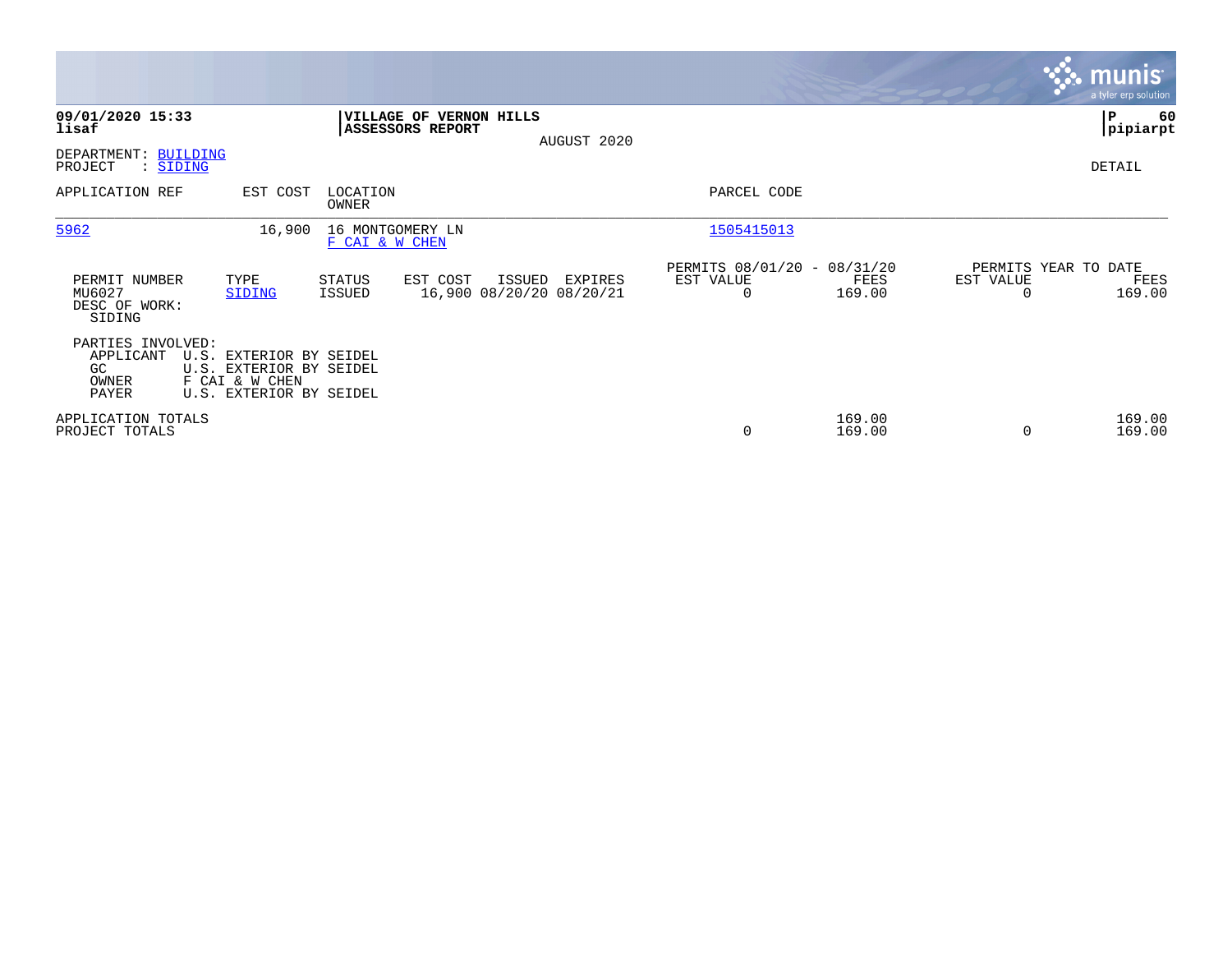|                                                                                                                                                                                                       |                                         |                                                         |                    |                                                  | munis<br>a tyler erp solution |
|-------------------------------------------------------------------------------------------------------------------------------------------------------------------------------------------------------|-----------------------------------------|---------------------------------------------------------|--------------------|--------------------------------------------------|-------------------------------|
| 09/01/2020 15:33<br><b>VILLAGE OF VERNON HILLS</b><br>lisaf<br>ASSESSORS REPORT                                                                                                                       | AUGUST 2020                             |                                                         |                    |                                                  | l P<br>61<br> pipiarpt        |
| DEPARTMENT: BUILDING<br>PROJECT<br>: SITE WORK                                                                                                                                                        |                                         |                                                         |                    |                                                  | DETAIL                        |
| APPLICATION REF<br>EST COST<br>LOCATION<br><b>OWNER</b>                                                                                                                                               |                                         | PARCEL CODE                                             |                    |                                                  |                               |
| 5586<br>0 DARLING DRIVE<br>$\Omega$<br><b>PLACEHOLDER</b>                                                                                                                                             |                                         | 1510300002                                              |                    |                                                  |                               |
| TYPE<br>EST COST<br>PERMIT NUMBER<br><b>STATUS</b><br>MU5975<br><b>ISSUED</b><br><b>SITE WORK</b><br>DESC OF WORK:<br>SITE WORK                                                                       | ISSUED EXPIRES<br>$0$ 08/11/20 08/11/21 | PERMITS 08/01/20 - 08/31/20<br>EST VALUE<br>0           | FEES<br>320,959.00 | PERMITS YEAR TO DATE<br>EST VALUE<br>0           | <b>FEES</b><br>320,959.00     |
| PARTIES INVOLVED:<br>APPLICANT<br>PANATTONI DEVELOPMENT COMPANY<br>GC<br>ALSTON<br>OWNER<br>PLACEHOLDER                                                                                               |                                         |                                                         |                    |                                                  |                               |
| APPLICATION TOTALS                                                                                                                                                                                    |                                         |                                                         | 320,959.00         |                                                  | 320,959.00                    |
| 5721<br>0 100 COUGAR WAY<br>BD OF ED. LIBERTYVILLE COM. H.S.DIST.128                                                                                                                                  |                                         | 1509200009                                              |                    |                                                  |                               |
| PERMIT NUMBER<br>TYPE<br><b>STATUS</b><br>EST COST<br>MU6053<br><b>SITE WORK</b><br>ISSUED<br>DESC OF WORK:<br>VHHS SOFTBALL FIELD IMPROVEMENTS                                                       | ISSUED EXPIRES<br>$0$ 08/25/20 08/25/21 | PERMITS 08/01/20 - 08/31/20<br>EST VALUE<br>$\mathbf 0$ | <b>FEES</b><br>.00 | PERMITS YEAR TO DATE<br>EST VALUE<br>$\mathbf 0$ | FEES<br>.00                   |
| PARTIES INVOLVED:<br>APPLICANT<br>COMMUNITY HIGH SCHOOL DIST 128<br>COMMUNITY HIGH SCHOOL DIST 128<br>GC<br>VERNON HILLS HIGH SCHOOL<br>OCCUPANT<br>BD OF ED. LIBERTYVILLE COM. H.S.DIST.128<br>OWNER |                                         |                                                         |                    |                                                  |                               |
| APPLICATION TOTALS<br>PROJECT TOTALS                                                                                                                                                                  |                                         | 0                                                       | .00<br>320,959.00  | $\Omega$                                         | .00<br>320,959.00             |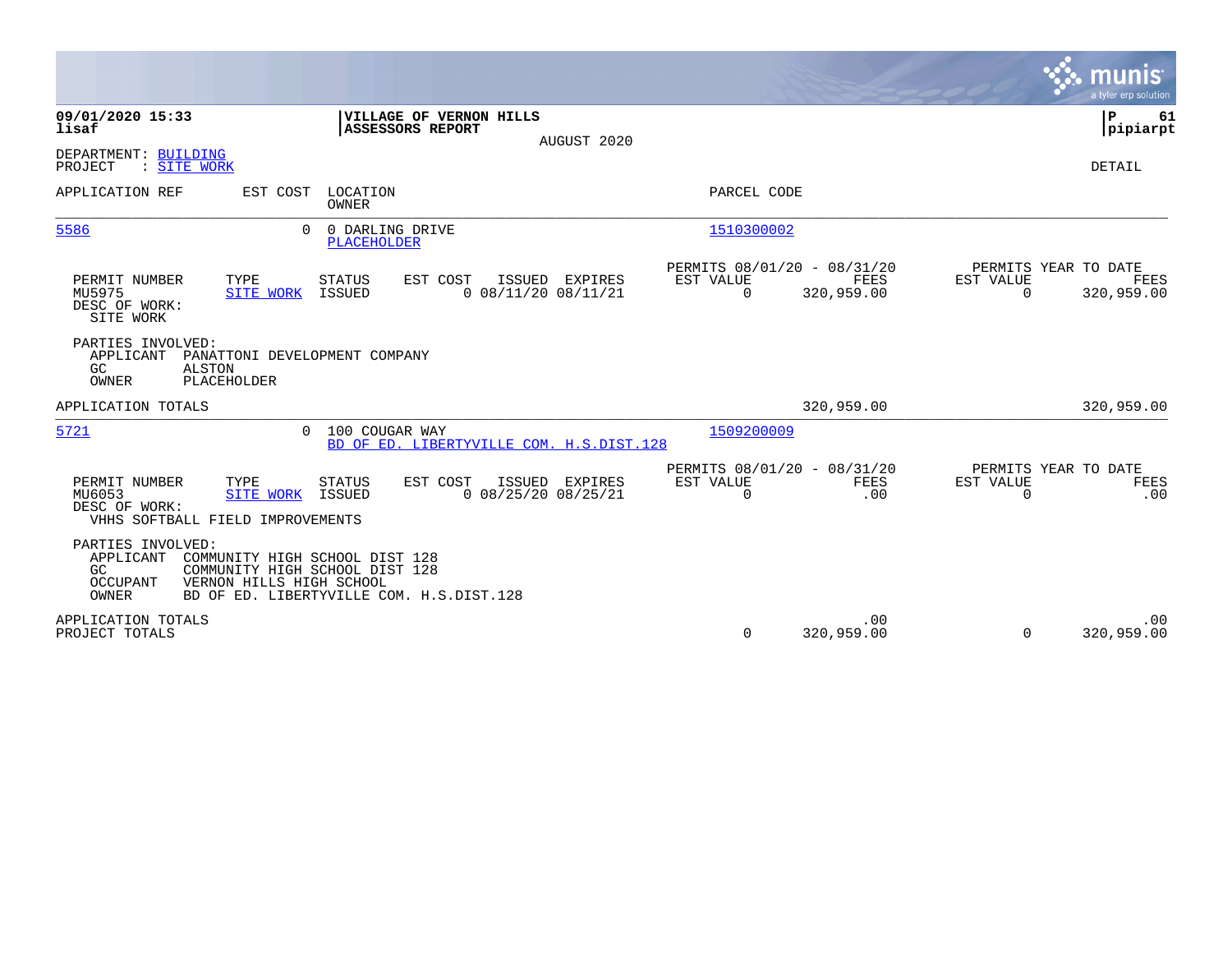|                                                                                     |                                                                            |                   |                                               |             |                                                      |                |                                   | <b>munis</b><br>a tyler erp solution |
|-------------------------------------------------------------------------------------|----------------------------------------------------------------------------|-------------------|-----------------------------------------------|-------------|------------------------------------------------------|----------------|-----------------------------------|--------------------------------------|
| 09/01/2020 15:33<br>lisaf                                                           |                                                                            |                   | VILLAGE OF VERNON HILLS<br>ASSESSORS REPORT   | AUGUST 2020 |                                                      |                |                                   | ∣₽<br>62<br> pipiarpt                |
| <b>BUILDING</b><br>DEPARTMENT:<br>PROJECT                                           | : SWIMMING POOL/HOT TUB                                                    |                   |                                               |             |                                                      |                |                                   | DETAIL                               |
| APPLICATION REF                                                                     | EST COST                                                                   | LOCATION<br>OWNER |                                               |             | PARCEL CODE                                          |                |                                   |                                      |
| 5875                                                                                | 3,200                                                                      | 408 ELM TREE LN   | JASON R & AMY E MICK                          |             | 1504105011                                           |                |                                   |                                      |
| PERMIT NUMBER<br>MU5991<br>DESC OF WORK:<br>HOT TUB WITH ELECTRICAL                 | TYPE<br>POOL/HOT                                                           | STATUS<br>ISSUED  | EST COST<br>ISSUED<br>3,200 08/13/20 08/13/21 | EXPIRES     | PERMITS 08/01/20 - 08/31/20<br>EST VALUE<br>$\Omega$ | FEES<br>50.00  | PERMITS YEAR TO DATE<br>EST VALUE | FEES<br>50.00                        |
| PARTIES INVOLVED:<br>APPLICANT<br>ELECTRICIA 4B SYSTEMS INC<br>GC<br>OWNER<br>PAYER | 4B SYSTEMS INC<br>4B SYSTEMS INC<br>JASON R & AMY E MICK<br>4B SYSTEMS INC |                   |                                               |             |                                                      |                |                                   |                                      |
| APPLICATION TOTALS<br>PROJECT TOTALS                                                |                                                                            |                   |                                               |             | $\mathbf 0$                                          | 50.00<br>50.00 |                                   | 50.00<br>50.00                       |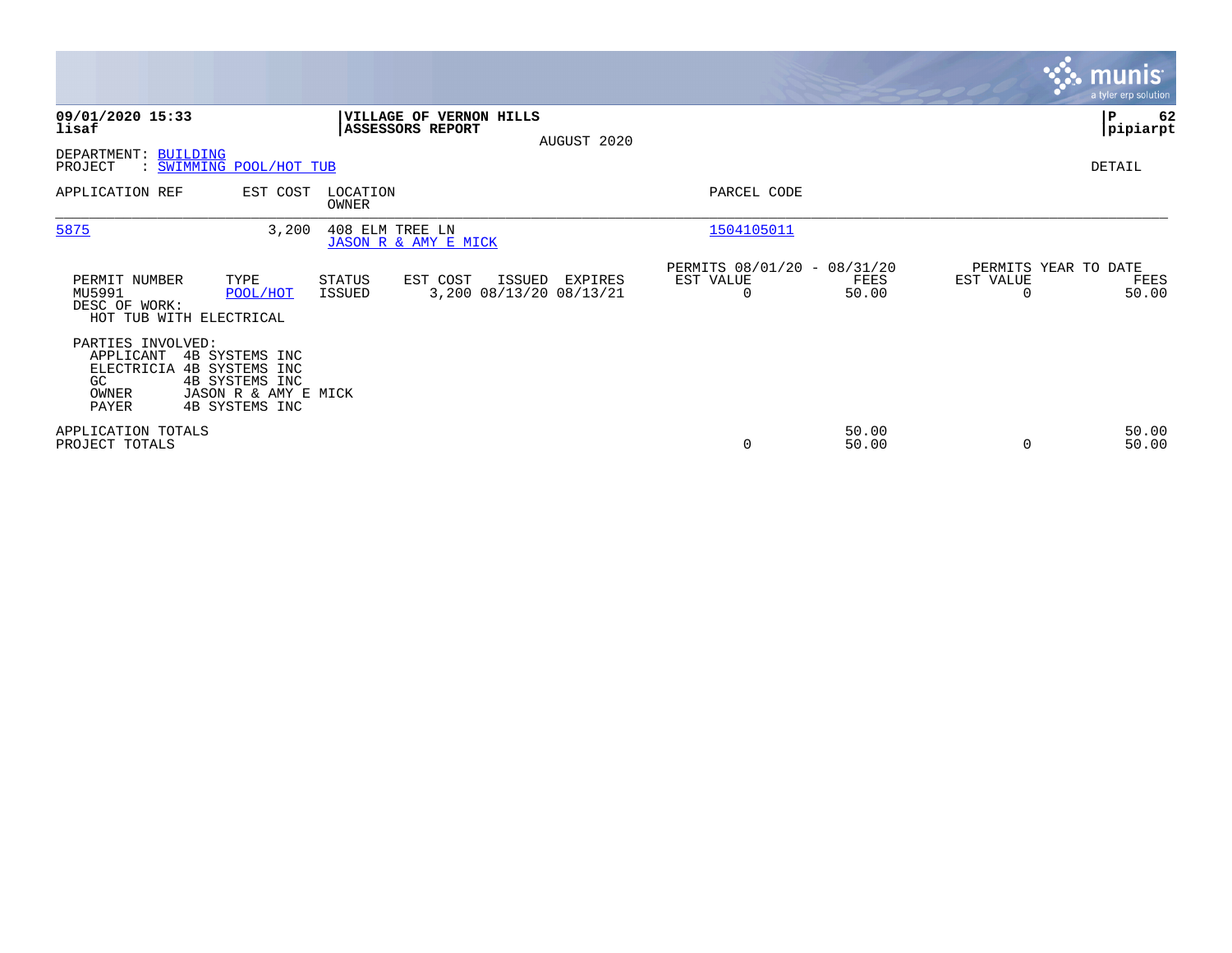|                                                        |                                                                                                |                                                      |                                            |                                                         |                |                                   | <b>munis</b><br>a tyler erp solution |
|--------------------------------------------------------|------------------------------------------------------------------------------------------------|------------------------------------------------------|--------------------------------------------|---------------------------------------------------------|----------------|-----------------------------------|--------------------------------------|
| 09/01/2020 15:33<br>lisaf                              |                                                                                                | VILLAGE OF VERNON HILLS<br><b>ASSESSORS REPORT</b>   | AUGUST 2020                                |                                                         |                |                                   | ∣₽<br>63<br> pipiarpt                |
| DEPARTMENT: BUILDING<br>PROJECT<br>$:$ TENT            |                                                                                                |                                                      |                                            |                                                         |                |                                   | DETAIL                               |
| APPLICATION REF                                        | EST COST                                                                                       | LOCATION<br>OWNER                                    |                                            | PARCEL CODE                                             |                |                                   |                                      |
| 6000                                                   | $\Omega$                                                                                       | 901 NORTH MILWAUKEE AVENUE<br>PASSCO MELODY FARM DST |                                            | 1134302008                                              |                |                                   |                                      |
| PERMIT NUMBER<br>MU6065<br>DESC OF WORK:               | TYPE<br><b>TENT</b><br>TENT - MELODY FARM 9/11/2020                                            | STATUS<br>EST COST<br>ISSUED                         | ISSUED<br>EXPIRES<br>$0$ 08/27/20 08/27/21 | PERMITS 08/01/20 - 08/31/20<br>EST VALUE<br>$\mathbf 0$ | FEES<br>85.00  | PERMITS YEAR TO DATE<br>EST VALUE | FEES<br>85.00                        |
| PARTIES INVOLVED:<br>APPLICANT<br>GC<br>OWNER<br>PAYER | MARQUEE EVENT RENTAL<br>MARQUEE EVENT RENTAL<br>PASSCO MELODY FARM DST<br>MARQUEE EVENT RENTAL |                                                      |                                            |                                                         |                |                                   |                                      |
| APPLICATION TOTALS<br>PROJECT TOTALS                   |                                                                                                |                                                      |                                            | $\mathbf 0$                                             | 85.00<br>85.00 | $\Omega$                          | 85.00<br>85.00                       |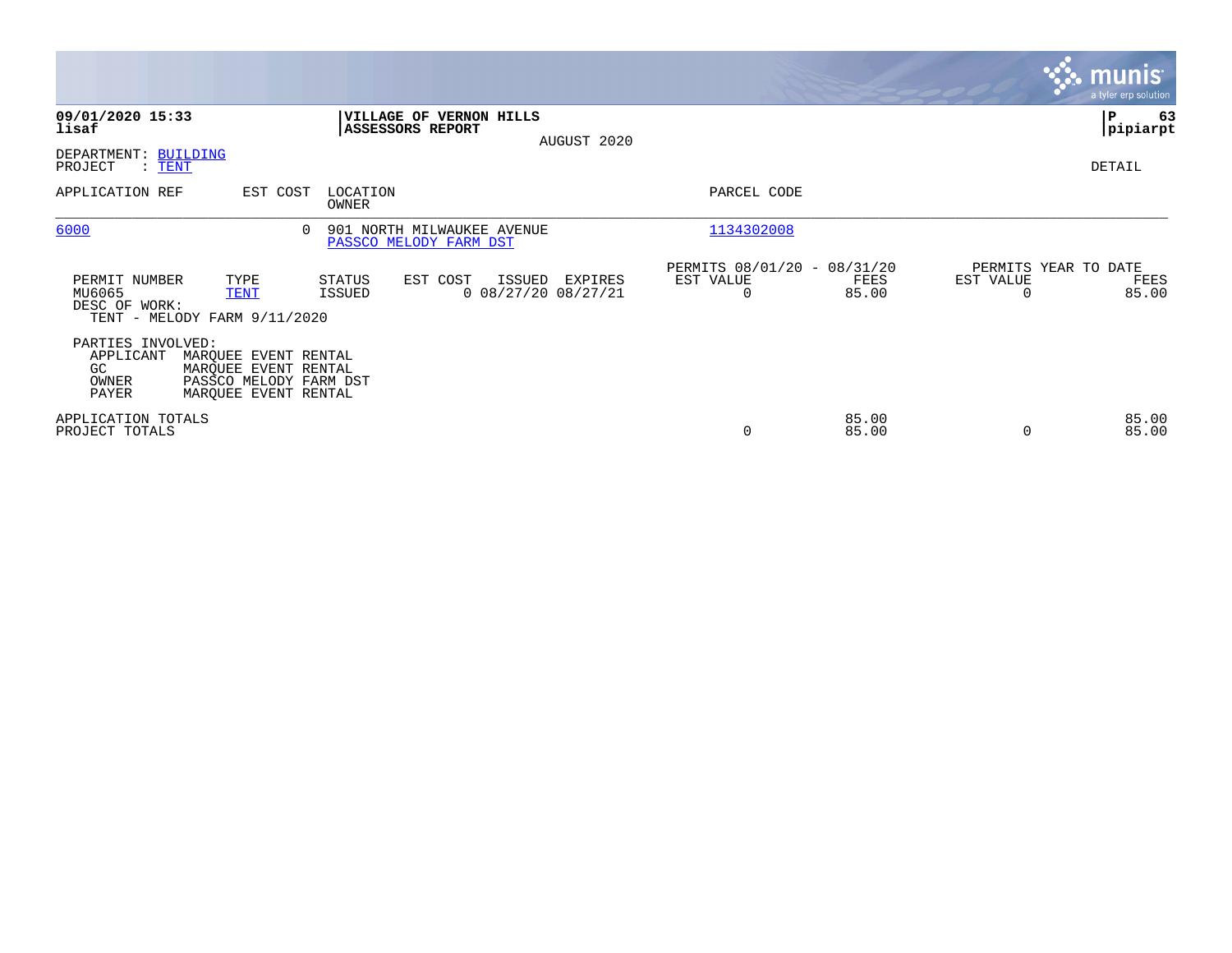|                                                                                                                                                                              |                                                                 |                                                            |             |                                                  | munis<br>a tyler erp solution |
|------------------------------------------------------------------------------------------------------------------------------------------------------------------------------|-----------------------------------------------------------------|------------------------------------------------------------|-------------|--------------------------------------------------|-------------------------------|
| 09/01/2020 15:33<br>lisaf                                                                                                                                                    | VILLAGE OF VERNON HILLS<br><b>ASSESSORS REPORT</b>              |                                                            |             |                                                  | l P<br>64<br> pipiarpt        |
| DEPARTMENT: BUILDING<br>PROJECT<br>: WATER HEATER                                                                                                                            | AUGUST 2020                                                     |                                                            |             |                                                  | DETAIL                        |
| APPLICATION REF                                                                                                                                                              | EST COST LOCATION<br>OWNER                                      | PARCEL CODE                                                |             |                                                  |                               |
| 5915<br>599                                                                                                                                                                  | 115 HAMPTON PL<br><b>CARL H STINEMAN</b>                        | 1132408063                                                 |             |                                                  |                               |
| PERMIT NUMBER<br>TYPE<br>MU5965<br>WATER HEAT COMPLT<br>DESC OF WORK:<br>WATER HEATER                                                                                        | STATUS<br>ISSUED EXPIRES<br>EST COST<br>599 08/13/20 08/13/21   | PERMITS 08/01/20 - 08/31/20<br>EST VALUE<br>$\overline{0}$ | FEES<br>.00 | PERMITS YEAR TO DATE<br>EST VALUE<br>$\mathbf 0$ | FEES<br>.00                   |
| PARTIES INVOLVED:<br>APPLICANT DRF<br>GC.<br><b>DRF</b><br>OWNER<br>CARL H STINEMAN<br>CARL H STINEMAN<br>PAYER                                                              |                                                                 |                                                            |             |                                                  |                               |
| APPLICATION TOTALS                                                                                                                                                           |                                                                 |                                                            | .00         |                                                  | .00                           |
| 5924<br>1,500                                                                                                                                                                | 68 SHELBY CT<br><b>JEFF &amp; LISA LISS</b>                     | 1507212010                                                 |             |                                                  |                               |
| PERMIT NUMBER<br>TYPE<br>MU5979<br>WATER HEAT ISSUED<br>DESC OF WORK:<br>WATER HEATER                                                                                        | STATUS<br>EST COST<br>ISSUED EXPIRES<br>1,500 08/12/20 08/12/21 | PERMITS 08/01/20 - 08/31/20<br>EST VALUE<br>0              | FEES<br>.00 | PERMITS YEAR TO DATE<br>EST VALUE<br>$\mathbf 0$ | FEES<br>.00                   |
| PARTIES INVOLVED:<br>GC.<br>ABT<br>JEFF & LISA LISS<br>OWNER<br>PAYER<br>JEFF & LISA LISS                                                                                    |                                                                 |                                                            |             |                                                  |                               |
| APPLICATION TOTALS                                                                                                                                                           |                                                                 |                                                            | .00         |                                                  | .00                           |
| 5958                                                                                                                                                                         | 1,644 1846 TREVINO TER<br>JUDITH M OCLON                        | 1129311086                                                 |             |                                                  |                               |
| PERMIT NUMBER<br>TYPE<br>MU6025<br>WATER HEAT COMPLT<br>DESC OF WORK:<br>WATER HEATER                                                                                        | EST COST<br>ISSUED EXPIRES<br>STATUS<br>1,644 08/19/20 08/21/21 | PERMITS 08/01/20 - 08/31/20<br>EST VALUE<br>$\mathbf 0$    | FEES<br>.00 | PERMITS YEAR TO DATE<br>EST VALUE<br>$\mathbf 0$ | FEES<br>.00                   |
| PARTIES INVOLVED:<br>APPLICANT<br>EVOLUTION PLUMBING<br>EVOLUTION PLUMBING<br>GC.<br>OWNER<br>JUDITH M OCLON<br>PLUMBER<br>EVOLUTION PLUMBING<br>PAYER<br>EVOLUTION PLUMBING |                                                                 |                                                            |             |                                                  |                               |
| APPLICATION TOTALS<br>PROJECT TOTALS                                                                                                                                         |                                                                 | $\mathsf 0$                                                | .00<br>.00  | $\mathsf{O}$                                     | .00<br>.00                    |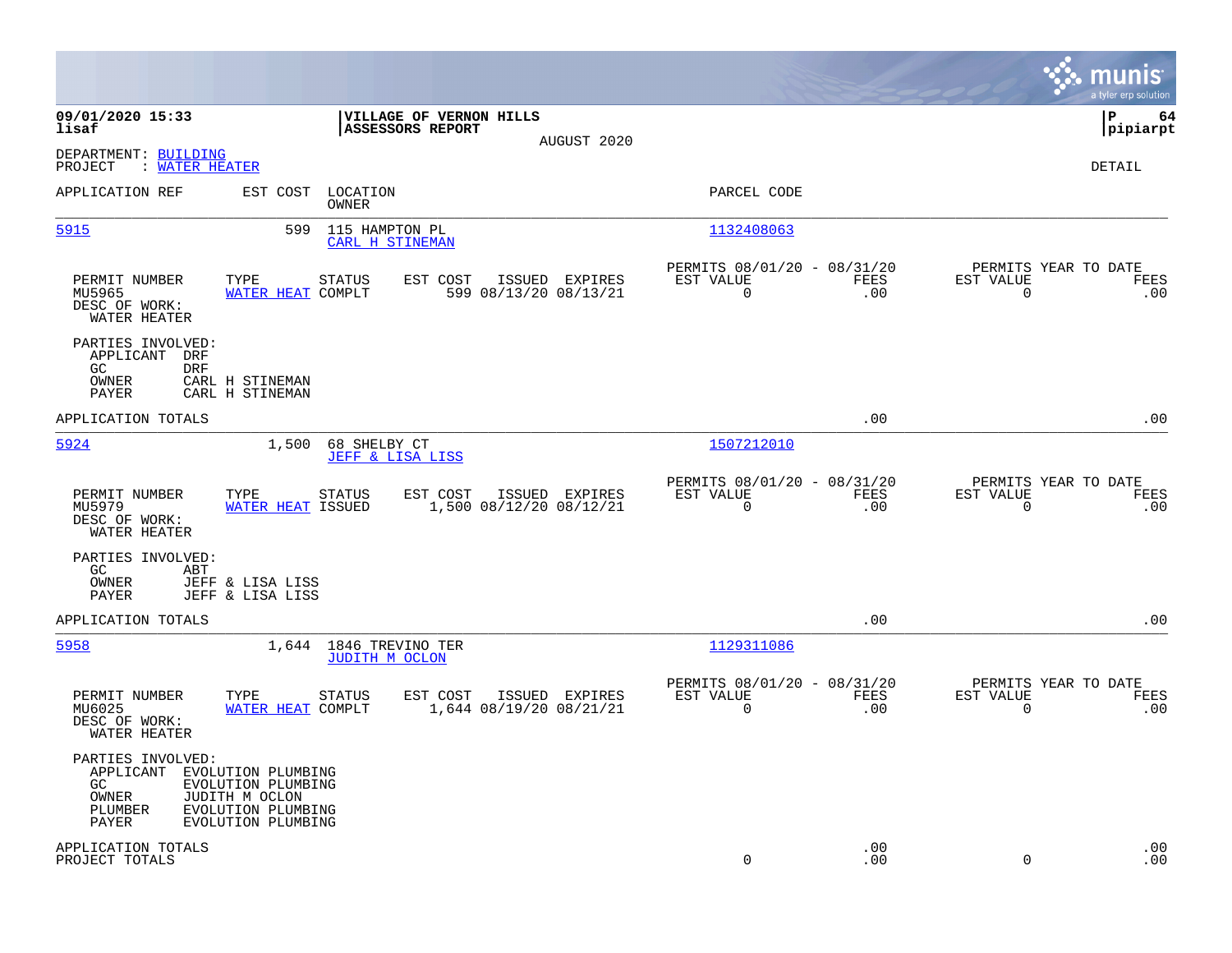**09/01/2020 15:33 |VILLAGE OF VERNON HILLS |P 65 lisaf |ASSESSORS REPORT |pipiarpt**

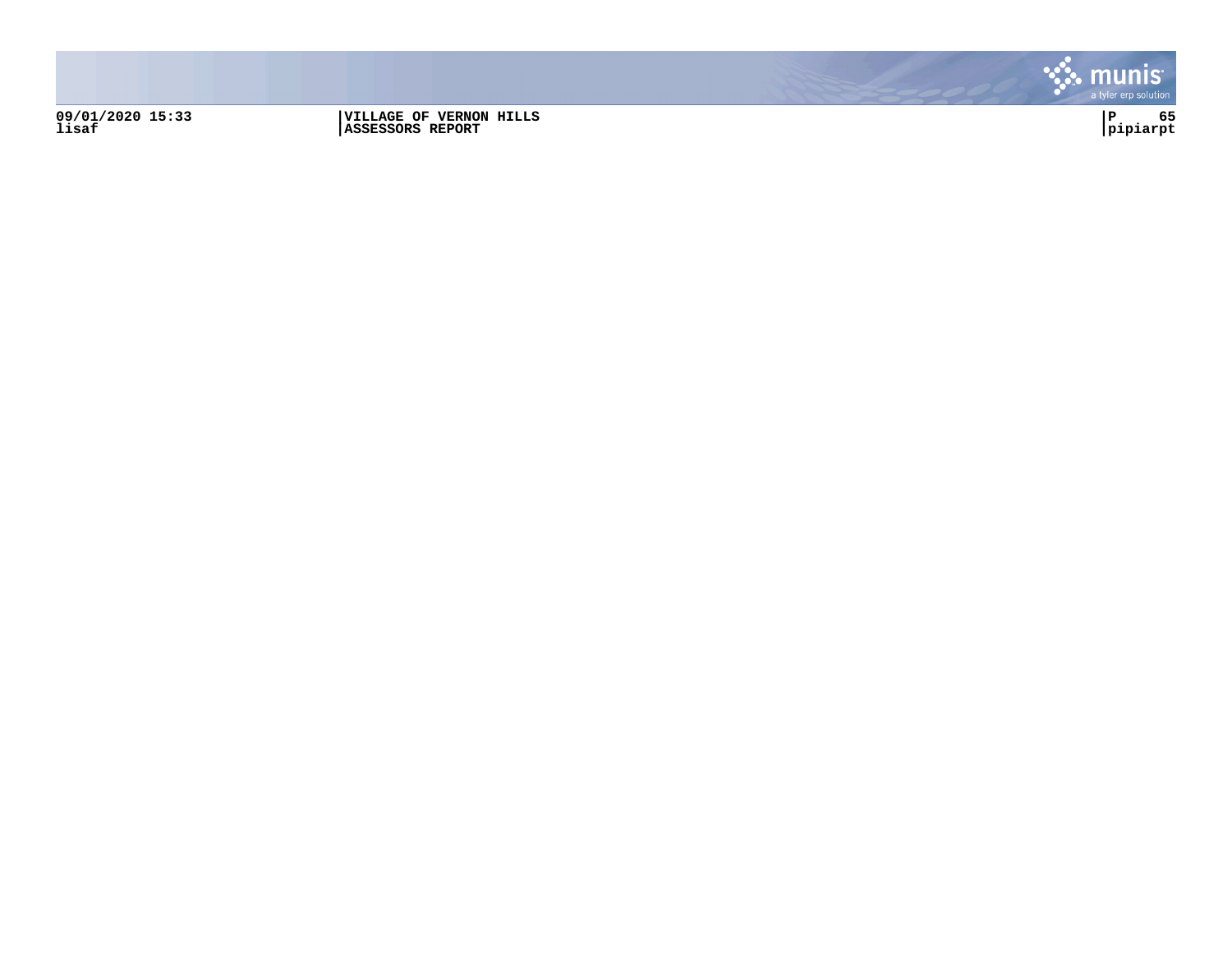|                                                                                                                                                                                                                |                                                                                         |                                                                          | munis<br>a tyler erp solution                                      |
|----------------------------------------------------------------------------------------------------------------------------------------------------------------------------------------------------------------|-----------------------------------------------------------------------------------------|--------------------------------------------------------------------------|--------------------------------------------------------------------|
| 09/01/2020 15:33<br>lisaf                                                                                                                                                                                      | VILLAGE OF VERNON HILLS<br>ASSESSORS REPORT                                             |                                                                          | P<br>66<br> pipiarpt                                               |
| DEPARTMENT: BUILDING<br>PROJECT<br>: <u>SIGN</u>                                                                                                                                                               | AUGUST 2020                                                                             |                                                                          | DETAIL                                                             |
| APPLICATION REF                                                                                                                                                                                                | EST COST<br>LOCATION<br>OWNER                                                           | PARCEL CODE                                                              |                                                                    |
| 5060                                                                                                                                                                                                           | 19,000<br>925 NORTH MILWAUKEE AVENUE 500<br>PASSCO MELODY FARM DST                      | 1134302008                                                               |                                                                    |
| PERMIT NUMBER<br>TYPE<br>MU5199<br><b>SIGN</b><br>DESC OF WORK:<br>SIGN - NORTH & WEST ELEVATION                                                                                                               | EST COST<br><b>STATUS</b><br>ISSUED EXPIRES<br>COMPLT<br>19,000 08/27/20 08/27/21       | PERMITS 08/01/20 - 08/31/20<br>EST VALUE<br>FEES<br>0<br>294.00          | PERMITS YEAR TO DATE<br>EST VALUE<br>FEES<br>$\mathbf 0$<br>294.00 |
| PARTIES INVOLVED:<br>APPLICANT AURORA SIGN CO<br>ELECTRICIA AURORA SIGN CO<br>GC.<br>AURORA SIGN CO<br><b>BUTTERMILK CAFE</b><br><b>OCCUPANT</b><br>OWNER<br>AURORA SIGN CO<br>PAYER<br>SIGN<br>AURORA SIGN CO | PASSCO MELODY FARM DST                                                                  |                                                                          |                                                                    |
| APPLICATION TOTALS                                                                                                                                                                                             |                                                                                         | 294.00                                                                   | 294.00                                                             |
| 5889                                                                                                                                                                                                           | 2,500<br>614 HAWTHORN CTR<br>CENTENNIAL                                                 | 1133401086                                                               |                                                                    |
| PERMIT NUMBER<br>TYPE<br>MU5948<br><b>SIGN</b><br>DESC OF WORK:<br>T-MOBILE SIGN                                                                                                                               | <b>STATUS</b><br>EST COST<br>ISSUED EXPIRES<br><b>ISSUED</b><br>2,500 08/04/20 08/04/21 | PERMITS 08/01/20 - 08/31/20<br>EST VALUE<br>FEES<br>$\mathbf 0$<br>96.00 | PERMITS YEAR TO DATE<br>EST VALUE<br>FEES<br>$\mathbf 0$<br>96.00  |
| PARTIES INVOLVED:<br>APPLICANT<br>T-MOBILE<br>GC<br>OCCUPANT<br>T-MOBILE<br>OWNER<br>CENTENNIAL<br>PAYER<br>SIGN<br>T-MOBILE                                                                                   | SOUTH WATER SIGNS<br>SOUTH WATER SIGNS                                                  |                                                                          |                                                                    |
| APPLICATION TOTALS                                                                                                                                                                                             |                                                                                         | 96.00                                                                    | 96.00                                                              |
| 5912                                                                                                                                                                                                           | 122 HAWTHORN CENTER<br>$\Omega$<br>CENTENNIAL                                           | 1133401086                                                               |                                                                    |
| PERMIT NUMBER<br>TYPE<br>MU6000<br><b>SIGN</b><br>DESC OF WORK:<br>LEASING SIGN AT HAWTHORN MALL                                                                                                               | EST COST<br>ISSUED EXPIRES<br>STATUS<br><b>ISSUED</b><br>$0$ 08/14/20 08/14/21          | PERMITS 08/01/20 - 08/31/20<br>EST VALUE<br>FEES<br>$\mathbf 0$<br>75.00 | PERMITS YEAR TO DATE<br>EST VALUE<br>FEES<br>75.00<br>0            |
| PARTIES INVOLVED:<br>APPLICANT<br>CENTENNIAL<br>GC<br>CENTENNIAL                                                                                                                                               |                                                                                         |                                                                          |                                                                    |